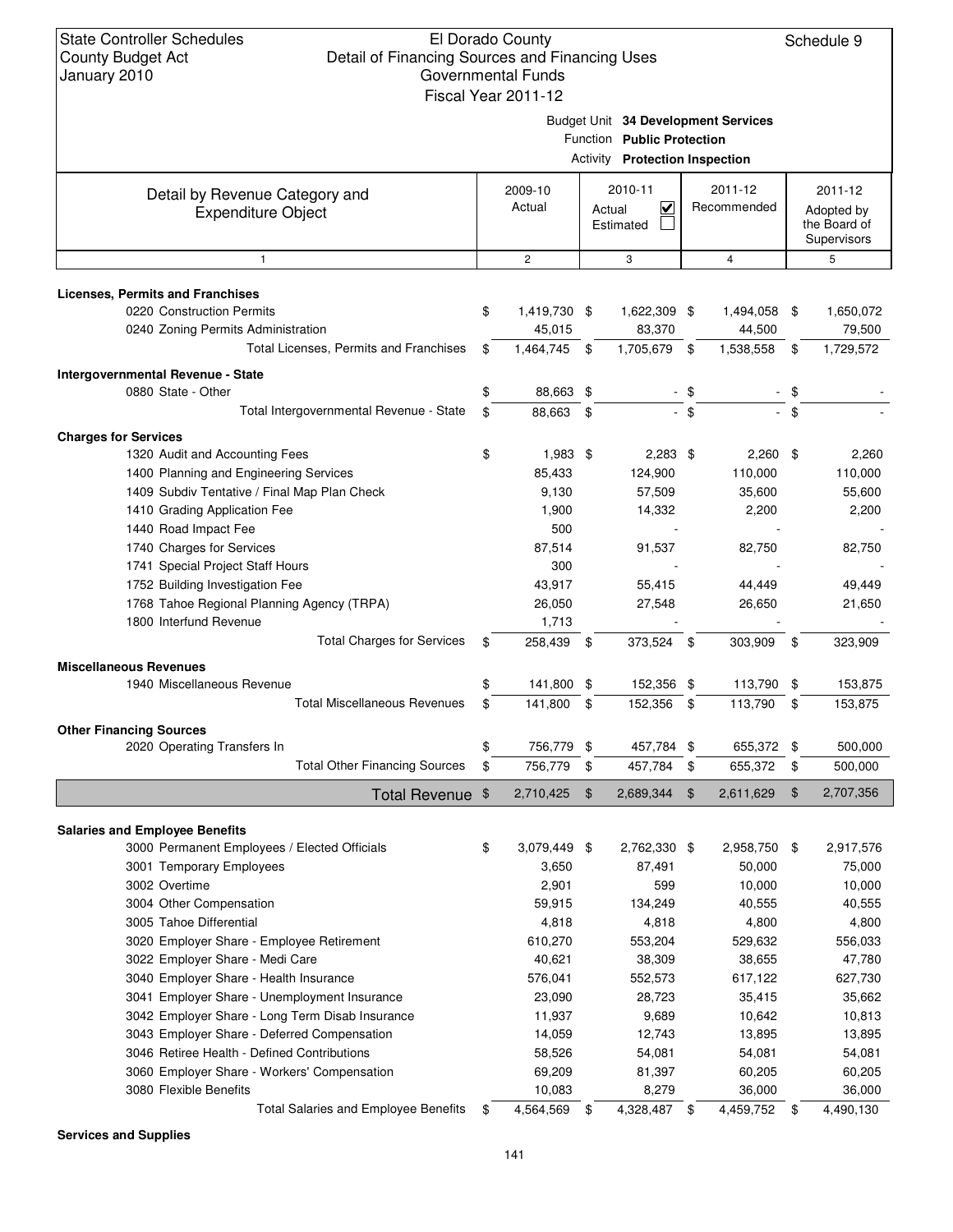Τ

Budget Unit **34 Development Services**

Activity **Protection Inspection**

Τ

Function **Public Protection**

Τ

| Detail by Revenue Category and                         | 2009-10                            | 2010-11            | 2011-12       | 2011-12                     |
|--------------------------------------------------------|------------------------------------|--------------------|---------------|-----------------------------|
| <b>Expenditure Object</b>                              | Actual                             | K<br>Actual        | Recommended   | Adopted by                  |
|                                                        |                                    | Estimated          |               | the Board of<br>Supervisors |
|                                                        |                                    |                    |               |                             |
| $\mathbf{1}$<br>4040 Telephone Company Vendor Payments | \$<br>$\overline{2}$<br>$3,223$ \$ | 3<br>$2,513$ \$    | 4<br>3,387 \$ | 5                           |
| 4041 Cnty Pass thru Telephone Chrges to Depts          | 1,537                              | 1,501              | 1,705         | 3,387<br>1,705              |
| 4081 Household Expense - Paper Goods                   |                                    | 392                | 941           | 941                         |
| 4100 Insurance - Premium                               | 247,970                            | 110,526            | 95,385        | 95,385                      |
| 4141 Maintenance - Office Equipment                    |                                    |                    | 300           | 300                         |
|                                                        |                                    |                    |               |                             |
| 4144 Maintenance - Computer System Supplies            | 2,713<br>528                       | 2,500<br>954       | 5,000         | 5,000                       |
| 4220 Memberships                                       | 795                                | 365                | 1,785         | 1,785                       |
| 4221 Memberships - Legislative Advocacy                |                                    |                    | 1,010         | 1,010                       |
| 4260 Office Expense                                    | 11,717                             | 11,061             | 13,300        | 13,300                      |
| 4261 Postage                                           | 9,409                              | 7,176              | 9,700         | 9,700                       |
| 4263 Subscription / Newspaper / Journals               | 269                                |                    | 150           | 150                         |
| 4264 Books / Manuals                                   | 1,134                              | 7,207              | 9,220         | 9,220                       |
| 4265 Law Books                                         |                                    | 228                |               |                             |
| 4266 Printing / Duplicating                            | 505                                | 41                 | 815           | 815                         |
| 4300 Professional and Specialized Services             | 74,548                             | 11,549             | 82,837        | 332,837                     |
| 4302 Construction and Engineering Contracts            | 434                                |                    |               |                             |
| 4324 Medical, Dental and Lab Services                  |                                    | 1,828              | 1,135         | 1,135                       |
| 4400 Publication and Legal Notices                     | 8,210                              | 6,234              | 11,745        | 11,745                      |
| 4420 Rents and Leases - Equipment                      | 23,490                             | 32,821             | 28,600        | 28,600                      |
| 4422 Rent & Lease - Computer Equipment                 |                                    | 506                |               |                             |
| 4440 Rent & Lease - Building/Improvements              | 2,515                              | 982                | 2,000         | 2,000                       |
| 4460 Small Tools and Instruments                       |                                    |                    | 300           | 300                         |
| 4461 Minor Equipment                                   |                                    |                    | 700           | 700                         |
| 4462 Minor Computer Equipment                          | 141                                | 338                | 100           | 10,100                      |
| 4463 Minor Telephone and Radio Equipment               |                                    |                    | 200           | 200                         |
| 4500 Special Departmental Expense                      | 15                                 | 102                | 200           | 200                         |
| 4503 Staff Development                                 | 1,215                              | 3,658              | 8,710         | 8,710                       |
| 4506 Film Development/Photography Supplies             | 4                                  |                    |               |                             |
| 4529 Software License                                  | 39,713                             |                    |               |                             |
| 4540 Staff Development                                 | 28                                 | (3)                |               |                             |
| 4600 Transportation and Travel                         | 397                                | 132                | 2,700         | 2,700                       |
| 4602 Employee - Private Auto Mileage                   | 1,993                              | 1,005              | 2,387         | 2,387                       |
| 4604 Volunteer - Private Auto Mileage                  |                                    | 54                 |               |                             |
| 4605 Vehicle - Rent or Lease                           | 62,813                             | 51,428             | 65,825        | 65,825                      |
| 4606 Fuel Purchases                                    | 25,407                             | 29,938             | 31,096        | 36,445                      |
| <b>Total Services and Supplies</b>                     | \$<br>520,725                      | 285,036 \$<br>- \$ | 381,233       | 646,582<br>-\$              |
| <b>Other Charges</b>                                   |                                    |                    |               |                             |
| 5300 Interfund Expenditures                            | \$                                 | \$                 | 1,000<br>\$   | 1,000<br>-\$                |
| <b>Total Other Charges</b>                             | \$                                 | $-$ \$             | - \$<br>1,000 | \$<br>1,000                 |
| <b>Intrafund Transfers</b>                             |                                    |                    |               |                             |
| 7200 Intrafund Transfers                               | \$<br>12,442 \$                    | 219,970 \$         | 225,050 \$    | 275,050                     |
| 7210 Intrafnd: Collections                             | 3,064                              | 3,895              | 606           | 606                         |
| 7220 Intrafnd: Telephone Equipment and Support         | 50,960                             | 27,621             | 50,000        | 50,000                      |
| 7221 Intrafnd: Radio Equipment and Support             |                                    |                    | 400           | 400                         |
| 7223 Intrafnd: Mail Service                            | 2,140                              | 1,924              | 1,576         | 1,576                       |
| 7224 Intrafnd: Stores Support                          | 3,924                              | 2,985              | 2,409         | 2,409                       |
|                                                        |                                    |                    |               |                             |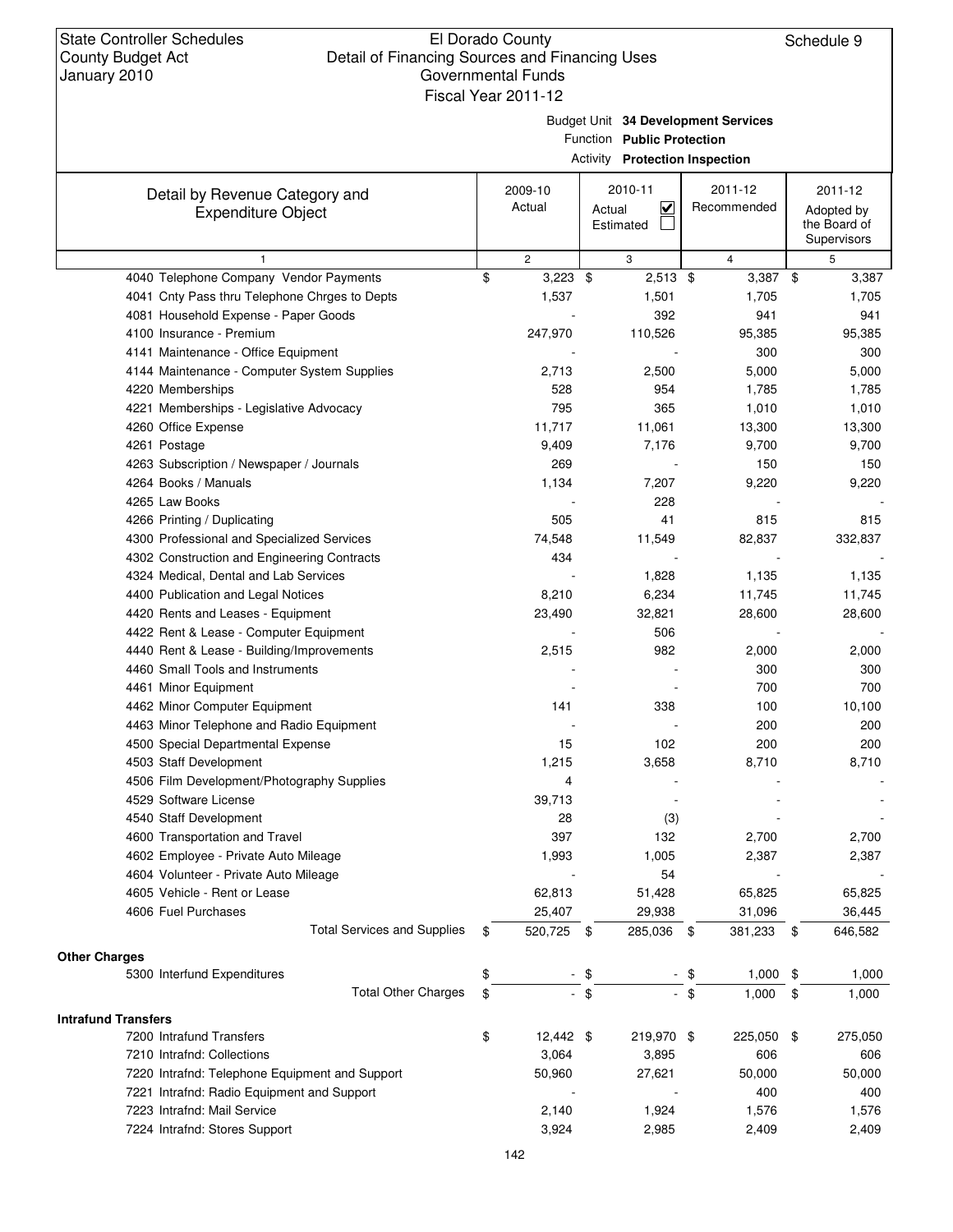| <b>State Controller Schedules</b><br><b>County Budget Act</b><br>January 2010                                 | El Dorado County<br>Detail of Financing Sources and Financing Uses<br>Governmental Funds<br>Fiscal Year 2011-12 |    |                   |     |                                                |                |                        |        |                                                      |  |  |
|---------------------------------------------------------------------------------------------------------------|-----------------------------------------------------------------------------------------------------------------|----|-------------------|-----|------------------------------------------------|----------------|------------------------|--------|------------------------------------------------------|--|--|
| Budget Unit 34 Development Services<br>Function Public Protection<br>Activity<br><b>Protection Inspection</b> |                                                                                                                 |    |                   |     |                                                |                |                        |        |                                                      |  |  |
| Detail by Revenue Category and<br><b>Expenditure Object</b>                                                   |                                                                                                                 |    | 2009-10<br>Actual |     | 2010-11<br>$\checkmark$<br>Actual<br>Estimated |                | 2011-12<br>Recommended |        | 2011-12<br>Adopted by<br>the Board of<br>Supervisors |  |  |
|                                                                                                               |                                                                                                                 |    | $\overline{2}$    |     | 3                                              |                | $\overline{4}$         |        | 5                                                    |  |  |
| 7225 Intrafnd: Central Duplicating                                                                            |                                                                                                                 |    | 2,405             |     | 4,057                                          |                | 6,240                  |        | 6,240                                                |  |  |
| 7227 Intrafnd: Internal Data Processing                                                                       |                                                                                                                 |    | 254,103           |     | 232,627                                        |                | 224,291                |        | 224,291                                              |  |  |
| 7229 Intrafnd: PC Support                                                                                     |                                                                                                                 |    | 693               |     | 1.747                                          |                | 2,350                  |        | 2,350                                                |  |  |
| 7231 Intrafnd: IS Programming Support                                                                         |                                                                                                                 |    | 5,175             |     | 2,040                                          |                | 6,000                  |        | 6,000                                                |  |  |
| 7232 Intrafnd: Maint Bldg & Improvmnts                                                                        |                                                                                                                 |    |                   |     |                                                |                | 500                    |        | 500                                                  |  |  |
| 7234 Intrafnd: Network Support                                                                                |                                                                                                                 |    | 89,180            |     | 96,194                                         |                | 74,597                 |        | 74,597                                               |  |  |
|                                                                                                               | <b>Total Intrafund Transfers</b>                                                                                | \$ | 424,086           | -\$ | 593,060                                        | \$             | 594,019                | \$     | 644,019                                              |  |  |
| <b>Intrafund Abatement</b>                                                                                    |                                                                                                                 |    |                   |     |                                                |                |                        |        |                                                      |  |  |
| 7350 Intrfnd Abatemnt: Only General Fund                                                                      |                                                                                                                 | \$ | $(20, 225)$ \$    |     | ۰                                              | -\$            |                        | - \$   |                                                      |  |  |
|                                                                                                               | <b>Total Intrafund Abatement</b>                                                                                | \$ | $(20, 225)$ \$    |     |                                                | $-$ \$         |                        | $-$ \$ |                                                      |  |  |
|                                                                                                               | Total Expenditures/Appropriations \$                                                                            |    | 5,489,155         | \$  | 5,206,582                                      | $\mathfrak{F}$ | 5,436,004              | \$     | 5,781,731                                            |  |  |
|                                                                                                               | Net Cost \$                                                                                                     |    | (2,778,730)       | S   | (2,517,237)                                    | S              | (2,824,375)            | \$     | (3,074,375)                                          |  |  |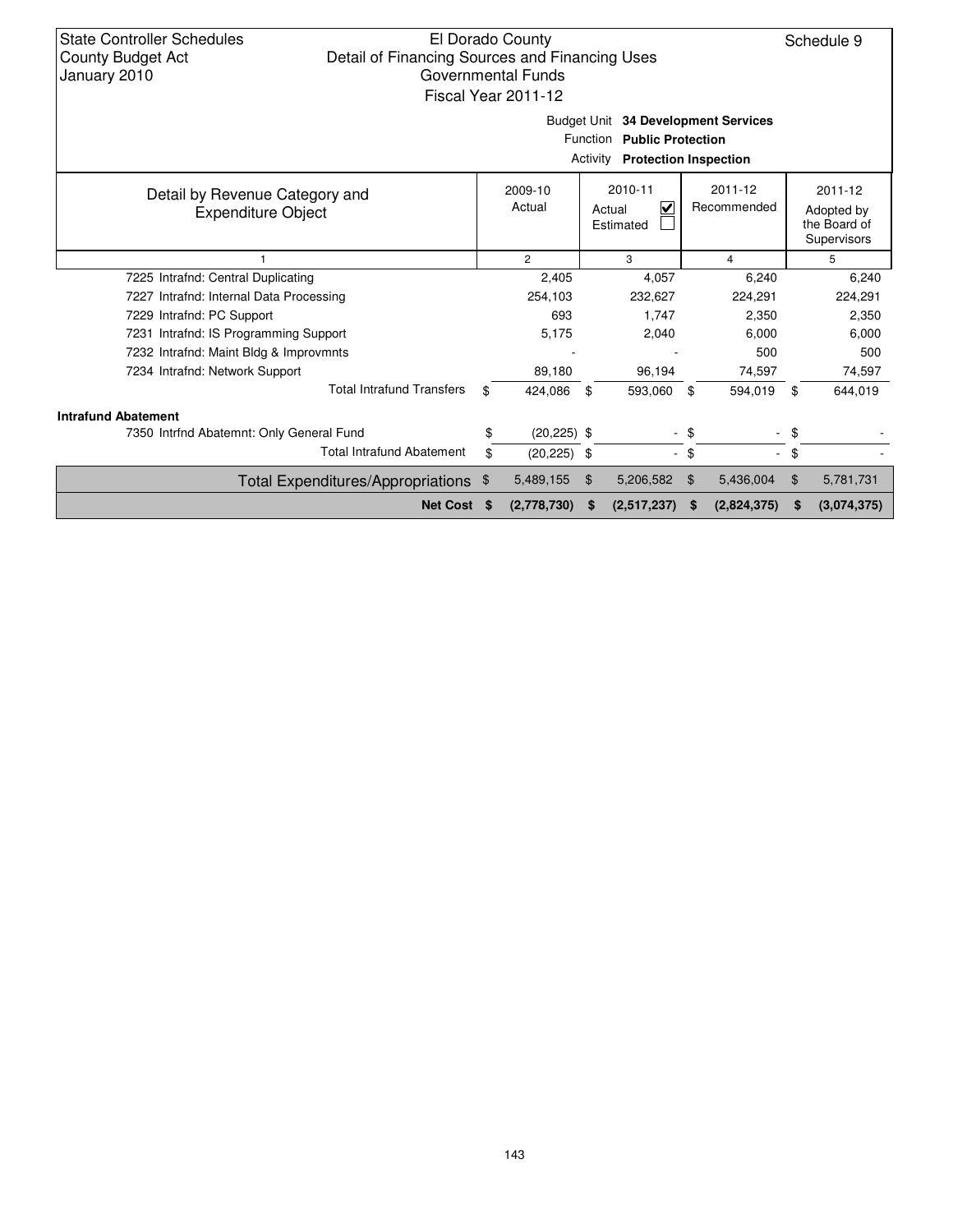|                                                             | Budget Unit 40 Animal Services<br>Function Public Protection<br><b>Activity Other Protection</b> |      |                                            |     |                        |      |                                                      |  |  |  |
|-------------------------------------------------------------|--------------------------------------------------------------------------------------------------|------|--------------------------------------------|-----|------------------------|------|------------------------------------------------------|--|--|--|
| Detail by Revenue Category and<br><b>Expenditure Object</b> | 2009-10<br>Actual                                                                                |      | 2010-11<br><u>V</u><br>Actual<br>Estimated |     | 2011-12<br>Recommended |      | 2011-12<br>Adopted by<br>the Board of<br>Supervisors |  |  |  |
| $\mathbf{1}$                                                | $\overline{c}$                                                                                   |      | 3                                          |     | 4                      |      | 5                                                    |  |  |  |
| <b>Licenses, Permits and Franchises</b>                     |                                                                                                  |      |                                            |     |                        |      |                                                      |  |  |  |
| 0200 Animal Licenses                                        | \$<br>225,759 \$                                                                                 |      | 201,323 \$                                 |     | 360,100 \$             |      | 313,000                                              |  |  |  |
| 0201 Viscious/Dangerous Dog                                 | 9,080                                                                                            |      | 8,075                                      |     | 12,600                 |      | 14,900                                               |  |  |  |
| 0202 Kennel Permits                                         | 7,700                                                                                            |      | 8,965                                      |     | 15,900                 |      | 15,900                                               |  |  |  |
| Total Licenses, Permits and Franchises                      | \$<br>242,539                                                                                    | -\$  | 218,363 \$                                 |     | 388,600                | \$   | 343,800                                              |  |  |  |
| <b>Fines, Forfeitures and Penalties</b>                     |                                                                                                  |      |                                            |     |                        |      |                                                      |  |  |  |
| 0320 Other Court Fines                                      | \$<br>18,454 \$                                                                                  |      | 19,397 \$                                  |     | 30,700                 | \$   | 30,700                                               |  |  |  |
| Total Fines, Forfeitures and Penalties                      | \$<br>18,454                                                                                     | -\$  | 19,397                                     | \$  | 30.700                 | \$   | 30,700                                               |  |  |  |
| <b>Revenue Other Governmental Agencies</b>                  |                                                                                                  |      |                                            |     |                        |      |                                                      |  |  |  |
| 1200 Other - Governmental Agencies                          | \$<br>381,688 \$                                                                                 |      | 466,034 \$                                 |     | 432,396 \$             |      | 465,606                                              |  |  |  |
| 1206 SLT Surcharge                                          | 12,238                                                                                           |      | 13,480                                     |     |                        |      |                                                      |  |  |  |
| Total Revenue Other Governmental Agencies                   | \$<br>393,925 \$                                                                                 |      | 479,514 \$                                 |     | 432,396                | \$   | 465,606                                              |  |  |  |
|                                                             |                                                                                                  |      |                                            |     |                        |      |                                                      |  |  |  |
| <b>Charges for Services</b><br>1560 Humane Services         |                                                                                                  |      |                                            |     |                        |      |                                                      |  |  |  |
|                                                             | \$<br>96,873                                                                                     | - \$ | $1,431$ \$<br>111,730                      |     | $3,000$ \$<br>166,100  |      | 3,000<br>142,700                                     |  |  |  |
| 1561 Impounds                                               | 98,335                                                                                           |      | 98,665                                     |     |                        |      |                                                      |  |  |  |
| 1562 Adoptions                                              | 475                                                                                              |      | 475                                        |     | 117,600<br>600         |      | 114,300                                              |  |  |  |
| 1563 Microchip<br>1564 Restitution                          | 1,785                                                                                            |      | 2,710                                      |     |                        |      | 600                                                  |  |  |  |
| 1740 Charges for Services                                   | 4,239                                                                                            |      | 4,985                                      |     | 1,000<br>4,000         |      | 1,000<br>4,000                                       |  |  |  |
| 1800 Interfund Revenue                                      | 50,741                                                                                           |      | 53,993                                     |     | 52,000                 |      | 52,000                                               |  |  |  |
| <b>Total Charges for Services</b>                           | \$<br>252,447 \$                                                                                 |      | 273,989                                    | -\$ | 344,300                | - \$ | 317,600                                              |  |  |  |
|                                                             |                                                                                                  |      |                                            |     |                        |      |                                                      |  |  |  |
| <b>Miscellaneous Revenues</b><br>1940 Miscellaneous Revenue | \$<br>8,465 \$                                                                                   |      | 7,624 \$                                   |     | 7,000                  | \$   | 7,000                                                |  |  |  |
| <b>Total Miscellaneous Revenues</b>                         | \$<br>8,465                                                                                      | \$   | 7,624 \$                                   |     | 7,000                  | \$   | 7,000                                                |  |  |  |
|                                                             |                                                                                                  |      |                                            |     |                        |      |                                                      |  |  |  |
| <b>Other Financing Sources</b>                              |                                                                                                  |      |                                            |     |                        |      |                                                      |  |  |  |
| 2027 Operating Transfers In: Sales Tax Realingment          | \$<br>191,614 \$                                                                                 |      | 213,571 \$                                 |     | 207,918 \$             |      | 207,918                                              |  |  |  |
| <b>Total Other Financing Sources</b>                        | \$<br>191,614 \$                                                                                 |      | 213,571                                    | \$  | 207,918                | \$   | 207,918                                              |  |  |  |
| Total Revenue \$                                            | 1,107,445                                                                                        | \$   | 1,212,457                                  | -\$ | 1,410,914              | \$   | 1,372,624                                            |  |  |  |
| <b>Salaries and Employee Benefits</b>                       |                                                                                                  |      |                                            |     |                        |      |                                                      |  |  |  |
| 3000 Permanent Employees / Elected Officials                | \$<br>752,999 \$                                                                                 |      | 754,779 \$                                 |     | 756,309                | \$   | 752,000                                              |  |  |  |
| 3001 Temporary Employees                                    | 19,514                                                                                           |      | 10,375                                     |     | 12,500                 |      | 20,000                                               |  |  |  |
| 3002 Overtime                                               | 26,017                                                                                           |      | 33,891                                     |     | 27,000                 |      | 27,000                                               |  |  |  |
| 3003 Standby Pay                                            | 26,161                                                                                           |      | 23,235                                     |     | 25,000                 |      | 25,000                                               |  |  |  |
| 3004 Other Compensation                                     | 2,400                                                                                            |      | 11,976                                     |     | 6,720                  |      | 6,720                                                |  |  |  |
| 3005 Tahoe Differential                                     | 14,177                                                                                           |      | 12,894                                     |     | 12,000                 |      | 12,000                                               |  |  |  |
| 3006 Bilingual Pay                                          | 1,144                                                                                            |      |                                            |     |                        |      |                                                      |  |  |  |
| 3020 Employer Share - Employee Retirement                   | 152,047                                                                                          |      | 151,982                                    |     | 141,369                |      | 136,249                                              |  |  |  |
| 3022 Employer Share - Medi Care                             | 11,659                                                                                           |      | 11,796                                     |     | 11,140                 |      | 11,078                                               |  |  |  |
| 3040 Employer Share - Health Insurance                      | 185,207                                                                                          |      | 192,911                                    |     | 228,705                |      | 236,405                                              |  |  |  |
| 3041 Employer Share - Unemployment Insurance                | 11,556                                                                                           |      | 11,692                                     |     | 14,490                 |      | 14,490                                               |  |  |  |
| 3042 Employer Share - Long Term Disab Insurance             | 3,025                                                                                            |      | 2,496                                      |     | 2,712                  |      | 2,696                                                |  |  |  |
| 3043 Employer Share - Deferred Compensation                 |                                                                                                  |      | 400                                        |     | 400                    |      | 400                                                  |  |  |  |
| 3046 Retiree Health - Defined Contributions                 | 16,507                                                                                           |      | 21,031                                     |     | 21,031                 |      | 21,031                                               |  |  |  |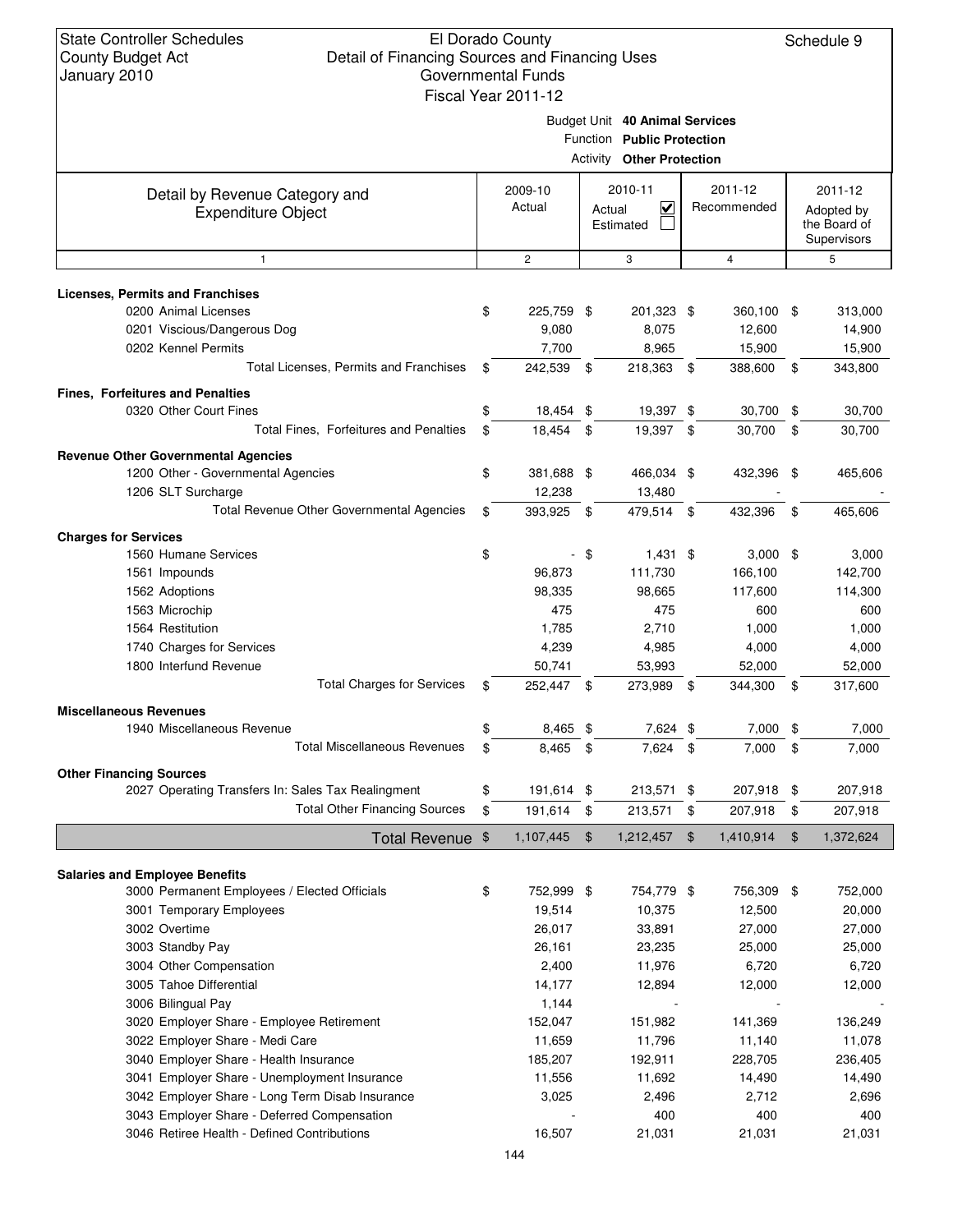|                                               |                 | Budget Unit 40 Animal Services<br>Function Public Protection<br><b>Activity Other Protection</b> |                 |                                           |
|-----------------------------------------------|-----------------|--------------------------------------------------------------------------------------------------|-----------------|-------------------------------------------|
| Detail by Revenue Category and                | 2009-10         | 2010-11                                                                                          | 2011-12         | 2011-12                                   |
| <b>Expenditure Object</b>                     | Actual          | $\overline{\mathbf{v}}$<br>Actual<br>Estimated                                                   | Recommended     | Adopted by<br>the Board of<br>Supervisors |
| $\mathbf{1}$                                  | $\mathbf{2}$    | 3                                                                                                | $\overline{4}$  | 5                                         |
| 3060 Employer Share - Workers' Compensation   | 34,127          | 29,443                                                                                           | 28,402          | 28,402                                    |
| 3080 Flexible Benefits                        | 598             | 1,330                                                                                            | 2,000           | 2,000                                     |
| <b>Total Salaries and Employee Benefits</b>   | \$<br>1,257,140 | 1,270,231<br>\$                                                                                  | 1,289,778<br>\$ | \$<br>1,295,471                           |
| <b>Services and Supplies</b>                  |                 |                                                                                                  |                 |                                           |
| 4020 Clothing and Personal Supplies           | \$<br>5,436 \$  | 4,430 \$                                                                                         | $8,600$ \$      | 8,600                                     |
| 4040 Telephone Company Vendor Payments        | 1,463           | 3,492                                                                                            | 5,040           | 5,040                                     |
| 4041 Cnty Pass thru Telephone Chrges to Depts | 839             | 675                                                                                              | 750             | 900                                       |
| 4060 Food and Food Products                   |                 | 225                                                                                              |                 |                                           |
| 4080 Household Expense                        | 4,059           | 4,986                                                                                            | 4,500           | 5,700                                     |
| 4085 Household Expense - Refuse Disposal      | 9,550           | 7,422                                                                                            | 9,000           | 9,000                                     |
| 4086 Household Expense - Janitorial/Custodial | 8,110           | 9,165                                                                                            | 16,200          | 16,200                                    |
| 4100 Insurance - Premium                      | 69,609          | 47,767                                                                                           | 49,664          | 49,664                                    |
| 4124 Witness Fee                              | 35              | 142                                                                                              |                 |                                           |
| 4128 Witness Mileage                          | 20              | 78                                                                                               |                 |                                           |
| 4140 Maintenance - Equipment                  |                 | 1,740                                                                                            | 900             | 2,400                                     |
| 4143 Maintenance - Service Contracts          | 1,440           | 1,488                                                                                            | 3,349           | 3,399                                     |
| 4144 Maintenance - Computer System Supplies   | 7,662           | 7,358                                                                                            | 8,000           | 8,200                                     |
| 4160 Maintenance Vehicles - Service Contract  | 85              |                                                                                                  |                 |                                           |
| 4161 Maintenance Vehicles - Parts/Direct Chrg | 1,159           |                                                                                                  |                 |                                           |
| 4162 Maintenance Vehicles - Supplies          | 481             |                                                                                                  | 9,000           | 9,000                                     |
| 4164 Maintenance Vehicles - Tires and Tubes   |                 |                                                                                                  | 1,500           | 1,500                                     |
| 4180 Maintenance - Building and Improvements  | 70              |                                                                                                  | 2,000           | 3,210                                     |
| 4220 Memberships                              | 225             | 165                                                                                              | 425             | 425                                       |
| 4221 Memberships - Legislative Advocacy       | 389             | 270                                                                                              | 445             | 445                                       |
| 4260 Office Expense                           | 7,484           | 8,052                                                                                            | 7,500           | 8,500                                     |
| 4261 Postage                                  | 7,016           | 6,369                                                                                            | 7,500           | 7,000                                     |
| 4262 Software                                 |                 |                                                                                                  | 2,040           | 2,040                                     |
| 4263 Subscription / Newspaper / Journals      | 104             | 104                                                                                              | 320             | 200                                       |
| 4264 Books / Manuals                          | 498             | 116                                                                                              | 614             | 620                                       |
| 4266 Printing / Duplicating                   | 488             | 82                                                                                               | 2,450           | 2,400                                     |
| 4300 Professional and Specialized Services    | 97,132          | 76,706                                                                                           | 111,000         | 100,000                                   |
| 4313 Legal Services                           | 2,767           | 2,884                                                                                            | 4,500           | 4,500                                     |
| 4324 Medical, Dental and Lab Services         | 466             | 461                                                                                              | 550             | 550                                       |
| 4334 Fire Prevention and Inspection           |                 | 38                                                                                               |                 |                                           |
| 4400 Publication and Legal Notices            | 229             | 178                                                                                              | 600             | 550                                       |
| 4420 Rents and Leases - Equipment             | 5,523           | 5,686                                                                                            | 5,400           | 7,500                                     |
| 4440 Rent & Lease - Building/Improvements     | 111,050         | 106,662                                                                                          | 101,040         | 99,895                                    |
| 4460 Small Tools and Instruments              | 2,191           | 1,343                                                                                            | 2,000           | 2,000                                     |
| 4461 Minor Equipment                          | 2,300           |                                                                                                  | 1,000           | 1,000                                     |
| 4462 Minor Computer Equipment                 | 8,362           | 5,430                                                                                            | 7,540           | 7,540                                     |
| 4463 Minor Telephone and Radio Equipment      | 1,146           |                                                                                                  | 2,000           | 4,000                                     |
| 4500 Special Departmental Expense             | 50,608          | 52,037                                                                                           | 70,040          | 72,000                                    |
| 4503 Staff Development                        | 49              | 1,160                                                                                            | 1,450           | 1,500                                     |
| 4529 Software License                         | 3,850           |                                                                                                  | 1,320           | 1,260                                     |
| 4600 Transportation and Travel                | 193             | 23                                                                                               | 1,000           | 1,000                                     |
| 4602 Employee - Private Auto Mileage          | 53              | 272                                                                                              | 600             | 600                                       |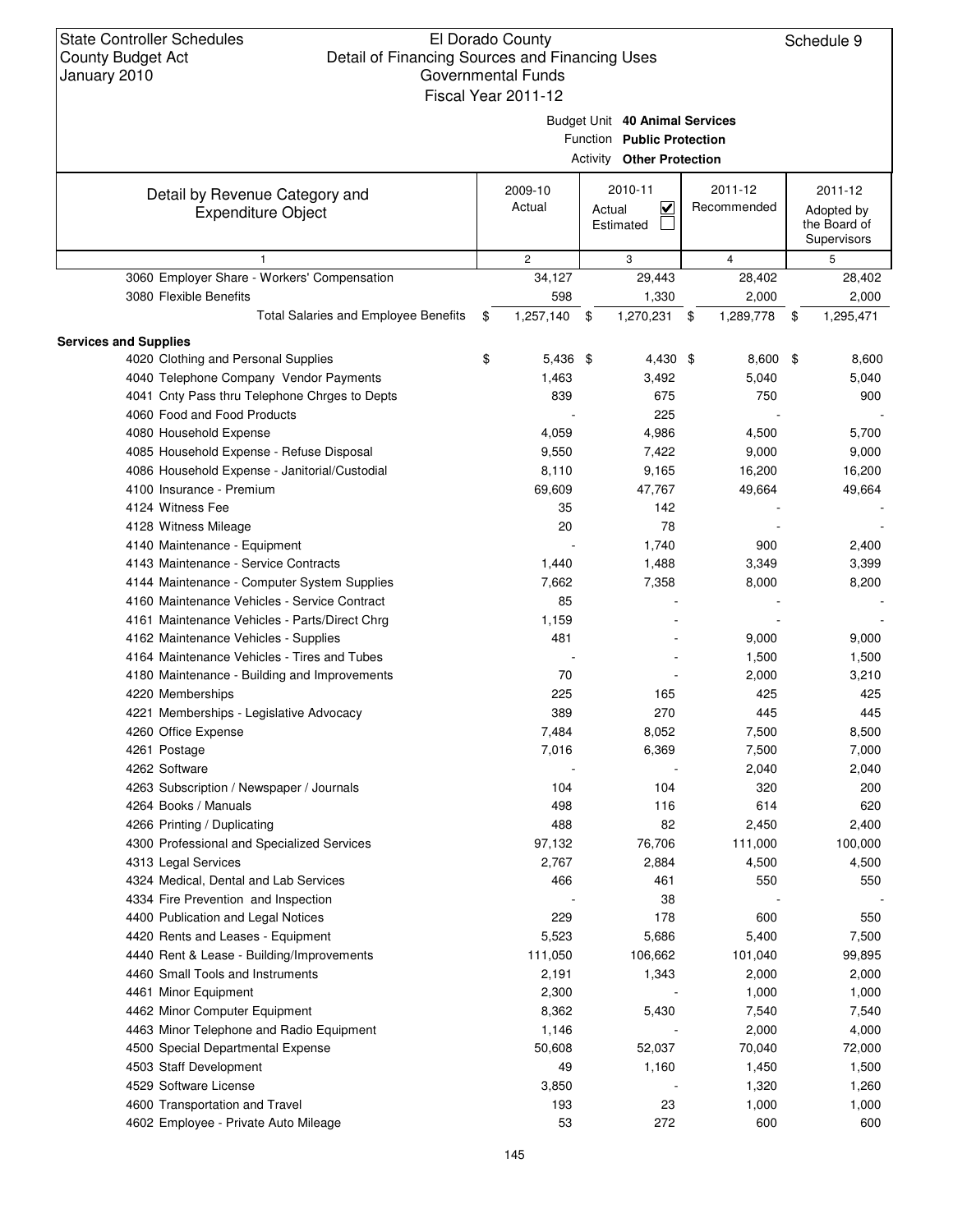|                                                |               |                |        | Budget Unit 40 Animal Services<br>Function Public Protection<br><b>Activity Other Protection</b> |        |                |                                           |
|------------------------------------------------|---------------|----------------|--------|--------------------------------------------------------------------------------------------------|--------|----------------|-------------------------------------------|
| Detail by Revenue Category and                 |               | 2009-10        |        | 2010-11                                                                                          |        | 2011-12        | 2011-12                                   |
| <b>Expenditure Object</b>                      |               | Actual         |        | $\overline{\mathsf{v}}$<br>Actual<br>Estimated                                                   |        | Recommended    | Adopted by<br>the Board of<br>Supervisors |
| 1                                              |               | $\overline{2}$ |        | 3                                                                                                |        | $\overline{4}$ | 5                                         |
| 4605 Vehicle - Rent or Lease                   |               | 57,624         |        | 52,339                                                                                           |        | 64,000         | 66,000                                    |
| 4606 Fuel Purchases                            |               | 42,146         |        | 45,313                                                                                           |        | 65,000         | 60,000                                    |
| 4608 Hotel Accommodations                      |               |                |        | 138                                                                                              |        |                |                                           |
| 4620 Utilities                                 |               | 57,056         |        | 62,226                                                                                           |        | 65,965         | 66,695                                    |
| <b>Total Services and Supplies</b>             | \$            | 568,969        | - \$   | 517,021                                                                                          | - \$   | 644,802 \$     | 641,033                                   |
| <b>Other Charges</b>                           |               |                |        |                                                                                                  |        |                |                                           |
| 5300 Interfund Expenditures                    | \$            | 11,909 \$      |        | 468,081 \$                                                                                       |        | 455,707 \$     | 412,396                                   |
| 5306 Intrfnd Exp: Central Duplicating          |               | 112            |        |                                                                                                  |        |                |                                           |
| <b>Total Other Charges</b>                     | \$            | 12,022         | \$     | 468,081                                                                                          | \$     | 455,707        | \$<br>412,396                             |
| <b>Fixed Assets</b>                            |               |                |        |                                                                                                  |        |                |                                           |
| 6040 Fixed Assets - Equipment                  | \$            |                | - \$   |                                                                                                  | - \$   | $7,000$ \$     | 7,000                                     |
| 6042 Fixed Assets - Computer Sys Equipment     |               |                |        |                                                                                                  |        | 13,745         | 13,745                                    |
| <b>Total Fixed Assets</b>                      | \$            |                | $-$ \$ |                                                                                                  | - \$   | 20,745         | \$<br>20,745                              |
| <b>Other Financing Uses</b>                    |               |                |        |                                                                                                  |        |                |                                           |
| 7001 Operating Transfers Out: Fleet            | \$            |                | - \$   |                                                                                                  | \$     | 6,000          | \$<br>6,000                               |
| <b>Total Other Financing Uses</b>              | \$            |                | $-$ \$ |                                                                                                  | $-$ \$ | 6,000          | \$<br>6,000                               |
| <b>Intrafund Transfers</b>                     |               |                |        |                                                                                                  |        |                |                                           |
| 7200 Intrafund Transfers                       | \$            |                | \$     | 37S                                                                                              |        | 200            | \$<br>200                                 |
| 7210 Intrafnd: Collections                     |               | 819            |        | 654                                                                                              |        | 800            | 800                                       |
| 7220 Intrafnd: Telephone Equipment and Support |               | 16,436         |        | 19,572                                                                                           |        | 17,500         | 20,000                                    |
| 7221 Intrafnd: Radio Equipment and Support     |               | 339            |        | 696                                                                                              |        | 2,500          | 2,500                                     |
| 7223 Intrafnd: Mail Service                    |               | 2,032          |        | 3,500                                                                                            |        | 3,413          | 3,413                                     |
| 7224 Intrafnd: Stores Support                  |               | 1,987          |        | 2,799                                                                                            |        | 2,409          | 2,409                                     |
| 7225 Intrafnd: Central Duplicating             |               | 981            |        | 396                                                                                              |        | 1,599          | 1,600                                     |
| 7227 Intrafnd: Internal Data Processing        |               | 13,454         |        | 13,282                                                                                           |        | 12,721         | 12,721                                    |
| 7229 Intrafnd: PC Support                      |               | 300            |        | 816                                                                                              |        |                |                                           |
| 7231 Intrafnd: IS Programming Support          |               | 540            |        | 105                                                                                              |        | 1,000          | 1,000                                     |
| 7232 Intrafnd: Maint Bldg & Improvmnts         |               |                |        |                                                                                                  |        | 2,500          | 2,500                                     |
| 7234 Intrafnd: Network Support                 |               | 26,513         |        | 28,394                                                                                           |        | 30,121         | 30,121                                    |
| 7250 Intrafnd Transfers: Non General Fund      |               |                |        |                                                                                                  |        | 1,377          | 1,377                                     |
| <b>Total Intrafund Transfers</b>               | \$            | 63,400         | \$     | 70,250 \$                                                                                        |        | 76,140         | \$<br>78,641                              |
| <b>Total Expenditures/Appropriations</b>       | $\frac{1}{2}$ | 1,901,530      | \$     | 2,325,584                                                                                        | \$     | 2,493,172      | \$<br>2,454,286                           |
| Net Cost \$                                    |               | (794, 085)     | \$     | (1, 113, 127)                                                                                    | \$     | (1,082,258)    | \$<br>(1,081,662)                         |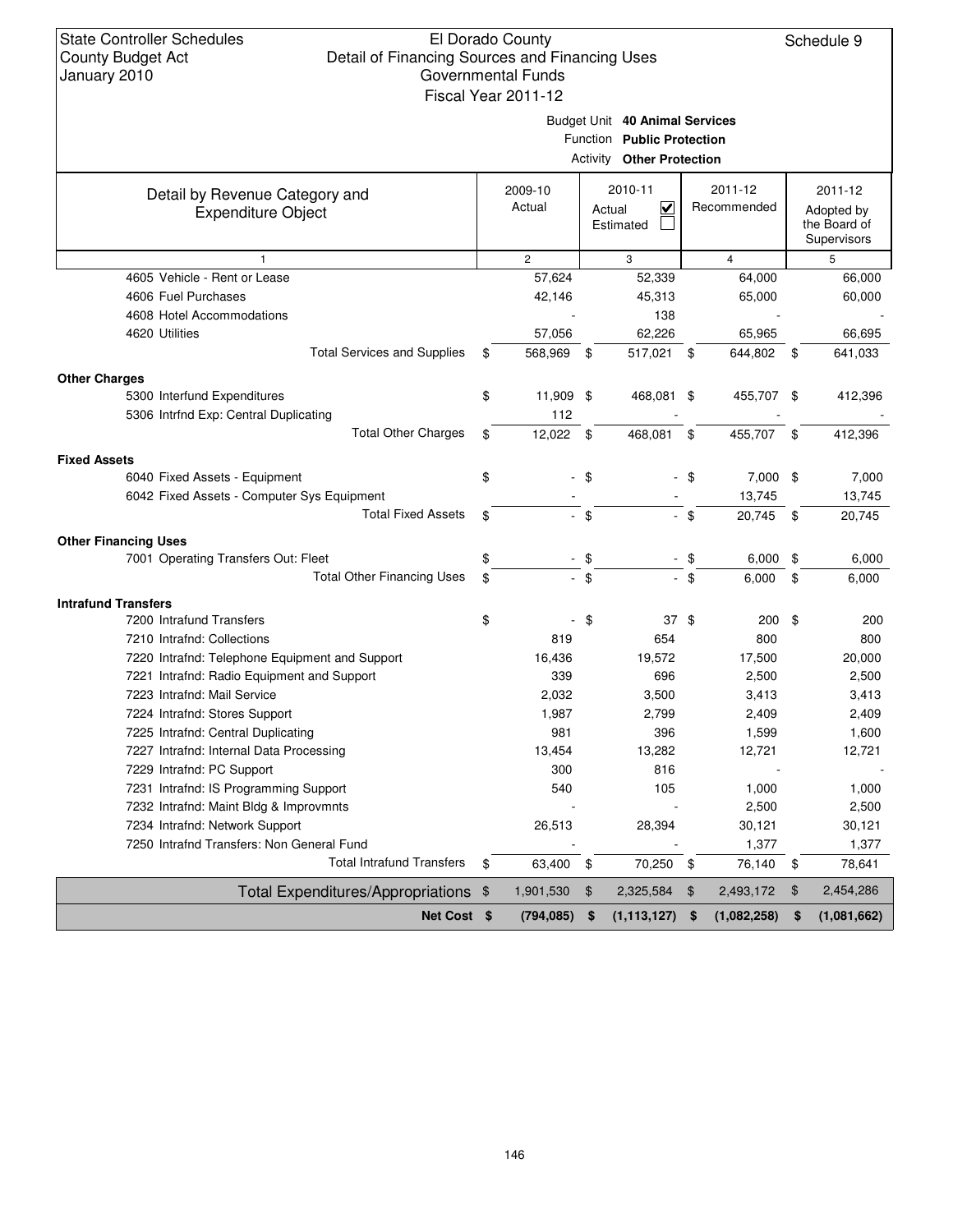| anaany = 0 r 0                                |                               | Fiscal Year 2011-12 |    |                                                                |      |              |    |              |
|-----------------------------------------------|-------------------------------|---------------------|----|----------------------------------------------------------------|------|--------------|----|--------------|
|                                               |                               |                     |    |                                                                |      |              |    |              |
|                                               |                               |                     |    | Budget Unit 40 Public Health<br>Function Health and Sanitation |      |              |    |              |
|                                               |                               |                     |    | Activity <b>Health</b>                                         |      |              |    |              |
| Detail by Revenue Category and                | 2010-11<br>2011-12<br>2009-10 |                     |    |                                                                |      |              |    | 2011-12      |
| <b>Expenditure Object</b>                     |                               | Actual              |    | $\checkmark$<br>Actual                                         |      | Recommended  |    | Adopted by   |
|                                               |                               |                     |    | Estimated                                                      |      |              |    | the Board of |
|                                               |                               |                     |    |                                                                |      |              |    | Supervisors  |
| $\mathbf{1}$                                  |                               | $\mathbf{2}$        |    | 3                                                              |      | 4            |    | 5            |
| <b>Licenses, Permits and Franchises</b>       |                               |                     |    |                                                                |      |              |    |              |
| 0261 Marriage License                         | \$                            | 97,502 \$           |    | 81,972 \$                                                      |      | 115,000 \$   |    | 115,000      |
| Total Licenses, Permits and Franchises        | \$                            | 97,502 \$           |    | 81,972 \$                                                      |      | 115,000      | \$ | 115,000      |
| <b>Fines, Forfeitures and Penalties</b>       |                               |                     |    |                                                                |      |              |    |              |
| 0320 Other Court Fines                        | \$                            | 93,164 \$           |    | 107,815 \$                                                     |      | 151,052 \$   |    | 144,574      |
| 0324 Emergency Med Serv (EMS) - County        |                               | 442,493             |    | 450,593                                                        |      | 40,235       |    | 42,275       |
| 0325 Emergency Med Serv (EMS) - Admin         |                               |                     |    |                                                                |      | 44,577       |    | 46,051       |
| 0326 Emergency Med Serv (EMS) - Physicial     |                               |                     |    |                                                                |      | 218,380      |    | 225,964      |
| 0327 Emergency Med Serv (EMS) - Hospital      |                               |                     |    |                                                                |      | 94,130       |    | 97,398       |
| Total Fines, Forfeitures and Penalties        | \$                            | 535,657 \$          |    | 558,408                                                        | \$   | 548,374      | \$ | 556,262      |
| Revenue from Use of Money and Property        |                               |                     |    |                                                                |      |              |    |              |
| 0400 Interest                                 | \$                            | 7,233 \$            |    | $6,296$ \$                                                     |      |              | \$ | (2,850)      |
| Total Revenue from Use of Money and Property  | \$                            | 7,233               | \$ | $6,296$ \$                                                     |      |              | \$ | (2,850)      |
| Intergovernmental Revenue - State             |                               |                     |    |                                                                |      |              |    |              |
| 0640 State - Calif Children Services (CCS)    | \$                            | 442,776 \$          |    | 245,965 \$                                                     |      | 452,709 \$   |    | 446,041      |
| 0670 State - Tuberculosis Control             |                               | 217                 |    |                                                                |      | 5,000        |    | 5,000        |
| 0680 State - Health                           |                               | 124,661             |    | 98,064                                                         |      | 97,086       |    | 94,452       |
| 0681 State - Child Hlth & Disab Prev (CHDP)   |                               | 4,691               |    | 4,795                                                          |      | 8,101        |    | 8,101        |
| 0686 State - Sales Tax Realignment Health     |                               | 176,764             |    | 12,798                                                         |      |              |    |              |
| 0687 State - Discretionary General Fund       |                               | 234,731             |    | 380,317                                                        |      | 309,484      |    | 102,565      |
| 0688 State - Medi Cal General Fund            |                               | 301,280             |    | 269,674                                                        |      | 287,160      |    | 287,555      |
| 0689 State - Perinatal General Fund           |                               | 76,106              |    | 56,831                                                         |      | 67,544       |    | 10,713       |
| 0690 State - Perinatal Medi Cal General Fund  |                               | 59,478              |    | 18,620                                                         |      |              |    |              |
| 0691 State - Substance Abuse/Crime Prevention |                               | 104,301             |    | (25, 544)                                                      |      |              |    |              |
| 0760 State - Corrections                      |                               | 11,108              |    |                                                                |      | 12,000       |    |              |
| 0895 State - AB75 Tobacco                     |                               | 150,000             |    | 136,638                                                        |      | 154,000      |    | 163,362      |
| 0908 State - Tobacco Settlement Fund          |                               | 158,318             |    | 157,795                                                        |      | 160,000      |    | 160,000      |
| Total Intergovernmental Revenue - State       | \$                            | 1,844,430           | \$ | 1,355,953 \$                                                   |      | 1,553,084    | \$ | 1,277,789    |
| Intergovernmental Revenue - Federal           |                               |                     |    |                                                                |      |              |    |              |
| 1100 Federal - Other                          | \$                            | 1,060,768 \$        |    | 790,720 \$                                                     |      | 711,907 \$   |    | 701,636      |
| 1101 Federal - Block Grant Revenues           |                               | 1,521,260           |    | 1,167,103                                                      |      | 1,546,717    |    | 1,948,026    |
| 1107 Federal - Medi Cal                       |                               | 807,878             |    | 641,551                                                        |      | 747,138      |    | 970,708      |
| 1108 Federal - Perinatal Medi Cal             |                               | 70,130              |    | 1,374                                                          |      |              |    |              |
| Total Intergovernmental Revenue - Federal     | \$                            | 3,460,036           | \$ | 2,600,748                                                      | \$   | 3,005,762 \$ |    | 3,620,370    |
| <b>Revenue Other Governmental Agencies</b>    |                               |                     |    |                                                                |      |              |    |              |
| 1200 Other - Governmental Agencies            | \$                            | 122,467 \$          |    | 73,015 \$                                                      |      | 185,000 \$   |    | 77,500       |
| Total Revenue Other Governmental Agencies     | \$                            | 122,467             | \$ | 73,015 \$                                                      |      | 185,000      | \$ | 77,500       |
| <b>Charges for Services</b>                   |                               |                     |    |                                                                |      |              |    |              |
| 1602 Micrographics                            | \$                            | $228$ \$            |    |                                                                | - \$ |              | \$ |              |
| 1603 Vital Health Statistic Fee               |                               | 44,538              |    | 41,059                                                         |      | 40,300       |    | 40,300       |
| 1620 Health Fees                              |                               | 69,761              |    | 60,441                                                         |      | 107,780      |    | 95,360       |
| 1622 Private Insurance                        |                               | 27,254              |    | 39,081                                                         |      | 2,000        |    | 2,000        |
| 1650 California Children Services (CCS)       |                               | 214                 |    | 513                                                            |      | 220          |    | 220          |
| 1686 Ambulance Services                       |                               |                     |    | 203                                                            |      |              |    |              |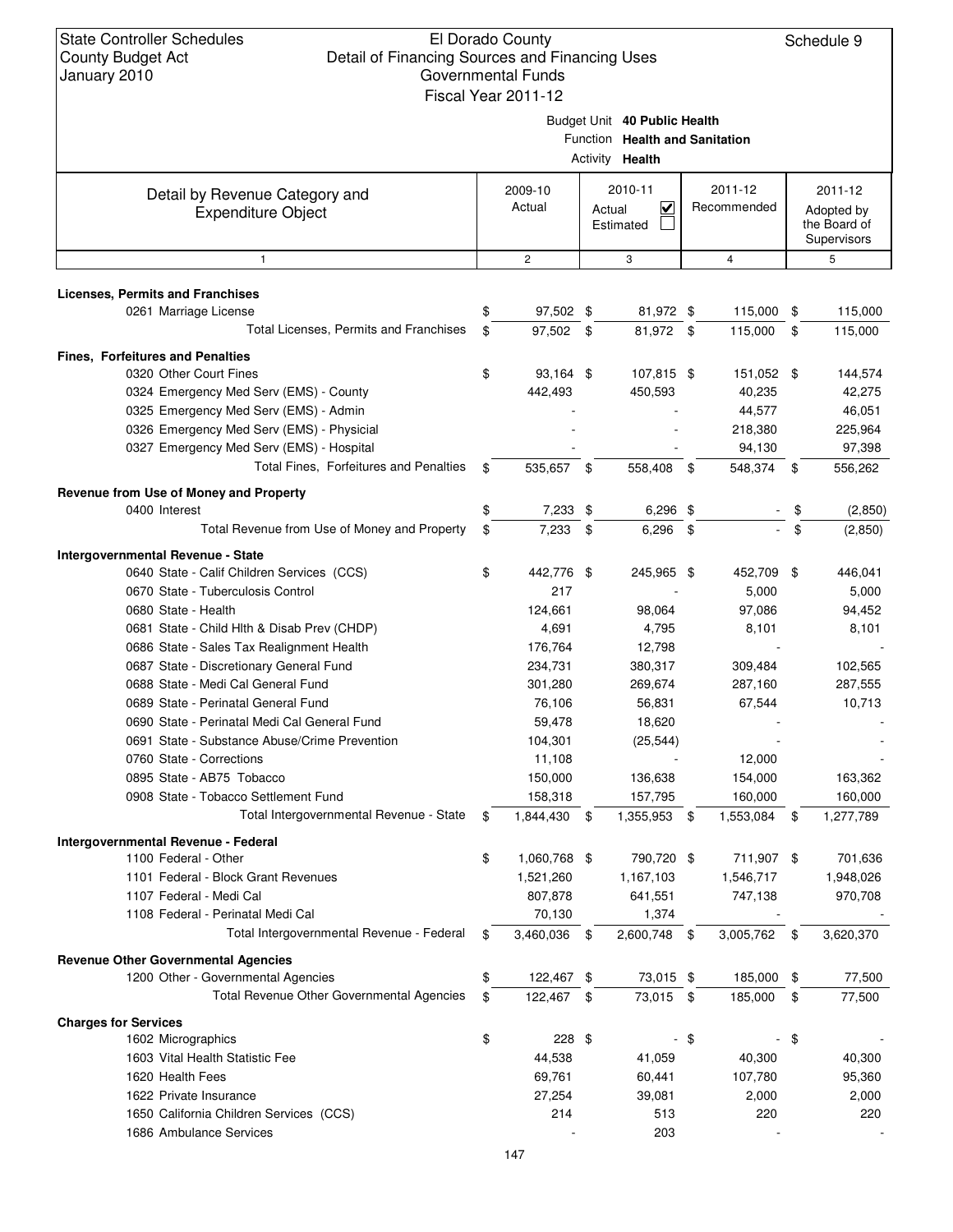| January 2010                                       | Governmental Funds  |                |                                   |      |              |        |              |
|----------------------------------------------------|---------------------|----------------|-----------------------------------|------|--------------|--------|--------------|
|                                                    | Fiscal Year 2011-12 |                |                                   |      |              |        |              |
|                                                    |                     |                | Budget Unit 40 Public Health      |      |              |        |              |
|                                                    |                     |                | Function Health and Sanitation    |      |              |        |              |
|                                                    |                     |                | Activity Health                   |      |              |        |              |
| Detail by Revenue Category and                     | 2009-10             |                | 2010-11                           |      | 2011-12      |        | 2011-12      |
| <b>Expenditure Object</b>                          | Actual              |                | $\overline{\mathbf{v}}$<br>Actual |      | Recommended  |        | Adopted by   |
|                                                    |                     |                | Estimated                         |      |              |        | the Board of |
|                                                    |                     |                |                                   |      |              |        | Supervisors  |
| $\mathbf{1}$                                       | $\mathbf{2}$        |                | 3                                 |      | 4            |        | 5            |
| 1800 Interfund Revenue                             | 207,051             |                | 673,160                           |      | 801,055      |        | 670,489      |
| 1817 Intrfnd Rev: Detention Medical                |                     |                |                                   |      | 8,528        |        |              |
| 1830 Intrind Rev: Allocated Salaries & Benefits    | 5,904               |                | 4,629                             |      |              |        | 6,371        |
| <b>Total Charges for Services</b>                  | \$<br>354,950 \$    |                | 819,086                           | - \$ | 959,883      | \$     | 814,740      |
| <b>Miscellaneous Revenues</b>                      |                     |                |                                   |      |              |        |              |
| 1940 Miscellaneous Revenue                         | \$<br>751,171 \$    |                | 484,048 \$                        |      | 512,300 \$   |        | 431,825      |
| <b>Total Miscellaneous Revenues</b>                | \$<br>751,171 \$    |                | 484,048                           | \$   | 512,300      | \$     | 431,825      |
| <b>Other Financing Sources</b>                     |                     |                |                                   |      |              |        |              |
| 2020 Operating Transfers In                        | \$<br>3,890,761 \$  |                | 3,664,681 \$                      |      | 4,230,513 \$ |        | 4,219,888    |
| 2021 Operating Transfers In: Veh Lic Fee           | 5,225,542           |                | 4,906,244                         |      | 5,140,061    |        | 5,140,062    |
| 2026 Operating Transfers In: PHD SRF               |                     |                |                                   |      |              |        | 756,021      |
| 2027 Operating Transfers In: Sales Tax Realingment | 1,001,959           |                | 1,514,154                         |      | 1,651,631    |        | 1,626,927    |
| <b>Total Other Financing Sources</b>               | \$<br>10,118,262 \$ |                | 10,085,078 \$                     |      | 11,022,205   | \$     | 11,742,898   |
|                                                    |                     |                |                                   |      |              |        |              |
| <b>Residual Equity Transfers</b>                   |                     |                |                                   |      |              |        |              |
| 2100 Residual Equity Transfers In                  | \$<br>450,686 \$    |                | 108,669 \$                        |      |              | \$     | 941,145      |
| <b>Total Residual Equity Transfers</b>             | \$<br>450,686       | - \$           | 108,669                           | \$   |              | $-$ \$ | 941,145      |
| Total Revenue \$                                   | 17,742,394          | $\mathfrak{F}$ | 16,173,274 \$                     |      | 17,901,608   | \$     | 19,574,679   |
|                                                    |                     |                |                                   |      |              |        |              |
| <b>Salaries and Employee Benefits</b>              |                     |                |                                   |      |              |        |              |
| 3000 Permanent Employees / Elected Officials       | \$<br>4,241,174 \$  |                | 3,931,987 \$                      |      | 3,996,471 \$ |        | 4,143,941    |
| 3001 Temporary Employees                           | 166,715             |                | 329,931                           |      | 407,777      |        | 389,020      |
| 3002 Overtime                                      | 24,162              |                | 17,275                            |      | 26,300       |        | 31,300       |
| 3003 Standby Pay                                   | 7,922               |                | 7,901                             |      | 10,000       |        | 13,000       |
| 3004 Other Compensation                            | 90,134              |                | 114,326                           |      | 87,917       |        | 137,061      |
| 3005 Tahoe Differential                            | 25,249              |                | 19,778                            |      | 18,000       |        | 20,400       |
| 3006 Bilingual Pay                                 | 24,065              |                | 21,750                            |      | 19,700       |        | 19,700       |
| 3020 Employer Share - Employee Retirement          | 841,934             |                | 781,090                           |      | 747,935      |        | 759,638      |
| 3022 Employer Share - Medi Care                    | 63,368              |                | 61,101                            |      | 58,360       |        | 59,869       |
| 3040 Employer Share - Health Insurance             | 709,261             |                | 731,195                           |      | 808,254      |        | 913,781      |
| 3041 Employer Share - Unemployment Insurance       | 38,907              |                | 50,944                            |      | 55,857       |        | 56,346       |
| 3042 Employer Share - Long Term Disab Insurance    | 16,230              |                | 13,429                            |      | 14,424       |        | 14,957       |
| 3043 Employer Share - Deferred Compensation        | 15,398              |                | 14,108                            |      | 17,028       |        | 17,208       |
| 3046 Retiree Health - Defined Contributions        | 77,660              |                | 70,205                            |      | 73,715       |        | 73,715       |
| 3060 Employer Share - Workers' Compensation        | 86,926              |                | 83,903                            |      | 58,454       |        | 58,454       |
| 3080 Flexible Benefits                             | 26,956              |                | 21,090                            |      | 19,800       |        | 19,800       |
| <b>Total Salaries and Employee Benefits</b>        | \$<br>6,456,059     | - \$           | 6,270,012 \$                      |      | 6,419,992    | - \$   | 6,728,190    |
| <b>Services and Supplies</b>                       |                     |                |                                   |      |              |        |              |
| 4040 Telephone Company Vendor Payments             | \$<br>$3,642$ \$    |                | $3,734$ \$                        |      | $4,850$ \$   |        | 6,220        |
| 4041 Cnty Pass thru Telephone Chrges to Depts      | 3,369               |                | 3,032                             |      | 4,295        |        | 5,560        |
| 4060 Food and Food Products                        | 2,532               |                | 1,529                             |      | 2,200        |        | 3,650        |
| 4080 Household Expense                             | 81                  |                | 176                               |      | 1,000        |        | 10,000       |
| 4082 Household Expense - Other                     | 13                  |                |                                   |      |              |        |              |
| 4083 Household Expense - Laundry                   | 3,352               |                | 3,208                             |      | 3,760        |        | 3,760        |
| 4085 Household Expense - Refuse Disposal           | 4,406               |                | 4,507                             |      | 5,395        |        | 5,395        |
| 4086 Household Expense - Janitorial/Custodial      | 4,697               |                | 5,215                             |      | 6,797        |        | 6,397        |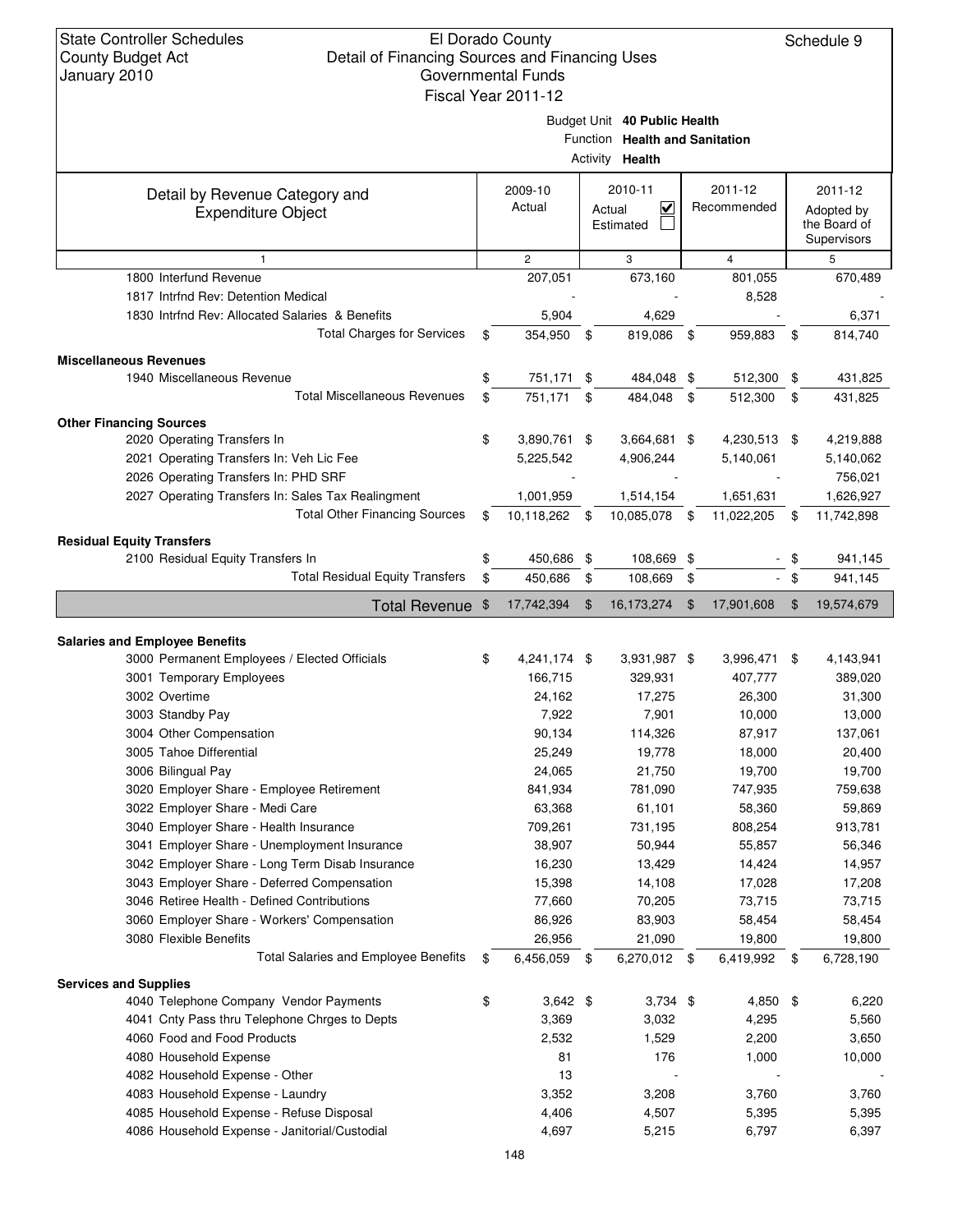Budget Unit **40 Public Health**

Function **Health and Sanitation**

|                                                             |                   | Activity Health                                           |                        |                                                      |
|-------------------------------------------------------------|-------------------|-----------------------------------------------------------|------------------------|------------------------------------------------------|
| Detail by Revenue Category and<br><b>Expenditure Object</b> | 2009-10<br>Actual | 2010-11<br>$\overline{\mathbf{v}}$<br>Actual<br>Estimated | 2011-12<br>Recommended | 2011-12<br>Adopted by<br>the Board of<br>Supervisors |
| 1                                                           | $\overline{c}$    | 3                                                         | 4                      | 5                                                    |
| 4100 Insurance - Premium                                    | 152,382           | 54,504                                                    | 87,087                 | 87,087                                               |
| 4101 Insurance - Additional Liability                       | 129,991           |                                                           |                        |                                                      |
| 4140 Maintenance - Equipment                                | 13,051            | 12,631                                                    | 16,080                 | 15,080                                               |
| 4141 Maintenance - Office Equipment                         | 125               |                                                           | 2,250                  | 2,250                                                |
| 4143 Maintenance - Service Contracts                        | 10,051            | 6,815                                                     | 12,228                 | 13,373                                               |
| 4144 Maintenance - Computer System Supplies                 | 20,844            | 29,382                                                    | 64,660                 | 65,610                                               |
| 4145 Maintenance - Equipment Parts                          |                   | 778                                                       |                        |                                                      |
| 4160 Maintenance Vehicles - Service Contract                | 24                |                                                           |                        |                                                      |
| 4180 Maintenance - Building and Improvements                |                   |                                                           | 4,100                  | 5,900                                                |
| 4200 Medical, Dental and Laboratory Supplies                | 41,156            | 36,492                                                    | 66,818                 | 59,325                                               |
| 4201 Medical Supplies - Field                               | 43,555            | 62,606                                                    | 47,830                 | 47,830                                               |
| 4220 Memberships                                            | 2,298             | 2,646                                                     | 3,875                  | 4,025                                                |
| 4221 Memberships - Legislative Advocacy                     | 11,496            | 10,958                                                    | 13,950                 | 14,000                                               |
| 4241 Cash Shortage                                          | 2                 |                                                           |                        |                                                      |
| 4260 Office Expense                                         | 31,717            | 39,294                                                    | 59,199                 | 52,570                                               |
| 4261 Postage                                                | 6,992             | 7,500                                                     | 18,935                 | 16,520                                               |
| 4262 Software                                               | 3,530             |                                                           | 11,040                 | 11,540                                               |
| 4263 Subscription / Newspaper / Journals                    | 1,959             | 2,324                                                     | 3,550                  | 3,630                                                |
| 4264 Books / Manuals                                        | 406               | 972                                                       | 3,285                  | 3,785                                                |
| 4266 Printing / Duplicating                                 | 122               | 81                                                        | 3,909                  | 3,420                                                |
| 4300 Professional and Specialized Services                  | 476,973           | 405,000                                                   | 338,794                | 358,455                                              |
| 4302 Construction and Engineering Contracts                 | 566               |                                                           |                        |                                                      |
| 4313 Legal Services                                         |                   |                                                           | 10,000                 | 10,000                                               |
| 4324 Medical, Dental and Lab Services                       | 3,247,106         | 3,471,870                                                 | 3,367,093              | 3,859,256                                            |
| 4327 Emergency Medical Serv (EMS) - Hospital                | 141,146           | 97,121                                                    | 94,130                 | 97,398                                               |
| 4328 Emergency Medical Serv (EMS) - Physician               | 243,075           | 216,634                                                   | 218,380                | 225,964                                              |
| 4337 Other Governmental Agencies                            |                   | 12,554                                                    |                        | 34,290                                               |
| 4351 Jail Medical Overruns                                  | 72,100            | 21,531                                                    | 207,000                | 207,000                                              |
| 4400 Publication and Legal Notices                          | 1,508             |                                                           | 850                    | 1,850                                                |
| 4420 Rents and Leases - Equipment                           | 29,880            | 26,802                                                    | 45,300                 | 43,300                                               |
| 4440 Rent & Lease - Building/Improvements                   | 87,306            | 95,888                                                    | 123,805                | 127,975                                              |
| 4460 Small Tools and Instruments                            |                   | 497                                                       | 600                    | 600                                                  |
| 4461 Minor Equipment                                        | 5,493             | 4,411                                                     | 6,850                  | 6,850                                                |
| 4462 Minor Computer Equipment                               | 23,255            | 37,440                                                    | 29,160                 | 34,060                                               |
| 4463 Minor Telephone and Radio Equipment                    | 1,338             |                                                           |                        |                                                      |
| 4500 Special Departmental Expense                           | 242,999           | 253,794                                                   | 1,598,914              | 1,483,181                                            |
| 4501 Special Projects                                       | 8,355             | 250                                                       | 247,210                | 195,409                                              |
| 4502 Educational Materials                                  | 5,401             | 4,110                                                     | 7,665                  | 11,650                                               |
| 4503 Staff Development                                      | 12,268            | 5,460                                                     | 27,620                 | 35,320                                               |
| 4529 Software License                                       | 20,533            | 822                                                       | 8,000                  | 7,880                                                |
| 4540 Staff Development                                      | 125               |                                                           |                        |                                                      |
| 4600 Transportation and Travel                              | 6,207             | 3,227                                                     | 23,350                 | 25,100                                               |
| 4602 Employee - Private Auto Mileage                        | 30,442            | 26,931                                                    | 53,652                 | 44,449                                               |
| 4604 Volunteer - Private Auto Mileage                       |                   | 94                                                        |                        |                                                      |
| 4605 Vehicle - Rent or Lease                                | 12,492            | 12,803                                                    | 20,690                 | 20,385                                               |
| 4606 Fuel Purchases                                         | 5,448             | 6,540                                                     | 9,655                  | 9,485                                                |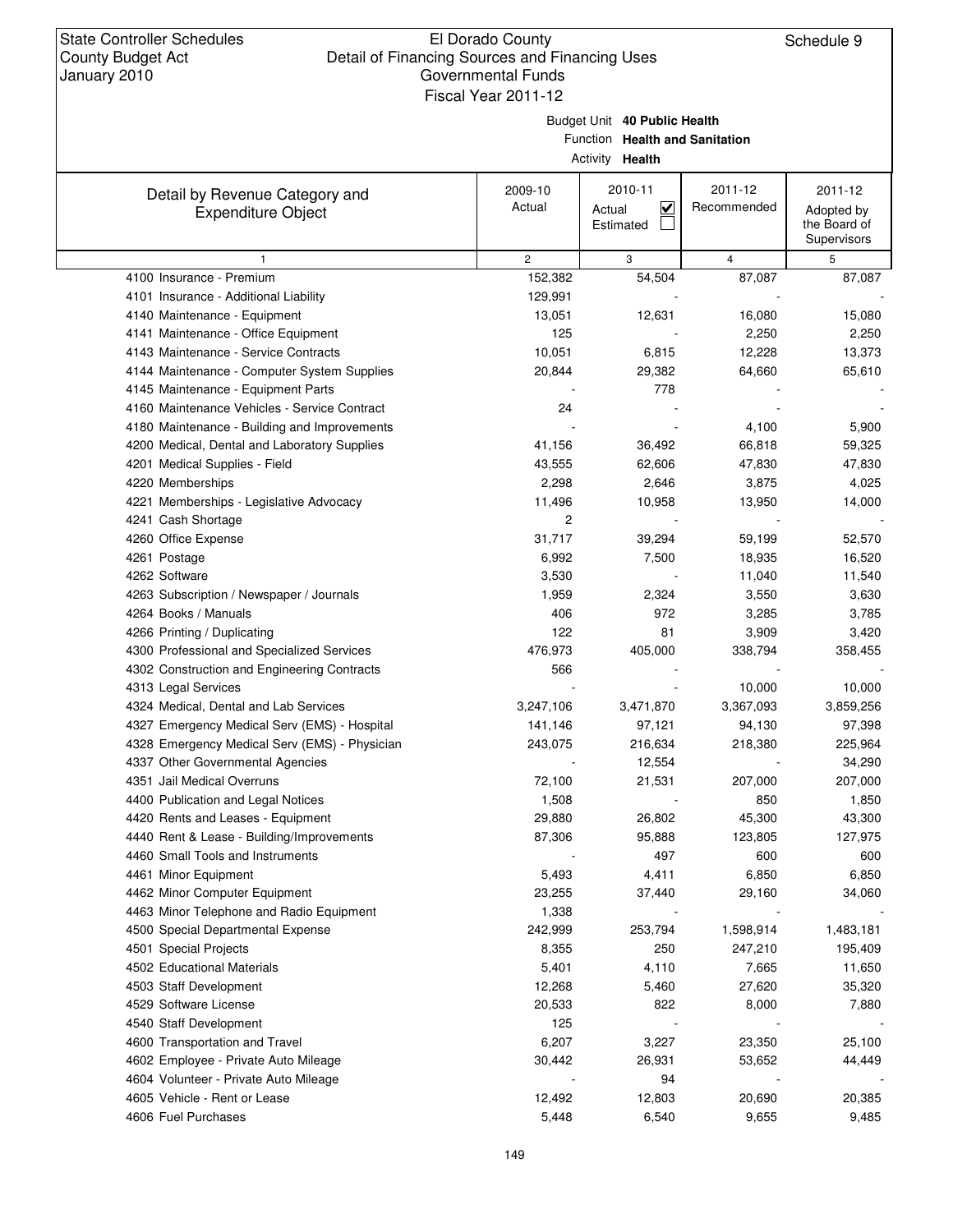### El Dorado County Detail of Financing Sources and Financing Uses Governmental Funds

| January ZUTU                                               | QUVCHILICHIAL LUHUS<br>Fiscal Year 2011-12 |        |                                                                                   |               |                 |        |                             |
|------------------------------------------------------------|--------------------------------------------|--------|-----------------------------------------------------------------------------------|---------------|-----------------|--------|-----------------------------|
|                                                            |                                            |        | Budget Unit 40 Public Health<br>Function Health and Sanitation<br>Activity Health |               |                 |        |                             |
| Detail by Revenue Category and                             | 2009-10                                    |        | 2010-11                                                                           |               | 2011-12         |        | 2011-12                     |
| <b>Expenditure Object</b>                                  | Actual                                     |        | $\overline{\mathsf{v}}$<br>Actual                                                 |               | Recommended     |        | Adopted by                  |
|                                                            |                                            |        | Estimated                                                                         |               |                 |        | the Board of<br>Supervisors |
| 1                                                          | $\overline{2}$                             |        | 3                                                                                 |               | 4               |        | 5                           |
| 4608 Hotel Accommodations                                  | 1,325                                      |        | 2,435                                                                             |               |                 |        |                             |
| 4620 Utilities                                             | 60,305                                     |        | 72,228                                                                            |               | 82,318          |        | 73,048                      |
| <b>Total Services and Supplies</b>                         | \$<br>5,227,437 \$                         |        | 5,066,827                                                                         | - \$          | 6,968,129       | \$     | 7,359,832                   |
| <b>Other Charges</b>                                       |                                            |        |                                                                                   |               |                 |        |                             |
| 5000 Support and Care of Persons                           | \$<br>3,923,593 \$                         |        | 3,755,340 \$                                                                      |               | 4,283,786 \$    |        | 4,266,614                   |
| 5009 Housing                                               | 3,610                                      |        | 4,770                                                                             |               |                 |        |                             |
| 5011 Transportation Expenses                               | 3,466                                      |        | 7,454                                                                             |               |                 |        |                             |
| 5013 Ancilliary Expenses                                   |                                            |        | 473                                                                               |               |                 |        |                             |
| 5014 Health Services                                       | 4,073                                      |        | 1,759                                                                             |               |                 |        |                             |
| 5300 Interfund Expenditures                                | 851,292                                    |        | 589,327                                                                           |               | 461,824         |        | 457,729                     |
| 5301 Intrfnd Exp: Telephone Equip & Support                | 57,863                                     |        | 58,898                                                                            |               | 63,650          |        | 68,700                      |
| 5302 Intrfnd Exp: Radio Equipment and Support              |                                            |        | 701                                                                               |               |                 |        |                             |
| 5304 Intrfnd Exp: Mail Service                             | 6,823                                      |        | 5,665                                                                             |               | 4,407           |        | 4,407                       |
| 5305 Intrfnd Exp: Stores Support                           | 5,695                                      |        | 5,379                                                                             |               | 3,820           |        | 3,820                       |
| 5306 Intrfnd Exp: Central Duplicating                      | 7,566                                      |        | 15,381                                                                            |               | 13,250          |        | 31,050                      |
| 5308 Intrfnd Exp: Internal Data Processing                 | 71,568                                     |        | 62,565                                                                            |               | 47,693          |        | 47,686                      |
| 5314 Intrfnd Exp: PC Support                               | 1,756                                      |        | 1,060                                                                             |               | 3,000           |        | 3,000                       |
| 5316 Intrfnd Exp: IS Programming Support                   | 52,005                                     |        | 14,179                                                                            |               | 31,490          |        | 28,250                      |
| 5318 Intrfnd Exp: Maint Buildg & Imprvmnts                 | 4,487                                      |        | 5,392                                                                             |               | 10,200          |        | 9,200                       |
| 5320 Intrfnd Exp: Network Support                          | 147,328                                    |        | 117,906                                                                           |               | 147,611         |        | 147,611                     |
| <b>Total Other Charges</b>                                 | \$<br>5, 141, 125 \$                       |        | 4,646,249                                                                         | \$            | 5,070,731       | \$     | 5,068,067                   |
| <b>Fixed Assets</b>                                        |                                            |        |                                                                                   |               |                 |        |                             |
| 6020 Fixed Assets - Building and Improvement               | \$                                         | -\$    |                                                                                   | \$            | 71,100 \$       |        | 71,100                      |
| 6040 Fixed Assets - Equipment                              | 9,612                                      |        | 9,050                                                                             |               | 6,600           |        | 6,600                       |
| 6042 Fixed Assets - Computer Sys Equipment                 | 31,945                                     |        | 22,538                                                                            |               | 31,055          |        | 36,055                      |
| <b>Total Fixed Assets</b>                                  | \$<br>41,557 \$                            |        | 31,588                                                                            | - \$          | 108,755 \$      |        | 113,755                     |
| <b>Residual Equity Transfers</b>                           |                                            |        |                                                                                   |               |                 |        |                             |
| 7100 Residual Equity Transfers Out                         | \$<br>422,479 \$                           |        | 35,560 \$                                                                         |               |                 | \$     | 941,147                     |
| <b>Total Residual Equity Transfers</b>                     | \$<br>422,479 \$                           |        | 35,560                                                                            | $\frac{1}{2}$ |                 | $-$ \$ | 941,147                     |
| <b>Intrafund Transfers</b>                                 |                                            |        |                                                                                   |               |                 |        |                             |
| 7250 Intrafnd Transfers: Non General Fund                  | \$<br>713,039 \$                           |        |                                                                                   | - \$          | 8,000           | \$     | 77,728                      |
| 7254 Intrafnd: Public Health                               | 18,349                                     |        | 420,154                                                                           |               | 740,244         |        | 928,247                     |
| 7256 Intrafnd: Tobacco Settlement                          |                                            |        | 38,314                                                                            |               | 76,181          |        | 35,073                      |
| 7258 Intrafnd: Realignment Funds                           |                                            |        |                                                                                   |               | 653,071         |        | 699,270                     |
| 7259 Intrafnd: PHD SRF<br><b>Total Intrafund Transfers</b> | 250,292                                    |        | 162,643                                                                           |               | 382,617         |        | 262,126                     |
|                                                            | \$<br>981,680 \$                           |        | 621,110 \$                                                                        |               | 1,860,113       | - \$   | 2,002,444                   |
| <b>Intrafund Abatement</b>                                 |                                            |        |                                                                                   |               |                 |        |                             |
| 7384 Intrfnd Abatemnt: Public Health                       | \$<br>$(18,349)$ \$                        |        | $(420, 154)$ \$                                                                   |               | $(740, 244)$ \$ |        | (928, 247)                  |
| 7386 Intrfnd Abatemnt: Tobacco Settlement                  |                                            |        | (38, 314)                                                                         |               | (76, 181)       |        | (35,073)                    |
| 7388 Intrfnd Abatemnt: Realignment Funds                   |                                            |        |                                                                                   |               | (653, 071)      |        | (699, 270)                  |
| 7389 Intrind Abatemnt: PHD SRF Transfers                   | (250, 292)                                 |        | (162, 643)                                                                        |               | (382, 617)      |        | (262, 126)                  |
| <b>Total Intrafund Abatement</b>                           | \$<br>(268, 641)                           | \$     | $(621, 110)$ \$                                                                   |               | (1,852,113)     | \$     | (1,924,716)                 |
| <b>Appropriations for Contingencies</b>                    |                                            |        |                                                                                   |               |                 |        |                             |
| 7700 Contingency                                           | \$                                         | $-$ \$ |                                                                                   | - \$          | 3,239,010 \$    |        | 4,234,642                   |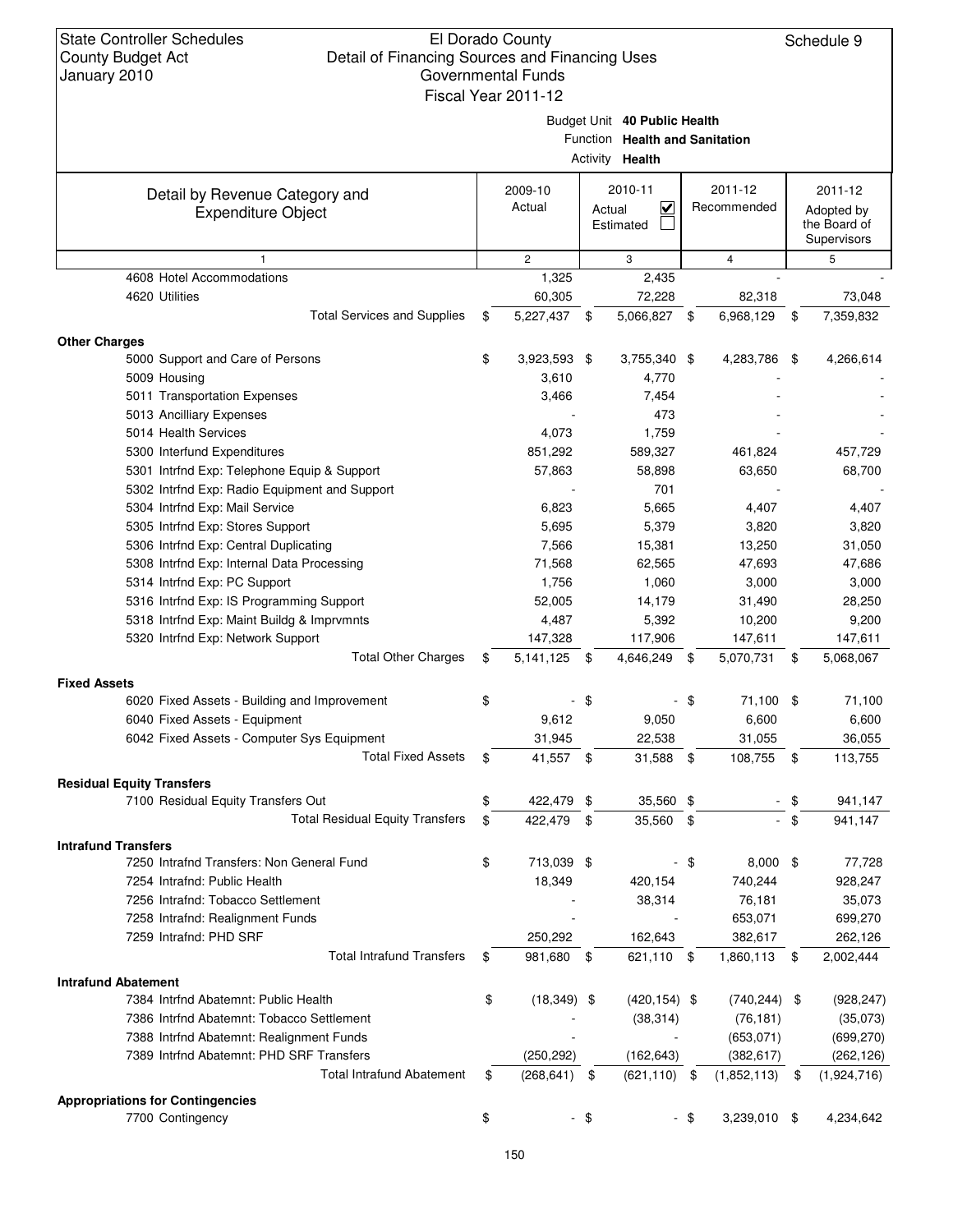| <b>State Controller Schedules</b><br>El Dorado County<br>Detail of Financing Sources and Financing Uses<br><b>County Budget Act</b><br>January 2010<br>Governmental Funds<br>Fiscal Year 2011-12 |                                               |    |                          |    |                                     |                        |             |    | Schedule 9                                           |  |
|--------------------------------------------------------------------------------------------------------------------------------------------------------------------------------------------------|-----------------------------------------------|----|--------------------------|----|-------------------------------------|------------------------|-------------|----|------------------------------------------------------|--|
| Budget Unit 40 Public Health<br>Function Health and Sanitation<br>Activity <b>Health</b>                                                                                                         |                                               |    |                          |    |                                     |                        |             |    |                                                      |  |
| Detail by Revenue Category and<br><b>Expenditure Object</b>                                                                                                                                      |                                               |    | 2009-10<br>Actual        |    | 2010-11<br>V<br>Actual<br>Estimated | 2011-12<br>Recommended |             |    | 2011-12<br>Adopted by<br>the Board of<br>Supervisors |  |
|                                                                                                                                                                                                  |                                               |    | $\overline{2}$           |    | 3                                   |                        | 4           |    | 5                                                    |  |
|                                                                                                                                                                                                  | <b>Total Appropriations for Contingencies</b> | \$ | $\overline{\phantom{a}}$ | \$ | $\overline{\phantom{a}}$            | \$                     | 3,239,010   | \$ | 4,234,642                                            |  |
|                                                                                                                                                                                                  | Total Expenditures/Appropriations \$          |    | 18,001,696               | \$ | 16,050,236                          | \$                     | 21,814,617  | \$ | 24,523,361                                           |  |
|                                                                                                                                                                                                  | Net Cost \$                                   |    | $(259, 302)$ \$          |    | 123,037                             | S.                     | (3,913,009) | S  | (4,948,682)                                          |  |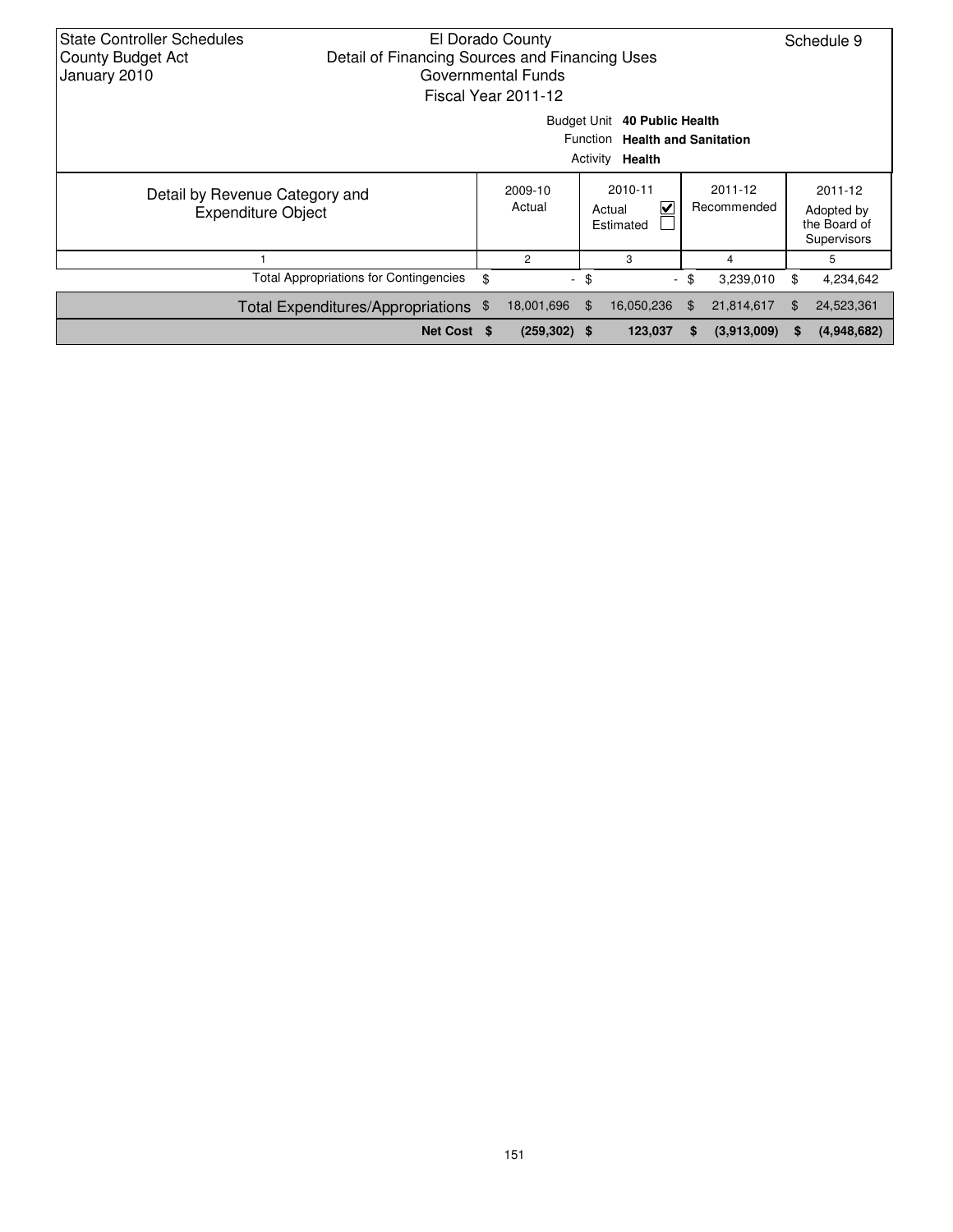|                                                    | Fiscal Year 2011-12 |                                   |                |                |        |              |
|----------------------------------------------------|---------------------|-----------------------------------|----------------|----------------|--------|--------------|
|                                                    |                     | Budget Unit 41 Mental Health      |                |                |        |              |
|                                                    |                     | Function Health and Sanitation    |                |                |        |              |
|                                                    |                     | Activity Health                   |                |                |        |              |
|                                                    | 2009-10             | 2010-11                           |                | 2011-12        |        | 2011-12      |
| Detail by Revenue Category and                     | Actual              | $\overline{\checkmark}$<br>Actual |                | Recommended    |        | Adopted by   |
| <b>Expenditure Object</b>                          |                     | Estimated                         |                |                |        | the Board of |
|                                                    |                     |                                   |                |                |        | Supervisors  |
| $\mathbf{1}$                                       | $\overline{2}$      | 3                                 |                | $\overline{4}$ |        | 5            |
| Revenue from Use of Money and Property             |                     |                                   |                |                |        |              |
| 0400 Interest                                      | \$<br>7,306 \$      | 19,895 \$                         |                | 14,000 \$      |        | 14,000       |
| Total Revenue from Use of Money and Property       | \$<br>7,306         | \$<br>19,895                      | - \$           | 14,000         | \$     | 14,000       |
| Intergovernmental Revenue - State                  |                     |                                   |                |                |        |              |
| 0660 State - Mental Health                         | \$<br>468,472 \$    | 424,991 \$                        |                | 560,000 \$     |        | 633,600      |
| 0661 State - Sales Tax Realignment Mentl Hlth      | 27.369              |                                   |                |                |        |              |
| 0662 State - Mental Health Medi Cal                | 1,109,857           | 960,752                           |                | 2,235,405      |        | 3,141,003    |
| 0663 State - Mental Health Proposition 63          | 4,812,562           | 8,469,403                         |                | 5,441,180      |        | 3,986,600    |
| 0664 State - Mental Health - AB3632                |                     | 18,783                            |                | 200,000        |        | 321,933      |
| Total Intergovernmental Revenue - State            | \$<br>6,418,259     | \$<br>9,873,929                   | \$             | 8,436,585      | - \$   | 8,083,136    |
| Intergovernmental Revenue - Federal                |                     |                                   |                |                |        |              |
| 1100 Federal - Other                               | \$<br>291,652 \$    | 484,421 \$                        |                | 250,841 \$     |        | 172,453      |
| 1107 Federal - Medi Cal                            | 2,722,871           | 3,845,914                         |                | 3,925,169      |        | 3,147,348    |
| 1127 Federal - Healthy Families                    | 162,312             | 161,671                           |                | 168,352        |        | 189,735      |
| Total Intergovernmental Revenue - Federal          | \$<br>3,176,836     | \$<br>4,492,006                   | \$             | 4,344,362      | \$     | 3,509,536    |
| <b>Charges for Services</b>                        |                     |                                   |                |                |        |              |
| 1622 Private Insurance                             | \$<br>$2,592$ \$    |                                   | -\$            |                | \$     |              |
| 1640 Mental Health Services: Private Insurance     | 108,833             | 56,470                            |                | 64,000         |        | 64,000       |
| 1641 Mental Health Services: Private Payors        | 27,749              | 6,069                             |                | 5,000          |        | 5,000        |
| 1642 Mental Health Services: Other County          | 293,658             | 281,395                           |                | 224,900        |        | 274,300      |
| 1643 Mental Health Services: Co Collections        | 12,624              | 10,778                            |                | 16,154         |        | 16,154       |
| 1644 Mental Health Services: Public Guardian       | 38,656              | 35,159                            |                | 36,000         |        | 36,000       |
| 1740 Charges for Services                          | 15,055              | 9,813                             |                | 7,000          |        | 7,000        |
| 1742 Miscellaneous Copy Fees                       | 240                 | 134                               |                | 150            |        | 150          |
| 1819 Intrfnd Rev: Mental Health Sevices            | 27,859              | 24,550                            |                | 50,000         |        | 50,000       |
| <b>Total Charges for Services</b>                  | 527,266             | 424,369                           |                | 403,204        |        | 452,604      |
| <b>Miscellaneous Revenues</b>                      |                     |                                   |                |                |        |              |
| 1940 Miscellaneous Revenue                         | \$<br>$1,738$ \$    | $333$ \$                          |                |                | \$     | 427,805      |
| 1942 Miscellaneous Reimbursement                   | 28,797              | 25,990                            |                |                |        |              |
| <b>Total Miscellaneous Revenues</b>                | \$<br>30,535 \$     | 26,323 \$                         |                |                | $-$ \$ | 427,805      |
| <b>Other Financing Sources</b>                     |                     |                                   |                |                |        |              |
| 2020 Operating Transfers In                        | \$<br>280,501 \$    | 18,112 \$                         |                | 17,910 \$      |        | 17,910       |
| 2021 Operating Transfers In: Veh Lic Fee           | 747,901             | 904,339                           |                | 937,435        |        | 105,796      |
| 2027 Operating Transfers In: Sales Tax Realingment | 2,210,129           | 2,262,320                         |                | 2,177,909      |        | 3,139,699    |
| <b>Total Other Financing Sources</b>               | \$<br>3,238,531     | \$<br>3,184,771                   | \$             | 3,133,254      | \$     | 3,263,405    |
| <b>Total Revenue</b>                               | \$<br>13,398,732    | \$<br>18,021,293                  | $\mathfrak{F}$ | 16,331,405     | \$     | 15,750,486   |
| <b>Salaries and Employee Benefits</b>              |                     |                                   |                |                |        |              |
| 3000 Permanent Employees / Elected Officials       | \$<br>5,118,229 \$  | 4,979,830 \$                      |                | 5,991,853 \$   |        | 5,642,798    |
| 3001 Temporary Employees                           | 491,463             | 653,376                           |                | 789,449        |        | 923,930      |
| 3002 Overtime                                      | 101,826             | 142,408                           |                | 154,600        |        | 154,600      |
| 3003 Standby Pay                                   | 59,053              | 50,609                            |                | 45,400         |        | 45,400       |
| 3004 Other Compensation                            | 109,710             | 143,556                           |                | 117,121        |        | 247,596      |
| 3005 Tahoe Differential                            | 22,014              | 24,743                            |                | 32,400         |        | 32,400       |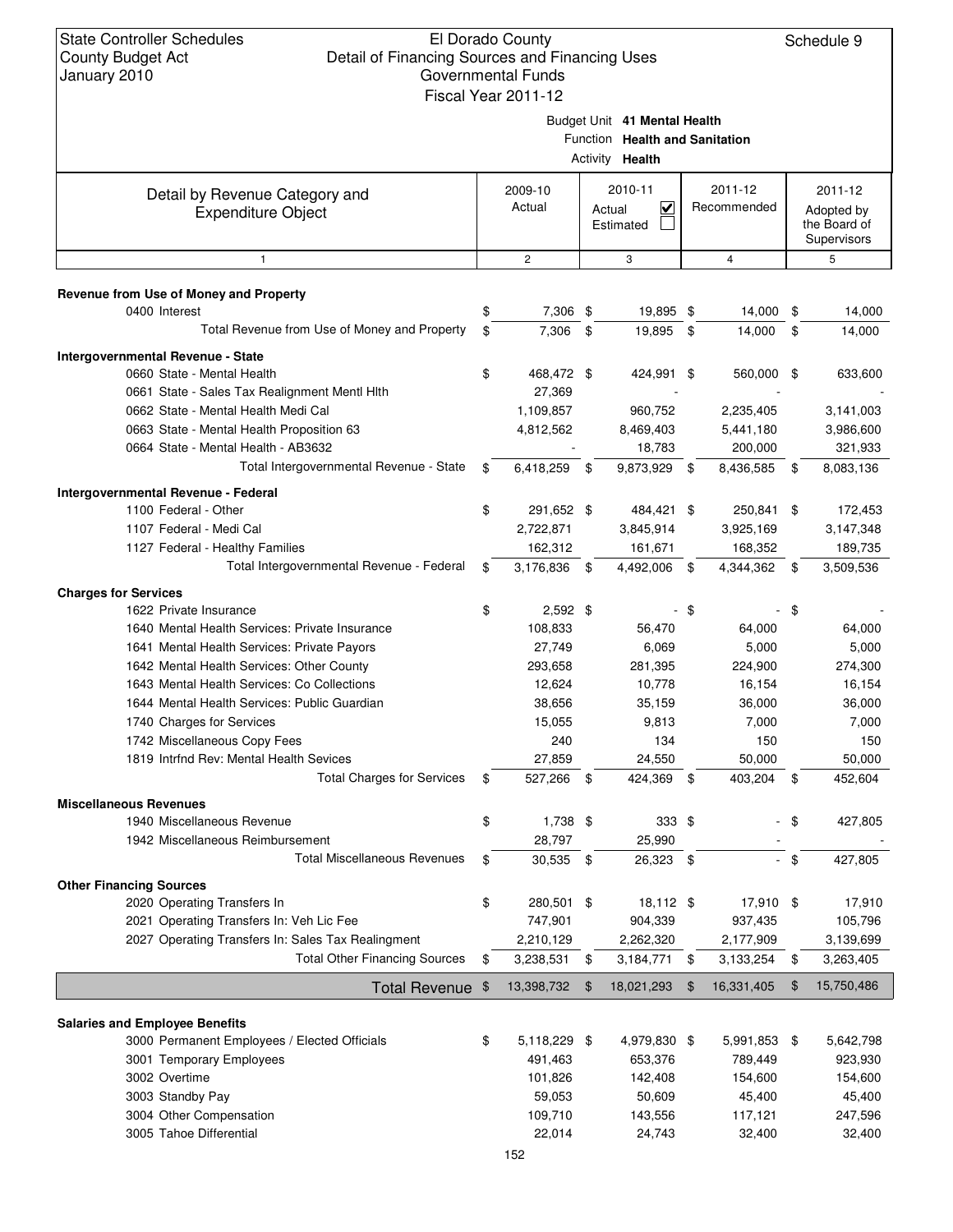Budget Unit **41 Mental Health**

Function **Health and Sanitation**

|                                                             |                    | Activity Health                                           |                        |                                                      |
|-------------------------------------------------------------|--------------------|-----------------------------------------------------------|------------------------|------------------------------------------------------|
| Detail by Revenue Category and<br><b>Expenditure Object</b> | 2009-10<br>Actual  | 2010-11<br>$\overline{\mathbf{v}}$<br>Actual<br>Estimated | 2011-12<br>Recommended | 2011-12<br>Adopted by<br>the Board of<br>Supervisors |
| $\mathbf{1}$                                                | $\overline{c}$     | 3                                                         | $\overline{4}$         | 5                                                    |
| 3006 Bilingual Pay                                          | 7,831              | 5,880                                                     | 9,360                  | 9,360                                                |
| 3020 Employer Share - Employee Retirement                   | 1,033,294          | 1,010,975                                                 | 1,214,115              | 1,062,044                                            |
| 3022 Employer Share - Medi Care                             | 80,234             | 81,148                                                    | 86,996                 | 82,972                                               |
| 3040 Employer Share - Health Insurance                      | 1,013,293          | 1,104,799                                                 | 1,581,179              | 1,537,632                                            |
| 3041 Employer Share - Unemployment Insurance                | 59,046             | 83,871                                                    | 81,060                 | 79,261                                               |
| 3042 Employer Share - Long Term Disab Insurance             | 20,557             | 18,385                                                    | 21,600                 | 20,342                                               |
| 3043 Employer Share - Deferred Compensation                 | 15,264             | 13,466                                                    | 16,305                 | 14,766                                               |
| 3046 Retiree Health - Defined Contributions                 | 85,726             | 93,389                                                    | 93,389                 | 93,390                                               |
| 3060 Employer Share - Workers' Compensation                 | 109,561            | 122,703                                                   | 68,492                 | 68,490                                               |
| 3080 Flexible Benefits                                      | 12,985             | 16,173                                                    | 66,073                 | 60,028                                               |
| Total Salaries and Employee Benefits                        | \$<br>8,340,085 \$ | 8,545,310 \$                                              | 10,369,392             | \$<br>10,075,009                                     |
| <b>Services and Supplies</b>                                |                    |                                                           |                        |                                                      |
| 4040 Telephone Company Vendor Payments                      | \$<br>2,886 \$     | $2,046$ \$                                                | $9,261$ \$             | 12,261                                               |
| 4041 Cnty Pass thru Telephone Chrges to Depts               | 4,916              | 5,564                                                     | 5,600                  | 5,600                                                |
| 4060 Food and Food Products                                 | 44,266             | 51,544                                                    | 61,850                 | 65,200                                               |
| 4080 Household Expense                                      | 16,841             | 14,757                                                    | 17,051                 | 17,051                                               |
| 4083 Household Expense - Laundry                            | 6,570              | 7,452                                                     | 7,500                  | 7,500                                                |
| 4085 Household Expense - Refuse Disposal                    | 7,566              | 9,732                                                     | 10,483                 | 10,083                                               |
| 4086 Household Expense - Janitorial/Custodial               | 61,073             | 54,800                                                    | 60,135                 | 54,835                                               |
| 4100 Insurance - Premium                                    | 150,394            | 76,524                                                    | 96,786                 | 96,786                                               |
| 4140 Maintenance - Equipment                                | 490                | 229                                                       | 500                    | 500                                                  |
| 4143 Maintenance - Service Contracts                        |                    | 345                                                       | 8,043                  | 5,857                                                |
| 4144 Maintenance - Computer System Supplies                 | 9,679              | 8,308                                                     | 8,308                  | 8,308                                                |
| 4145 Maintenance - Equipment Parts                          |                    | 646                                                       |                        |                                                      |
| 4160 Maintenance Vehicles - Service Contract                | 1,586              |                                                           |                        |                                                      |
| 4161 Maintenance Vehicles - Parts/Direct Chrg               | 8                  |                                                           |                        |                                                      |
| 4180 Maintenance - Building and Improvements                | 436                | 1,313                                                     | 2,825                  | 2,825                                                |
| 4200 Medical, Dental and Laboratory Supplies                | 25,804             | 52,449                                                    | 50,100                 | 53,100                                               |
| 4220 Memberships                                            | 16,413             | 12,171                                                    | 20,625                 | 20,625                                               |
| 4221 Memberships - Legislative Advocacy                     | 6,585              | 6,334                                                     | 6,800                  | 6,800                                                |
| 4240 Miscellaneous Expense                                  | 30                 |                                                           |                        |                                                      |
| 4260 Office Expense                                         | 26,518             | 38,091                                                    | 39,762                 | 38,812                                               |
| 4261 Postage                                                | 2,453              | 2,454                                                     | 2,000                  | 2,500                                                |
| 4262 Software                                               | 550                | 564                                                       |                        |                                                      |
| 4263 Subscription / Newspaper / Journals                    | 478                | 797                                                       | 600                    | 1,200                                                |
| 4264 Books / Manuals                                        | 4,501              | 4,076                                                     | 10,500                 | 10,000                                               |
| 4266 Printing / Duplicating                                 | 456                | 308                                                       | 700                    | 400                                                  |
| 4300 Professional and Specialized Services                  | 219,202            | 817,623                                                   | 1,298,081              | 1,755,335                                            |
| 4302 Construction and Engineering Contracts                 |                    | 195                                                       |                        |                                                      |
| 4318 Interpreter                                            | 286                | 1,260                                                     | 400                    | 1,000                                                |
| 4323 Psychiatric Medical Services                           | 2,453,764          | 2,637,400                                                 | 3,010,775              | 3,374,900                                            |
| 4324 Medical, Dental and Lab Services                       | 12,031             | 88,887                                                    | 67,550                 | 74,250                                               |
| 4337 Other Governmental Agencies                            | 72,231             |                                                           |                        |                                                      |
| 4341 Service Connect Expense                                |                    | 694                                                       |                        |                                                      |
| 4400 Publication and Legal Notices                          | 405                | 28                                                        | 2,500                  | 1,500                                                |
| 4420 Rents and Leases - Equipment                           | 26,998             | 25,797                                                    | 27,176                 | 27,176                                               |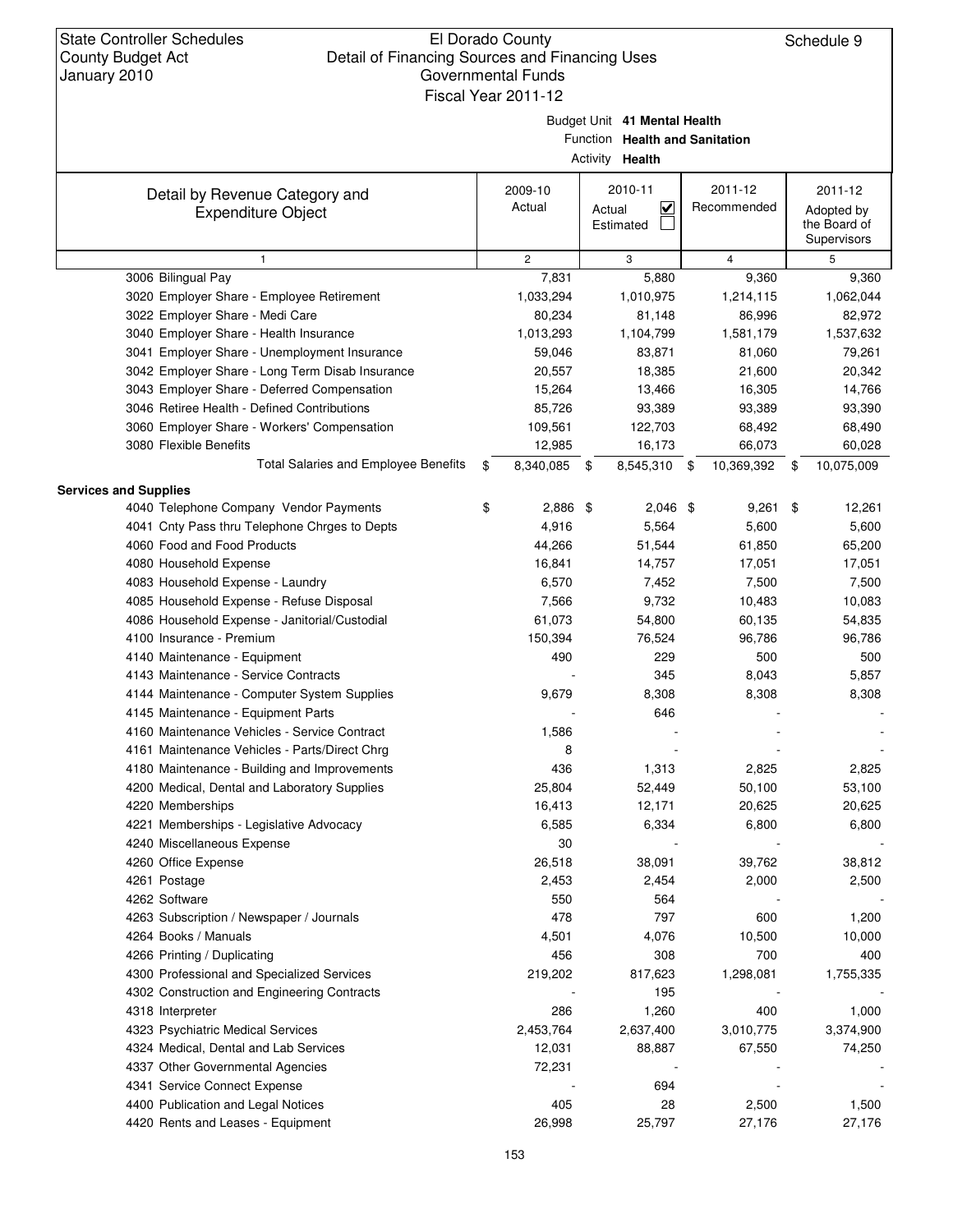Budget Unit **41 Mental Health**

Function **Health and Sanitation**

Activity **Health**

|                                              |                    | <b>ACTIVITY Health</b>            |                     |                  |
|----------------------------------------------|--------------------|-----------------------------------|---------------------|------------------|
| Detail by Revenue Category and               | 2009-10            | 2010-11                           | 2011-12             | 2011-12          |
| <b>Expenditure Object</b>                    | Actual             | $\overline{\mathbf{v}}$<br>Actual | Recommended         | Adopted by       |
|                                              |                    | Estimated                         |                     | the Board of     |
|                                              |                    |                                   |                     | Supervisors      |
| $\mathbf{1}$                                 | $\overline{c}$     | 3                                 | $\overline{4}$      | 5                |
| 4440 Rent & Lease - Building/Improvements    | 442,864            | 440,745                           | 430,682             | 345,639          |
| 4460 Small Tools and Instruments             | 80                 |                                   | 150                 | 150              |
| 4461 Minor Equipment                         | 5,810              | 4,298                             | 27,900              | 27,900           |
| 4462 Minor Computer Equipment                | 7,911              | 40,405                            | 65,546              | 68,366           |
| 4463 Minor Telephone and Radio Equipment     |                    | 27                                |                     |                  |
| 4500 Special Departmental Expense            | 2,299              | 1,217                             | 2,882,154           | 517,195          |
| 4501 Special Projects                        |                    |                                   | 300,000             | 3,508,186        |
| 4502 Educational Materials                   | 6,329              | 3,280                             | 10,300              | 12,050           |
| 4503 Staff Development                       | 6,176              | 14,127                            | 25,560              | 16,456           |
| 4529 Software License                        | 121,160            | 168,583                           | 238,407             | 255,345          |
| 4540 Staff Development                       | 70                 | 1,996                             | 1,600               | 14,900           |
| 4600 Transportation and Travel               | 4,236              | 7,122                             | 11,850              | 12,774           |
| 4602 Employee - Private Auto Mileage         | 12,038             | 8,987                             | 26,950              | 28,647           |
| 4604 Volunteer - Private Auto Mileage        | 40                 |                                   |                     |                  |
| 4605 Vehicle - Rent or Lease                 | 40,835             | 36,800                            | 38,265              | 38,265           |
| 4606 Fuel Purchases                          | 21,205             | 23,968                            | 20,000              | 24,000           |
| 4608 Hotel Accommodations                    | 592                | 4,490                             |                     |                  |
| 4620 Utilities                               | 86,765             | 90,569                            | 117,727             | 103,747          |
| <b>Total Services and Supplies</b>           | \$<br>3,933,828    | \$<br>4,768,999                   | \$<br>9,023,002     | \$<br>10,628,024 |
| <b>Other Charges</b>                         |                    |                                   |                     |                  |
| 5002 Institute For Mental Disease - MenHith  | \$<br>381,440 \$   | 574,348 \$                        | 632,775 \$          | 653,000          |
| 5003 Medi Cal Managed Care - Mental Hith     | 27,369             |                                   |                     |                  |
| 5009 Housing                                 | 10,013             | 9,830                             | 20,000              | 20,000           |
| 5011 Transportation Expenses                 | 408                | 896                               | 10,125              | 10,125           |
| 5012 Ancilliary Services                     |                    |                                   | 5,000               | 4,625            |
| 5013 Ancilliary Expenses                     | 9,312              | 4,705                             | 18,300              | 17,925           |
| 5300 Interfund Expenditures                  | 585,622            | 471,299                           | 346,872             | 342,505          |
| 5301 Intrfnd Exp: Telephone Equip & Support  | 74,548             | 75,259                            | 76,800              | 76,800           |
| 5304 Intrfnd Exp: Mail Service               | 5,905              | 4,183                             | 4,123               | 4,123            |
| 5305 Intrfnd Exp: Stores Support             | 12,229             | 9,205                             | 8,189               | 8,189            |
| 5306 Intrfnd Exp: Central Duplicating        | 2,111              | 3,930                             | 5,500               | 5,500            |
| 5308 Intrfnd Exp: Internal Data Processing   | 75,553             | 63,797                            | 38,213              | 38,213           |
| 5314 Intrfnd Exp: PC Support                 | 150                | 978                               | 3,700               | 8,400            |
| 5316 Intrfnd Exp: IS Programming Support     | 50,055             | 39,426                            | 45,750              | 45,750           |
| 5318 Intrfnd Exp: Maint Buildg & Imprvmnts   | 40,606             | 40,276                            | 22,000              | 22,000           |
| 5320 Intrfnd Exp: Network Support            | 128,949            | 138,327                           | 95,805              | 95,805           |
| 5321 Intrfnd Exp: Collections                | 1,948              | 1,224                             | 2,100               | 2,100            |
| <b>Total Other Charges</b>                   | \$<br>1,406,217 \$ | 1,437,682                         | 1,335,252<br>\$     | \$<br>1,355,060  |
|                                              |                    |                                   |                     |                  |
| <b>Fixed Assets</b>                          |                    |                                   |                     |                  |
| 6020 Fixed Assets - Building and Improvement | \$                 | $-$ \$                            | - \$<br>$21,200$ \$ | 14,100           |
| 6025 Fixed Assets - Leasehold Improvements   |                    | 122,735                           |                     |                  |
| 6040 Fixed Assets - Equipment                |                    |                                   | 131,200             | 126,200          |
| 6042 Fixed Assets - Computer Sys Equipment   | 3,757              |                                   | 2,594               | 12,594           |
| <b>Total Fixed Assets</b>                    | \$<br>$3,757$ \$   | 122,735 \$                        | 154,994             | \$<br>152,894    |

**Other Financing Uses**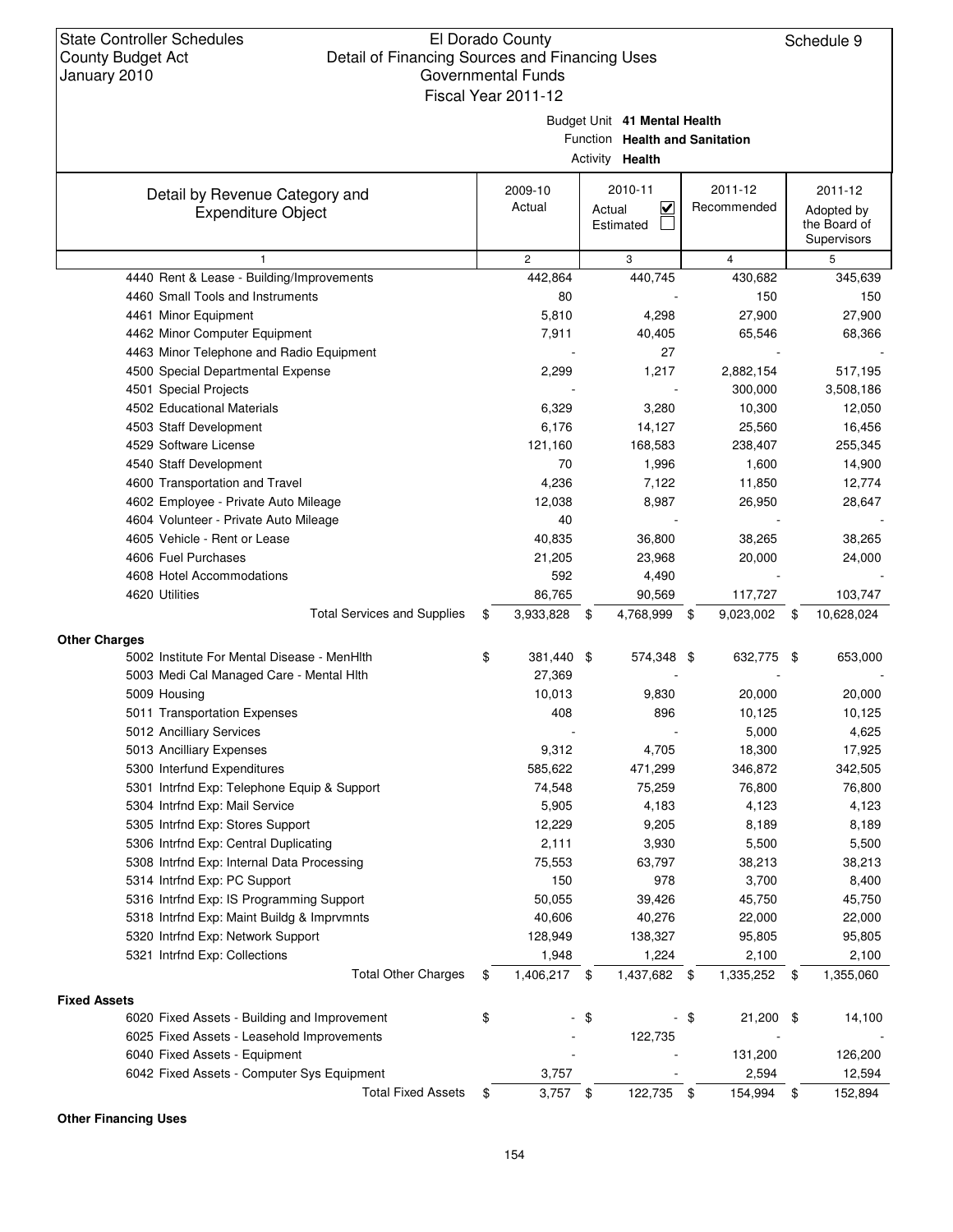| State Controller Schedules<br>El Dorado County<br>Schedule 9<br>Detail of Financing Sources and Financing Uses<br><b>County Budget Act</b><br><b>Governmental Funds</b><br>January 2010<br>Fiscal Year 2011-12 |                                                                                    |                |          |                          |                                                      |                          |     |                |  |  |  |
|----------------------------------------------------------------------------------------------------------------------------------------------------------------------------------------------------------------|------------------------------------------------------------------------------------|----------------|----------|--------------------------|------------------------------------------------------|--------------------------|-----|----------------|--|--|--|
| Budget Unit 41 Mental Health<br>Function Health and Sanitation<br>Activity <b>Health</b>                                                                                                                       |                                                                                    |                |          |                          |                                                      |                          |     |                |  |  |  |
| Detail by Revenue Category and<br><b>Expenditure Object</b>                                                                                                                                                    | 2010-11<br>2011-12<br>2009-10<br>Actual<br>V<br>Recommended<br>Actual<br>Estimated |                |          |                          | 2011-12<br>Adopted by<br>the Board of<br>Supervisors |                          |     |                |  |  |  |
| 1                                                                                                                                                                                                              |                                                                                    | $\overline{2}$ |          | 3                        |                                                      | 4                        |     | 5              |  |  |  |
| 7000 Operating Transfers Out                                                                                                                                                                                   | \$.                                                                                | 132,126        | \$       | $\overline{\phantom{a}}$ | \$                                                   | $\overline{\phantom{a}}$ | \$  |                |  |  |  |
| <b>Total Other Financing Uses</b>                                                                                                                                                                              | \$                                                                                 | 132,126        | \$       |                          | \$                                                   |                          | \$  |                |  |  |  |
| <b>Residual Equity Transfers</b>                                                                                                                                                                               |                                                                                    |                |          |                          |                                                      |                          |     |                |  |  |  |
| 7100 Residual Equity Transfers Out                                                                                                                                                                             | \$                                                                                 |                |          | 73,109                   |                                                      |                          | \$  |                |  |  |  |
| <b>Total Residual Equity Transfers</b>                                                                                                                                                                         | \$                                                                                 |                | - \$     | 73,109 \$                |                                                      | $\mathcal{L}^{\pm}$      | \$  |                |  |  |  |
| <b>Intrafund Transfers</b>                                                                                                                                                                                     |                                                                                    |                |          |                          |                                                      |                          |     |                |  |  |  |
| 7250 Intrafnd Transfers: Non General Fund                                                                                                                                                                      | \$                                                                                 | 3,917,807      | \$       | 4,515,738 \$             |                                                      | 12,465,413               |     | 12,478,706     |  |  |  |
| <b>Total Intrafund Transfers</b>                                                                                                                                                                               | \$                                                                                 | 3,917,807      | \$       | 4,515,738                | -\$                                                  | 12,465,413               | \$  | 12,478,706     |  |  |  |
| <b>Intrafund Abatement</b>                                                                                                                                                                                     |                                                                                    |                |          |                          |                                                      |                          |     |                |  |  |  |
| 7380 Intrind Abatemnt: Not General Fund                                                                                                                                                                        | \$                                                                                 | (4,715,044)    | - \$     | (4,515,738)              | S                                                    | (12, 465, 413)           | S   | (12, 478, 706) |  |  |  |
| <b>Total Intrafund Abatement</b>                                                                                                                                                                               | \$                                                                                 | (4,715,044)    | \$       | (4, 515, 738)            | \$                                                   | (12, 465, 413)           | \$. | (12, 478, 706) |  |  |  |
| <b>Total Expenditures/Appropriations</b>                                                                                                                                                                       | \$                                                                                 | 13,018,775     | \$       | 14,947,834               | \$.                                                  | 20,882,640               | £.  | 22,210,987     |  |  |  |
| Net Cost \$                                                                                                                                                                                                    |                                                                                    | 379,957        | <b>S</b> | 3,073,458                | S                                                    | (4,551,235)              | S   | (6,460,501)    |  |  |  |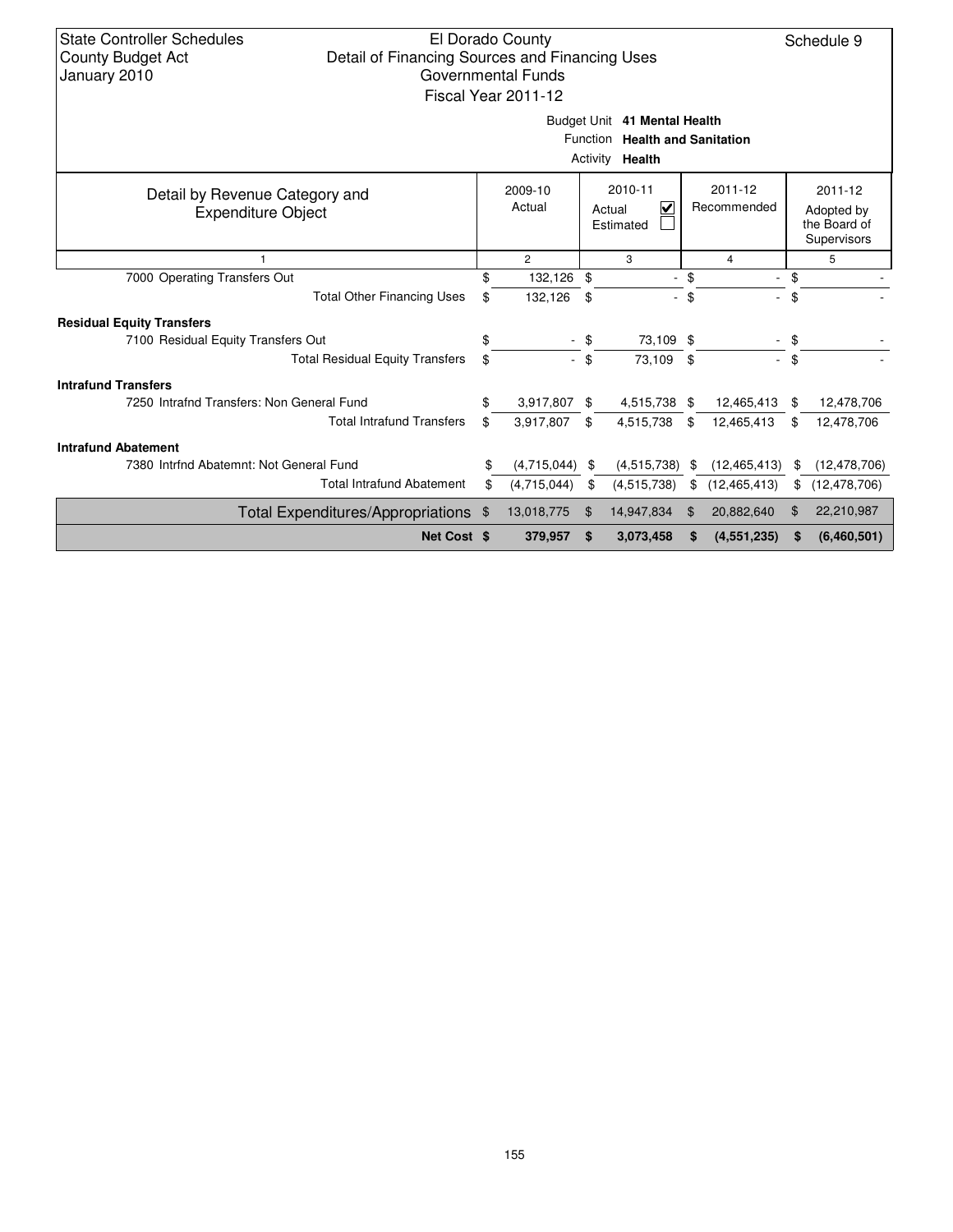Budget Unit **42 Environmental Management**

Function **Health and Sanitation**

|                                                             |               |                   | Activity <b>Health</b>                                    |                        |      |                                                      |
|-------------------------------------------------------------|---------------|-------------------|-----------------------------------------------------------|------------------------|------|------------------------------------------------------|
| Detail by Revenue Category and<br><b>Expenditure Object</b> |               | 2009-10<br>Actual | 2010-11<br>$\overline{\mathsf{v}}$<br>Actual<br>Estimated | 2011-12<br>Recommended |      | 2011-12<br>Adopted by<br>the Board of<br>Supervisors |
| 1                                                           |               | $\sqrt{2}$        | 3                                                         | $\overline{4}$         |      | 5                                                    |
| <b>Licenses, Permits and Franchises</b>                     |               |                   |                                                           |                        |      |                                                      |
| 0220 Construction Permits                                   | \$            | 105,091 \$        | 93,057 \$                                                 | 90,000 \$              |      | 90,000                                               |
| 0251 Franchise - Garbage                                    |               | 338,176           | 69,087                                                    | 509,886                |      | 509,886                                              |
| 0260 Other License and Permits                              |               | 9,343             | 5,740                                                     | 16,502                 |      | 16,502                                               |
| 0263 Under Ground Storage Tank Permit                       |               | 130,433           | 120,360                                                   | 107,167                |      | 107,167                                              |
| 0265 Health Permit                                          |               | 8,837             | 7,136                                                     | 6,516                  |      | 6,516                                                |
| 0267 Food Facility Permit                                   |               | 393,773           | 410,712                                                   | 362,603                |      | 362,603                                              |
| 0268 Pool and Spa Permit                                    |               | 98,777            | 95,453                                                    | 93,318                 |      | 93,318                                               |
| 0269 Water System Permit                                    |               | 58,035            | 77,955                                                    | 61,750                 |      | 61,750                                               |
| 0270 Well Permit                                            |               | 32,816            | 23,825                                                    | 21,933                 |      | 21,933                                               |
| 0272 Infectious Waste Permit                                |               | 952               | 868                                                       | 879                    |      | 879                                                  |
| Total Licenses, Permits and Franchises                      | \$            | 1,176,232 \$      | 904,192 \$                                                | 1,270,554              | \$   | 1,270,554                                            |
| Intergovernmental Revenue - State                           |               |                   |                                                           |                        |      |                                                      |
| 0880 State - Other                                          | \$            | 78,129 \$         | 72,034 \$                                                 | 83,000                 | - \$ | 83,000                                               |
| Total Intergovernmental Revenue - State                     | \$            | 78,129            | \$<br>72,034 \$                                           | 83,000                 | \$   | 83,000                                               |
|                                                             |               |                   |                                                           |                        |      |                                                      |
| <b>Charges for Services</b>                                 |               |                   |                                                           |                        |      |                                                      |
| 1310 Special Assessments                                    | \$            | 79,033 \$         | 81,077 \$                                                 | 82,295                 | \$   | 82,295                                               |
| 1401 Planning and Engineering Fees                          |               | 30,765            | 25,471<br>250                                             | 20,000                 |      | 20,000                                               |
| 1661 Water Sampling<br>1662 Loan Certification              |               | 368<br>4,073      | 2,873                                                     | 300<br>2,500           |      | 300<br>2,500                                         |
| 1663 Business Plans                                         |               | 161,990           |                                                           | 149,208                |      |                                                      |
| 1740 Charges for Services                                   |               | 21,188            | 170,526<br>32,060                                         | 23,178                 |      | 149,208<br>23,178                                    |
| 1800 Interfund Revenue                                      |               | 430,780           | 528,411                                                   | 431,074                |      | 510,874                                              |
| <b>Total Charges for Services</b>                           | \$            | 728,196 \$        | 840,669 \$                                                | 708,555                | -\$  | 788,355                                              |
|                                                             |               |                   |                                                           |                        |      |                                                      |
| <b>Miscellaneous Revenues</b>                               |               |                   |                                                           |                        |      |                                                      |
| 1940 Miscellaneous Revenue                                  | \$            | 20,862 \$         | $12,419$ \$                                               | $250$ \$               |      | 250                                                  |
| <b>Total Miscellaneous Revenues</b>                         | \$            | 20,862 \$         | 12,419                                                    | \$<br>250              | \$   | 250                                                  |
| <b>Other Financing Sources</b>                              |               |                   |                                                           |                        |      |                                                      |
| 2020 Operating Transfers In                                 | \$            | 252,690 \$        | 213,992 \$                                                | 201,559 \$             |      | 201,559                                              |
| 2027 Operating Transfers In: Sales Tax Realingment          |               | 161,335           | 180,735                                                   | 175,930                |      | 175,930                                              |
| <b>Total Other Financing Sources</b>                        | \$            | 414,025           | \$<br>394,727 \$                                          | 377,489                | \$   | 377,489                                              |
| <b>Total Revenue</b>                                        | $\frac{1}{2}$ | 2,417,444         | \$<br>2,224,042                                           | \$<br>2,439,848        | \$   | 2,519,648                                            |
|                                                             |               |                   |                                                           |                        |      |                                                      |
| <b>Salaries and Employee Benefits</b>                       |               |                   |                                                           |                        |      |                                                      |
| 3000 Permanent Employees / Elected Officials                | \$            | 1,405,680 \$      | 1,428,995 \$                                              | 1,508,622 \$           |      | 1,588,422                                            |
| 3001 Temporary Employees                                    |               | 85,002            | 56,758                                                    | 82,156                 |      | 82,156                                               |
| 3002 Overtime                                               |               | 9,791<br>4,377    | 5,781                                                     | 9,500                  |      | 9,500<br>3,044                                       |
| 3003 Standby Pay<br>3004 Other Compensation                 |               | 31,053            | 3,279<br>64,043                                           | 3,044<br>31,951        |      | 31,951                                               |
| 3005 Tahoe Differential                                     |               | 6,061             | 5,325                                                     | 6,360                  |      | 6,360                                                |
| 3020 Employer Share - Employee Retirement                   |               | 272,145           | 270,978                                                   | 283,106                |      | 283,106                                              |
| 3022 Employer Share - Medi Care                             |               | 20,869            | 21,099                                                    | 25,476                 |      | 25,476                                               |
| 3040 Employer Share - Health Insurance                      |               | 238,671           | 275,291                                                   | 410,858                |      | 410,858                                              |
| 3041 Employer Share - Unemployment Insurance                |               | 12,037            | 17,782                                                    | 22,006                 |      | 22,006                                               |
|                                                             |               |                   |                                                           |                        |      |                                                      |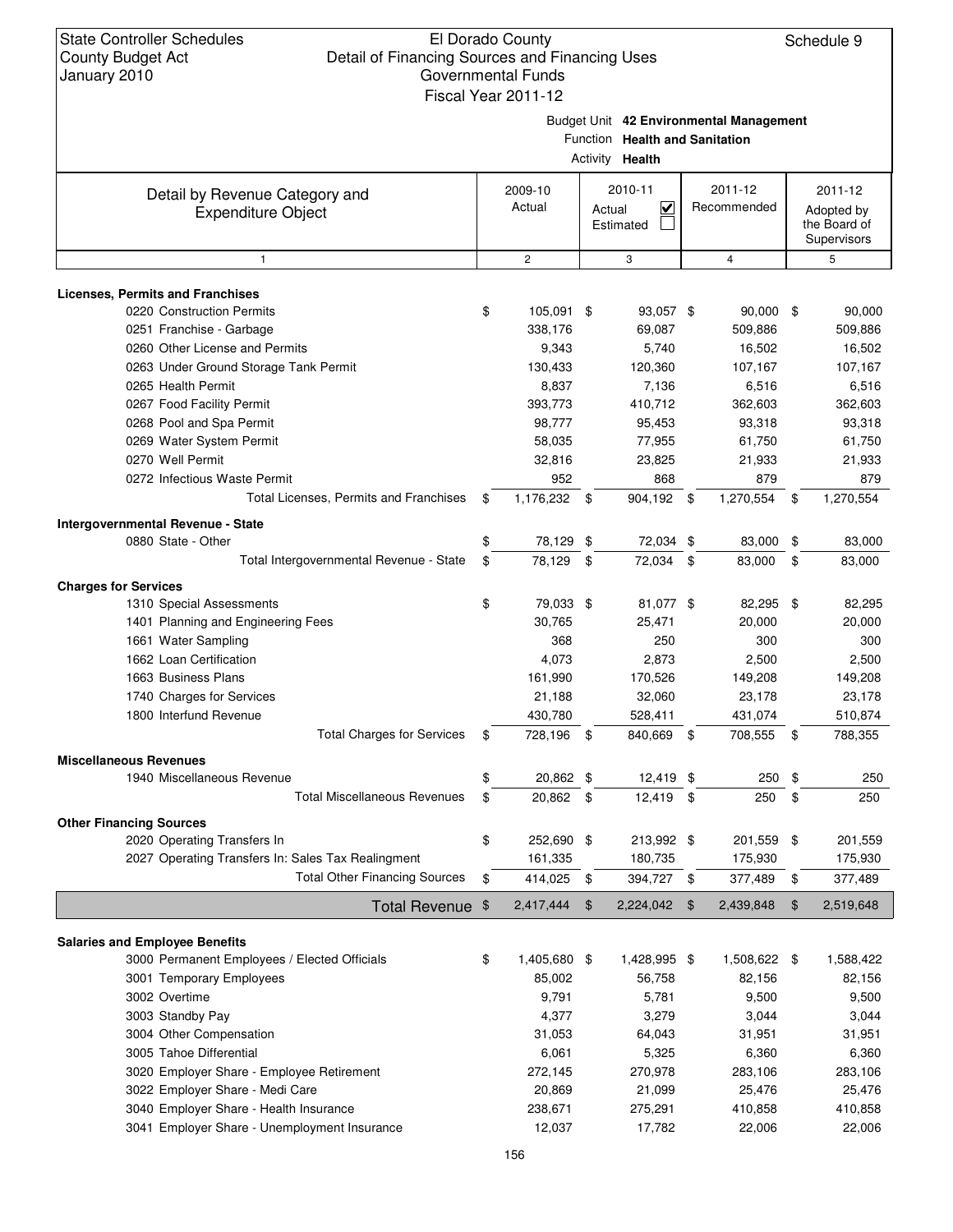Budget Unit **42 Environmental Management**

Function **Health and Sanitation**

| ctivity | Health |
|---------|--------|
|---------|--------|

|                                                 |                    | Activity Health |      |                |                 |
|-------------------------------------------------|--------------------|-----------------|------|----------------|-----------------|
| Detail by Revenue Category and                  | 2009-10            | 2010-11         |      | 2011-12        | 2011-12         |
| <b>Expenditure Object</b>                       | Actual             | V<br>Actual     |      | Recommended    | Adopted by      |
|                                                 |                    | Estimated       |      |                | the Board of    |
|                                                 |                    |                 |      |                | Supervisors     |
| 1                                               | $\overline{2}$     | 3               |      | $\overline{4}$ | 5               |
| 3042 Employer Share - Long Term Disab Insurance | 5,424              | 5,357           |      | 5,964          | 5,964           |
| 3043 Employer Share - Deferred Compensation     | 7,997              | 8,186           |      | 8,759          | 8,759           |
| 3046 Retiree Health - Defined Contributions     | 20,417             | 28,182          |      | 27,066         | 27,066          |
| 3060 Employer Share - Workers' Compensation     | 17,954             | 18,095          |      | 9,442          | 9,442           |
| 3080 Flexible Benefits                          | 15,619             | 5,478           |      | 26,400         | 26,400          |
| Total Salaries and Employee Benefits            | \$<br>2,153,095 \$ | 2,214,628       | - \$ | 2,460,710      | \$<br>2,540,510 |
| <b>Services and Supplies</b>                    |                    |                 |      |                |                 |
| 4000 Agriculture                                | \$<br>$1,227$ \$   | 1,640 \$        |      | 1,650 \$       | 1,650           |
| 4020 Clothing and Personal Supplies             | 49                 | 365             |      | 700            | 700             |
| 4022 Uniforms                                   | 421                |                 |      | 1,250          | 1,250           |
| 4040 Telephone Company Vendor Payments          | 2,397              | 3,488           |      | 5,455          | 5,455           |
| 4041 Cnty Pass thru Telephone Chrges to Depts   | 601                | 640             |      | 1,700          | 1,700           |
| 4080 Household Expense                          | 596                | 1,259           |      | 1,350          | 1,350           |
| 4081 Household Expense - Paper Goods            | 17                 |                 |      | 1,500          | 1,500           |
| 4082 Household Expense - Other                  | 14                 |                 |      | 1,500          | 1,500           |
| 4085 Household Expense - Refuse Disposal        | 8,587              | 11,020          |      | 10,700         | 10,700          |
| 4100 Insurance - Premium                        | 54,536             | 56,819          |      | 55,789         | 55,789          |
| 4140 Maintenance - Equipment                    | 100                |                 |      | 900            | 900             |
| 4141 Maintenance - Office Equipment             |                    |                 |      | 750            | 750             |
| 4142 Maintenance - Telephone / Radio            |                    |                 |      | 150            | 150             |
| 4144 Maintenance - Computer System Supplies     | 36,757             | 36,926          |      | 40,000         | 40,000          |
| 4145 Maintenance - Equipment Parts              | 26                 | 23              |      |                |                 |
| 4160 Maintenance Vehicles - Service Contract    |                    |                 |      | 850            | 850             |
| 4161 Maintenance Vehicles - Parts/Direct Chrg   |                    |                 |      | 350            | 350             |
| 4162 Maintenance Vehicles - Supplies            |                    |                 |      | 350            | 350             |
| 4163 Maintenance Vehicles - Inventory           |                    |                 |      | 100            | 100             |
| 4164 Maintenance Vehicles - Tires and Tubes     |                    |                 |      | 250            | 250             |
| 4165 Maintenance Vehicles - Oil and Grease      |                    |                 |      | 350            | 350             |
| 4180 Maintenance - Building and Improvements    |                    |                 |      | 775            | 775             |
| 4185 Maintenance - Park                         | 66                 |                 |      | 250            | 250             |
| 4197 Maintenance - Building Supplies            |                    |                 |      | 175            | 175             |
| 4200 Medical, Dental and Laboratory Supplies    | 553                | 104             |      | 625            | 625             |
| 4220 Memberships                                | 1,552              | 1,429           |      | 3,407          | 3,407           |
| 4221 Memberships - Legislative Advocacy         | 1,490              | 885             |      | 1,790          | 1,790           |
| 4240 Miscellaneous Expense                      | 17                 |                 |      |                |                 |
| 4241 Cash Shortage                              |                    |                 |      | 200            | 200             |
| 4260 Office Expense                             | 7,336              | 7,173           |      | 15,625         | 15,625          |
| 4261 Postage                                    | 4,653              | 5,538           |      | 8,478          | 8,478           |
| 4262 Software                                   | 952                |                 |      | 4,100          | 4,100           |
| 4263 Subscription / Newspaper / Journals        | 303                | 244             |      | 710            | 710             |
| 4264 Books / Manuals                            | 102                | 50              |      | 650            | 650             |
| 4266 Printing / Duplicating                     | 3,982              | 4,368           |      | 5,075          | 5,075           |
| 4300 Professional and Specialized Services      | 12,592             | 8,031           |      | 13,002         | 13,002          |
| 4302 Construction and Engineering Contracts     |                    | 1,286           |      |                |                 |
| 4324 Medical, Dental and Lab Services           | 2,546              | 5,652           |      | 4,944          | 4,944           |
| 4337 Other Governmental Agencies                |                    | 136             |      | 1,300          | 1,300           |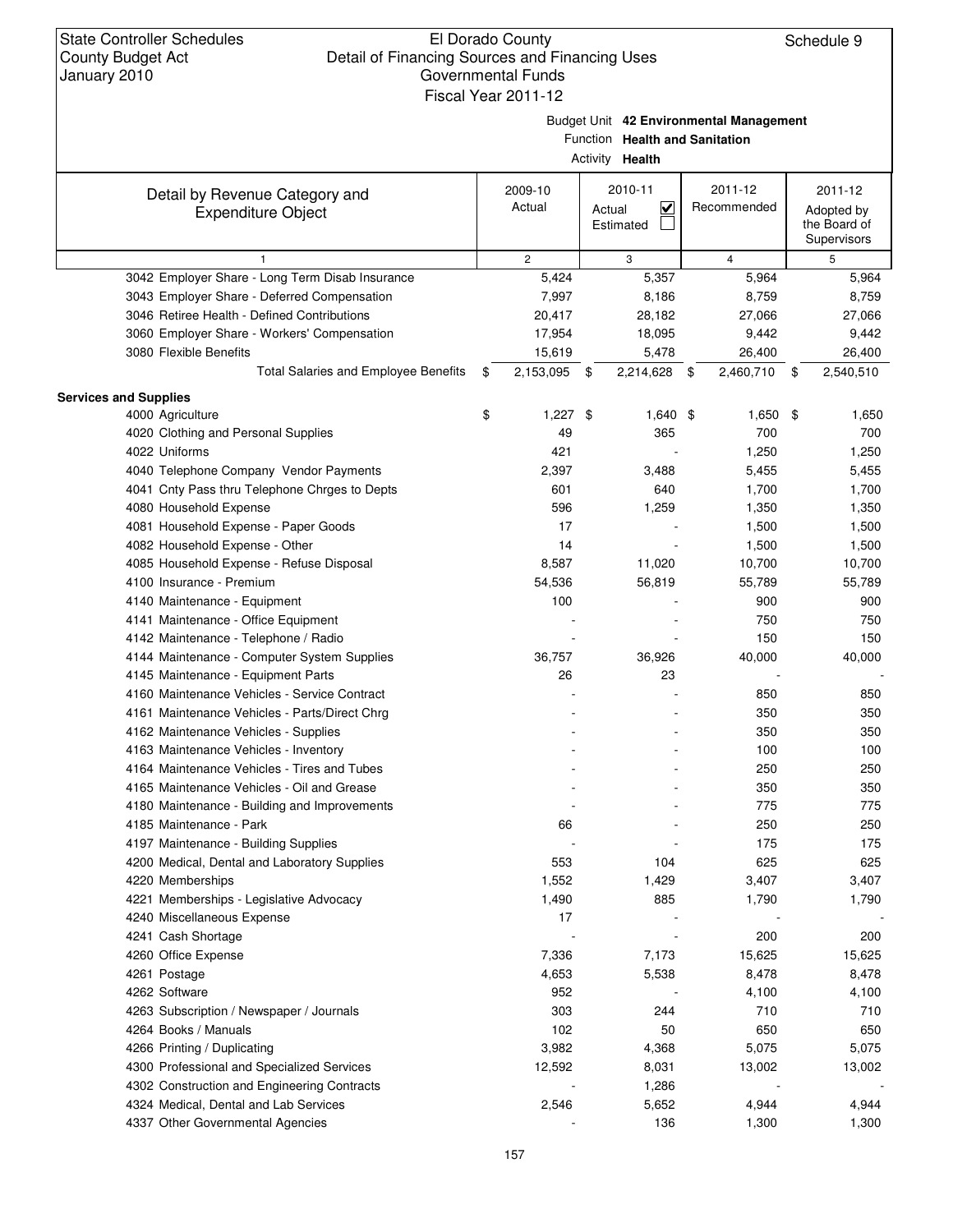### El Dorado County Detail of Financing Sources and Financing Uses Governmental Funds Fiscal Year 2011-12

Budget Unit **42 Environmental Management**

Function **Health and Sanitation**

| Activity | Health |
|----------|--------|
|          |        |

|                                                                    |                   | $1.0011$ $V_1V_2$<br>11 <b>0</b> 11            |                        |                                                      |
|--------------------------------------------------------------------|-------------------|------------------------------------------------|------------------------|------------------------------------------------------|
| Detail by Revenue Category and<br><b>Expenditure Object</b>        | 2009-10<br>Actual | 2010-11<br>$\checkmark$<br>Actual<br>Estimated | 2011-12<br>Recommended | 2011-12<br>Adopted by<br>the Board of<br>Supervisors |
| $\mathbf{1}$                                                       | $\overline{2}$    | 3                                              | $\overline{4}$         | 5                                                    |
| 4400 Publication and Legal Notices                                 | 268               | 595                                            | 1,000                  | 1,000                                                |
| 4420 Rents and Leases - Equipment                                  | 23,021            | 22,049                                         | 28,470                 | 28,470                                               |
| 4460 Small Tools and Instruments                                   | 834               | 1,321                                          | 1,700                  | 1,700                                                |
| 4461 Minor Equipment                                               | 2,519             | 4,035                                          | 6,600                  | 6,600                                                |
| 4462 Minor Computer Equipment                                      | 483               | 14,856                                         | 9,700                  | 9,700                                                |
| 4463 Minor Telephone and Radio Equipment                           | 3,215             |                                                | 725                    | 725                                                  |
| 4465 Minor Vehicle Equipment                                       |                   |                                                | 500                    | 500                                                  |
| 4500 Special Departmental Expense                                  | 71                |                                                | 17,000                 | 17,000                                               |
| 4501 Special Projects                                              | 22,000            |                                                |                        |                                                      |
| 4502 Educational Materials                                         | 3,255             | 5,431                                          | 7,250                  | 7,250                                                |
| 4503 Staff Development                                             | 920               | 65                                             | 4,650                  | 4,650                                                |
| 4506 Film Development/Photography Supplies                         | 499               | 496                                            | 1,000                  | 1,000                                                |
| 4507 Fire and Safety Supplies                                      |                   | 410                                            | 250                    | 250                                                  |
| 4529 Software License                                              | 291               |                                                |                        |                                                      |
| 4537 Enforcement: River Management Plan                            |                   |                                                | 200                    | 200                                                  |
| 4571 Road: Signs                                                   | 493               | 81                                             | 1,000                  | 1,000                                                |
| 4600 Transportation and Travel                                     | 692               | 429                                            | 9,125                  | 9,125                                                |
| 4602 Employee - Private Auto Mileage                               | 565               | 285                                            | 850                    | 850                                                  |
| 4605 Vehicle - Rent or Lease                                       | 33,965            | 30,292                                         | 37,802                 | 37,802                                               |
| 4606 Fuel Purchases                                                | 17,661            | 18,056                                         | 29,200                 | 29,200                                               |
| 4608 Hotel Accommodations                                          | 92                | 595                                            |                        |                                                      |
| 4620 Utilities                                                     | 15,670            | 21,469                                         | 26,000                 | 26,000                                               |
| <b>Total Services and Supplies</b>                                 | \$<br>267,985 \$  | 267,540 \$                                     | 369,772 \$             | 369,772                                              |
|                                                                    |                   |                                                |                        |                                                      |
| <b>Other Charges</b>                                               |                   |                                                |                        |                                                      |
| 5300 Interfund Expenditures                                        | \$<br>8,893       | 6,976 \$<br>\$                                 | 8,670                  | \$<br>8,670                                          |
| <b>Total Other Charges</b>                                         | \$<br>8,893       | 6,976 \$<br>\$                                 | 8,670                  | \$<br>8,670                                          |
| <b>Fixed Assets</b>                                                |                   |                                                |                        |                                                      |
| 6042 Fixed Assets - Computer Sys Equipment                         | \$<br>2,318       | \$<br>54                                       | \$                     | \$                                                   |
| <b>Total Fixed Assets</b>                                          | \$<br>2,318       | \$<br>54                                       | \$                     | \$                                                   |
| <b>Intrafund Transfers</b>                                         |                   |                                                |                        |                                                      |
| 7200 Intrafund Transfers                                           | \$<br>450,695 \$  | 528,595 \$                                     | 568,035                | \$<br>372,035                                        |
| 7210 Intrafnd: Collections                                         | 49                | 230                                            | 100                    | 100                                                  |
| 7220 Intrafnd: Telephone Equipment and Support                     | 18,776            | 16,313                                         | 18,756                 | 18,756                                               |
| 7221 Intrafnd: Radio Equipment and Support                         |                   |                                                | 750                    | 750                                                  |
| 7222 Intrafnd: Purchasing and Courier Services                     |                   |                                                | 750                    | 750                                                  |
| 7223 Intrafnd: Mail Service                                        | 1,049             | 1,860                                          | 2,079                  | 2,079                                                |
| 7224 Intrafnd: Stores Support                                      | 1,378             | 830                                            | 1,090                  | 1,090                                                |
| 7225 Intrafnd: Central Duplicating                                 | 1,513             | 1,998                                          | 3,620                  | 3,620                                                |
| 7227 Intrafnd: Internal Data Processing                            | 31,322            | 19,321                                         | 14,176                 |                                                      |
|                                                                    |                   |                                                |                        | 14,176                                               |
| 7229 Intrafnd: PC Support<br>7231 Intrafnd: IS Programming Support | 60                | 900                                            | 1,000                  | 1,000                                                |
|                                                                    | 105               | 45                                             | 100<br>750             | 100                                                  |
| 7232 Intrafnd: Maint Bldg & Improvmnts                             | 7,462             |                                                |                        | 750                                                  |
| 7234 Intrafnd: Network Support                                     | 38,263            | 40,191                                         | 48,192                 | 48,192                                               |
| <b>Total Intrafund Transfers</b>                                   | \$<br>550,671 \$  | 610,282 \$                                     | 659,398                | \$<br>463,398                                        |

**Intrafund Abatement**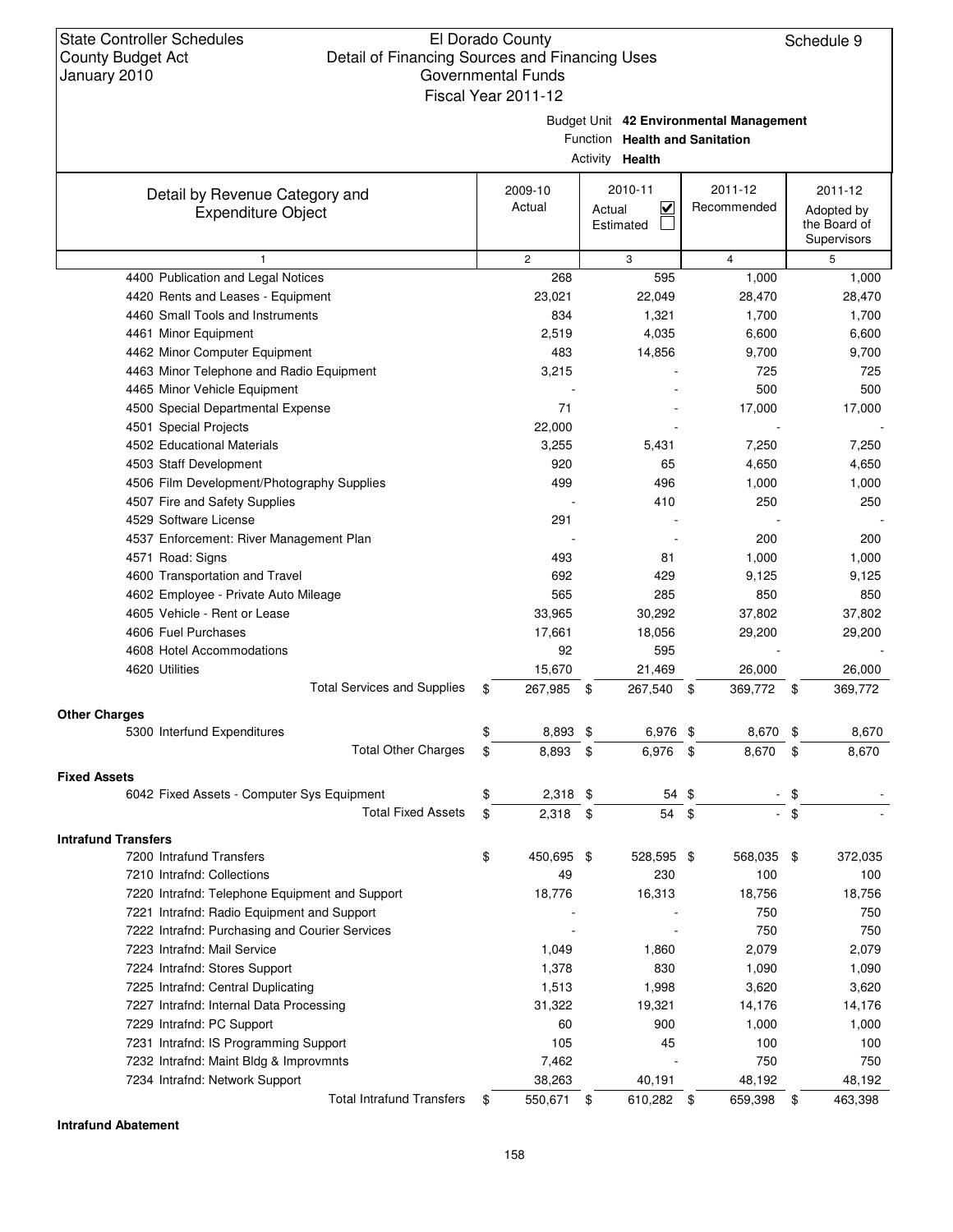| State Controller Schedules<br>El Dorado County<br>Schedule 9<br>Detail of Financing Sources and Financing Uses<br><b>County Budget Act</b><br>January 2010<br>Governmental Funds<br>Fiscal Year 2011-12 |                                                                                                               |                                                                                            |                   |    |                                     |                        |            |    |                                                      |  |  |
|---------------------------------------------------------------------------------------------------------------------------------------------------------------------------------------------------------|---------------------------------------------------------------------------------------------------------------|--------------------------------------------------------------------------------------------|-------------------|----|-------------------------------------|------------------------|------------|----|------------------------------------------------------|--|--|
|                                                                                                                                                                                                         | Budget Unit 42 Environmental Management<br><b>Health and Sanitation</b><br>Function<br>Activity <b>Health</b> |                                                                                            |                   |    |                                     |                        |            |    |                                                      |  |  |
| Detail by Revenue Category and<br><b>Expenditure Object</b>                                                                                                                                             |                                                                                                               |                                                                                            | 2009-10<br>Actual |    | 2010-11<br>⊽<br>Actual<br>Estimated | 2011-12<br>Recommended |            |    | 2011-12<br>Adopted by<br>the Board of<br>Supervisors |  |  |
|                                                                                                                                                                                                         |                                                                                                               |                                                                                            | $\overline{c}$    |    | 3                                   |                        | 4          |    | 5                                                    |  |  |
| 7350 Intrfnd Abatemnt: Only General Fund                                                                                                                                                                |                                                                                                               | \$                                                                                         | (356, 591)        | \$ | (575, 723)                          | \$                     | (697, 965) | \$ | (697, 965)                                           |  |  |
|                                                                                                                                                                                                         | <b>Total Intrafund Abatement</b>                                                                              | \$                                                                                         | (356, 591)        | \$ | (575, 723)                          | \$                     | (697, 965) | \$ | (697, 965)                                           |  |  |
|                                                                                                                                                                                                         | Total Expenditures/Appropriations \$                                                                          |                                                                                            | 2,626,371         | \$ | 2,523,757                           | \$                     | 2,800,585  | \$ | 2,684,385                                            |  |  |
|                                                                                                                                                                                                         |                                                                                                               | Net Cost \$<br>(208, 927)<br>$(299, 715)$ \$<br>(360, 737)<br>(164, 737)<br>$\sim$ \$<br>S |                   |    |                                     |                        |            |    |                                                      |  |  |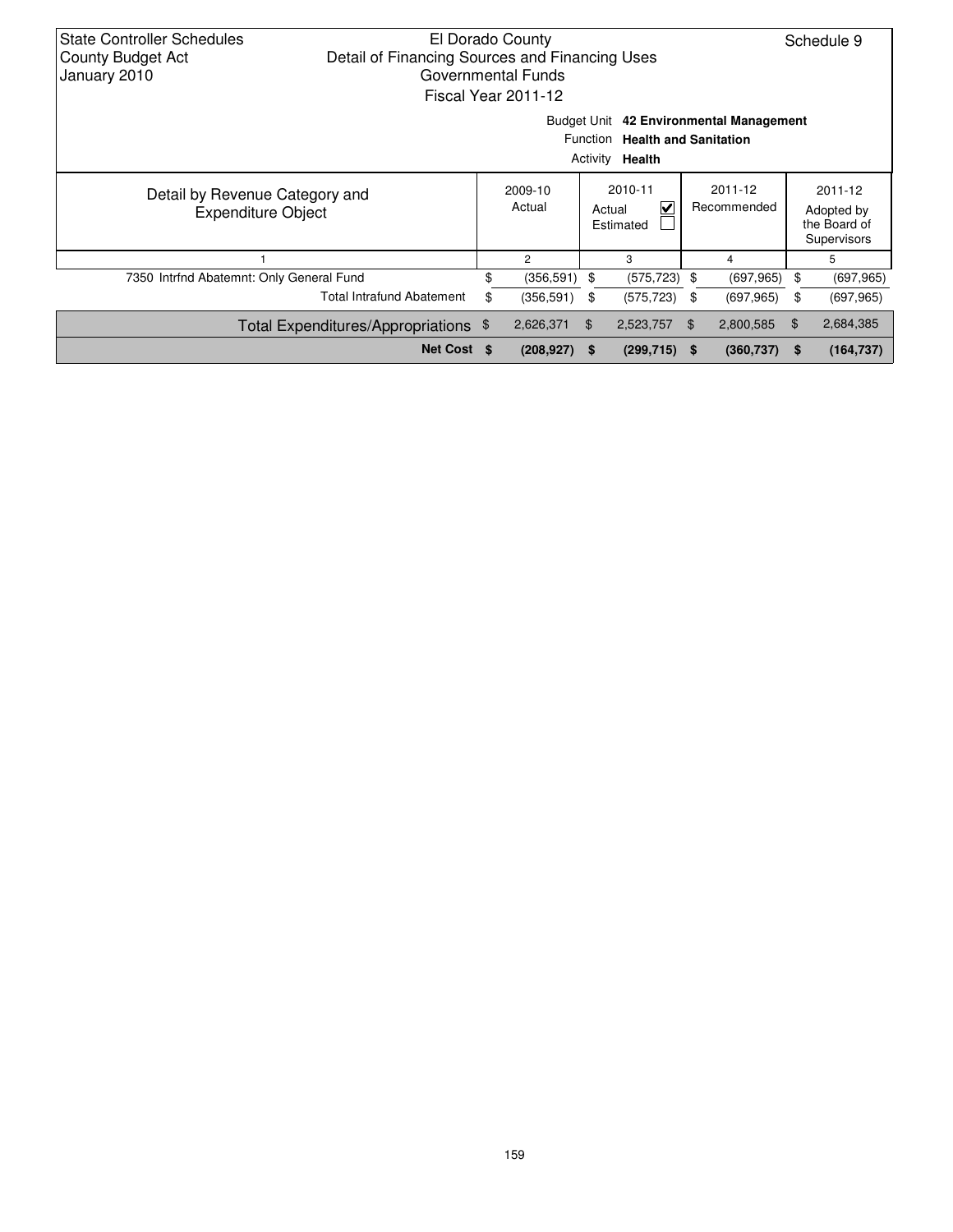### El Dorado County Detail of Financing Sources and Financing Uses Governmental Funds

|                                                                          | Fiscal Year 2011-12        |               |                                                                                                    |              |                        |          |                                                      |
|--------------------------------------------------------------------------|----------------------------|---------------|----------------------------------------------------------------------------------------------------|--------------|------------------------|----------|------------------------------------------------------|
|                                                                          |                            |               | Budget Unit 51 Veterans Services<br>Function Public Assistance<br><b>Activity Veterans Affairs</b> |              |                        |          |                                                      |
| Detail by Revenue Category and<br><b>Expenditure Object</b>              | 2009-10<br>Actual          | Actual        | 2010-11<br>$\blacktriangledown$<br>Estimated                                                       |              | 2011-12<br>Recommended |          | 2011-12<br>Adopted by<br>the Board of<br>Supervisors |
| 1                                                                        | $\mathbf{2}$               |               | 3                                                                                                  |              | 4                      |          | 5                                                    |
| Revenue from Use of Money and Property<br>0420 Rent - Land and Buildings | \$                         | \$            | 4,200 \$                                                                                           |              |                        | \$       | 4,200                                                |
| Total Revenue from Use of Money and Property                             | \$                         | $-$ \$        | 4,200                                                                                              | \$           |                        | \$       | 4,200                                                |
| Intergovernmental Revenue - State<br>0800 State - Veterans' Affairs      | \$<br>28,744 \$            |               | 27,637 \$                                                                                          |              | 28,500 \$              |          | 28,500                                               |
| Total Intergovernmental Revenue - State                                  | \$<br>28,744 \$            |               | 27,637 \$                                                                                          |              | 28,500                 | \$       | 28,500                                               |
| Intergovernmental Revenue - Federal<br>1107 Federal - Medi Cal           | \$<br>$2,436$ \$           |               | $2,310$ \$                                                                                         |              | 4,000                  | \$       | 4,000                                                |
| Total Intergovernmental Revenue - Federal                                | \$<br>$2,436$ \$           |               | $2,310$ \$                                                                                         |              | 4,000                  | \$       | 4,000                                                |
| <b>Other Financing Sources</b>                                           | \$                         |               |                                                                                                    |              |                        |          |                                                      |
| 2020 Operating Transfers In<br><b>Total Other Financing Sources</b>      | \$<br>8,356 \$<br>8,356 \$ |               |                                                                                                    | - \$<br>- \$ | 30,000<br>30,000       | \$<br>\$ | 47,500<br>47,500                                     |
|                                                                          |                            |               |                                                                                                    |              |                        |          |                                                      |
| Total Revenue \$                                                         | 39,536                     | $\frac{1}{2}$ | $34,147$ \$                                                                                        |              | 62,500                 | \$       | 84,200                                               |
| <b>Salaries and Employee Benefits</b>                                    |                            |               |                                                                                                    |              |                        |          |                                                      |
| 3000 Permanent Employees / Elected Officials                             | \$<br>166,600 \$           |               | 149,972 \$                                                                                         |              | 143,536 \$             |          | 143,536                                              |
| 3001 Temporary Employees                                                 |                            |               | 9,749                                                                                              |              | 17,500                 |          | 42,500                                               |
| 3004 Other Compensation                                                  | 38,652                     |               | 3                                                                                                  |              |                        |          |                                                      |
| 3020 Employer Share - Employee Retirement                                | 31,122                     |               | 29,893                                                                                             |              | 25,691                 |          | 25,691                                               |
| 3022 Employer Share - Medi Care                                          | 2,963                      |               | 2,216                                                                                              |              | 2,082                  |          | 2,082                                                |
| 3040 Employer Share - Health Insurance                                   | 33,338                     |               | 43,093                                                                                             |              | 44,616                 |          | 44,616                                               |
| 3041 Employer Share - Unemployment Insurance                             | 2,071                      |               | 2,380                                                                                              |              | 2,415                  |          | 2,415                                                |
| 3042 Employer Share - Long Term Disab Insurance                          | 773                        |               | 557                                                                                                |              | 517                    |          | 517                                                  |
| 3043 Employer Share - Deferred Compensation                              | 1,422                      |               |                                                                                                    |              |                        |          |                                                      |
| 3046 Retiree Health - Defined Contributions                              | 3,752                      |               | 4,006                                                                                              |              | 4,006                  |          | 4,006                                                |
| 3060 Employer Share - Workers' Compensation                              | 1,380                      |               | 1,341                                                                                              |              | 943                    |          | 943                                                  |
| 3080 Flexible Benefits                                                   | 2,292                      |               | 1,404                                                                                              |              | 6,000                  |          | 6,000                                                |
| <b>Total Salaries and Employee Benefits</b>                              | \$<br>284,365 \$           |               | 244,614 \$                                                                                         |              | 247,306                | \$       | 272,306                                              |
| <b>Services and Supplies</b>                                             |                            |               |                                                                                                    |              |                        |          |                                                      |
| 4040 Telephone Company Vendor Payments                                   | \$<br>408 \$               |               | 431 \$                                                                                             |              | 350                    | \$       | 350                                                  |
| 4041 Cnty Pass thru Telephone Chrges to Depts                            | 569                        |               | 332                                                                                                |              | 300                    |          | 300                                                  |
| 4085 Household Expense - Refuse Disposal                                 | 6,289                      |               | 5,694                                                                                              |              | 5,700                  |          | 5,700                                                |
| 4100 Insurance - Premium                                                 | 2,904                      |               | 1,915                                                                                              |              | 1,910                  |          | 1,910                                                |
| 4101 Insurance - Additional Liability                                    | 1,133                      |               | 1,158                                                                                              |              | 1,158                  |          | 1,158                                                |
| 4143 Maintenance - Service Contracts                                     | 999                        |               | 700                                                                                                |              | 700                    |          | 700                                                  |
| 4144 Maintenance - Computer System Supplies                              | 700                        |               |                                                                                                    |              | 350                    |          | 350                                                  |
| 4160 Maintenance Vehicles - Service Contract                             |                            |               | 73                                                                                                 |              |                        |          |                                                      |
| 4180 Maintenance - Building and Improvements                             | 84                         |               | 463                                                                                                |              | 500                    |          | 500                                                  |
| 4220 Memberships                                                         | 1,030                      |               | 1,030                                                                                              |              | 1,060                  |          | 1,060                                                |
| 4260 Office Expense                                                      | 1,690                      |               | 1,928                                                                                              |              | 1,300                  |          | 1,300                                                |
| 4261 Postage                                                             | 1,093                      |               | 981                                                                                                |              | 1,100                  |          | 1,100                                                |
| 4263 Subscription / Newspaper / Journals                                 | 192                        |               |                                                                                                    |              | 200                    |          | 200                                                  |
| 4264 Books / Manuals                                                     | 292                        |               | 180                                                                                                |              | 400                    |          | 400                                                  |
| 4266 Printing / Duplicating                                              | 120                        |               | 160                                                                                                |              | 200                    |          | 200                                                  |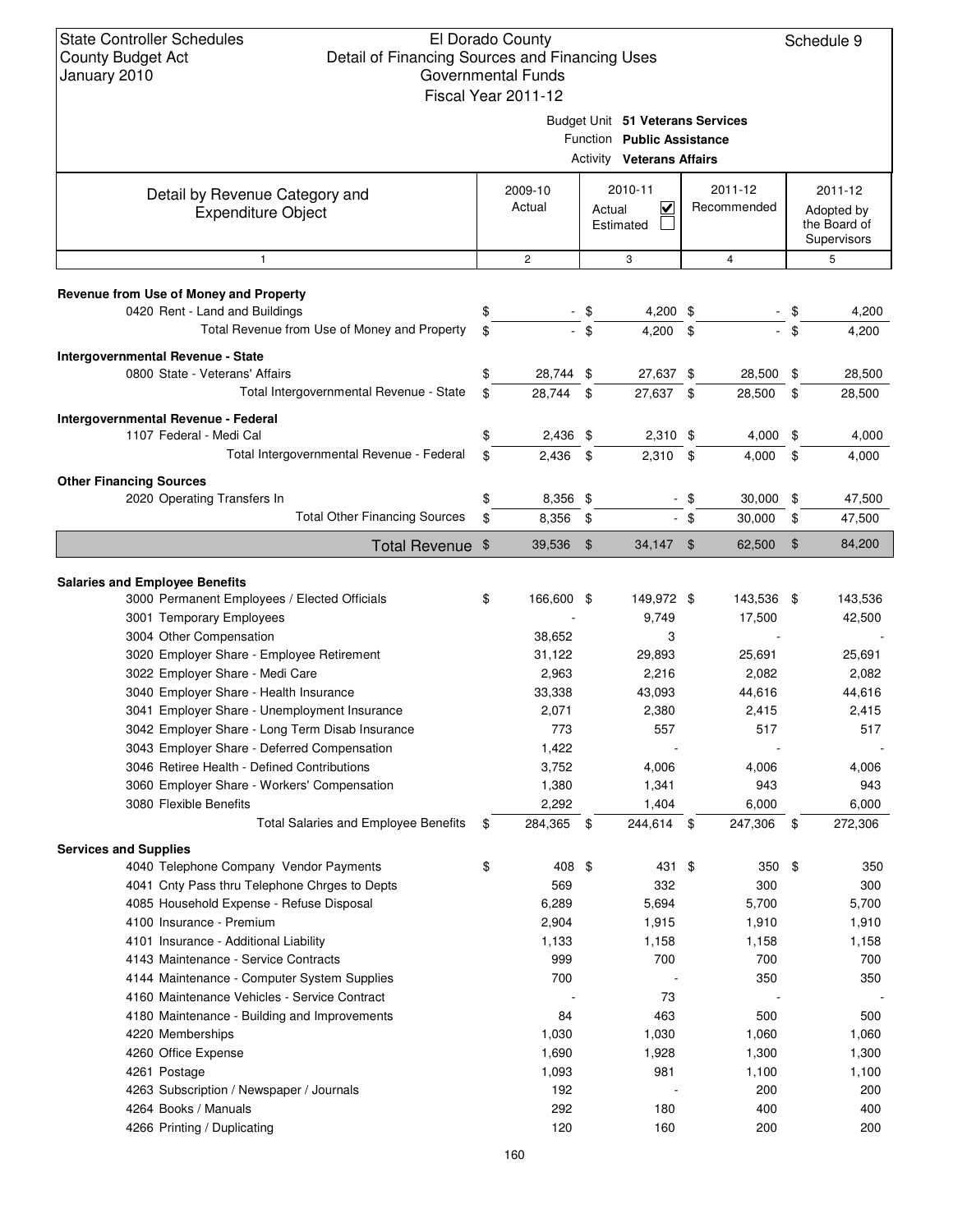### El Dorado County Detail of Financing Sources and Financing Uses Governmental Funds Fiscal Year 2011-12

Schedule 9

Budget Unit **51 Veterans Services**

Function **Public Assistance**

|                                                             |                   | <b>Activity Veterans Affairs</b>    |                        |        |                                                      |
|-------------------------------------------------------------|-------------------|-------------------------------------|------------------------|--------|------------------------------------------------------|
| Detail by Revenue Category and<br><b>Expenditure Object</b> | 2009-10<br>Actual | 2010-11<br>V<br>Actual<br>Estimated | 2011-12<br>Recommended |        | 2011-12<br>Adopted by<br>the Board of<br>Supervisors |
| $\mathbf{1}$                                                | $\overline{2}$    | 3                                   | $\overline{4}$         |        | 5                                                    |
| 4300 Professional and Specialized Services                  | 1,109             | 1,122                               | 1,224                  |        | 1,224                                                |
| 4324 Medical, Dental and Lab Services                       | 50                | 50                                  |                        |        |                                                      |
| 4420 Rents and Leases - Equipment                           | 5,688             | 5,825                               | 6,000                  |        | 6,000                                                |
| 4462 Minor Computer Equipment                               |                   | 1,108                               | 7,100                  |        | 7,100                                                |
| 4500 Special Departmental Expense                           |                   |                                     |                        |        | 4,200                                                |
| 4503 Staff Development                                      | 730               | 665                                 | 660                    |        | 660                                                  |
| 4529 Software License                                       | 1,311             |                                     | 1,312                  |        | 1,312                                                |
| 4600 Transportation and Travel                              | 1,961             | 437                                 | 1,370                  |        | 1,370                                                |
| 4602 Employee - Private Auto Mileage                        | 642               | 862                                 | 1,000                  |        | 1,000                                                |
| 4604 Volunteer - Private Auto Mileage                       | 864               | 545                                 | 1,000                  |        | 1,000                                                |
| 4605 Vehicle - Rent or Lease                                | 440               | 2,154                               |                        |        |                                                      |
| 4606 Fuel Purchases                                         | 805               | 1,044                               |                        |        |                                                      |
| 4608 Hotel Accommodations                                   | 748               | 1,042                               | 1,500                  |        | 1,500                                                |
| 4620 Utilities                                              | 25,376            | 24,407                              | 20,000                 |        | 20,000                                               |
| <b>Total Services and Supplies</b>                          | \$<br>57,228      | 54,305 \$<br>$\mathbf{\$}$          | 56,394                 | \$     | 60,594                                               |
| <b>Fixed Assets</b>                                         |                   |                                     |                        |        |                                                      |
| 6040 Fixed Assets - Equipment                               | \$<br>2,168       | \$<br>$2,465$ \$                    |                        | $-$ \$ |                                                      |
| <b>Total Fixed Assets</b>                                   | \$<br>2,168       | $2,465$ \$<br>\$                    | $\sim$                 | \$     |                                                      |
| <b>Intrafund Transfers</b>                                  |                   |                                     |                        |        |                                                      |
| 7220 Intrafnd: Telephone Equipment and Support              | \$<br>$6,572$ \$  | $6,498$ \$                          | $5,215$ \$             |        | 5,215                                                |
| 7223 Intrafnd: Mail Service                                 | 875               | 1,058                               | 1,061                  |        | 1,061                                                |
| 7224 Intrafnd: Stores Support                               | 204               | 62                                  | 70                     |        | 70                                                   |
| 7225 Intrafnd: Central Duplicating                          | 12                |                                     | 100                    |        | 100                                                  |
| 7227 Intrafnd: Internal Data Processing                     | 2,344             | 2,121                               | 1,748                  |        | 1,748                                                |
| 7229 Intrafnd: PC Support                                   | 660               | 300                                 | 1,800                  |        | 1,800                                                |
| 7234 Intrafnd: Network Support                              | 8,436             | 10,371                              | 9,391                  |        | 9,391                                                |
| <b>Total Intrafund Transfers</b>                            | \$<br>19,102 \$   | 20,410 \$                           | 19,385                 | \$     | 19,385                                               |
| Total Expenditures/Appropriations \$                        | 362,863           | $\frac{1}{2}$<br>321,794            | \$<br>323,085          | \$     | 352,285                                              |
| Net Cost \$                                                 | (323, 327)        | \$<br>(287, 647)                    | \$<br>(260, 585)       | \$     | (268, 085)                                           |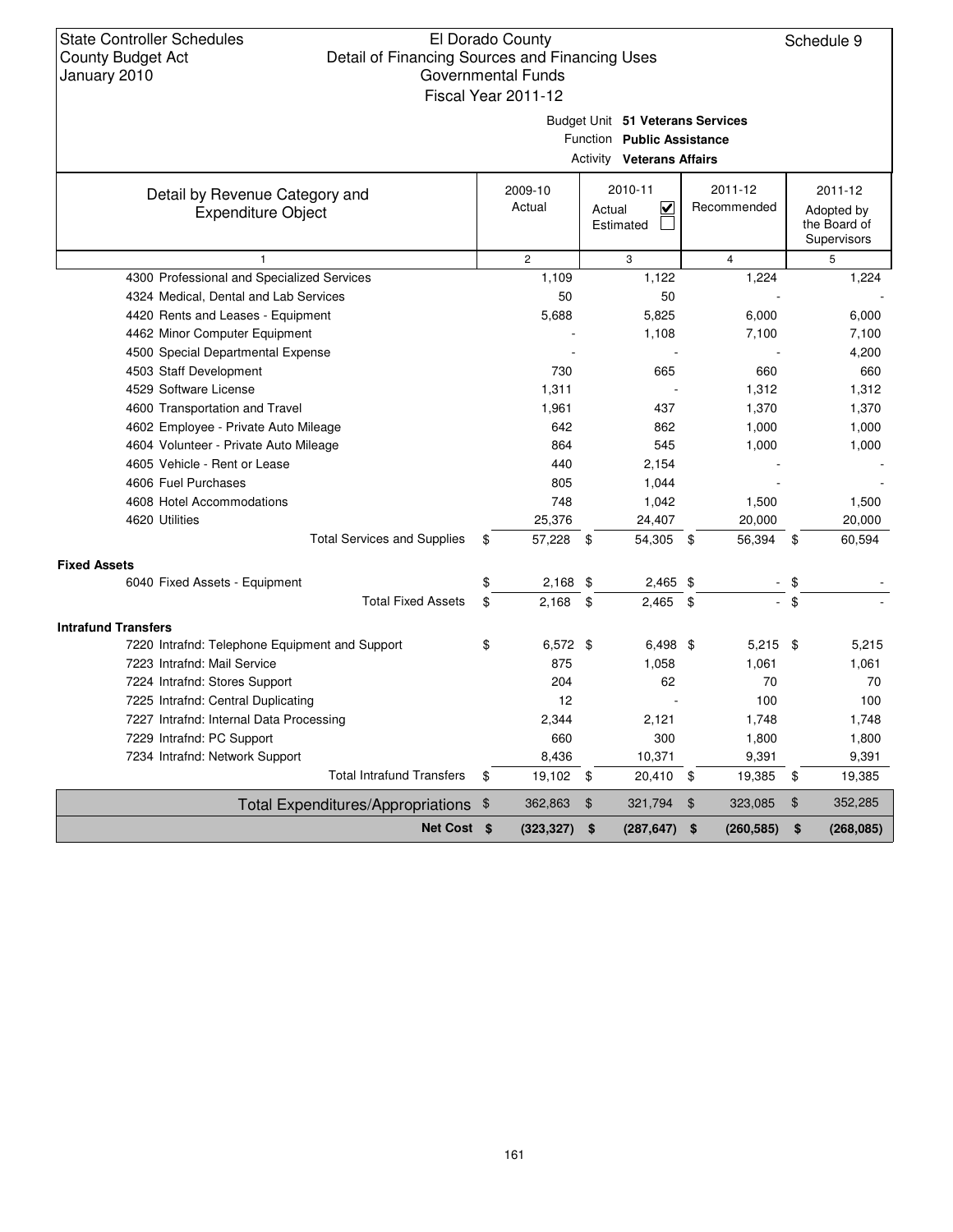#### El Dorado County Detail of Financing Sources and Financing Uses Governmental Funds Fiscal Year 2011-12

Schedule 9

|                                                             | Fiscal Year 2011-12 | Budget Unit 53 Human Services<br>Function Public Assistance<br>Activity <b>Administration</b> |      |                        |                                                      |
|-------------------------------------------------------------|---------------------|-----------------------------------------------------------------------------------------------|------|------------------------|------------------------------------------------------|
| Detail by Revenue Category and<br><b>Expenditure Object</b> | 2009-10<br>Actual   | 2010-11<br>$\overline{\mathsf{v}}$<br>Actual<br>Estimated                                     |      | 2011-12<br>Recommended | 2011-12<br>Adopted by<br>the Board of<br>Supervisors |
| $\mathbf{1}$                                                | $\overline{c}$      | 3                                                                                             |      | $\overline{4}$         | 5                                                    |
| Intergovernmental Revenue - State                           |                     |                                                                                               |      |                        |                                                      |
| 0580 State - Public Assistance Administration               | \$<br>5,177,972 \$  | 5,551,337 \$                                                                                  |      | 5,932,145 \$           | 6,169,565                                            |
| 0581 State - Food Stamp Administration                      | 1,305,099           | 1,395,750                                                                                     |      | 1,428,502              | 1,842,297                                            |
| 0601 State - Cw Two Parent Families                         | 461,956             | 742,301                                                                                       |      | 1,899                  | 1,899                                                |
| 0602 State - Cw Zero Parent/All Other Families              | 2,605,721           | 3,457,851                                                                                     |      | 3,656                  | 3,656                                                |
| 0603 State - Foster Care                                    | 1,909,445           | 1,602,658                                                                                     |      | 1,667,461              | 1,667,461                                            |
| 0604 State - Adoption                                       | 1,060,908           | 1,219,397                                                                                     |      | 1,306,643              | 1,306,643                                            |
| 0605 State - Boarding Home License                          | 36,539              | 37,082                                                                                        |      | 32,965                 | 32,965                                               |
| 0607 State - Kinship Guardian                               | 26,847              | 30,819                                                                                        |      | 1,328                  | 1,328                                                |
| 0880 State - Other                                          | 80,846              | 6,808                                                                                         |      |                        |                                                      |
| 0890 State - AB1733 Child Abuse                             | 54,294              | 71,756                                                                                        |      | 75,000                 | 75,000                                               |
| Total Intergovernmental Revenue - State                     | \$<br>12,719,627 \$ | 14,115,760                                                                                    | \$   | 10,449,599             | \$<br>11,100,814                                     |
|                                                             |                     |                                                                                               |      |                        |                                                      |
| Intergovernmental Revenue - Federal                         |                     |                                                                                               |      |                        |                                                      |
| 1000 Federal - Public Assistance Admin.                     | \$<br>6,371,771 \$  | 7,076,261 \$                                                                                  |      | 6,652,970 \$           | 6,652,970                                            |
| 1001 Federal - Food Stamps                                  | 1,396,904           | 1,608,255                                                                                     |      | 2,004,841              | 2,585,585                                            |
| 1004 Federal - Fraud Incentives                             |                     | 12,838                                                                                        |      |                        |                                                      |
| 1021 Federal - Cw Two Parent Families                       | 645,710             | 666,796                                                                                       |      | 330,734                | 330,734                                              |
| 1022 Federal - Cw Zero Parent/All Other Families            | 2,974,683           | 2,652,556                                                                                     |      | 7,214,293              | 7,214,293                                            |
| 1023 Federal - Foster Care                                  | 1,522,451           | 1,892,477                                                                                     |      | 1,951,942              | 1,951,942                                            |
| 1024 Federal - Adoption                                     | 1,195,007           | 1,314,397                                                                                     |      | 1,191,454              | 1,191,454                                            |
| 1025 Federal - Kinship Guardian                             |                     | 1,387                                                                                         |      |                        |                                                      |
| 1026 Federal - Refugee Cash Assistance                      | 2,607               | 6,439                                                                                         |      | 13,451                 | 13,451                                               |
| 1100 Federal - Other                                        | 23,973              | 15,273                                                                                        |      | 14,917                 | 14,917                                               |
| 1107 Federal - Medi Cal                                     | 3,392,878           | 3,408,437                                                                                     |      | 3,752,159              | 3,989,580                                            |
| Total Intergovernmental Revenue - Federal                   | \$<br>17,525,985    | \$<br>18,655,116                                                                              | \$   | 23,126,761             | \$<br>23,944,926                                     |
| <b>Revenue Other Governmental Agencies</b>                  |                     |                                                                                               |      |                        |                                                      |
| 1200 Other - Governmental Agencies                          | \$<br>628,248 \$    | 842,668 \$                                                                                    |      | 756,559                | \$<br>756,559                                        |
| Total Revenue Other Governmental Agencies                   | \$<br>628,248       | \$<br>842,668                                                                                 | -\$  | 756,559                | \$<br>756,559                                        |
| <b>Charges for Services</b>                                 |                     |                                                                                               |      |                        |                                                      |
| 1541 Public Guardian                                        | \$<br>174,448 \$    | 142,352 \$                                                                                    |      | 139,260 \$             | 139,260                                              |
| 1687 Hospital Contract Service                              | 132,608             | 133,672                                                                                       |      | 140,000                | 140,000                                              |
| 1740 Charges for Services                                   | 32,886              | 33,626                                                                                        |      | 35,020                 | 35,020                                               |
| 1800 Interfund Revenue                                      | 7,500               | 7,500                                                                                         |      | 188,500                | 188,500                                              |
| <b>Total Charges for Services</b>                           | \$<br>347,442 \$    | 317,150 \$                                                                                    |      | 502,780 \$             | 502,780                                              |
| <b>Miscellaneous Revenues</b>                               |                     |                                                                                               |      |                        |                                                      |
| 1900 Welfare Repayments                                     | \$<br>147,430 \$    | 115,607 \$                                                                                    |      | 90,000 \$              | 90,000                                               |
| 1901 Recoup Cw Two Parent/All Other Families                | 1,669               | 1,879                                                                                         |      |                        |                                                      |
| 1902 Recoup Cw Zero Parent/All Other Families               | 57,887              | 62,886                                                                                        |      |                        |                                                      |
| 1903 Recoup Cw Foster Care                                  | 188,052             | 221,682                                                                                       |      | 35,000                 | 35,000                                               |
| 1940 Miscellaneous Revenue                                  | 51,418              | 22,316                                                                                        |      | 20,000                 | 20,000                                               |
| 1942 Miscellaneous Reimbursement                            | 15                  | 19                                                                                            |      |                        |                                                      |
| 1945 Staled Dated Check                                     | 4,976               | 1,918                                                                                         |      | 400                    | 400                                                  |
| <b>Total Miscellaneous Revenues</b>                         | \$<br>451,447       | \$<br>426,306                                                                                 | - \$ | 145,400                | \$<br>145,400                                        |
|                                                             |                     |                                                                                               |      |                        |                                                      |

**Other Financing Sources**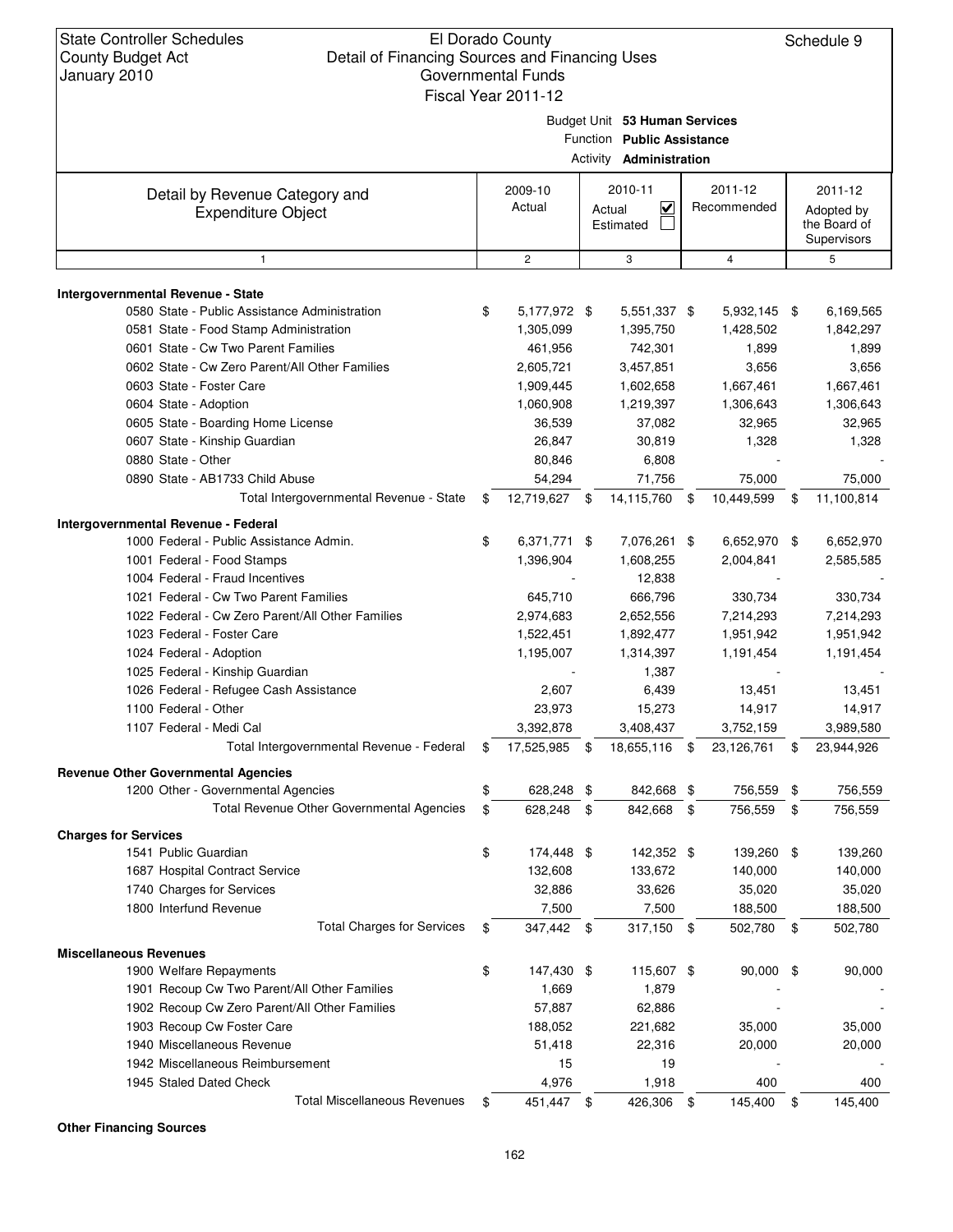| <b>State Controller Schedules</b><br>Detail of Financing Sources and Financing Uses<br><b>County Budget Act</b><br>January 2010 | El Dorado County<br><b>Governmental Funds</b><br>Fiscal Year 2011-12 |               |                                                                                               |        |                        | Schedule 9                                           |
|---------------------------------------------------------------------------------------------------------------------------------|----------------------------------------------------------------------|---------------|-----------------------------------------------------------------------------------------------|--------|------------------------|------------------------------------------------------|
|                                                                                                                                 |                                                                      |               | Budget Unit 53 Human Services<br>Function Public Assistance<br>Activity <b>Administration</b> |        |                        |                                                      |
| Detail by Revenue Category and<br><b>Expenditure Object</b>                                                                     | 2009-10<br>Actual                                                    |               | 2010-11<br>$\overline{\mathbf{v}}$<br>Actual<br>Estimated                                     |        | 2011-12<br>Recommended | 2011-12<br>Adopted by<br>the Board of<br>Supervisors |
| $\mathbf{1}$                                                                                                                    | $\overline{2}$                                                       |               | 3                                                                                             |        | $\overline{4}$         | 5                                                    |
| 2020 Operating Transfers In                                                                                                     | \$<br>$30,000$ \$                                                    |               | $3,902$ \$                                                                                    |        | $5,000$ \$             | 5,000                                                |
| 2021 Operating Transfers In: Veh Lic Fee                                                                                        | 240,201                                                              |               | 229,903                                                                                       |        | 237,083                | 237,083                                              |
| 2027 Operating Transfers In: Sales Tax Realingment                                                                              | 4,392,225                                                            |               | 3,851,262                                                                                     |        | 3,447,405              | 3,472,109                                            |
| <b>Total Other Financing Sources</b>                                                                                            | \$<br>4,662,426                                                      | \$            | 4,085,067                                                                                     | \$     | 3,689,488              | \$<br>3,714,192                                      |
|                                                                                                                                 |                                                                      |               |                                                                                               |        |                        |                                                      |
| <b>Residual Equity Transfers</b><br>2100 Residual Equity Transfers In                                                           | \$                                                                   |               |                                                                                               |        |                        | 28,516                                               |
| <b>Total Residual Equity Transfers</b>                                                                                          |                                                                      | $-$ \$        |                                                                                               | \$     | 27,436                 | \$                                                   |
|                                                                                                                                 | \$                                                                   | $-$ \$        |                                                                                               | $-$ \$ | 27,436                 | \$<br>28,516                                         |
| <b>Total Revenue</b>                                                                                                            | \$<br>36,335,176                                                     | $\frac{1}{2}$ | 38,442,067                                                                                    | \$     | 38,698,023             | \$<br>40,193,187                                     |
|                                                                                                                                 |                                                                      |               |                                                                                               |        |                        |                                                      |
| <b>Salaries and Employee Benefits</b>                                                                                           |                                                                      |               |                                                                                               |        |                        |                                                      |
| 3000 Permanent Employees / Elected Officials                                                                                    | \$<br>9,607,155 \$                                                   |               | 10,002,894 \$                                                                                 |        | 10,965,844             | \$<br>12,327,639                                     |
| 3001 Temporary Employees                                                                                                        | 60,260                                                               |               | 135,381                                                                                       |        |                        |                                                      |
| 3002 Overtime                                                                                                                   | 384,269                                                              |               | 375,251                                                                                       |        | 8,000                  | 8,000                                                |
| 3003 Standby Pay                                                                                                                | 30,618                                                               |               | 30,331                                                                                        |        | 8,000                  | 8,000                                                |
| 3004 Other Compensation                                                                                                         | 121,511                                                              |               | 199,524                                                                                       |        | 13,415                 | 13,415                                               |
| 3005 Tahoe Differential                                                                                                         | 94,788                                                               |               | 90,966                                                                                        |        | 93,600                 | 93,600                                               |
| 3006 Bilingual Pay                                                                                                              | 45,599                                                               |               | 45,482                                                                                        |        | 47,773                 | 47,773                                               |
| 3020 Employer Share - Employee Retirement                                                                                       | 1,862,047                                                            |               | 1,932,923                                                                                     |        | 2,069,464              | 2,069,464                                            |
| 3022 Employer Share - Medi Care                                                                                                 | 138,834                                                              |               | 146,346                                                                                       |        | 166,527                | 166,527                                              |
| 3040 Employer Share - Health Insurance                                                                                          | 2,285,096                                                            |               | 2,662,784                                                                                     |        | 3,350,745              | 3,350,745                                            |
| 3041 Employer Share - Unemployment Insurance                                                                                    | 111,777                                                              |               | 157,851                                                                                       |        | 196,745                | 196,745                                              |
| 3042 Employer Share - Long Term Disab Insurance                                                                                 | 36,999                                                               |               | 33,130                                                                                        |        | 41,032                 | 41,032                                               |
| 3043 Employer Share - Deferred Compensation                                                                                     | 17,529                                                               |               | 18,824                                                                                        |        | 21,189                 | 21,189                                               |
| 3046 Retiree Health - Defined Contributions                                                                                     | 191,021                                                              |               | 234,854                                                                                       |        | 241,555                | 241,555                                              |
| 3060 Employer Share - Workers' Compensation                                                                                     | 230,628                                                              |               | 200,474                                                                                       |        | 133,840                | 133,840                                              |
| 3080 Flexible Benefits                                                                                                          | 25,254                                                               |               | 16,628                                                                                        |        | 82,392                 | 82,392                                               |
|                                                                                                                                 |                                                                      |               |                                                                                               |        |                        |                                                      |
| <b>Total Salaries and Employee Benefits</b>                                                                                     | \$<br>15,243,386 \$                                                  |               | 16,283,644                                                                                    | \$     | 17,440,121             | \$<br>18,801,916                                     |
| <b>Services and Supplies</b>                                                                                                    |                                                                      |               |                                                                                               |        |                        |                                                      |
| 4040 Telephone Company Vendor Payments                                                                                          | \$<br>$3,919$ \$                                                     |               | $3,525$ \$                                                                                    |        | 4,280 \$               | 4,280                                                |
| 4041 Cnty Pass thru Telephone Chrges to Depts                                                                                   | 11,588                                                               |               | 12,574                                                                                        |        | 12,385                 | 12,385                                               |
| 4080 Household Expense                                                                                                          | 4,925                                                                |               | 4,220                                                                                         |        | 5,000                  | 5,000                                                |
| 4082 Household Expense - Other                                                                                                  | 2,229                                                                |               | 531                                                                                           |        | 700                    | 700                                                  |
| 4085 Household Expense - Refuse Disposal                                                                                        | 1,899                                                                |               | 667                                                                                           |        | 935                    | 935                                                  |
| 4086 Household Expense - Janitorial/Custodial                                                                                   | 36,458                                                               |               | 28,965                                                                                        |        | 34,039                 | 34,039                                               |
| 4087 Household Expense - Exterm/Fumigation Serv                                                                                 |                                                                      |               |                                                                                               |        | 200                    | 200                                                  |
| 4100 Insurance - Premium                                                                                                        | 339,168                                                              |               | 234,594                                                                                       |        | 248,169                | 248,169                                              |
| 4124 Witness Fee                                                                                                                |                                                                      |               |                                                                                               |        | 500                    | 500                                                  |
| 4140 Maintenance - Equipment                                                                                                    | 2,287                                                                |               |                                                                                               |        |                        |                                                      |
| 4141 Maintenance - Office Equipment                                                                                             | 6,812                                                                |               | 3,224                                                                                         |        | 2,000                  | 2,000                                                |
| 4143 Maintenance - Service Contracts                                                                                            |                                                                      |               | 1,096                                                                                         |        |                        |                                                      |
| 4144 Maintenance - Computer System Supplies                                                                                     | 16,559                                                               |               | 17,146                                                                                        |        | 24,480                 | 24,480                                               |
| 4160 Maintenance Vehicles - Service Contract                                                                                    | 906                                                                  |               | 477                                                                                           |        | 2,000                  | 2,000                                                |
| 4180 Maintenance - Building and Improvements                                                                                    | 436                                                                  |               | 1,564                                                                                         |        | 650                    | 650                                                  |
|                                                                                                                                 |                                                                      |               |                                                                                               |        |                        |                                                      |
| 4182 Maintenance - Rental Property                                                                                              |                                                                      |               |                                                                                               |        | 3,385                  | 3,385                                                |
| 4183 Maintenance - Grounds                                                                                                      | 6,998                                                                |               | 5,851                                                                                         |        | 7,156                  | 7,156                                                |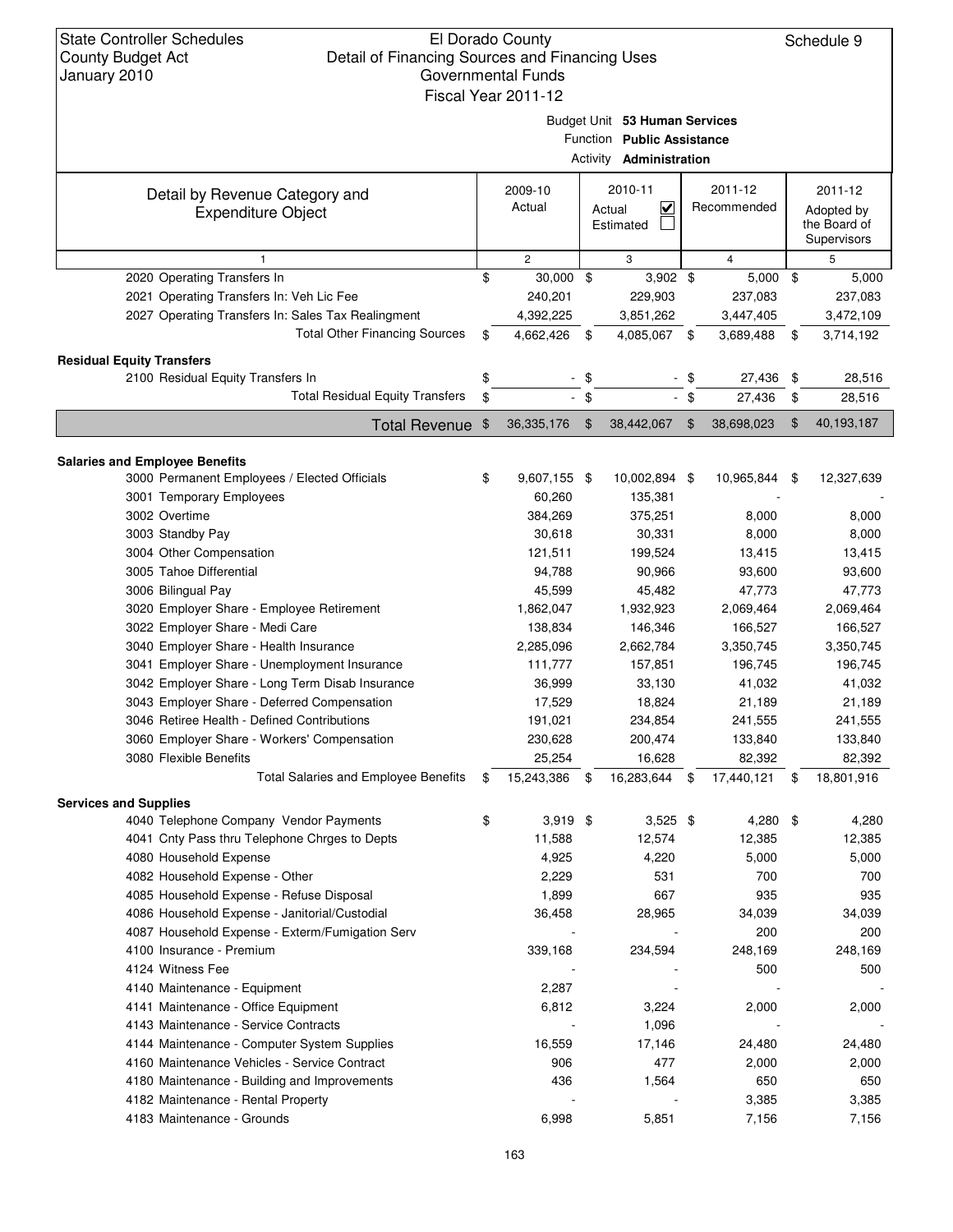|                      |                                                             | Fiscal Year 2011-12 |                                                                                               |                        |                                                      |
|----------------------|-------------------------------------------------------------|---------------------|-----------------------------------------------------------------------------------------------|------------------------|------------------------------------------------------|
|                      |                                                             |                     | Budget Unit 53 Human Services<br>Function Public Assistance<br>Activity <b>Administration</b> |                        |                                                      |
|                      | Detail by Revenue Category and<br><b>Expenditure Object</b> | 2009-10<br>Actual   | 2010-11<br>⊻<br>Actual<br>Estimated                                                           | 2011-12<br>Recommended | 2011-12<br>Adopted by<br>the Board of<br>Supervisors |
|                      | $\mathbf{1}$                                                | $\overline{2}$      | 3                                                                                             | $\overline{4}$         | 5                                                    |
|                      | 4197 Maintenance - Building Supplies                        | 101                 | 137                                                                                           |                        |                                                      |
|                      | 4220 Memberships                                            | 650                 | 300                                                                                           | 830                    | 830                                                  |
|                      | 4221 Memberships - Legislative Advocacy                     | 32,483              | 33,782                                                                                        | 39,304                 | 39,304                                               |
|                      | 4260 Office Expense                                         | 84,067              | 78,973                                                                                        | 72,500                 | 72,500                                               |
|                      | 4261 Postage                                                | 146,622             | 105,657                                                                                       | 123,339                | 123,339                                              |
|                      | 4262 Software                                               | 30,591              | 1,160                                                                                         | 2,300                  | 2,300                                                |
|                      | 4263 Subscription / Newspaper / Journals                    | 908                 | 2,067                                                                                         | 1,300                  | 1,300                                                |
|                      | 4264 Books / Manuals                                        | 201                 | 777                                                                                           | 900                    | 900                                                  |
|                      | 4266 Printing / Duplicating                                 | 8,292               | 9,627                                                                                         | 11,550                 | 11,550                                               |
|                      | 4300 Professional and Specialized Services                  | 329,885             | 247,422                                                                                       | 261,426                | 261,426                                              |
|                      | 4302 Construction and Engineering Contracts                 | 1,369               |                                                                                               |                        |                                                      |
|                      | 4308 External Data Processing Services                      | 20,004              | 13,587                                                                                        | 34,956                 | 34,956                                               |
|                      | 4318 Interpreter                                            | 1,183               | 556                                                                                           | 3,600                  | 3,600                                                |
|                      | 4320 Verbatim Report - Transcription                        |                     |                                                                                               | 1,000                  | 1,000                                                |
|                      | 4323 Psychiatric Medical Services                           | 478,790             | 652,564                                                                                       | 570,000                | 570,000                                              |
|                      | 4324 Medical, Dental and Lab Services                       | 129,722             | 194,323                                                                                       | 237,525                | 237,525                                              |
|                      | 4330 Food Stamp Service                                     | 7,648               | 5,283                                                                                         | 9,639                  | 9,639                                                |
|                      | 4331 Homemaker Other Services                               | 5,391               | 325                                                                                           | 500                    | 500                                                  |
|                      | 4332 Service Connect Expense                                | 77,776              | 85,319                                                                                        | 100,000                | 100,000                                              |
|                      | 4333 Burial Services                                        | 27,059              | 40,659                                                                                        | 42,800                 | 42,800                                               |
|                      | 4341 Service Connect Expense                                | 33,432              | 52,336                                                                                        | 30,000                 | 30,000                                               |
|                      | 4400 Publication and Legal Notices                          | 105                 |                                                                                               | 2,150                  | 2,150                                                |
|                      | 4420 Rents and Leases - Equipment                           | 111,974             | 97,559                                                                                        | 114,570                | 114,570                                              |
|                      | 4421 Security System                                        | 7                   |                                                                                               |                        |                                                      |
|                      | 4440 Rent & Lease - Building/Improvements                   | 555,813             | 453,198                                                                                       | 493,518                | 493,518                                              |
|                      | 4460 Small Tools and Instruments                            | 26                  |                                                                                               |                        |                                                      |
|                      | 4461 Minor Equipment                                        | 12,303              | 12,061                                                                                        | 8,500                  | 8,500                                                |
|                      | 4462 Minor Computer Equipment                               | 71,955              | 89,487                                                                                        | 112,314                | 112,314                                              |
|                      | 4463 Minor Telephone and Radio Equipment                    | 698                 | 119                                                                                           |                        |                                                      |
|                      | 4500 Special Departmental Expense                           | 2,463               | 2,675                                                                                         | 7,800                  | 7,800                                                |
|                      | 4501 Special Projects                                       | 336                 | 1,612                                                                                         | 24,092                 | 132,757                                              |
|                      | 4503 Staff Development                                      | 19,638              | 48,907                                                                                        | 57,326                 | 57,326                                               |
|                      | 4506 Film Development/Photography Supplies                  |                     |                                                                                               | 150                    | 150                                                  |
|                      | 4529 Software License                                       | 14,432              |                                                                                               | 11,400                 | 11,400                                               |
|                      | 4540 Staff Development                                      |                     | 61                                                                                            |                        |                                                      |
|                      | 4600 Transportation and Travel                              | 23,774              | 14,340                                                                                        | 31,400                 | 31,400                                               |
|                      | 4601 Volunteer - Transportation and Travel                  | 559                 | 768                                                                                           | 800                    | 800                                                  |
|                      | 4602 Employee - Private Auto Mileage                        | 26,267              | 22,537                                                                                        | 32,160                 | 32,160                                               |
|                      | 4604 Volunteer - Private Auto Mileage                       | 949                 | 1,111                                                                                         |                        |                                                      |
|                      | 4605 Vehicle - Rent or Lease                                | 106,277             | 110,387                                                                                       | 126,323                | 126,323                                              |
|                      | 4606 Fuel Purchases                                         | 39,971              | 52,864                                                                                        | 58,500                 | 58,500                                               |
|                      | 4608 Hotel Accommodations                                   | 6,332               | 2,685                                                                                         | 5,675                  | 5,675                                                |
|                      | 4620 Utilities                                              | 93,178              | 98,448                                                                                        | 101,108                | 101,108                                              |
|                      | <b>Total Services and Supplies</b>                          | \$<br>2,937,415 \$  | 2,848,108 \$                                                                                  | 3,077,134 \$           | 3,185,799                                            |
|                      |                                                             |                     |                                                                                               |                        |                                                      |
| <b>Other Charges</b> | 5000 Support and Care of Persons                            | \$<br>1,249,061 \$  | 1,391,581 \$                                                                                  | 1,804,843 \$           | 1,804,843                                            |
|                      |                                                             |                     |                                                                                               |                        |                                                      |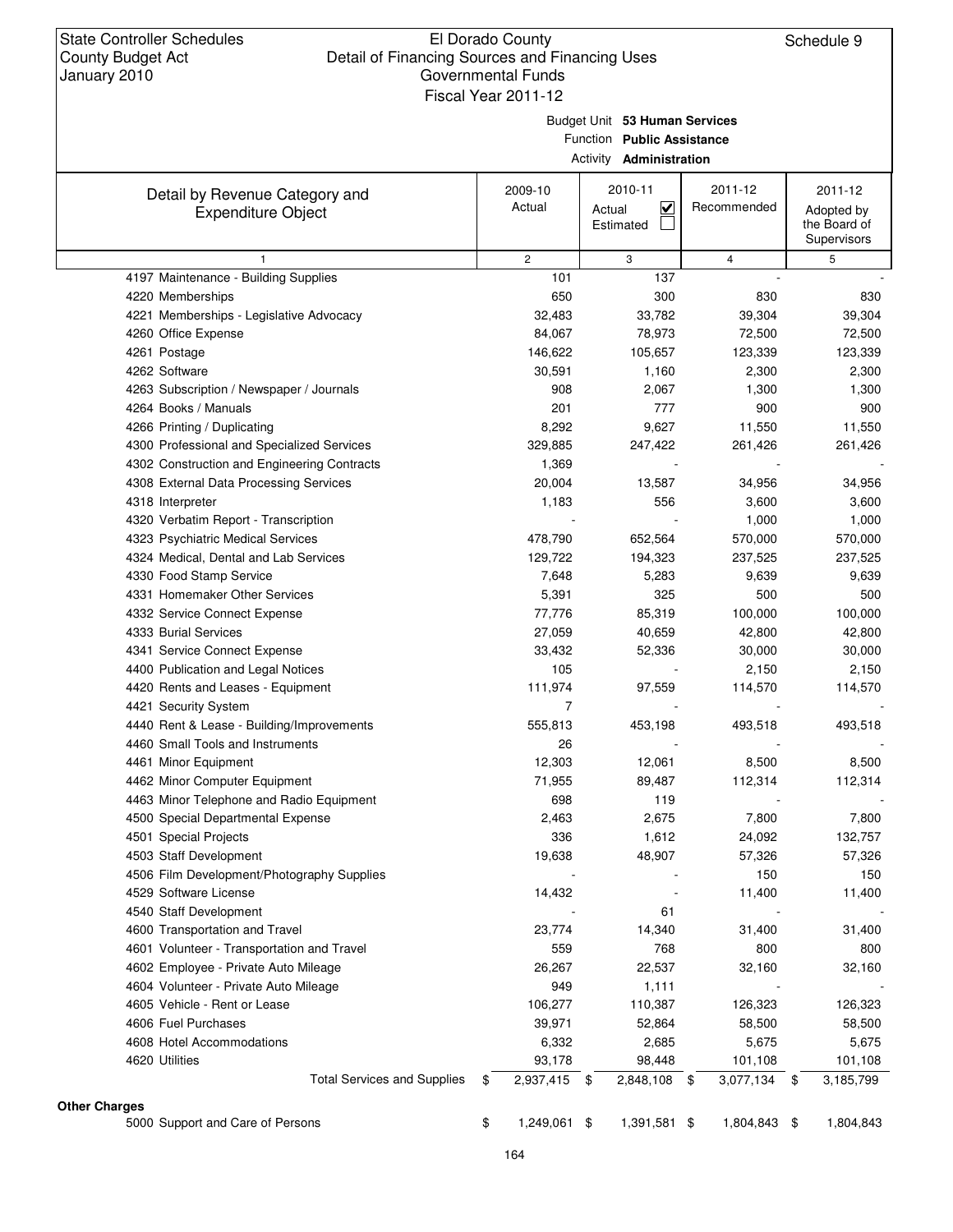Budget Unit **53 Human Services**

Function **Public Assistance**

| Detail by Revenue Category and<br><b>Expenditure Object</b> | 2009-10<br>Actual |      | 2010-11<br>$\overline{\mathbf{v}}$<br>Actual |               | 2011-12<br>Recommended | 2011-12<br>Adopted by       |
|-------------------------------------------------------------|-------------------|------|----------------------------------------------|---------------|------------------------|-----------------------------|
|                                                             |                   |      | Estimated                                    |               |                        | the Board of<br>Supervisors |
| 1                                                           | $\mathbf{2}$      |      | 3                                            |               | 4                      | 5                           |
| 5004 Resident Expense - General Relief                      | 18,310            |      | 17,807                                       |               | 19,000                 | 19,000                      |
| 5005 Cash Aid - General Relief                              | 8,980             |      | 8,194                                        |               | 10,000                 | 10,000                      |
| 5006 Child Care                                             | 265,088           |      | 296,631                                      |               | 275,000                | 275,000                     |
| 5007 Independent Living Prgm: Services                      | 1,540             |      | 2,195                                        |               | 2,500                  | 2,500                       |
| 5008 Independent Living Prgm: Expenses                      | 13,607            |      | 12,604                                       |               | 5,500                  | 5,500                       |
| 5009 Housing                                                | 29,396            |      | 17,823                                       |               | 20,000                 | 20,000                      |
| 5010 Transportation Services                                | 18,323            |      | 34,874                                       |               | 33,600                 | 33,600                      |
| 5011 Transportation Expenses                                | 125,046           |      | 173,706                                      |               | 158,700                | 158,700                     |
| 5012 Ancilliary Services                                    | 101,391           |      | 204,888                                      |               | 14,000                 | 14,000                      |
| 5013 Ancilliary Expenses                                    | 4,235             |      | 45,115                                       |               | 48,700                 | 48,700                      |
| 5014 Health Services                                        | 9,588             |      | 33,152                                       |               | 49,000                 | 49,000                      |
| 5015 Cw: Two Parent Families                                | 1,496,394         |      | 1,666,478                                    |               | 1,538,406              | 1,538,406                   |
| 5016 Cw: Zero Parent/All Other Families                     | 5,409,492         |      | 6,079,179                                    |               | 6,186,898              | 6,186,898                   |
| 5017 Foster Care                                            | 6,025,634         |      | 6,225,392                                    |               | 6,074,410              | 6,074,410                   |
| 5018 Aid To Adoption                                        | 2,623,486         |      | 2,951,300                                    |               | 2,927,645              | 2,927,645                   |
| 5020 Refugee Cash Assistance                                | 2,607             |      | 6,439                                        |               | 6,000                  | 6,000                       |
| 5021 Kinship Guardian                                       | 32,865            |      | 41,404                                       |               | 42,000                 | 42,000                      |
| 5022 County Foster Care                                     | 73,915            |      | 64,141                                       |               | 65,000                 | 65,000                      |
| 5300 Interfund Expenditures                                 | 170,959           |      | 165,193                                      |               | 463,500                | 463,500                     |
| 5301 Intrfnd Exp: Telephone Equip & Support                 |                   |      | (58)                                         |               |                        |                             |
| 5306 Intrfnd Exp: Central Duplicating                       | 27                |      |                                              |               |                        |                             |
| 5319 Intrfnd Exp: Mental Health Services                    | 27,859            |      | 24,550                                       |               |                        |                             |
| 5330 Intrfnd Exp: Allocated Salaries & Benefits             | 74,942            |      |                                              |               |                        |                             |
| 5331 Intrfnd Exp: Allocated Services & Supplies             | 60                |      |                                              |               |                        |                             |
| <b>Total Other Charges</b>                                  | \$<br>17,782,805  | \$   | 19,462,588                                   | \$            | 19,744,702             | \$<br>19,744,702            |
| <b>Fixed Assets</b>                                         |                   |      |                                              |               |                        |                             |
| 6025 Fixed Assets - Leasehold Improvements                  | \$<br>28,790 \$   |      |                                              | \$            |                        | \$                          |
| 6042 Fixed Assets - Computer Sys Equipment                  | 30,947            |      | 8,844                                        |               | 62,700                 | 62,700                      |
| <b>Total Fixed Assets</b>                                   | \$<br>59,737 \$   |      | 8,844                                        | \$            | 62,700                 | \$<br>62,700                |
| <b>Other Financing Uses</b>                                 |                   |      |                                              |               |                        |                             |
| 7000 Operating Transfers Out                                | \$<br>25,000 \$   |      | 25,000                                       | \$            | 25,000                 | \$<br>25,000                |
| <b>Total Other Financing Uses</b>                           | \$<br>25,000      | - \$ | 25,000                                       | $\frac{1}{2}$ | 25,000                 | \$<br>25,000                |
| <b>Intrafund Transfers</b>                                  |                   |      |                                              |               |                        |                             |
| 7200 Intrafund Transfers                                    | \$<br>43,839 \$   |      | 56,904 \$                                    |               | 57,500 \$              | 57,500                      |
| 7201 Intrafnd: Social Services                              | 2,824             |      | 2,900                                        |               | 17,507                 | 17,507                      |
| 7202 Intrafnd: DA/FS Contract                               | 201,771           |      | 172,602                                      |               | 200,000                | 200,000                     |
| 7210 Intrafnd: Collections                                  | 2,515             |      | 696                                          |               | 3,000                  | 3,000                       |
| 7220 Intrafnd: Telephone Equipment and Support              | 109,203           |      | 97,653                                       |               | 97,138                 | 97,138                      |
| 7223 Intrafnd: Mail Service                                 | 7,826             |      | 10,722                                       |               | 10,605                 | 10,605                      |
| 7224 Intrafnd: Stores Support                               | 11,083            |      | 15,530                                       |               | 15,742                 | 15,742                      |
| 7225 Intrafnd: Central Duplicating                          | 58,042            |      | 3,467                                        |               | 5,700                  | 5,700                       |
| 7227 Intrafnd: Internal Data Processing                     | 182,845           |      | 187,333                                      |               | 169,335                | 169,335                     |
| 7229 Intrafnd: PC Support                                   | 40,033            |      | 36,913                                       |               | 39,100                 | 39,100                      |
| 7231 Intrafnd: IS Programming Support                       | 17,700            |      | 720                                          |               | 500                    | 500                         |
| 7232 Intrafnd: Maint Bldg & Improvmnts                      | 6,667             |      | 6,984                                        |               |                        |                             |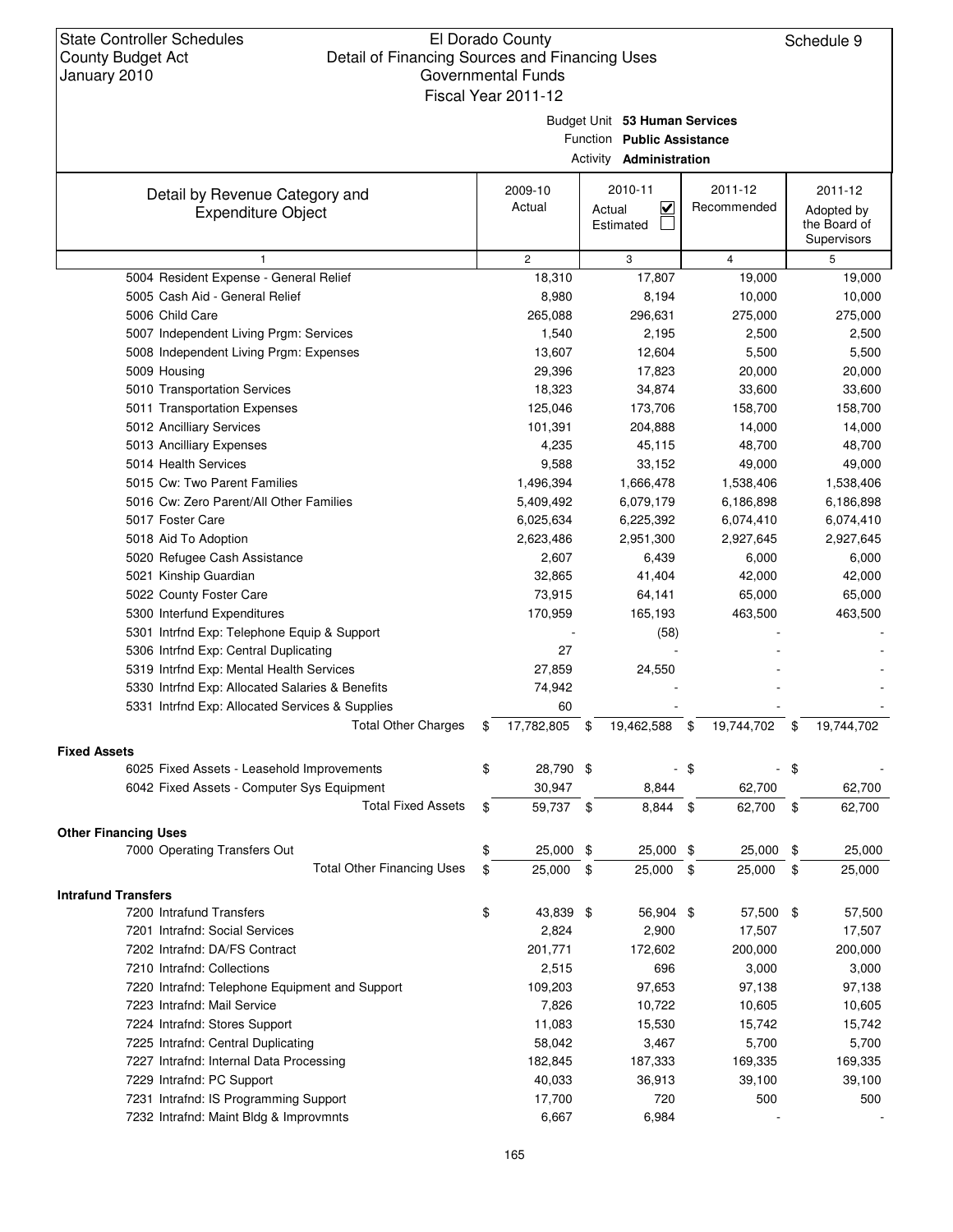| State Controller Schedules<br><b>County Budget Act</b><br>January 2010 | Detail of Financing Sources and Financing Uses | El Dorado County<br>Governmental Funds<br>Fiscal Year 2011-12 |                                     |                                                                 |                        |             |                                                      | Schedule 9  |
|------------------------------------------------------------------------|------------------------------------------------|---------------------------------------------------------------|-------------------------------------|-----------------------------------------------------------------|------------------------|-------------|------------------------------------------------------|-------------|
|                                                                        |                                                | Budget Unit                                                   | Function<br>Activity                | 53 Human Services<br><b>Public Assistance</b><br>Administration |                        |             |                                                      |             |
| Detail by Revenue Category and<br><b>Expenditure Object</b>            |                                                | 2009-10<br>Actual                                             | 2010-11<br>V<br>Actual<br>Estimated |                                                                 | 2011-12<br>Recommended |             | 2011-12<br>Adopted by<br>the Board of<br>Supervisors |             |
|                                                                        |                                                | $\mathfrak{p}$                                                |                                     | 3                                                               |                        | 4           |                                                      | 5           |
| 7234 Intrafnd: Network Support                                         |                                                | 233,028                                                       |                                     | 255,759                                                         |                        | 198,224     |                                                      | 198,224     |
|                                                                        | <b>Total Intrafund Transfers</b>               | \$<br>917,374                                                 | \$                                  | 848,182                                                         | \$                     | 814,351     | \$                                                   | 814,351     |
|                                                                        | Total Expenditures/Appropriations \$           | 36,965,717                                                    |                                     | 39,476,367                                                      | \$.                    | 41,164,008  | \$                                                   | 42,634,468  |
|                                                                        | Net Cost \$                                    | (630, 541)                                                    | S                                   | (1,034,300)                                                     | S                      | (2,465,985) | S                                                    | (2,441,281) |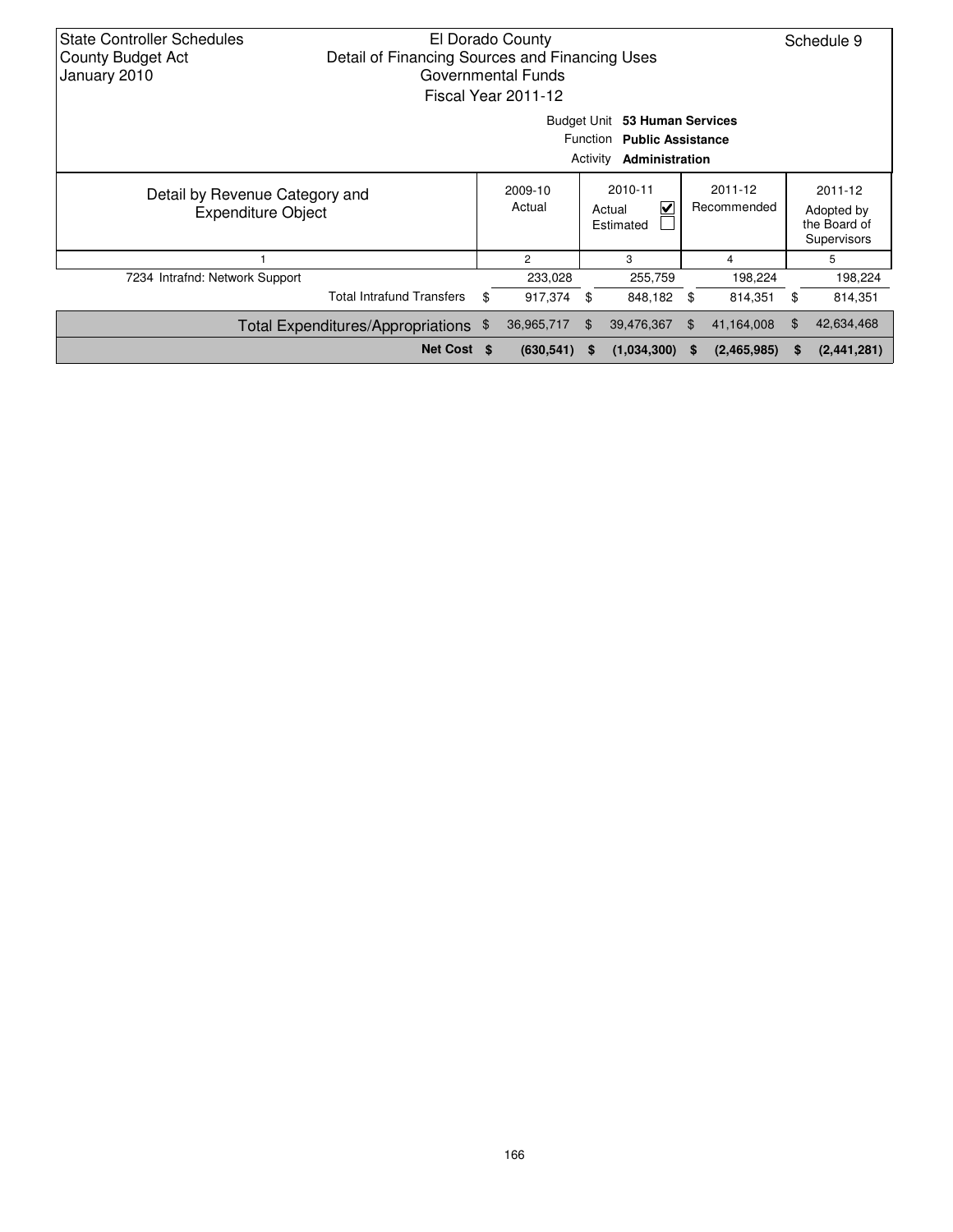Schedule 9

Budget Unit **53 Community Services**

|                                                             | Function Public Assistance<br><b>Activity Other Assistance</b> |                |            |                                   |      |              |    |                             |  |  |
|-------------------------------------------------------------|----------------------------------------------------------------|----------------|------------|-----------------------------------|------|--------------|----|-----------------------------|--|--|
|                                                             |                                                                | 2009-10        |            | 2010-11                           |      | 2011-12      |    | 2011-12                     |  |  |
| Detail by Revenue Category and<br><b>Expenditure Object</b> |                                                                | Actual         |            | $\overline{\mathsf{v}}$<br>Actual |      | Recommended  |    | Adopted by                  |  |  |
|                                                             |                                                                |                |            | Estimated                         |      |              |    | the Board of<br>Supervisors |  |  |
| 1                                                           |                                                                | $\overline{c}$ |            | 3                                 |      | 4            |    | 5                           |  |  |
|                                                             |                                                                |                |            |                                   |      |              |    |                             |  |  |
| Revenue from Use of Money and Property<br>0400 Interest     | \$                                                             | $1,440$ \$     |            | $1,309$ \$                        |      | $3,679$ \$   |    | 3,679                       |  |  |
| 0401 Community Dev Block Grant Note                         |                                                                | 22,891         |            | 21,669                            |      | 24,048       |    | 24,048                      |  |  |
| Total Revenue from Use of Money and Property                | \$                                                             | 24,331         | -\$        | 22,978 \$                         |      | 27,727 \$    |    | 27,727                      |  |  |
|                                                             |                                                                |                |            |                                   |      |              |    |                             |  |  |
| Intergovernmental Revenue - State                           |                                                                |                |            |                                   |      |              |    |                             |  |  |
| 0880 State - Other                                          | \$                                                             | 274,424 \$     |            | 272,905 \$                        |      | 1,680,495    | \$ | 1,680,495                   |  |  |
| Total Intergovernmental Revenue - State                     | \$                                                             | 274,424 \$     |            | 272,905 \$                        |      | 1,680,495    | \$ | 1,680,495                   |  |  |
| Intergovernmental Revenue - Federal                         |                                                                |                |            |                                   |      |              |    |                             |  |  |
| 1100 Federal - Other                                        | \$                                                             | 4,500,359 \$   |            | 3,662,988 \$                      |      | 8,612,017 \$ |    | 9,106,683                   |  |  |
| 1107 Federal - Medi Cal                                     |                                                                | 399,215        |            | 701,787                           |      | 397,691      |    | 397,691                     |  |  |
| 1109 Federal - C1 Senior Nutrition                          |                                                                | 306,366        |            | 292,748                           |      | 303,729      |    | 303,729                     |  |  |
| 1110 Federal - C2 Senior Nutrition                          |                                                                | 153,054        |            | 145,910                           |      | 145,910      |    | 145,910                     |  |  |
| 1111 Federal - IIIB Social Programs                         |                                                                | 224,876        |            | 245,425                           |      | 240,876      |    | 240,876                     |  |  |
| 1113 Federal - Title 7B Elder Abuse                         |                                                                | 3,252          |            | 3,322                             |      | 3,322        |    | 3,322                       |  |  |
| 1114 Federal - 7A Ombudsman Supplement                      |                                                                | 18,082         |            | 25,032                            |      | 25,032       |    | 25,032                      |  |  |
| 1116 Federal - Dept of Agricultural (USDA)                  |                                                                | 124,136        |            | 112,280                           |      | 112,280      |    | 112,280                     |  |  |
| 1120 Federal - IIIF Disease Prevention- Aging               |                                                                | 12,322         |            | 12,375                            |      | 13,600       |    | 13,600                      |  |  |
| 1122 Federal - IIIE Family Caregiver Support Prgm           |                                                                | 96,367         |            | 108,552                           |      | 109,462      |    | 109,462                     |  |  |
| Total Intergovernmental Revenue - Federal                   | \$                                                             | 5,838,029 \$   |            | 5,310,418 \$                      |      | 9,963,919    | \$ | 10,458,585                  |  |  |
| <b>Charges for Services</b>                                 |                                                                |                |            |                                   |      |              |    |                             |  |  |
| 1740 Charges for Services                                   | \$                                                             | 366,070 \$     |            | 294,325 \$                        |      | 272,983 \$   |    | 302,983                     |  |  |
| 1759 Senior Nutrition Services                              |                                                                | 181,174        |            | 163,982                           |      | 205,601      |    | 205,601                     |  |  |
| 1800 Interfund Revenue                                      |                                                                | 6,970          |            |                                   |      |              |    |                             |  |  |
| 1830 Intrind Rev: Allocated Salaries & Benefits             |                                                                | 661,941        |            | 10,014                            |      |              |    |                             |  |  |
| 1831 Intrfnd Rev: Allocated Services & Supplies             |                                                                | 650            |            |                                   |      |              |    |                             |  |  |
| <b>Total Charges for Services</b>                           | \$                                                             | 1,216,805      | \$         | 468,321                           | \$   | 478,584      | \$ | 508,584                     |  |  |
| <b>Miscellaneous Revenues</b>                               |                                                                |                |            |                                   |      |              |    |                             |  |  |
| 1940 Miscellaneous Revenue                                  |                                                                | 12,943 \$      |            | 11,508 \$                         |      | $1,300$ \$   |    | 2,300                       |  |  |
| 1943 Miscellaneous Donation                                 |                                                                | 207,733        |            | 184,324                           |      | 333,600      |    | 333,600                     |  |  |
| <b>Total Miscellaneous Revenues</b>                         | \$                                                             | 220,677 \$     |            | 195,833 \$                        |      | 334,900      | \$ | 335,900                     |  |  |
| <b>Other Financing Sources</b>                              |                                                                |                |            |                                   |      |              |    |                             |  |  |
| 2020 Operating Transfers In                                 | \$                                                             | 948,678 \$     |            | 1,146,654 \$                      |      | 1,354,683 \$ |    | 1,379,683                   |  |  |
| 2061 Community Dev Block Grant Loan Repay                   |                                                                | 59,392         |            | 86,151                            |      | 603,567      |    | 603,567                     |  |  |
| <b>Total Other Financing Sources</b>                        | \$                                                             | 1,008,070      | $\sqrt{3}$ | 1,232,805                         | - \$ | 1,958,250    | \$ | 1,983,250                   |  |  |
| Total Revenue \$                                            |                                                                | 8,582,335      | \$         | 7,503,260                         | -\$  | 14,443,875   | \$ | 14,994,541                  |  |  |
|                                                             |                                                                |                |            |                                   |      |              |    |                             |  |  |
| <b>Salaries and Employee Benefits</b>                       |                                                                |                |            |                                   |      |              |    |                             |  |  |
| 3000 Permanent Employees / Elected Officials                | \$                                                             | 3,244,938 \$   |            | 2,620,016 \$                      |      | 2,798,997 \$ |    | 2,843,997                   |  |  |
| 3001 Temporary Employees                                    |                                                                | 283,840        |            | 229,087                           |      | 460,795      |    | 503,295                     |  |  |
| 3002 Overtime                                               |                                                                | 4,952          |            | 3,566                             |      |              |    |                             |  |  |
| 3004 Other Compensation                                     |                                                                | 9,940          |            | 14,227                            |      | 1,761        |    | 1,761                       |  |  |
| 3005 Tahoe Differential                                     |                                                                | 26,125         |            | 18,930                            |      | 18,360       |    | 18,360                      |  |  |
| 3006 Bilingual Pay                                          |                                                                | 12,273         |            | 10,330                            |      | 9,604        |    | 9,604                       |  |  |
| 3020 Employer Share - Employee Retirement                   |                                                                | 655,666        |            | 536,785                           |      | 512,427      |    | 512,427                     |  |  |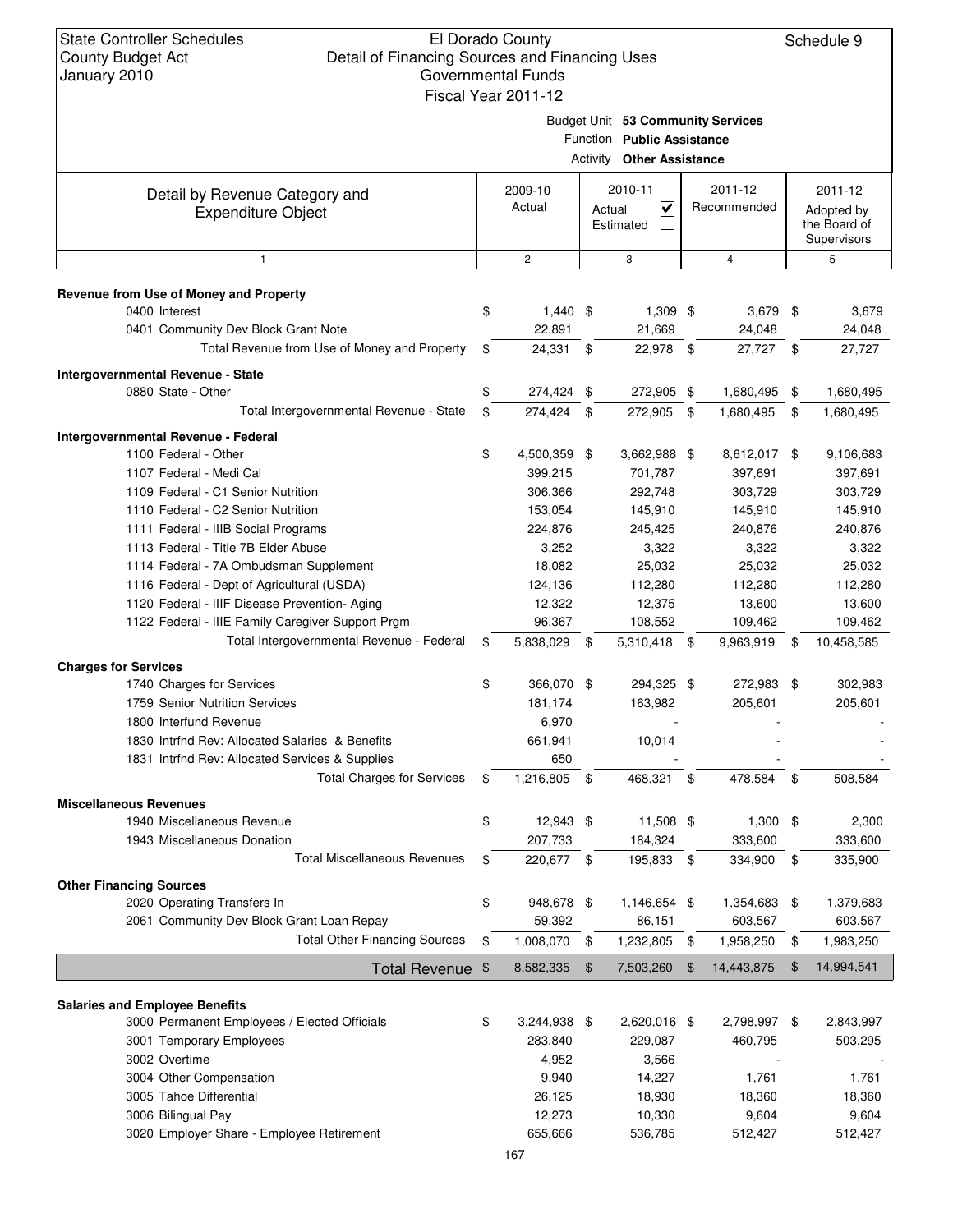Budget Unit **53 Community Services**

|                                                             |                   | Function Public Assistance<br><b>Activity Other Assistance</b> |                        |                                                      |
|-------------------------------------------------------------|-------------------|----------------------------------------------------------------|------------------------|------------------------------------------------------|
| Detail by Revenue Category and<br><b>Expenditure Object</b> | 2009-10<br>Actual | 2010-11<br>$\checkmark$<br>Actual<br>Estimated                 | 2011-12<br>Recommended | 2011-12<br>Adopted by<br>the Board of<br>Supervisors |
| $\mathbf{1}$                                                | $\overline{2}$    | 3                                                              | $\overline{4}$         | 5                                                    |
| 3022 Employer Share - Medi Care                             | 48,102            | 38,915                                                         | 40,255                 | 40,255                                               |
| 3040 Employer Share - Health Insurance                      | 739,668           | 655,755                                                        | 744,023                | 744,023                                              |
| 3041 Employer Share - Unemployment Insurance                | 49,744            | 48,503                                                         | 53,065                 | 53,065                                               |
| 3042 Employer Share - Long Term Disab Insurance             | 11,761            | 9,517                                                          | 10,061                 | 10,061                                               |
| 3043 Employer Share - Deferred Compensation                 | 3,729             | 3,747                                                          | 5,236                  | 5,236                                                |
| 3046 Retiree Health - Defined Contributions                 | 61,937            | 65,276                                                         | 58,860                 | 58,860                                               |
| 3060 Employer Share - Workers' Compensation                 | 74,781            | 55,720                                                         | 32,615                 | 32,615                                               |
| 3080 Flexible Benefits                                      | 2,449             | 7,287                                                          | 27,672                 | 27,672                                               |
| <b>Total Salaries and Employee Benefits</b>                 | \$<br>5,229,905   | \$<br>4,317,662 \$                                             | 4,773,731              | \$<br>4,861,231                                      |
| <b>Services and Supplies</b>                                |                   |                                                                |                        |                                                      |
| 4020 Clothing and Personal Supplies                         | \$                | \$<br>479 \$                                                   | 500 \$                 | 500                                                  |
| 4040 Telephone Company Vendor Payments                      | 2,632             | 2,615                                                          | 2,750                  | 2,750                                                |
| 4041 Cnty Pass thru Telephone Chrges to Depts               | 2,875             | 2,882                                                          | 3,321                  | 3,321                                                |
| 4060 Food and Food Products                                 | 338,305           | 327,416                                                        | 387,499                | 417,499                                              |
| 4080 Household Expense                                      | 31                |                                                                |                        |                                                      |
| 4081 Household Expense - Paper Goods                        | 38,566            | 50,364                                                         | 82,600                 | 82,600                                               |
| 4082 Household Expense - Other                              | 11,570            | 13,976                                                         | 10,950                 | 10,950                                               |
| 4083 Household Expense - Laundry                            | 7,086             | 7,561                                                          | 7,000                  | 7,000                                                |
| 4084 Household Expense - Expendable Equipment               | 2,097             | 5,919                                                          | 4,600                  | 4,600                                                |
| 4085 Household Expense - Refuse Disposal                    | 7,703             | 7,164                                                          | 9,209                  | 9,209                                                |
| 4086 Household Expense - Janitorial/Custodial               | 5,277             | 6,831                                                          | 5,088                  | 5,088                                                |
| 4100 Insurance - Premium                                    | 96,785            | 65,203                                                         | 60,473                 | 60,473                                               |
| 4101 Insurance - Additional Liability                       | 3,572             | 2,486                                                          | 3,370                  | 3,370                                                |
| 4140 Maintenance - Equipment                                | 5,951             | 4,305                                                          | 7,587                  | 7,587                                                |
| 4141 Maintenance - Office Equipment                         |                   |                                                                | 750                    | 750                                                  |
| 4143 Maintenance - Service Contracts                        |                   | 304                                                            |                        |                                                      |
| 4144 Maintenance - Computer System Supplies                 | 518               | 690                                                            | 4,040                  | 4,040                                                |
| 4145 Maintenance - Equipment Parts                          | 2,628             | 737                                                            |                        |                                                      |
| 4160 Maintenance Vehicles - Service Contract                | 95                | 180                                                            | 1,400                  | 1,400                                                |
| 4162 Maintenance Vehicles - Supplies                        |                   | 854                                                            |                        |                                                      |
| 4180 Maintenance - Building and Improvements                | 2,747             | 2,724                                                          | 2,724                  | 2,724                                                |
| 4197 Maintenance - Building Supplies                        | 25                |                                                                |                        |                                                      |
| 4220 Memberships                                            | 12,726            | 20,479                                                         | 32,060                 | 32,060                                               |
| 4221 Memberships - Legislative Advocacy                     |                   |                                                                | 750                    | 750                                                  |
| 4240 Miscellaneous Expense                                  |                   | 1                                                              |                        |                                                      |
| 4260 Office Expense                                         | 22,619            | 29,352                                                         | 34,654                 | 34,654                                               |
| 4261 Postage                                                | 16,555            | 16,479                                                         | 34,722                 | 34,722                                               |
| 4262 Software                                               |                   |                                                                | 24,600                 | 24,600                                               |
| 4263 Subscription / Newspaper / Journals                    | 3,234             | 3,330                                                          | 4,115                  | 4,115                                                |
| 4264 Books / Manuals                                        | 4,240             | 3,723                                                          | 2,824                  | 2,824                                                |
| 4265 Law Books                                              | 1,481             | 1,877                                                          | 2,100                  | 2,100                                                |
| 4266 Printing / Duplicating                                 | 8,228             | 8,212                                                          | 14,450                 | 14,450                                               |
| 4300 Professional and Specialized Services                  | 23,875            | 31,266                                                         | 351,885                | 349,385                                              |
| 4302 Construction and Engineering Contracts                 | 343               |                                                                |                        |                                                      |
| 4313 Legal Services                                         |                   |                                                                | 200                    | 200                                                  |
| 4318 Interpreter                                            |                   |                                                                | 400                    | 400                                                  |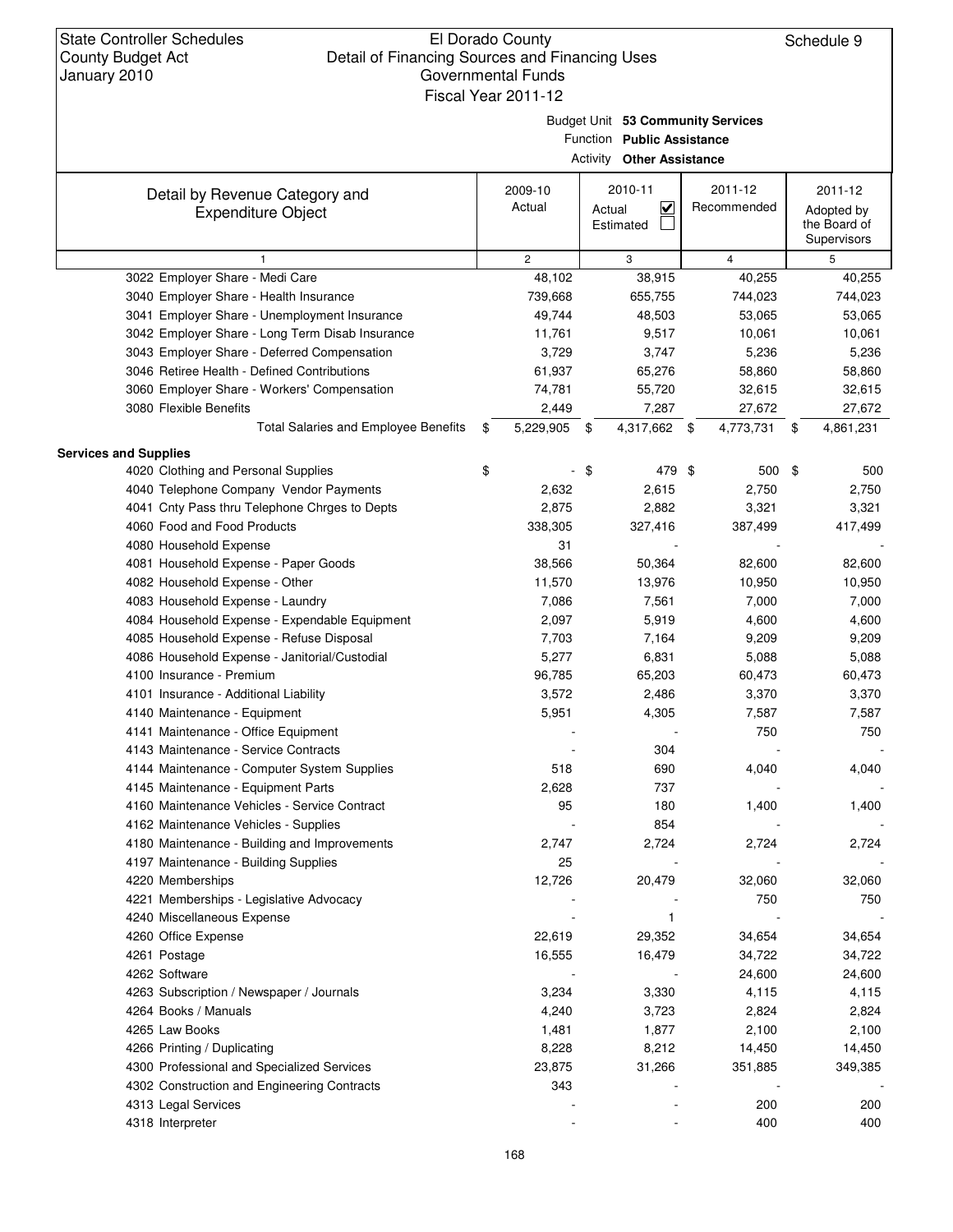### El Dorado County Detail of Financing Sources and Financing Uses Governmental Funds Fiscal Year 2011-12

Budget Unit **53 Community Services**

Function **Public Assistance**

| <b>Activity Other Assistance</b><br>2010-11<br>2011-12<br>2009-10<br>Detail by Revenue Category and<br>Actual<br>$\overline{\mathbf{v}}$<br>Recommended<br>Actual<br><b>Expenditure Object</b> |    |                 |                  |                 |    |                                           |  |  |
|------------------------------------------------------------------------------------------------------------------------------------------------------------------------------------------------|----|-----------------|------------------|-----------------|----|-------------------------------------------|--|--|
|                                                                                                                                                                                                |    |                 |                  |                 |    | 2011-12                                   |  |  |
|                                                                                                                                                                                                |    |                 | Estimated        |                 |    | Adopted by<br>the Board of<br>Supervisors |  |  |
| $\mathbf{1}$                                                                                                                                                                                   |    | $\overline{2}$  | 3                | $\overline{4}$  |    | 5                                         |  |  |
| 4324 Medical, Dental and Lab Services                                                                                                                                                          |    | 4,801           | 6,614            | 500             |    | 500                                       |  |  |
| 4400 Publication and Legal Notices                                                                                                                                                             |    | 7,805           | 1,711            | 3,450           |    | 3,450                                     |  |  |
| 4420 Rents and Leases - Equipment                                                                                                                                                              |    | 37,132          | 35,682           | 29,822          |    | 29,822                                    |  |  |
| 4440 Rent & Lease - Building/Improvements                                                                                                                                                      |    | 102,992         | 117,791          | 93,784          |    | 93,784                                    |  |  |
| 4460 Small Tools and Instruments                                                                                                                                                               |    | 3,273           | 2,502            | 2,500           |    | 2,500                                     |  |  |
| 4461 Minor Equipment                                                                                                                                                                           |    | 24,982          | 13,944           | 20,800          |    | 20,800                                    |  |  |
| 4462 Minor Computer Equipment                                                                                                                                                                  |    | 37,680          | 8,663            | 13,275          |    | 13,275                                    |  |  |
| 4501 Special Projects                                                                                                                                                                          |    | 775,360         | 657,399          | 7,627,572       |    | 8,271,969                                 |  |  |
| 4503 Staff Development                                                                                                                                                                         |    | 13,097          | 9,668            | 12,530          |    | 12,530                                    |  |  |
| 4529 Software License                                                                                                                                                                          |    | 17,631          |                  |                 |    |                                           |  |  |
| 4532 Client Program Services                                                                                                                                                                   |    | 923,958         | 652,602          | 638,150         |    | 1,018,978                                 |  |  |
| 4600 Transportation and Travel                                                                                                                                                                 |    | 3,885           | 3,956            | 11,723          |    | 11,723                                    |  |  |
| 4601 Volunteer - Transportation and Travel                                                                                                                                                     |    |                 |                  | 50              |    | 50                                        |  |  |
| 4602 Employee - Private Auto Mileage                                                                                                                                                           |    | 8,015           | 6,725            | 19,111          |    | 19,111                                    |  |  |
| 4604 Volunteer - Private Auto Mileage                                                                                                                                                          |    | 46,512          | 43,627           | 52,200          |    | 52,200                                    |  |  |
| 4605 Vehicle - Rent or Lease                                                                                                                                                                   |    | 33,437          | 28,330           | 29,931          |    | 29,931                                    |  |  |
| 4606 Fuel Purchases                                                                                                                                                                            |    | 17,467          | 22,374           | 13,900          |    | 13,900                                    |  |  |
| 4608 Hotel Accommodations                                                                                                                                                                      |    | 1,553           | 5,065            | 9,280           |    | 9,280                                     |  |  |
| 4620 Utilities                                                                                                                                                                                 |    | 88,699          | 95,332           | 98,645          |    | 98,645                                    |  |  |
| <b>Total Services and Supplies</b>                                                                                                                                                             | \$ | 2,770,039       | 2,329,395<br>\$  | 9,773,844<br>\$ | \$ | 10,826,569                                |  |  |
| <b>Other Charges</b>                                                                                                                                                                           |    |                 |                  |                 |    |                                           |  |  |
| 5011 Transportation Expenses                                                                                                                                                                   | \$ | 36,538 \$       | 59,180 \$        |                 | \$ |                                           |  |  |
| 5012 Ancilliary Services                                                                                                                                                                       |    | 242,681         | 301,602          | 439,637         |    | 519,813                                   |  |  |
| 5013 Ancilliary Expenses                                                                                                                                                                       |    | 3,740           | 11,528           |                 |    |                                           |  |  |
| 5300 Interfund Expenditures                                                                                                                                                                    |    | 2,162           | 7,011            | 7,739           |    | 7,739                                     |  |  |
| 5301 Intrfnd Exp: Telephone Equip & Support                                                                                                                                                    |    | 32,430          | 27,465           | 28,723          |    | 28,723                                    |  |  |
| 5304 Intrfnd Exp: Mail Service<br>5305 Intrfnd Exp: Stores Support                                                                                                                             |    | 2,232           | 2,981            | 2,584           |    | 2,584                                     |  |  |
|                                                                                                                                                                                                |    | 3,166           | 4,317            | 3,834           |    | 3,834                                     |  |  |
| 5306 Intrfnd Exp: Central Duplicating<br>5308 Intrfnd Exp: Internal Data Processing                                                                                                            |    | 7,737<br>52,179 | 6,391            | 9,365           |    | 9,365                                     |  |  |
| 5314 Intrfnd Exp: PC Support                                                                                                                                                                   |    | 6,652           | 52,069<br>12,764 | 41,245<br>8,760 |    | 41,245<br>8,760                           |  |  |
| 5316 Intrfnd Exp: IS Programming Support                                                                                                                                                       |    | 1,875           | 570              | 2,490           |    | 2,490                                     |  |  |
| 5318 Intrfnd Exp: Maint Buildg & Imprvmnts                                                                                                                                                     |    | 24,101          | 16,891           | 9,020           |    | 9,020                                     |  |  |
| 5320 Intrfnd Exp: Network Support                                                                                                                                                              |    | 66,498          | 71,086           | 48,283          |    | 48,283                                    |  |  |
| 5330 Intrfnd Exp: Allocated Salaries & Benefits                                                                                                                                                |    |                 |                  |                 |    |                                           |  |  |
| 5331 Intrfnd Exp: Allocated Services & Supplies                                                                                                                                                |    |                 |                  |                 |    |                                           |  |  |
| <b>Total Other Charges</b>                                                                                                                                                                     | \$ | 481,991         | 573,854 \$<br>\$ | 601,680         | \$ | 681,856                                   |  |  |
|                                                                                                                                                                                                |    |                 |                  |                 |    |                                           |  |  |
| <b>Fixed Assets</b>                                                                                                                                                                            |    |                 |                  |                 |    |                                           |  |  |
| 6040 Fixed Assets - Equipment                                                                                                                                                                  | \$ | 8,407 \$        | 66,388 \$        | 92,000 \$       |    | 92,000                                    |  |  |
| 6042 Fixed Assets - Computer Sys Equipment                                                                                                                                                     |    |                 |                  | 7,500           |    | 7,500                                     |  |  |
| <b>Total Fixed Assets</b>                                                                                                                                                                      | \$ | 8,407           | 66,388 \$<br>\$  | 99,500          | \$ | 99,500                                    |  |  |
| <b>Other Financing Uses</b>                                                                                                                                                                    |    |                 |                  |                 |    |                                           |  |  |
| 7000 Operating Transfers Out                                                                                                                                                                   | \$ |                 | \$               | \$              |    | 4,476                                     |  |  |
| <b>Total Other Financing Uses</b>                                                                                                                                                              | \$ |                 | \$               | $-$ \$          | \$ | 4,476                                     |  |  |

#### **Residual Equity Transfers**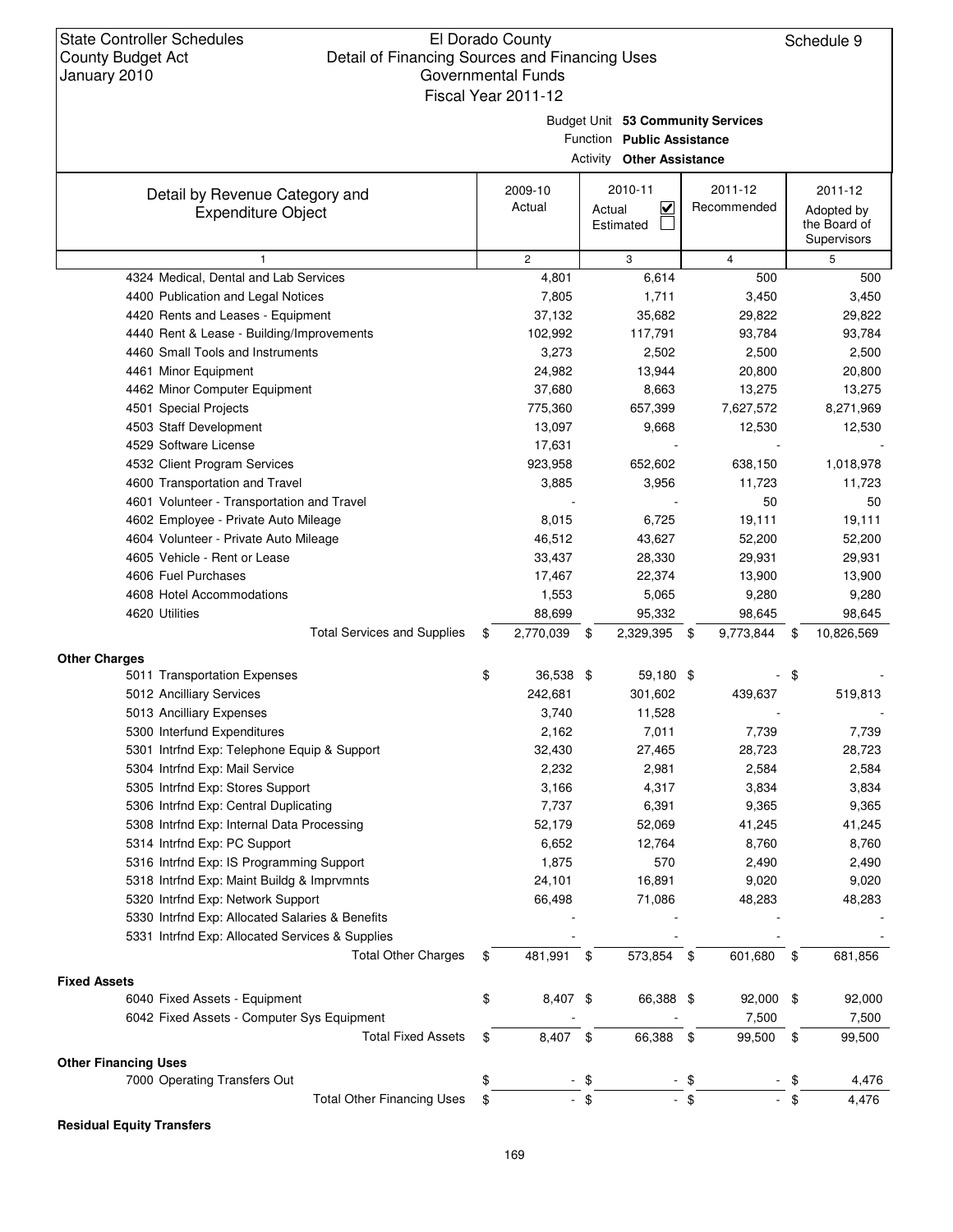| <b>State Controller Schedules</b> |
|-----------------------------------|
| <b>County Budget Act</b>          |
| January 2010                      |

Schedule 9

Budget Unit **53 Community Services**

|                                                             | Function<br><b>Public Assistance</b><br>Activity<br><b>Other Assistance</b> |                          |                     |                |     |                            |      |                                                      |  |
|-------------------------------------------------------------|-----------------------------------------------------------------------------|--------------------------|---------------------|----------------|-----|----------------------------|------|------------------------------------------------------|--|
| Detail by Revenue Category and<br><b>Expenditure Object</b> |                                                                             | 2009-10<br>Actual        | Actual<br>Estimated | 2010-11<br>V   |     | $2011 - 12$<br>Recommended |      | 2011-12<br>Adopted by<br>the Board of<br>Supervisors |  |
|                                                             |                                                                             | $\overline{2}$           | 3                   |                |     | 4                          |      | 5                                                    |  |
| 7100 Residual Equity Transfers Out                          |                                                                             |                          | \$                  |                | \$  | 27,436                     | \$   | 28,516                                               |  |
| <b>Total Residual Equity Transfers</b>                      | \$                                                                          |                          | \$                  |                | \$  | 27,436                     | \$   | 28,516                                               |  |
| <b>Intrafund Transfers</b>                                  |                                                                             |                          |                     |                |     |                            |      |                                                      |  |
| 7250 Intrafnd Transfers: Non General Fund                   | \$                                                                          | 4.738 \$                 |                     |                | \$  |                            | - \$ |                                                      |  |
| 7260 Intrafnd: Allocated Salary & Admin                     |                                                                             | 263,160                  |                     |                |     |                            |      |                                                      |  |
| 7261 Intrafnd: Allocated Serv & Supp                        |                                                                             | 12,432                   |                     |                |     |                            |      |                                                      |  |
| <b>Total Intrafund Transfers</b>                            | \$                                                                          | 280,330                  | \$                  | $\blacksquare$ | \$  | $\sim$ .                   | \$   |                                                      |  |
| <b>Intrafund Abatement</b>                                  |                                                                             |                          |                     |                |     |                            |      |                                                      |  |
| 7380 Intrind Abatemnt: Not General Fund                     | \$                                                                          | $(17, 777)$ \$           |                     |                | \$  | $(8,000)$ \$               |      | (8,000)                                              |  |
| 7390 Intrfnd Abatemnt: Allocated Sal & Admin                |                                                                             | (263, 160)               |                     |                |     |                            |      |                                                      |  |
| 7391 Intrind Abatemnt: Allocated Serv & Supp                |                                                                             | (12, 432)                |                     |                |     |                            |      |                                                      |  |
| <b>Total Intrafund Abatement</b>                            | \$                                                                          | $(293,368)$ \$           |                     |                | \$  | (8,000)                    | \$   | (8,000)                                              |  |
| <b>Appropriations for Contingencies</b>                     |                                                                             |                          |                     |                |     |                            |      |                                                      |  |
| 7700 Contingency                                            |                                                                             | $\overline{\phantom{a}}$ | \$                  | $\blacksquare$ | -\$ | 48,767                     | \$   | 42,868                                               |  |
| <b>Total Appropriations for Contingencies</b>               | \$                                                                          | $\overline{\phantom{a}}$ | \$                  | $\frac{1}{2}$  | \$  | 48,767                     | \$   | 42,868                                               |  |
| Total Expenditures/Appropriations \$                        |                                                                             | 8,477,304                | $\mathfrak{F}$      | 7,287,300      | \$  | 15,316,958                 | \$   | 16,537,016                                           |  |
| Net Cost \$                                                 |                                                                             | 105,032                  | \$                  | 215,961        | \$  | (873,083)                  | S    | (1,542,475)                                          |  |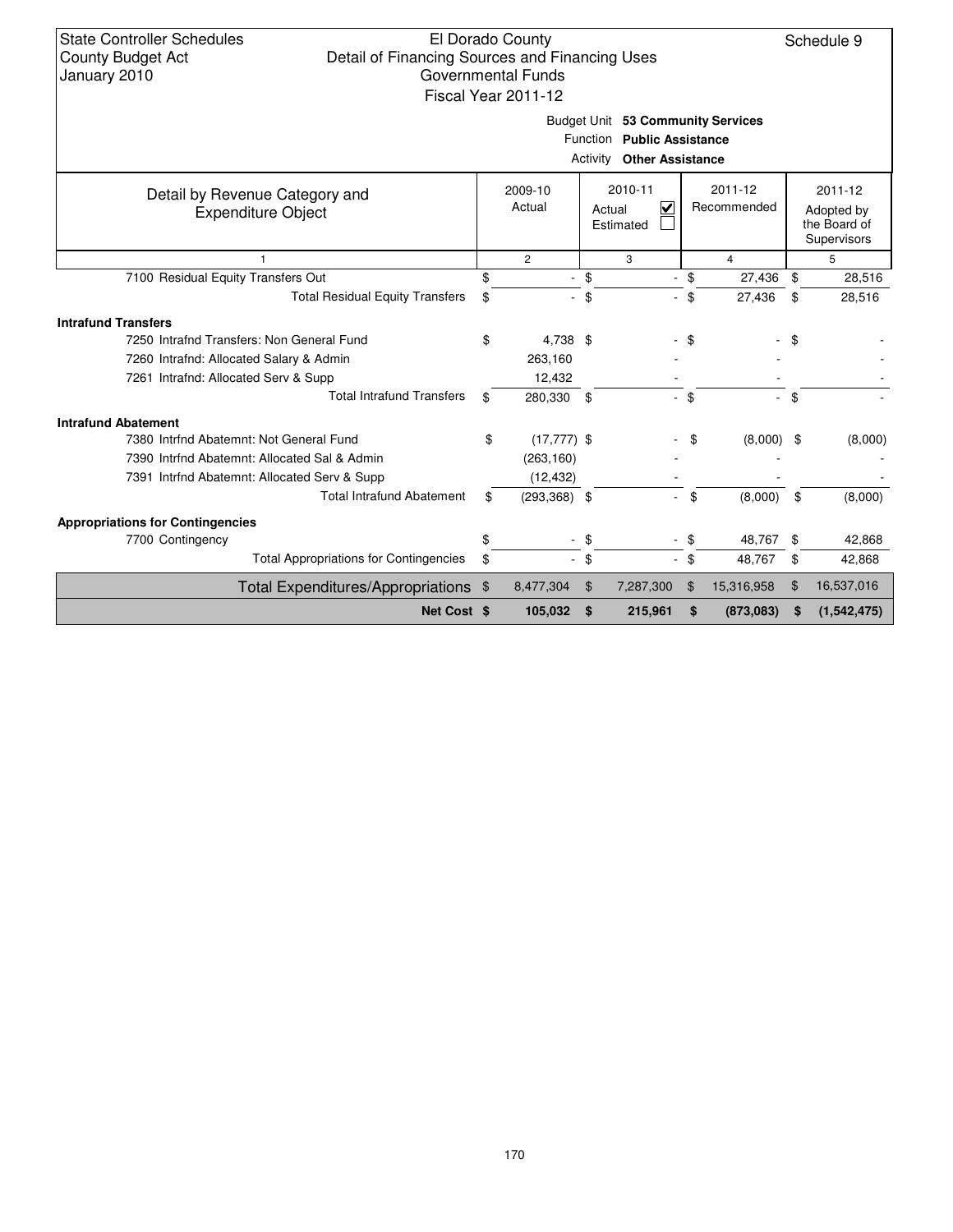| January 2010                                                                                   |                   | Governmental Funds  |                                                              |                |                                                 |              |          |              |                        |  |  |                                                      |
|------------------------------------------------------------------------------------------------|-------------------|---------------------|--------------------------------------------------------------|----------------|-------------------------------------------------|--------------|----------|--------------|------------------------|--|--|------------------------------------------------------|
|                                                                                                |                   | Fiscal Year 2011-12 | Function Public Assistance<br>Activity <b>Administration</b> |                | Budget Unit 53 Social Services SB163 Wraparound |              |          |              |                        |  |  |                                                      |
|                                                                                                |                   |                     |                                                              |                |                                                 |              |          |              |                        |  |  |                                                      |
| Detail by Revenue Category and<br><b>Expenditure Object</b>                                    | 2009-10<br>Actual |                     | Actual                                                       |                | 2010-11<br>⊽<br>Estimated                       |              |          |              | 2011-12<br>Recommended |  |  | 2011-12<br>Adopted by<br>the Board of<br>Supervisors |
| 1                                                                                              |                   | $\sqrt{2}$          |                                                              | 3              |                                                 | 4            |          | 5            |                        |  |  |                                                      |
| Revenue from Use of Money and Property                                                         |                   |                     |                                                              |                |                                                 |              |          |              |                        |  |  |                                                      |
| 0400 Interest<br>Total Revenue from Use of Money and Property                                  | \$                | $1,067$ \$<br>1,067 | \$                                                           | 503 \$<br>503  | \$                                              | 200<br>200   | \$<br>\$ | 200<br>200   |                        |  |  |                                                      |
|                                                                                                |                   |                     |                                                              |                |                                                 |              |          |              |                        |  |  |                                                      |
| Intergovernmental Revenue - State                                                              |                   |                     |                                                              |                |                                                 |              |          |              |                        |  |  |                                                      |
| 0603 State - Foster Care                                                                       | \$                | 2,064               | \$                                                           | $\blacksquare$ | \$                                              |              | \$       |              |                        |  |  |                                                      |
| Total Intergovernmental Revenue - State                                                        | \$                | $2,064$ \$          |                                                              |                | $-$ \$                                          |              | $-$ \$   |              |                        |  |  |                                                      |
| <b>Miscellaneous Revenues</b>                                                                  |                   |                     |                                                              |                |                                                 |              |          |              |                        |  |  |                                                      |
| 1941 Miscellaneous Refund                                                                      | \$                |                     | \$                                                           | 598 \$         |                                                 |              | \$       |              |                        |  |  |                                                      |
| <b>Total Miscellaneous Revenues</b>                                                            | \$                |                     | - \$                                                         | 598            | \$                                              |              | \$       |              |                        |  |  |                                                      |
| <b>Other Financing Sources</b>                                                                 |                   |                     |                                                              |                |                                                 |              |          |              |                        |  |  |                                                      |
| 2020 Operating Transfers In                                                                    | \$                | $3,123$ \$          |                                                              |                | \$                                              |              | \$       |              |                        |  |  |                                                      |
| <b>Total Other Financing Sources</b>                                                           | \$                | 3,123               | \$                                                           |                | \$                                              |              | \$       |              |                        |  |  |                                                      |
| Total Revenue \$                                                                               |                   | $6,255$ \$          |                                                              | $1,101$ \$     |                                                 | 200          | - \$     | 200          |                        |  |  |                                                      |
|                                                                                                |                   |                     |                                                              |                |                                                 |              |          |              |                        |  |  |                                                      |
| <b>Salaries and Employee Benefits</b>                                                          |                   |                     |                                                              |                |                                                 |              |          |              |                        |  |  |                                                      |
| 3000 Permanent Employees / Elected Officials                                                   | \$                | 81,647 \$           |                                                              | 29,057 \$      |                                                 | 36,968 \$    |          | 36,968       |                        |  |  |                                                      |
| 3002 Overtime                                                                                  |                   | 2                   |                                                              | 59             |                                                 |              |          |              |                        |  |  |                                                      |
| 3004 Other Compensation                                                                        |                   | 1,040               |                                                              | 175<br>4,896   |                                                 | 6            |          | 6            |                        |  |  |                                                      |
| 3020 Employer Share - Employee Retirement<br>3022 Employer Share - Medi Care                   |                   | 15,898<br>1,136     |                                                              | 394            |                                                 | 5,469<br>535 |          | 5,469<br>535 |                        |  |  |                                                      |
| 3040 Employer Share - Health Insurance                                                         |                   | 18,085              |                                                              | 8,711          |                                                 | 16,496       |          | 16,496       |                        |  |  |                                                      |
| 3041 Employer Share - Unemployment Insurance                                                   |                   | 1,116               |                                                              | 723            |                                                 | 823          |          | 823          |                        |  |  |                                                      |
|                                                                                                |                   | 286                 |                                                              | 138            |                                                 | 133          |          | 133          |                        |  |  |                                                      |
| 3042 Employer Share - Long Term Disab Insurance<br>3043 Employer Share - Deferred Compensation |                   | 13                  |                                                              | 14             |                                                 | 52           |          | 52           |                        |  |  |                                                      |
| 3046 Retiree Health - Defined Contributions                                                    |                   | 1,669               |                                                              | 1,062          |                                                 | 1,026        |          | 1,026        |                        |  |  |                                                      |
| 3060 Employer Share - Workers' Compensation                                                    |                   | 2,015               |                                                              | 907            |                                                 | 568          |          | 568          |                        |  |  |                                                      |
| 3080 Flexible Benefits                                                                         |                   | 90                  |                                                              | 14             |                                                 | 132          |          | 132          |                        |  |  |                                                      |
| <b>Total Salaries and Employee Benefits</b>                                                    | \$                | 122,996 \$          |                                                              | 46,150 \$      |                                                 | 62,208 \$    |          | 62,208       |                        |  |  |                                                      |
| <b>Services and Supplies</b>                                                                   |                   |                     |                                                              |                |                                                 |              |          |              |                        |  |  |                                                      |
| 4041 Cnty Pass thru Telephone Chrges to Depts                                                  | \$                | 106 \$              |                                                              | $113$ \$       |                                                 | 55 \$        |          | 55           |                        |  |  |                                                      |
| 4086 Household Expense - Janitorial/Custodial                                                  |                   | 312                 |                                                              | 71             |                                                 | 123          |          | 123          |                        |  |  |                                                      |
| 4100 Insurance - Premium                                                                       |                   | 2,963               |                                                              | 1,061          |                                                 | 1,054        |          | 1,054        |                        |  |  |                                                      |
| 4260 Office Expense                                                                            |                   |                     |                                                              |                |                                                 | 300          |          | 300          |                        |  |  |                                                      |
| 4300 Professional and Specialized Services                                                     |                   | 2,068               |                                                              |                |                                                 |              |          |              |                        |  |  |                                                      |
| 4323 Psychiatric Medical Services                                                              |                   | 2,375               |                                                              |                |                                                 |              |          |              |                        |  |  |                                                      |
| 4332 Service Connect Expense                                                                   |                   | 1,277               |                                                              |                |                                                 |              |          |              |                        |  |  |                                                      |
| 4341 Service Connect Expense                                                                   |                   | 3                   |                                                              |                |                                                 |              |          |              |                        |  |  |                                                      |
| 4420 Rents and Leases - Equipment                                                              |                   | 59                  |                                                              | 14             |                                                 | 69           |          | 69           |                        |  |  |                                                      |
| 4440 Rent & Lease - Building/Improvements                                                      |                   | 4,910               |                                                              | 1,165          |                                                 | 1,734        |          | 1,734        |                        |  |  |                                                      |
| 4500 Special Departmental Expense                                                              |                   |                     |                                                              |                |                                                 | 83,000       |          |              |                        |  |  |                                                      |
| 4501 Special Projects                                                                          |                   |                     |                                                              | 80             |                                                 |              |          | 71,531       |                        |  |  |                                                      |
| 4529 Software License                                                                          |                   | 143                 |                                                              |                |                                                 |              |          |              |                        |  |  |                                                      |
| 4600 Transportation and Travel                                                                 |                   | 3                   |                                                              |                |                                                 |              |          |              |                        |  |  |                                                      |
| 4602 Employee - Private Auto Mileage                                                           |                   | 2,186               |                                                              | 123            |                                                 | 339          |          | 339          |                        |  |  |                                                      |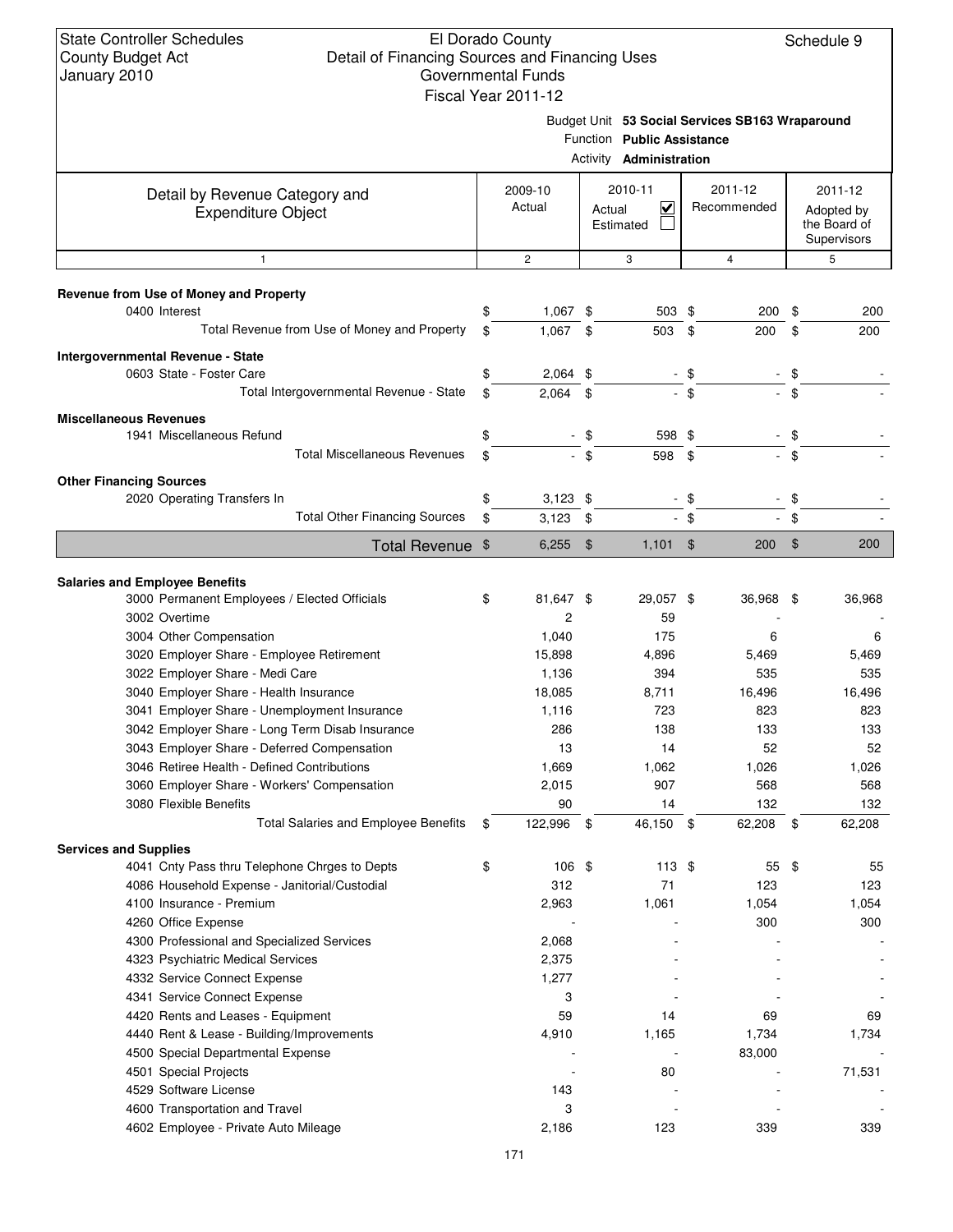| <b>State Controller Schedules</b><br>El Dorado County<br><b>County Budget Act</b><br>Detail of Financing Sources and Financing Uses<br>Governmental Funds<br>January 2010<br>Fiscal Year 2011-12 |    |                   |                |                                     |        |                            |                | Schedule 9                                           |  |
|--------------------------------------------------------------------------------------------------------------------------------------------------------------------------------------------------|----|-------------------|----------------|-------------------------------------|--------|----------------------------|----------------|------------------------------------------------------|--|
| Budget Unit 53 Social Services SB163 Wraparound<br>Function Public Assistance<br>Activity<br>Administration                                                                                      |    |                   |                |                                     |        |                            |                |                                                      |  |
| Detail by Revenue Category and<br><b>Expenditure Object</b>                                                                                                                                      |    | 2009-10<br>Actual |                | 2010-11<br>⊽<br>Actual<br>Estimated |        | $2011 - 12$<br>Recommended |                | 2011-12<br>Adopted by<br>the Board of<br>Supervisors |  |
| $\mathbf{1}$                                                                                                                                                                                     |    | $\overline{c}$    | 3              |                                     |        | $\overline{4}$             |                | 5                                                    |  |
| 4606 Fuel Purchases                                                                                                                                                                              |    |                   |                | 36                                  |        |                            |                |                                                      |  |
| 4620 Utilities                                                                                                                                                                                   |    | 1,041             |                | 261                                 |        | 369                        |                | 369                                                  |  |
| <b>Total Services and Supplies</b>                                                                                                                                                               | \$ | 17,445            | \$             | 2,925                               | \$     | 87,043                     | \$             | 75,574                                               |  |
| <b>Other Charges</b>                                                                                                                                                                             |    |                   |                |                                     |        |                            |                |                                                      |  |
| 5300 Interfund Expenditures                                                                                                                                                                      | \$ | $25 \text{ } $$   |                |                                     | \$     |                            | \$             |                                                      |  |
| 5301 Intrfnd Exp: Telephone Equip & Support                                                                                                                                                      |    | 596               |                | 391                                 |        | 277                        |                | 277                                                  |  |
| 5304 Intrfnd Exp: Mail Service                                                                                                                                                                   |    | 68                |                | 48                                  |        | 45                         |                | 45                                                   |  |
| 5305 Intrfnd Exp: Stores Support                                                                                                                                                                 |    | 97                |                | 70                                  |        | 67                         |                | 67                                                   |  |
| 5308 Intrfnd Exp: Internal Data Processing                                                                                                                                                       |    | 1,598             |                | 847                                 |        | 719                        |                | 719                                                  |  |
| 5320 Intrfnd Exp: Network Support                                                                                                                                                                |    | 2,036             |                | 1,157                               |        | 841                        |                | 841                                                  |  |
| <b>Total Other Charges</b>                                                                                                                                                                       | \$ | 4,420             | - \$           | 2,513                               | \$     | 1,949                      | \$             | 1,949                                                |  |
| <b>Intrafund Transfers</b>                                                                                                                                                                       |    |                   |                |                                     |        |                            |                |                                                      |  |
| 7250 Intrafnd Transfers: Non General Fund                                                                                                                                                        | \$ | 97,238 \$         |                | $\blacksquare$                      | \$     |                            | \$             |                                                      |  |
| <b>Total Intrafund Transfers</b>                                                                                                                                                                 | \$ | 97,238            | \$             |                                     | $-$ \$ | $\mathcal{L}^{\pm}$        | \$             |                                                      |  |
| Total Expenditures/Appropriations \$                                                                                                                                                             |    | 242,099           | $\mathfrak{F}$ | 51,587                              | \$     | 151,200                    | $\mathfrak{F}$ | 139,731                                              |  |
| Net Cost \$                                                                                                                                                                                      |    | (235, 844)        | \$             | (50, 486)                           | \$     | (151,000)                  | \$             | (139, 531)                                           |  |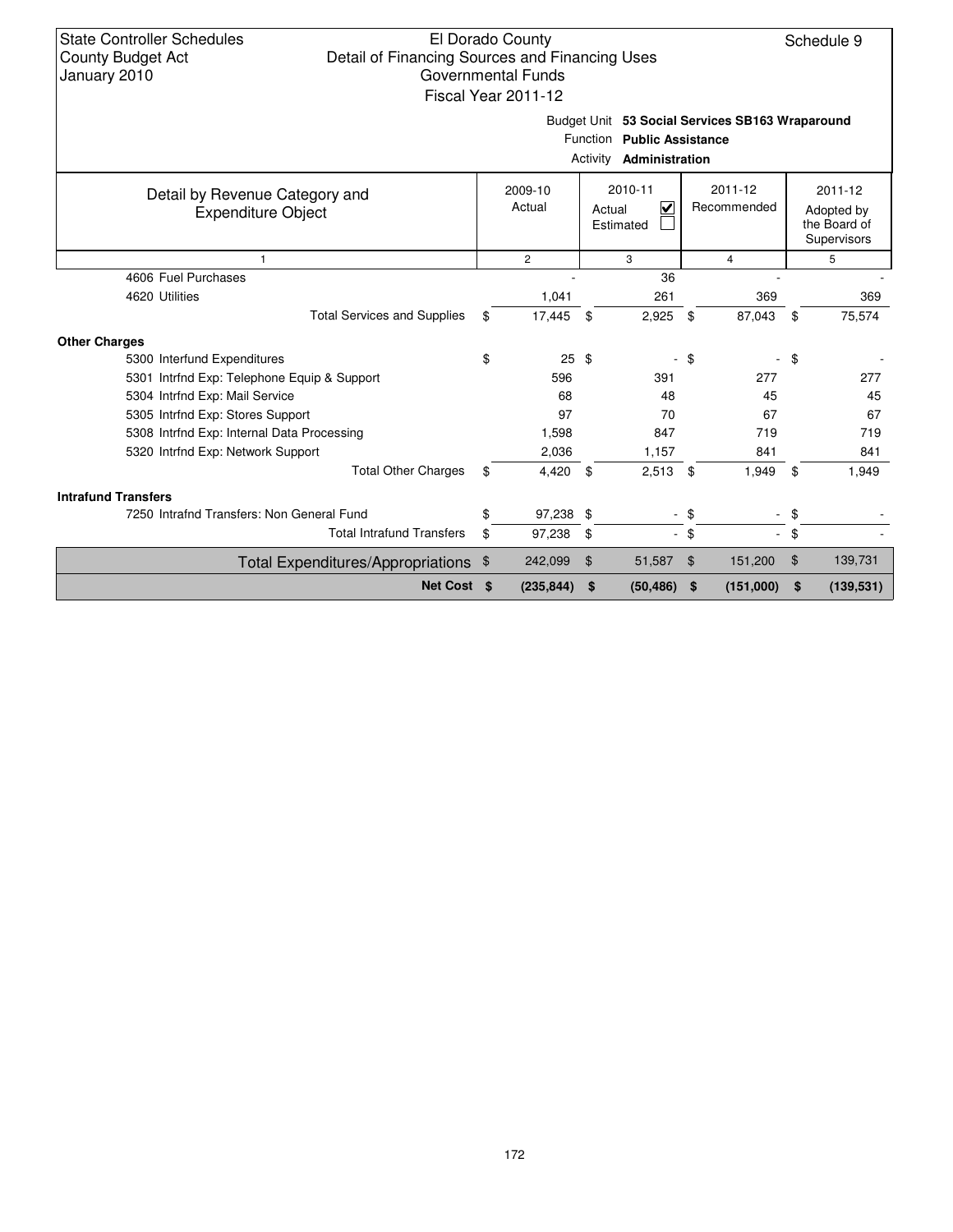### El Dorado County Detail of Financing Sources and Financing Uses Governmental Funds

Schedule 9

|                                                                              | Fiscal Year 2011-12 |                |                                              |                |                   |     |                             |
|------------------------------------------------------------------------------|---------------------|----------------|----------------------------------------------|----------------|-------------------|-----|-----------------------------|
|                                                                              |                     |                | Budget Unit 60 Library<br>Function Education |                |                   |     |                             |
|                                                                              |                     |                | <b>Activity Library Services</b>             |                |                   |     |                             |
| Detail by Revenue Category and                                               | 2009-10             |                | 2010-11                                      |                | 2011-12           |     | 2011-12                     |
| <b>Expenditure Object</b>                                                    | Actual              |                | $\overline{\mathsf{v}}$<br>Actual            |                | Recommended       |     | Adopted by                  |
|                                                                              |                     |                | Estimated                                    |                |                   |     | the Board of<br>Supervisors |
| $\mathbf{1}$                                                                 | $\overline{2}$      |                | 3                                            |                | 4                 |     | 5                           |
|                                                                              |                     |                |                                              |                |                   |     |                             |
| <b>Fines, Forfeitures and Penalties</b>                                      |                     |                |                                              |                |                   |     |                             |
| 0341 Restitution Fee                                                         | \$<br>$125$ \$      |                |                                              | - \$           |                   |     |                             |
| Total Fines, Forfeitures and Penalties                                       | \$<br>125           | \$             |                                              | $-$ \$         |                   | \$  |                             |
| Revenue from Use of Money and Property                                       |                     |                |                                              |                |                   |     |                             |
| 0420 Rent - Land and Buildings                                               | \$<br>$3,665$ \$    |                | $2,890$ \$                                   |                | 2,100             | \$  | 2,100                       |
| Total Revenue from Use of Money and Property                                 | \$<br>3,665         | \$             | 2,890                                        | \$             | 2,100             | \$  | 2,100                       |
| Intergovernmental Revenue - State                                            |                     |                |                                              |                |                   |     |                             |
| 0880 State - Other                                                           | \$<br>255,578 \$    |                | 329,161 \$                                   |                | 444,002           | -\$ | 255,000                     |
| 0881 State - Mandated Reimbursements                                         | 226                 |                |                                              |                |                   |     |                             |
| Total Intergovernmental Revenue - State                                      | \$<br>255,805 \$    |                | 329,161                                      | \$             | 444,002           | \$  | 255,000                     |
| Intergovernmental Revenue - Federal                                          |                     |                |                                              |                |                   |     |                             |
| 1100 Federal - Other                                                         | \$<br>1,579 \$      |                | 17,764 \$                                    |                |                   | \$  | 8,126                       |
| Total Intergovernmental Revenue - Federal                                    | \$<br>$1,579$ \$    |                | 17,764 \$                                    |                |                   | \$  | 8,126                       |
| <b>Charges for Services</b>                                                  |                     |                |                                              |                |                   |     |                             |
| 1700 Library Services                                                        | \$<br>172,379 \$    |                | 174,028 \$                                   |                | 175,800           | \$  | 175,800                     |
| <b>Total Charges for Services</b>                                            | \$<br>172,379       | \$             | 174,028                                      | \$             | 175,800           | \$  | 175,800                     |
| <b>Miscellaneous Revenues</b>                                                |                     |                |                                              |                |                   |     |                             |
| 1943 Miscellaneous Donation                                                  | \$<br>10,052 \$     |                | 11,530 \$                                    |                | 5,595             | \$  | 5,595                       |
| 1954 Misc Donations: Friends of Library                                      | 117,464             |                | 66,960                                       |                | 23,260            |     | 23,260                      |
| <b>Total Miscellaneous Revenues</b>                                          | \$<br>127,517 \$    |                | 78,490                                       | \$             | 28,855            | \$  | 28,855                      |
| <b>Other Financing Sources</b>                                               |                     |                |                                              |                |                   |     |                             |
| 2020 Operating Transfers In                                                  | \$<br>1,169,521 \$  |                | 1,168,139 \$                                 |                | 1,367,260 \$      |     | 1,387,260                   |
| <b>Total Other Financing Sources</b>                                         | \$<br>1,169,521     | \$             | 1,168,139                                    | \$             | 1,367,260         | \$  | 1,387,260                   |
| Total Revenue \$                                                             | 1,730,590           | $\mathfrak{F}$ | 1,770,471                                    | $\mathfrak{F}$ | 2,018,017         | \$  | 1,857,141                   |
|                                                                              |                     |                |                                              |                |                   |     |                             |
| <b>Salaries and Employee Benefits</b>                                        |                     |                |                                              |                |                   |     |                             |
| 3000 Permanent Employees / Elected Officials                                 | \$<br>1,299,512 \$  |                | 1,346,059 \$                                 |                | 1,516,424 \$      |     | 1,491,558                   |
| 3001 Temporary Employees                                                     | 250,287             |                | 285,478                                      |                | 280,945           |     | 243,236                     |
| 3002 Overtime                                                                | 80                  |                | 4,139                                        |                |                   |     |                             |
| 3004 Other Compensation                                                      | 1,293               |                | 20,535                                       |                |                   |     |                             |
| 3005 Tahoe Differential                                                      | 12,659              |                | 11,676                                       |                | 12,000            |     | 12,000                      |
| 3006 Bilingual Pay                                                           | 4,016               |                | 3,604                                        |                | 4,160             |     | 4,160                       |
| 3020 Employer Share - Employee Retirement<br>3022 Employer Share - Medi Care | 258,749<br>19,993   |                | 268,226<br>21,182                            |                | 268,558<br>18,856 |     | 264,773<br>18,496           |
| 3040 Employer Share - Health Insurance                                       | 276,372             |                | 336,139                                      |                | 472,205           |     | 416,358                     |
| 3041 Employer Share - Unemployment Insurance                                 | 29,947              |                | 38,918                                       |                | 28,979            |     | 28,335                      |
| 3042 Employer Share - Long Term Disab Insurance                              | 5,331               |                | 4,391                                        |                | 5,445             |     | 5,355                       |
| 3043 Employer Share - Deferred Compensation                                  | 3,444               |                | 3,553                                        |                | 3,165             |     | 3,165                       |
| 3046 Retiree Health - Defined Contributions                                  | 25,849              |                | 31,096                                       |                | 31,096            |     | 31,096                      |
| 3060 Employer Share - Workers' Compensation                                  | 22,869              |                | 16,468                                       |                | 11,328            |     | 11,328                      |
| 3080 Flexible Benefits                                                       | 4,500               |                | 4,500                                        |                | 4,500             |     | 4,500                       |
| <b>Total Salaries and Employee Benefits</b>                                  | \$<br>2,214,903     | \$             | 2,395,962                                    | \$             | 2,657,661         | \$  | 2,534,360                   |
|                                                                              |                     |                |                                              |                |                   |     |                             |

**Services and Supplies**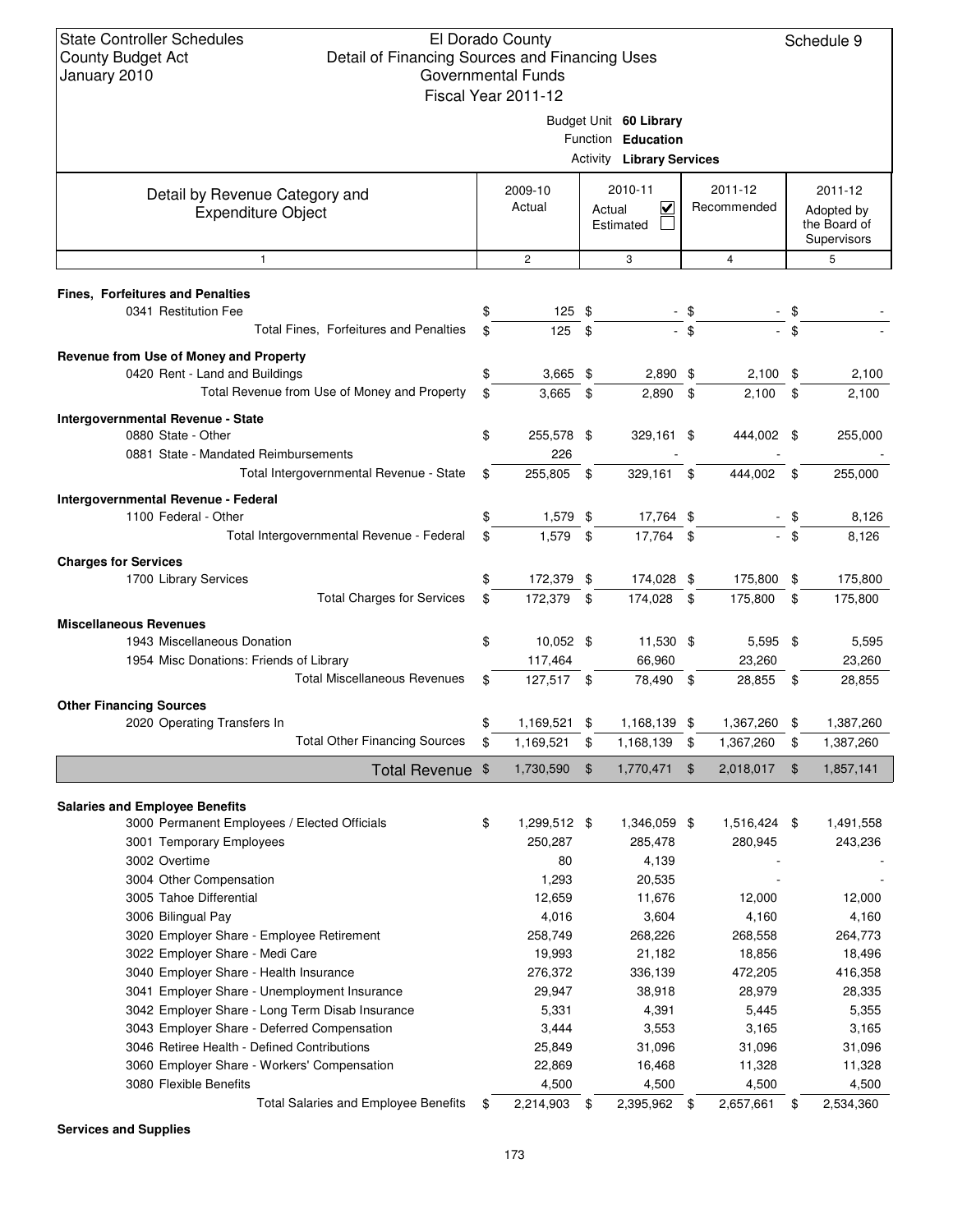**Other Charges**

**Fixed Assets**

# El Dorado County Governmental Funds

Schedule 9

| Budget Unit 60 Library<br>Function Education<br><b>Activity Library Services</b><br>2011-12<br>2009-10<br>2010-11<br>2011-12<br>Detail by Revenue Category and<br>Actual<br>$\overline{\mathbf{v}}$<br>Recommended<br>Actual<br>Adopted by<br><b>Expenditure Object</b><br>Estimated<br>the Board of<br>Supervisors<br>$\mathbf{2}$<br>$\overline{4}$<br>$\mathbf{1}$<br>3<br>5<br>4040 Telephone Company Vendor Payments<br>\$<br>58 \$<br>3,730<br>\$<br>3,730<br>1,909 \$<br>4041 Cnty Pass thru Telephone Chrges to Depts<br>4,072<br>2,312<br>565<br>565<br>4080 Household Expense<br>9<br>307<br>4081 Household Expense - Paper Goods<br>1,775<br>1,218<br>2,300<br>2,300<br>4085 Household Expense - Refuse Disposal<br>4,609<br>4,056<br>4,575<br>4,575<br>4086 Household Expense - Janitorial/Custodial<br>21,474<br>19,628<br>20,650<br>20,650<br>4100 Insurance - Premium<br>20,657<br>14,866<br>14,348<br>14,348<br>4140 Maintenance - Equipment<br>16,214<br>14,422<br>21,250<br>21,250<br>4144 Maintenance - Computer System Supplies<br>38,240<br>44,089<br>45,800<br>45,800<br>4180 Maintenance - Building and Improvements<br>1,135<br>300<br>300<br>4220 Memberships<br>5,699<br>5,895<br>5,895<br>5,464<br>4221 Memberships - Legislative Advocacy<br>750<br>1,050<br>1,090<br>1,090<br>4260 Office Expense<br>33,625<br>36,423<br>35,900<br>37,850<br>4261 Postage<br>10,303<br>10,247<br>10,620<br>10,620<br>4262 Software<br>44<br>44<br>402<br>492<br>1,000<br>4266 Printing / Duplicating<br>4267 On-Line Subscriptions<br>35,463<br>56,797<br>61,000<br>61,000<br>4300 Professional and Specialized Services<br>13,727<br>22,536<br>9,418<br>9,400<br>4324 Medical, Dental and Lab Services<br>4,303<br>3,375<br>4,476<br>3,375<br>4400 Publication and Legal Notices<br>150<br>145<br>150<br>150<br>4420 Rents and Leases - Equipment<br>15,967<br>15,350<br>15,307<br>15,350<br>4421 Security System<br>3,585<br>4,900<br>4,607<br>4,900<br>4440 Rent & Lease - Building/Improvements<br>49,435<br>50,321<br>51,328<br>51,328<br>4460 Small Tools and Instruments<br>117<br>4461 Minor Equipment<br>14,640<br>6,601<br>4,800<br>4,800<br>6,924<br>33,836<br>19,450<br>19,450<br>4462 Minor Computer Equipment<br>4500 Special Departmental Expense<br>75,487<br>98,101<br>13,882<br>13,882<br>10,173<br>64,811<br>38,644<br>4501 Special Projects<br>75<br>4503 Staff Development<br>3,820<br>725<br>725<br>4508 Snow Removal<br>420<br>540<br>500<br>500<br>4516 Library - Circulating Library Books<br>113,114<br>183,122<br>184,552<br>108,782<br>4517 Library - Adult / Audio Visual<br>32,728<br>33,960<br>40,339<br>33,960<br>4518 Library - Subscriptions<br>22,570<br>22,810<br>22,470<br>22,470<br>4519 Library - Microfilm Purchase<br>2,653<br>2,700<br>2,700<br>2,519<br>4529 Software License<br>4,340<br>8,958<br>1,750<br>4540 Staff Development<br>2,625<br>2,560 | <b>County Budget Act</b><br>January 2010 | Detail of Financing Sources and Financing Uses | <b>Governmental Funds</b><br>Fiscal Year 2011-12 |  |  |
|--------------------------------------------------------------------------------------------------------------------------------------------------------------------------------------------------------------------------------------------------------------------------------------------------------------------------------------------------------------------------------------------------------------------------------------------------------------------------------------------------------------------------------------------------------------------------------------------------------------------------------------------------------------------------------------------------------------------------------------------------------------------------------------------------------------------------------------------------------------------------------------------------------------------------------------------------------------------------------------------------------------------------------------------------------------------------------------------------------------------------------------------------------------------------------------------------------------------------------------------------------------------------------------------------------------------------------------------------------------------------------------------------------------------------------------------------------------------------------------------------------------------------------------------------------------------------------------------------------------------------------------------------------------------------------------------------------------------------------------------------------------------------------------------------------------------------------------------------------------------------------------------------------------------------------------------------------------------------------------------------------------------------------------------------------------------------------------------------------------------------------------------------------------------------------------------------------------------------------------------------------------------------------------------------------------------------------------------------------------------------------------------------------------------------------------------------------------------------------------------------------------------------------------------------------------------------------------------------------------------------------------------------------------------------------------------------------------------------------------------------------------------------------------------------------------------------------------------------------------------------------------------------------------|------------------------------------------|------------------------------------------------|--------------------------------------------------|--|--|
|                                                                                                                                                                                                                                                                                                                                                                                                                                                                                                                                                                                                                                                                                                                                                                                                                                                                                                                                                                                                                                                                                                                                                                                                                                                                                                                                                                                                                                                                                                                                                                                                                                                                                                                                                                                                                                                                                                                                                                                                                                                                                                                                                                                                                                                                                                                                                                                                                                                                                                                                                                                                                                                                                                                                                                                                                                                                                                              |                                          |                                                |                                                  |  |  |
|                                                                                                                                                                                                                                                                                                                                                                                                                                                                                                                                                                                                                                                                                                                                                                                                                                                                                                                                                                                                                                                                                                                                                                                                                                                                                                                                                                                                                                                                                                                                                                                                                                                                                                                                                                                                                                                                                                                                                                                                                                                                                                                                                                                                                                                                                                                                                                                                                                                                                                                                                                                                                                                                                                                                                                                                                                                                                                              |                                          |                                                |                                                  |  |  |
|                                                                                                                                                                                                                                                                                                                                                                                                                                                                                                                                                                                                                                                                                                                                                                                                                                                                                                                                                                                                                                                                                                                                                                                                                                                                                                                                                                                                                                                                                                                                                                                                                                                                                                                                                                                                                                                                                                                                                                                                                                                                                                                                                                                                                                                                                                                                                                                                                                                                                                                                                                                                                                                                                                                                                                                                                                                                                                              |                                          |                                                |                                                  |  |  |
|                                                                                                                                                                                                                                                                                                                                                                                                                                                                                                                                                                                                                                                                                                                                                                                                                                                                                                                                                                                                                                                                                                                                                                                                                                                                                                                                                                                                                                                                                                                                                                                                                                                                                                                                                                                                                                                                                                                                                                                                                                                                                                                                                                                                                                                                                                                                                                                                                                                                                                                                                                                                                                                                                                                                                                                                                                                                                                              |                                          |                                                |                                                  |  |  |
|                                                                                                                                                                                                                                                                                                                                                                                                                                                                                                                                                                                                                                                                                                                                                                                                                                                                                                                                                                                                                                                                                                                                                                                                                                                                                                                                                                                                                                                                                                                                                                                                                                                                                                                                                                                                                                                                                                                                                                                                                                                                                                                                                                                                                                                                                                                                                                                                                                                                                                                                                                                                                                                                                                                                                                                                                                                                                                              |                                          |                                                |                                                  |  |  |
|                                                                                                                                                                                                                                                                                                                                                                                                                                                                                                                                                                                                                                                                                                                                                                                                                                                                                                                                                                                                                                                                                                                                                                                                                                                                                                                                                                                                                                                                                                                                                                                                                                                                                                                                                                                                                                                                                                                                                                                                                                                                                                                                                                                                                                                                                                                                                                                                                                                                                                                                                                                                                                                                                                                                                                                                                                                                                                              |                                          |                                                |                                                  |  |  |
|                                                                                                                                                                                                                                                                                                                                                                                                                                                                                                                                                                                                                                                                                                                                                                                                                                                                                                                                                                                                                                                                                                                                                                                                                                                                                                                                                                                                                                                                                                                                                                                                                                                                                                                                                                                                                                                                                                                                                                                                                                                                                                                                                                                                                                                                                                                                                                                                                                                                                                                                                                                                                                                                                                                                                                                                                                                                                                              |                                          |                                                |                                                  |  |  |
|                                                                                                                                                                                                                                                                                                                                                                                                                                                                                                                                                                                                                                                                                                                                                                                                                                                                                                                                                                                                                                                                                                                                                                                                                                                                                                                                                                                                                                                                                                                                                                                                                                                                                                                                                                                                                                                                                                                                                                                                                                                                                                                                                                                                                                                                                                                                                                                                                                                                                                                                                                                                                                                                                                                                                                                                                                                                                                              |                                          |                                                |                                                  |  |  |
|                                                                                                                                                                                                                                                                                                                                                                                                                                                                                                                                                                                                                                                                                                                                                                                                                                                                                                                                                                                                                                                                                                                                                                                                                                                                                                                                                                                                                                                                                                                                                                                                                                                                                                                                                                                                                                                                                                                                                                                                                                                                                                                                                                                                                                                                                                                                                                                                                                                                                                                                                                                                                                                                                                                                                                                                                                                                                                              |                                          |                                                |                                                  |  |  |
|                                                                                                                                                                                                                                                                                                                                                                                                                                                                                                                                                                                                                                                                                                                                                                                                                                                                                                                                                                                                                                                                                                                                                                                                                                                                                                                                                                                                                                                                                                                                                                                                                                                                                                                                                                                                                                                                                                                                                                                                                                                                                                                                                                                                                                                                                                                                                                                                                                                                                                                                                                                                                                                                                                                                                                                                                                                                                                              |                                          |                                                |                                                  |  |  |
|                                                                                                                                                                                                                                                                                                                                                                                                                                                                                                                                                                                                                                                                                                                                                                                                                                                                                                                                                                                                                                                                                                                                                                                                                                                                                                                                                                                                                                                                                                                                                                                                                                                                                                                                                                                                                                                                                                                                                                                                                                                                                                                                                                                                                                                                                                                                                                                                                                                                                                                                                                                                                                                                                                                                                                                                                                                                                                              |                                          |                                                |                                                  |  |  |
|                                                                                                                                                                                                                                                                                                                                                                                                                                                                                                                                                                                                                                                                                                                                                                                                                                                                                                                                                                                                                                                                                                                                                                                                                                                                                                                                                                                                                                                                                                                                                                                                                                                                                                                                                                                                                                                                                                                                                                                                                                                                                                                                                                                                                                                                                                                                                                                                                                                                                                                                                                                                                                                                                                                                                                                                                                                                                                              |                                          |                                                |                                                  |  |  |
|                                                                                                                                                                                                                                                                                                                                                                                                                                                                                                                                                                                                                                                                                                                                                                                                                                                                                                                                                                                                                                                                                                                                                                                                                                                                                                                                                                                                                                                                                                                                                                                                                                                                                                                                                                                                                                                                                                                                                                                                                                                                                                                                                                                                                                                                                                                                                                                                                                                                                                                                                                                                                                                                                                                                                                                                                                                                                                              |                                          |                                                |                                                  |  |  |
|                                                                                                                                                                                                                                                                                                                                                                                                                                                                                                                                                                                                                                                                                                                                                                                                                                                                                                                                                                                                                                                                                                                                                                                                                                                                                                                                                                                                                                                                                                                                                                                                                                                                                                                                                                                                                                                                                                                                                                                                                                                                                                                                                                                                                                                                                                                                                                                                                                                                                                                                                                                                                                                                                                                                                                                                                                                                                                              |                                          |                                                |                                                  |  |  |
|                                                                                                                                                                                                                                                                                                                                                                                                                                                                                                                                                                                                                                                                                                                                                                                                                                                                                                                                                                                                                                                                                                                                                                                                                                                                                                                                                                                                                                                                                                                                                                                                                                                                                                                                                                                                                                                                                                                                                                                                                                                                                                                                                                                                                                                                                                                                                                                                                                                                                                                                                                                                                                                                                                                                                                                                                                                                                                              |                                          |                                                |                                                  |  |  |
|                                                                                                                                                                                                                                                                                                                                                                                                                                                                                                                                                                                                                                                                                                                                                                                                                                                                                                                                                                                                                                                                                                                                                                                                                                                                                                                                                                                                                                                                                                                                                                                                                                                                                                                                                                                                                                                                                                                                                                                                                                                                                                                                                                                                                                                                                                                                                                                                                                                                                                                                                                                                                                                                                                                                                                                                                                                                                                              |                                          |                                                |                                                  |  |  |
|                                                                                                                                                                                                                                                                                                                                                                                                                                                                                                                                                                                                                                                                                                                                                                                                                                                                                                                                                                                                                                                                                                                                                                                                                                                                                                                                                                                                                                                                                                                                                                                                                                                                                                                                                                                                                                                                                                                                                                                                                                                                                                                                                                                                                                                                                                                                                                                                                                                                                                                                                                                                                                                                                                                                                                                                                                                                                                              |                                          |                                                |                                                  |  |  |
|                                                                                                                                                                                                                                                                                                                                                                                                                                                                                                                                                                                                                                                                                                                                                                                                                                                                                                                                                                                                                                                                                                                                                                                                                                                                                                                                                                                                                                                                                                                                                                                                                                                                                                                                                                                                                                                                                                                                                                                                                                                                                                                                                                                                                                                                                                                                                                                                                                                                                                                                                                                                                                                                                                                                                                                                                                                                                                              |                                          |                                                |                                                  |  |  |
|                                                                                                                                                                                                                                                                                                                                                                                                                                                                                                                                                                                                                                                                                                                                                                                                                                                                                                                                                                                                                                                                                                                                                                                                                                                                                                                                                                                                                                                                                                                                                                                                                                                                                                                                                                                                                                                                                                                                                                                                                                                                                                                                                                                                                                                                                                                                                                                                                                                                                                                                                                                                                                                                                                                                                                                                                                                                                                              |                                          |                                                |                                                  |  |  |
|                                                                                                                                                                                                                                                                                                                                                                                                                                                                                                                                                                                                                                                                                                                                                                                                                                                                                                                                                                                                                                                                                                                                                                                                                                                                                                                                                                                                                                                                                                                                                                                                                                                                                                                                                                                                                                                                                                                                                                                                                                                                                                                                                                                                                                                                                                                                                                                                                                                                                                                                                                                                                                                                                                                                                                                                                                                                                                              |                                          |                                                |                                                  |  |  |
|                                                                                                                                                                                                                                                                                                                                                                                                                                                                                                                                                                                                                                                                                                                                                                                                                                                                                                                                                                                                                                                                                                                                                                                                                                                                                                                                                                                                                                                                                                                                                                                                                                                                                                                                                                                                                                                                                                                                                                                                                                                                                                                                                                                                                                                                                                                                                                                                                                                                                                                                                                                                                                                                                                                                                                                                                                                                                                              |                                          |                                                |                                                  |  |  |
|                                                                                                                                                                                                                                                                                                                                                                                                                                                                                                                                                                                                                                                                                                                                                                                                                                                                                                                                                                                                                                                                                                                                                                                                                                                                                                                                                                                                                                                                                                                                                                                                                                                                                                                                                                                                                                                                                                                                                                                                                                                                                                                                                                                                                                                                                                                                                                                                                                                                                                                                                                                                                                                                                                                                                                                                                                                                                                              |                                          |                                                |                                                  |  |  |
|                                                                                                                                                                                                                                                                                                                                                                                                                                                                                                                                                                                                                                                                                                                                                                                                                                                                                                                                                                                                                                                                                                                                                                                                                                                                                                                                                                                                                                                                                                                                                                                                                                                                                                                                                                                                                                                                                                                                                                                                                                                                                                                                                                                                                                                                                                                                                                                                                                                                                                                                                                                                                                                                                                                                                                                                                                                                                                              |                                          |                                                |                                                  |  |  |
|                                                                                                                                                                                                                                                                                                                                                                                                                                                                                                                                                                                                                                                                                                                                                                                                                                                                                                                                                                                                                                                                                                                                                                                                                                                                                                                                                                                                                                                                                                                                                                                                                                                                                                                                                                                                                                                                                                                                                                                                                                                                                                                                                                                                                                                                                                                                                                                                                                                                                                                                                                                                                                                                                                                                                                                                                                                                                                              |                                          |                                                |                                                  |  |  |
|                                                                                                                                                                                                                                                                                                                                                                                                                                                                                                                                                                                                                                                                                                                                                                                                                                                                                                                                                                                                                                                                                                                                                                                                                                                                                                                                                                                                                                                                                                                                                                                                                                                                                                                                                                                                                                                                                                                                                                                                                                                                                                                                                                                                                                                                                                                                                                                                                                                                                                                                                                                                                                                                                                                                                                                                                                                                                                              |                                          |                                                |                                                  |  |  |
|                                                                                                                                                                                                                                                                                                                                                                                                                                                                                                                                                                                                                                                                                                                                                                                                                                                                                                                                                                                                                                                                                                                                                                                                                                                                                                                                                                                                                                                                                                                                                                                                                                                                                                                                                                                                                                                                                                                                                                                                                                                                                                                                                                                                                                                                                                                                                                                                                                                                                                                                                                                                                                                                                                                                                                                                                                                                                                              |                                          |                                                |                                                  |  |  |
|                                                                                                                                                                                                                                                                                                                                                                                                                                                                                                                                                                                                                                                                                                                                                                                                                                                                                                                                                                                                                                                                                                                                                                                                                                                                                                                                                                                                                                                                                                                                                                                                                                                                                                                                                                                                                                                                                                                                                                                                                                                                                                                                                                                                                                                                                                                                                                                                                                                                                                                                                                                                                                                                                                                                                                                                                                                                                                              |                                          |                                                |                                                  |  |  |
|                                                                                                                                                                                                                                                                                                                                                                                                                                                                                                                                                                                                                                                                                                                                                                                                                                                                                                                                                                                                                                                                                                                                                                                                                                                                                                                                                                                                                                                                                                                                                                                                                                                                                                                                                                                                                                                                                                                                                                                                                                                                                                                                                                                                                                                                                                                                                                                                                                                                                                                                                                                                                                                                                                                                                                                                                                                                                                              |                                          |                                                |                                                  |  |  |
|                                                                                                                                                                                                                                                                                                                                                                                                                                                                                                                                                                                                                                                                                                                                                                                                                                                                                                                                                                                                                                                                                                                                                                                                                                                                                                                                                                                                                                                                                                                                                                                                                                                                                                                                                                                                                                                                                                                                                                                                                                                                                                                                                                                                                                                                                                                                                                                                                                                                                                                                                                                                                                                                                                                                                                                                                                                                                                              |                                          |                                                |                                                  |  |  |
|                                                                                                                                                                                                                                                                                                                                                                                                                                                                                                                                                                                                                                                                                                                                                                                                                                                                                                                                                                                                                                                                                                                                                                                                                                                                                                                                                                                                                                                                                                                                                                                                                                                                                                                                                                                                                                                                                                                                                                                                                                                                                                                                                                                                                                                                                                                                                                                                                                                                                                                                                                                                                                                                                                                                                                                                                                                                                                              |                                          |                                                |                                                  |  |  |
|                                                                                                                                                                                                                                                                                                                                                                                                                                                                                                                                                                                                                                                                                                                                                                                                                                                                                                                                                                                                                                                                                                                                                                                                                                                                                                                                                                                                                                                                                                                                                                                                                                                                                                                                                                                                                                                                                                                                                                                                                                                                                                                                                                                                                                                                                                                                                                                                                                                                                                                                                                                                                                                                                                                                                                                                                                                                                                              |                                          |                                                |                                                  |  |  |
|                                                                                                                                                                                                                                                                                                                                                                                                                                                                                                                                                                                                                                                                                                                                                                                                                                                                                                                                                                                                                                                                                                                                                                                                                                                                                                                                                                                                                                                                                                                                                                                                                                                                                                                                                                                                                                                                                                                                                                                                                                                                                                                                                                                                                                                                                                                                                                                                                                                                                                                                                                                                                                                                                                                                                                                                                                                                                                              |                                          |                                                |                                                  |  |  |
|                                                                                                                                                                                                                                                                                                                                                                                                                                                                                                                                                                                                                                                                                                                                                                                                                                                                                                                                                                                                                                                                                                                                                                                                                                                                                                                                                                                                                                                                                                                                                                                                                                                                                                                                                                                                                                                                                                                                                                                                                                                                                                                                                                                                                                                                                                                                                                                                                                                                                                                                                                                                                                                                                                                                                                                                                                                                                                              |                                          |                                                |                                                  |  |  |
|                                                                                                                                                                                                                                                                                                                                                                                                                                                                                                                                                                                                                                                                                                                                                                                                                                                                                                                                                                                                                                                                                                                                                                                                                                                                                                                                                                                                                                                                                                                                                                                                                                                                                                                                                                                                                                                                                                                                                                                                                                                                                                                                                                                                                                                                                                                                                                                                                                                                                                                                                                                                                                                                                                                                                                                                                                                                                                              |                                          |                                                |                                                  |  |  |
|                                                                                                                                                                                                                                                                                                                                                                                                                                                                                                                                                                                                                                                                                                                                                                                                                                                                                                                                                                                                                                                                                                                                                                                                                                                                                                                                                                                                                                                                                                                                                                                                                                                                                                                                                                                                                                                                                                                                                                                                                                                                                                                                                                                                                                                                                                                                                                                                                                                                                                                                                                                                                                                                                                                                                                                                                                                                                                              |                                          |                                                |                                                  |  |  |
|                                                                                                                                                                                                                                                                                                                                                                                                                                                                                                                                                                                                                                                                                                                                                                                                                                                                                                                                                                                                                                                                                                                                                                                                                                                                                                                                                                                                                                                                                                                                                                                                                                                                                                                                                                                                                                                                                                                                                                                                                                                                                                                                                                                                                                                                                                                                                                                                                                                                                                                                                                                                                                                                                                                                                                                                                                                                                                              |                                          |                                                |                                                  |  |  |
|                                                                                                                                                                                                                                                                                                                                                                                                                                                                                                                                                                                                                                                                                                                                                                                                                                                                                                                                                                                                                                                                                                                                                                                                                                                                                                                                                                                                                                                                                                                                                                                                                                                                                                                                                                                                                                                                                                                                                                                                                                                                                                                                                                                                                                                                                                                                                                                                                                                                                                                                                                                                                                                                                                                                                                                                                                                                                                              |                                          |                                                |                                                  |  |  |
|                                                                                                                                                                                                                                                                                                                                                                                                                                                                                                                                                                                                                                                                                                                                                                                                                                                                                                                                                                                                                                                                                                                                                                                                                                                                                                                                                                                                                                                                                                                                                                                                                                                                                                                                                                                                                                                                                                                                                                                                                                                                                                                                                                                                                                                                                                                                                                                                                                                                                                                                                                                                                                                                                                                                                                                                                                                                                                              |                                          |                                                |                                                  |  |  |
|                                                                                                                                                                                                                                                                                                                                                                                                                                                                                                                                                                                                                                                                                                                                                                                                                                                                                                                                                                                                                                                                                                                                                                                                                                                                                                                                                                                                                                                                                                                                                                                                                                                                                                                                                                                                                                                                                                                                                                                                                                                                                                                                                                                                                                                                                                                                                                                                                                                                                                                                                                                                                                                                                                                                                                                                                                                                                                              |                                          |                                                |                                                  |  |  |
|                                                                                                                                                                                                                                                                                                                                                                                                                                                                                                                                                                                                                                                                                                                                                                                                                                                                                                                                                                                                                                                                                                                                                                                                                                                                                                                                                                                                                                                                                                                                                                                                                                                                                                                                                                                                                                                                                                                                                                                                                                                                                                                                                                                                                                                                                                                                                                                                                                                                                                                                                                                                                                                                                                                                                                                                                                                                                                              |                                          |                                                |                                                  |  |  |

5300 Interfund Expenditures \$ 4,990 \$ 555 \$ \$ 2,000 2,000

Total Services and Supplies \$ 786,936 \$ 841,963 \$ 751,226 \$ 713,651

Total Other Charges  $\frac{2,000}{4,990}$   $\frac{2,000}{555}$   $\frac{2,000}{4}$   $\frac{2,000}{4}$ 

4542 Library: Video 10,165 14,674 9,750 9,750 4600 Transportation and Travel **Accord 2018** - 1,409 **- 1,409** - 1,409 - 1,409 - 1,409 - 1,409 - 1,409 - 1,409 - 1,409 - 1,409 - 1,409 - 1,409 - 1,409 - 1,409 - 1,409 - 1,409 - 1,409 - 1,409 - 1,409 - 1,409 - 1,409 - 1,409 4602 Employee - Private Auto Mileage 1,756 6,315 6,315 6,660 6,756 6,660 6,560 6,560 6,660 6,660 6,660 6,660 6,660 6,515 6,660 6,515 6,660 6,515 6,660 6,515 6,610 6,515 6,610 6,512 6,660 6,512 6,612 6,612 6,612 6,612 6,612 4606 Fuel Purchases 890 1,961 2,430 2,430 4620 Utilities 138,281 109,638 131,850 131,850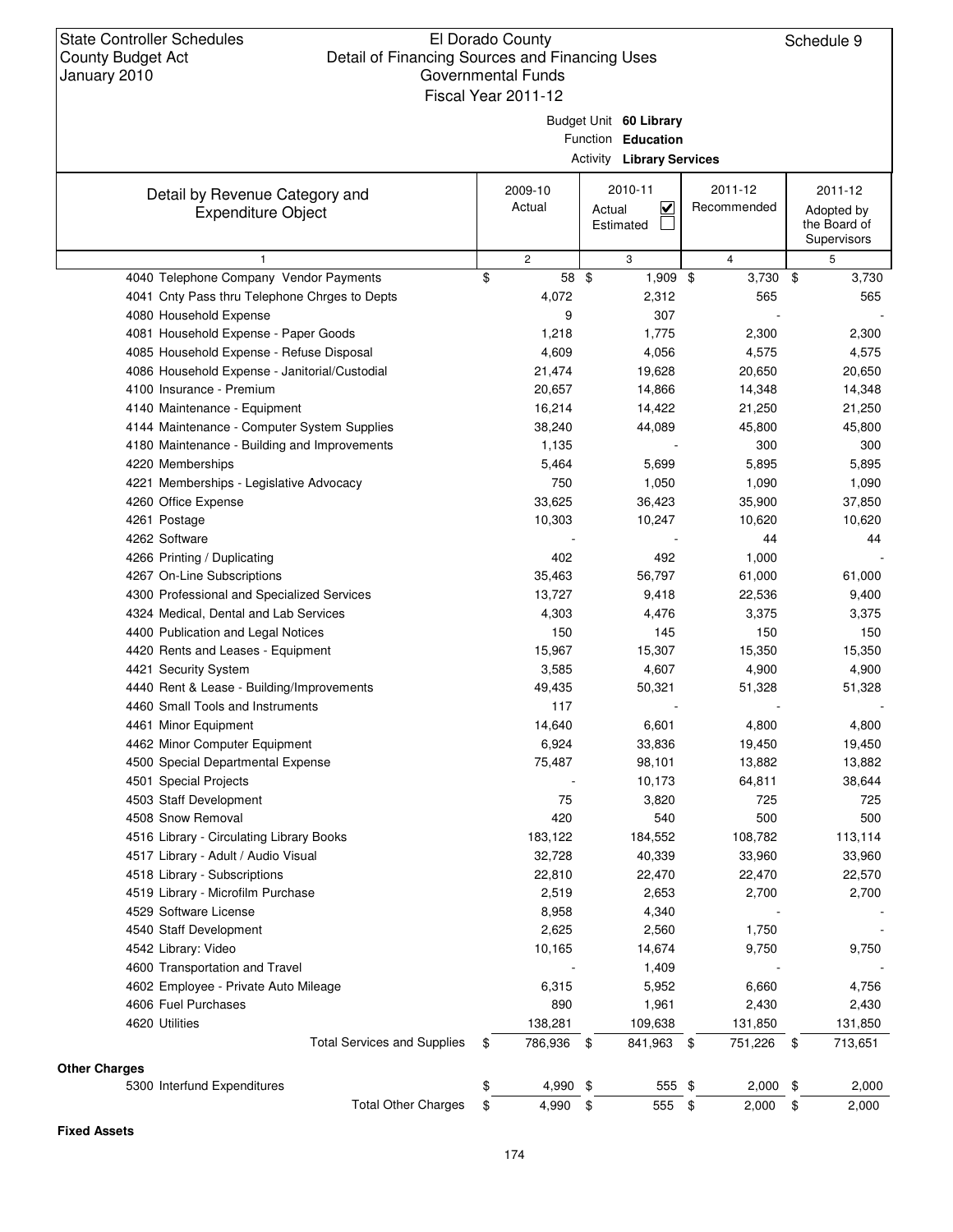### El Dorado County Detail of Financing Sources and Financing Uses Governmental Funds Fiscal Year 2011-12

|                                                |    |                |                | Budget Unit 60 Library<br>Function Education<br><b>Activity Library Services</b> |                     |     |                             |
|------------------------------------------------|----|----------------|----------------|----------------------------------------------------------------------------------|---------------------|-----|-----------------------------|
| Detail by Revenue Category and                 |    | 2009-10        |                | 2010-11                                                                          | 2011-12             |     | 2011-12                     |
| <b>Expenditure Object</b>                      |    | Actual         | Actual         | $\checkmark$                                                                     | Recommended         |     | Adopted by                  |
|                                                |    |                |                | Estimated                                                                        |                     |     | the Board of<br>Supervisors |
| 1                                              |    | $\overline{2}$ |                | 3                                                                                | 4                   |     | 5                           |
| 6040 Fixed Assets - Equipment                  | \$ | 31,952 \$      |                | $2,067$ \$                                                                       | ٠                   | \$  |                             |
| 6042 Fixed Assets - Computer Sys Equipment     |    | 6,287          |                | 4,432                                                                            | 6,800               |     | 6,800                       |
| <b>Total Fixed Assets</b>                      | \$ | 38,238         | \$             | 6,499                                                                            | \$<br>6,800         | \$  | 6,800                       |
| <b>Intrafund Transfers</b>                     |    |                |                |                                                                                  |                     |     |                             |
| 7200 Intrafund Transfers                       | \$ | 743 \$         |                | 668 \$                                                                           | 2,247               | -\$ | 2,247                       |
| 7210 Intrafnd: Collections                     |    | 2,253          |                | 1.710                                                                            | 2,000               |     | 2,000                       |
| 7220 Intrafnd: Telephone Equipment and Support |    | 36,238         |                | 29,048                                                                           | 36,600              |     | 36,600                      |
| 7221 Intrafnd: Radio Equipment and Support     |    |                |                | 750                                                                              |                     |     |                             |
| 7223 Intrafnd: Mail Service                    |    | 3,844          |                | 6,631                                                                            | 6,595               |     | 6,595                       |
| 7224 Intrafnd: Stores Support                  |    | 3,107          |                | 311                                                                              | 5,781               |     | 5,781                       |
| 7225 Intrafnd: Central Duplicating             |    | 1,115          |                | 932                                                                              |                     |     |                             |
| 7227 Intrafnd: Internal Data Processing        |    | 24,518         |                | 26,110                                                                           | 22,645              |     | 22,645                      |
| 7229 Intrafnd: PC Support                      |    |                |                | 533                                                                              |                     |     |                             |
| 7232 Intrafnd: Maint Bldg & Improvmnts         |    |                |                |                                                                                  | 2,900               |     | 2,900                       |
| 7234 Intrafnd: Network Support                 |    | 23,610         |                | 23,550                                                                           | 18,665              |     | 18,665                      |
| <b>Total Intrafund Transfers</b>               | \$ | 95,429         | \$             | 90,244                                                                           | \$<br>97,433        | \$  | 97,433                      |
| Total Expenditures/Appropriations \$           |    | 3,140,496      | $\mathfrak{F}$ | 3,335,223                                                                        | \$<br>3,515,120     | \$  | 3,354,244                   |
| <b>Net Cost</b>                                | -S | (1,409,906)    | \$.            | (1, 564, 752)                                                                    | \$<br>(1, 497, 103) | \$  | (1, 497, 103)               |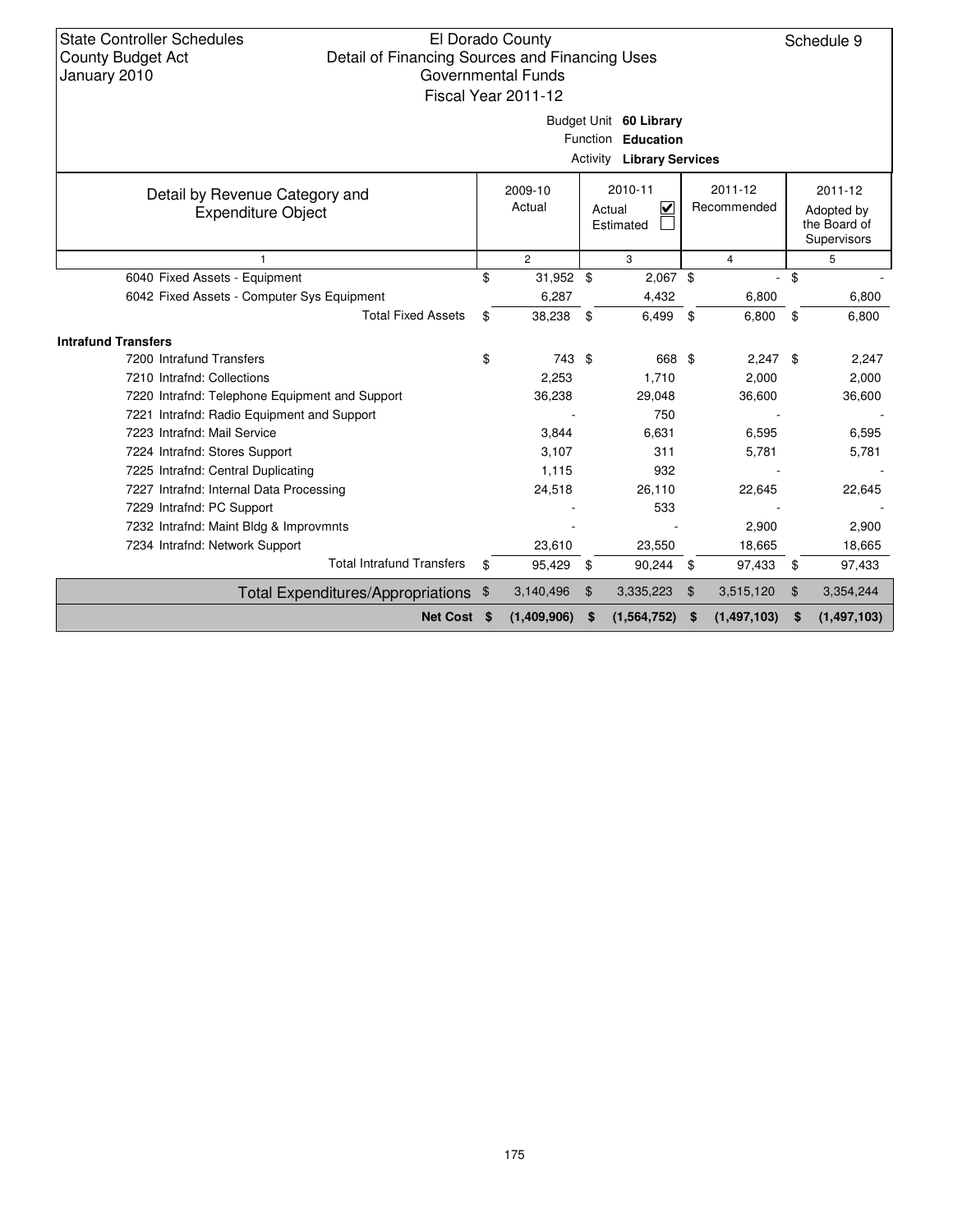| <b>State Controller Schedules</b><br>El Dorado County<br>County Budget Act<br>Detail of Financing Sources and Financing Uses |         |                     |                     |                             |                |                                           | Schedule 9 |  |  |
|------------------------------------------------------------------------------------------------------------------------------|---------|---------------------|---------------------|-----------------------------|----------------|-------------------------------------------|------------|--|--|
| <b>Governmental Funds</b><br>January 2010<br>Fiscal Year 2011-12                                                             |         |                     |                     |                             |                |                                           |            |  |  |
| Budget Unit 61 Univ of CA Cooperative Ext<br>Function Education<br><b>Activity Agricultural Education</b>                    |         |                     |                     |                             |                |                                           |            |  |  |
|                                                                                                                              |         |                     |                     |                             |                |                                           |            |  |  |
| Detail by Revenue Category and                                                                                               | 2009-10 |                     | 2010-11             |                             | 2011-12        |                                           | 2011-12    |  |  |
| <b>Expenditure Object</b>                                                                                                    | Actual  |                     | Actual<br>Estimated | $\checkmark$<br>Recommended |                | Adopted by<br>the Board of<br>Supervisors |            |  |  |
| 1                                                                                                                            |         |                     | 3                   |                             | 4              |                                           | 5          |  |  |
| <b>Miscellaneous Revenues</b>                                                                                                |         |                     |                     |                             |                |                                           |            |  |  |
| 1920 Other Sales                                                                                                             | \$      | 91 \$               | 66 \$               |                             | 100 \$         |                                           | 100        |  |  |
| <b>Total Miscellaneous Revenues</b>                                                                                          | \$      | 91 \$               | 66                  | \$                          | 100            | \$                                        | 100        |  |  |
| Total Revenue \$                                                                                                             |         | $\sqrt[6]{3}$<br>91 | 66                  | \$                          | 100            | $\frac{1}{2}$                             | 100        |  |  |
| <b>Salaries and Employee Benefits</b>                                                                                        |         |                     |                     |                             |                |                                           |            |  |  |
| 3000 Permanent Employees / Elected Officials                                                                                 | \$      | 120,940 \$          | 121,521 \$          |                             | 125,334 \$     |                                           | 5,188      |  |  |
| 3004 Other Compensation                                                                                                      |         | 947                 |                     |                             |                |                                           | 16,517     |  |  |
| 3020 Employer Share - Employee Retirement                                                                                    |         | 24,075              | 24,243              |                             | 23,013         |                                           | 1,018      |  |  |
| 3022 Employer Share - Medi Care                                                                                              |         | 1,753               | 1,722               |                             | 1,816          |                                           | 315        |  |  |
| 3040 Employer Share - Health Insurance                                                                                       |         | 22,686              | 25,072              |                             | 22,245         |                                           | 1,336      |  |  |
| 3041 Employer Share - Unemployment Insurance                                                                                 |         | 1,514               | 1,785               |                             | 2,414          |                                           |            |  |  |
| 3042 Employer Share - Long Term Disab Insurance                                                                              |         | 446                 | 386                 |                             | 449            |                                           | 449        |  |  |
| 3046 Retiree Health - Defined Contributions                                                                                  |         | 3,001               | 3,004               |                             | 3,004          |                                           | 3,004      |  |  |
| 3060 Employer Share - Workers' Compensation                                                                                  |         | 1,394               | 1,227               |                             | 673            |                                           | 673        |  |  |
| 3080 Flexible Benefits                                                                                                       |         | 2,591               | 1,404               |                             | 6,000          |                                           | 140        |  |  |
| Total Salaries and Employee Benefits                                                                                         | \$      | 179,348 \$          | 180,364             | \$                          | 184,948        | \$                                        | 28,640     |  |  |
| <b>Services and Supplies</b>                                                                                                 |         |                     |                     |                             |                |                                           |            |  |  |
| 4020 Clothing and Personal Supplies                                                                                          | \$      | $1,060$ \$          |                     | - \$                        |                | - \$                                      |            |  |  |
| 4040 Telephone Company Vendor Payments                                                                                       |         | 396                 | 396                 |                             | 425            |                                           |            |  |  |
| 4041 Cnty Pass thru Telephone Chrges to Depts                                                                                |         | 268                 | 257                 |                             | 600            |                                           |            |  |  |
| 4100 Insurance - Premium                                                                                                     |         | 2,323               | 1,436               |                             | 1,432          |                                           | 1,432      |  |  |
| 4260 Office Expense                                                                                                          |         | 4,403<br>129        | 6,176<br>675        |                             | 6,242<br>1,500 |                                           |            |  |  |
| 4261 Postage<br>4263 Subscription / Newspaper / Journals                                                                     |         | 104                 | 104                 |                             | 125            |                                           |            |  |  |
| 4266 Printing / Duplicating                                                                                                  |         |                     |                     |                             | 25             |                                           |            |  |  |
| 4420 Rents and Leases - Equipment                                                                                            |         | 637                 | 1,918               |                             | 2,400          |                                           |            |  |  |
| 4500 Special Departmental Expense                                                                                            |         | (1,024)             | (1, 120)            |                             |                |                                           |            |  |  |
| 4503 Staff Development                                                                                                       |         | 1,050               | 1,365               |                             | 1,500          |                                           |            |  |  |
| 4600 Transportation and Travel                                                                                               |         | 30                  | 44                  |                             | 48             |                                           |            |  |  |
| 4602 Employee - Private Auto Mileage                                                                                         |         | 4,899               | 4,731               |                             | 9,250          |                                           |            |  |  |
| 4605 Vehicle - Rent or Lease                                                                                                 |         | 59                  | 69                  |                             | 400            |                                           |            |  |  |
| 4606 Fuel Purchases                                                                                                          |         | 59                  | 51                  |                             | 400            |                                           |            |  |  |
| <b>Total Services and Supplies</b>                                                                                           | \$      | 14,394 \$           | 16,102 \$           |                             | 24,347 \$      |                                           | 1,432      |  |  |
| <b>Other Charges</b>                                                                                                         |         |                     |                     |                             |                |                                           |            |  |  |
| 5240 Contribution To Non-county Governmental                                                                                 | \$      | 70,882 \$           | 70,522 \$           |                             | 43,024 \$      |                                           |            |  |  |
| <b>Total Other Charges</b>                                                                                                   | \$      | 70,882 \$           | 70,522 \$           |                             | 43,024 \$      |                                           |            |  |  |
| <b>Intrafund Transfers</b>                                                                                                   |         |                     |                     |                             |                |                                           |            |  |  |
| 7220 Intrafnd: Telephone Equipment and Support                                                                               | \$      | 4,519 \$            | $4,341$ \$          |                             | $5,425$ \$     |                                           |            |  |  |
| 7224 Intrafnd: Stores Support                                                                                                |         | 866                 | 1,057               |                             | 413            |                                           | 413        |  |  |
| 7225 Intrafnd: Central Duplicating                                                                                           |         | 2,736               | 2,362               |                             | 3,400          |                                           |            |  |  |
| 7227 Intrafnd: Internal Data Processing                                                                                      |         | 3,347               | 3,233               |                             | 2,595          |                                           | 2,595      |  |  |
| 7229 Intrafnd: PC Support                                                                                                    |         | 175                 |                     |                             | 600            |                                           |            |  |  |
| 7232 Intrafnd: Maint Bldg & Improvmnts                                                                                       |         |                     |                     |                             | 360            |                                           |            |  |  |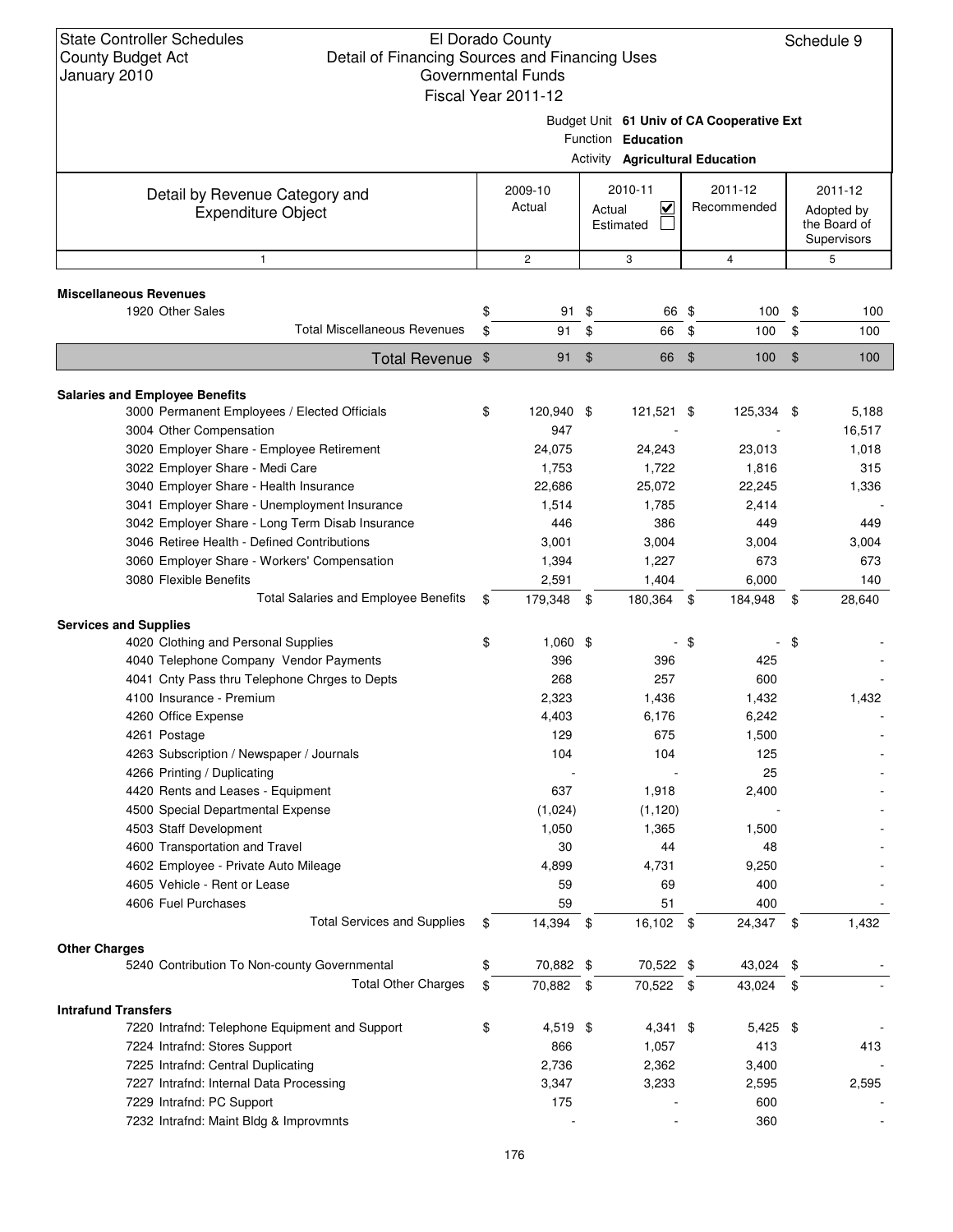| State Controller Schedules<br>El Dorado County<br>Schedule 9<br>Detail of Financing Sources and Financing Uses<br><b>County Budget Act</b><br>January 2010<br>Governmental Funds<br>Fiscal Year 2011-12 |                                                             |    |                   |                    |                                                                                                  |     |                        |                                                      |          |  |  |  |
|---------------------------------------------------------------------------------------------------------------------------------------------------------------------------------------------------------|-------------------------------------------------------------|----|-------------------|--------------------|--------------------------------------------------------------------------------------------------|-----|------------------------|------------------------------------------------------|----------|--|--|--|
|                                                                                                                                                                                                         |                                                             |    |                   | Activity           | Budget Unit 61 Univ of CA Cooperative Ext<br>Function Education<br><b>Agricultural Education</b> |     |                        |                                                      |          |  |  |  |
|                                                                                                                                                                                                         | Detail by Revenue Category and<br><b>Expenditure Object</b> |    | 2009-10<br>Actual |                    | 2010-11<br>V<br>Actual<br>Estimated                                                              |     | 2011-12<br>Recommended | 2011-12<br>Adopted by<br>the Board of<br>Supervisors |          |  |  |  |
|                                                                                                                                                                                                         |                                                             |    | $\overline{c}$    |                    | 3                                                                                                |     | 4                      |                                                      | 5        |  |  |  |
| 7234 Intrafnd: Network Support                                                                                                                                                                          |                                                             |    | 2,410             |                    | 1,382                                                                                            |     | 1,086                  |                                                      | 1,086    |  |  |  |
|                                                                                                                                                                                                         | <b>Total Intrafund Transfers</b>                            | \$ | 14,053            | - \$               | 12,375 \$                                                                                        |     | 13,879                 | - \$                                                 | 4,094    |  |  |  |
|                                                                                                                                                                                                         | Total Expenditures/Appropriations \$                        |    | 278,677           | 279,363 \$<br>- \$ |                                                                                                  |     | 266,198                | $\mathfrak{F}$                                       | 34,166   |  |  |  |
|                                                                                                                                                                                                         | Net Cost \$                                                 |    | $(278, 586)$ \$   |                    | (279, 297)                                                                                       | \$. | (266, 098)             | \$                                                   | (34,066) |  |  |  |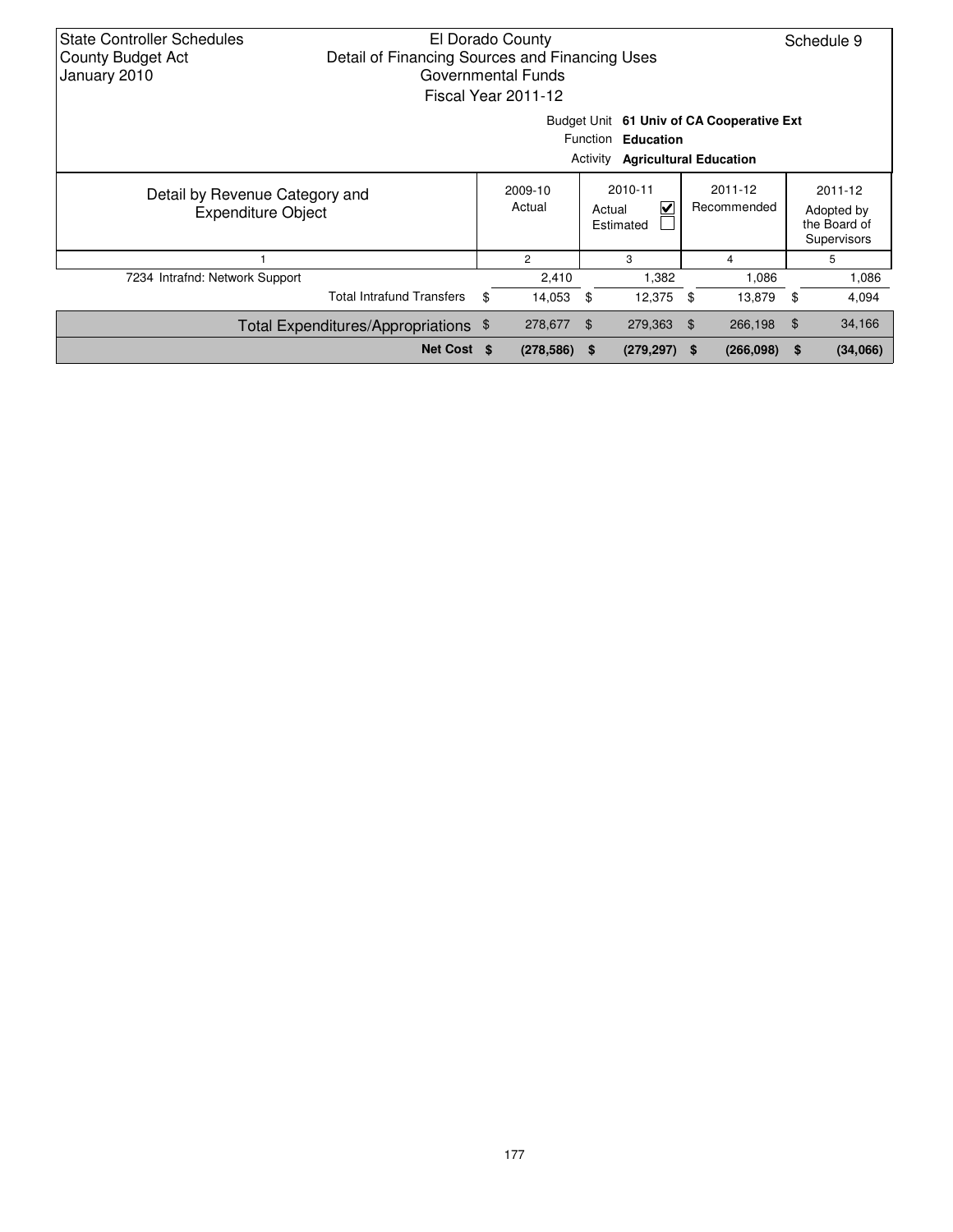## El Dorado County Detail of Financing Sources and Financing Uses Governmental Funds Fiscal Year 2011-12

Schedule 9

Budget Unit **70 Fish and Game Preservation**

|                                                             |                   |                 | Activity<br><b>Other Protection</b> |      |                            |                            |                                                      |
|-------------------------------------------------------------|-------------------|-----------------|-------------------------------------|------|----------------------------|----------------------------|------------------------------------------------------|
| Detail by Revenue Category and<br><b>Expenditure Object</b> | 2009-10<br>Actual |                 | 2010-11<br>⊽<br>Actual<br>Estimated |      | $2011 - 12$<br>Recommended |                            | 2011-12<br>Adopted by<br>the Board of<br>Supervisors |
| $\mathbf{1}$                                                |                   | $\overline{2}$  | 3                                   |      | 4                          |                            | 5                                                    |
| <b>Fines, Forfeitures and Penalties</b>                     |                   |                 |                                     |      |                            |                            |                                                      |
| 0320 Other Court Fines                                      | \$.               | 11,838 \$       | $1,023$ \$                          |      | $6,354$ \$                 |                            | 6,354                                                |
| Total Fines, Forfeitures and Penalties                      | \$                | 11,838          | \$<br>1,023                         | \$   | 6,354                      | \$                         | 6,354                                                |
| Revenue from Use of Money and Property                      |                   |                 |                                     |      |                            |                            |                                                      |
| 0400 Interest                                               | \$                | 37S             | $34 \text{ } $$                     |      | $\overline{\phantom{a}}$   | \$                         |                                                      |
| Total Revenue from Use of Money and Property                | \$                | 37              | 34<br>\$                            | \$   | $\sim$                     | \$                         |                                                      |
| Total Revenue \$                                            |                   | 11,875          | \$<br>1,057                         | \$   | 6,354                      | $\boldsymbol{\mathsf{\$}}$ | 6,354                                                |
|                                                             |                   |                 |                                     |      |                            |                            |                                                      |
| <b>Services and Supplies</b>                                |                   |                 |                                     |      |                            |                            |                                                      |
| 4500 Special Departmental Expense                           | \$                | $52 \text{ } $$ | $\blacksquare$                      | - \$ | 17,854 \$                  |                            | 6,354                                                |
| 4501 Special Projects                                       |                   | 10,745          | 8,509                               |      |                            |                            |                                                      |
| 4600 Transportation and Travel                              |                   | 143             |                                     |      |                            |                            |                                                      |
| 4602 Employee - Private Auto Mileage                        |                   | 195             | 260                                 |      |                            |                            |                                                      |
| 4605 Vehicle - Rent or Lease                                |                   |                 | 47                                  |      |                            |                            |                                                      |
| 4606 Fuel Purchases                                         |                   |                 | 25                                  |      |                            |                            |                                                      |
| <b>Total Services and Supplies</b>                          | \$                | 11,135          | 8,842 \$<br>\$                      |      | 17,854                     | \$                         | 6,354                                                |
| Total Expenditures/Appropriations \$                        |                   | 11,135          | $\mathfrak{F}$<br>8,842             | \$   | 17,854                     | $\boldsymbol{\mathsf{\$}}$ | 6,354                                                |
| Net Cost \$                                                 |                   | 740             | \$<br>(7, 784)                      | \$   | (11,500)                   | \$                         |                                                      |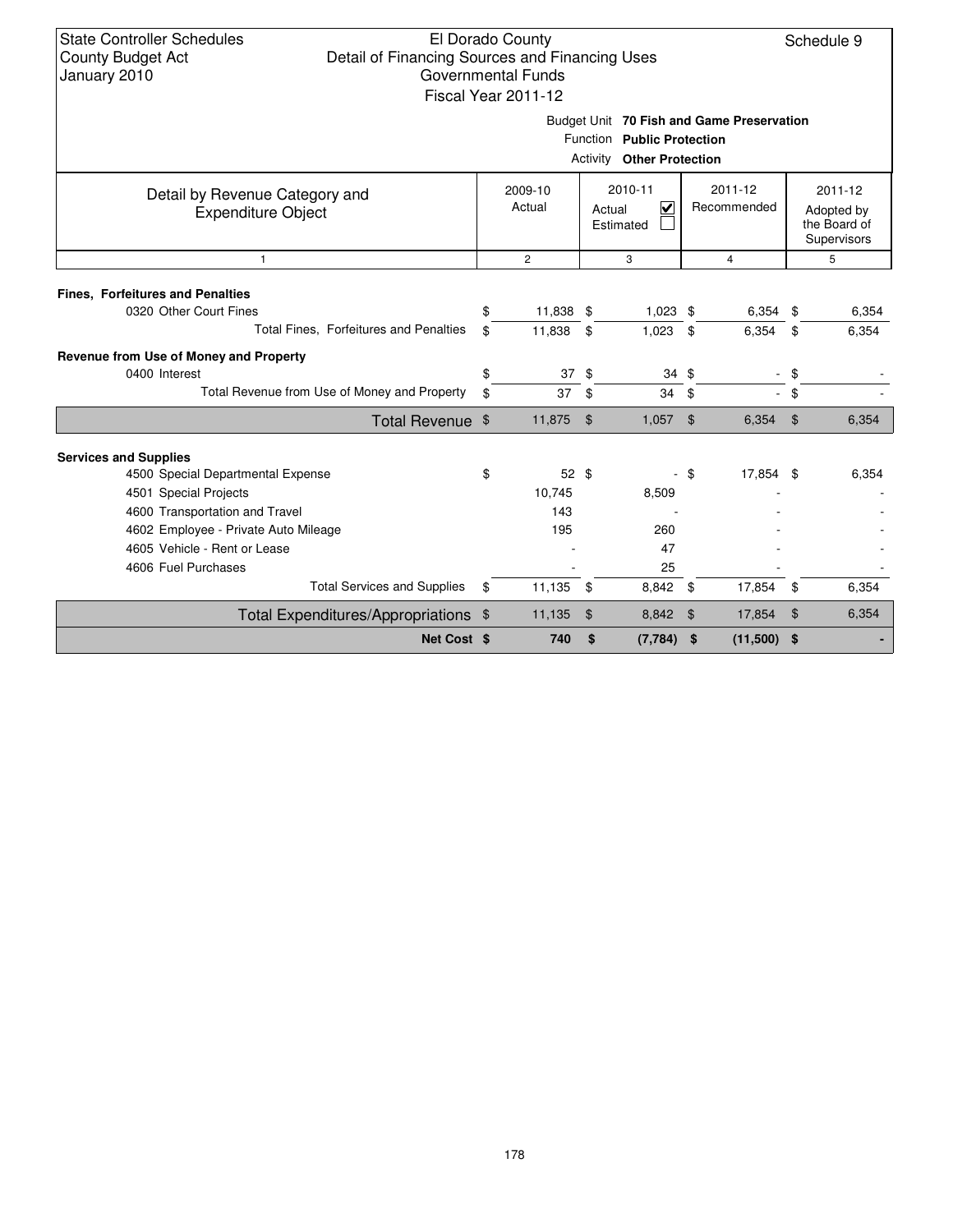| <b>State Controller Schedules</b><br>El Dorado County<br>Schedule 9<br><b>County Budget Act</b><br>Detail of Financing Sources and Financing Uses<br>January 2010<br><b>Governmental Funds</b><br>Fiscal Year 2011-12<br>Budget Unit 71 Bond Authority |    |                   |                |                                                 |                                 |                                                      |  |  |  |  |  |  |
|--------------------------------------------------------------------------------------------------------------------------------------------------------------------------------------------------------------------------------------------------------|----|-------------------|----------------|-------------------------------------------------|---------------------------------|------------------------------------------------------|--|--|--|--|--|--|
|                                                                                                                                                                                                                                                        |    |                   | Activity       | Function Debt Service<br><b>Debt Service</b>    |                                 |                                                      |  |  |  |  |  |  |
| Detail by Revenue Category and<br><b>Expenditure Object</b>                                                                                                                                                                                            |    | 2009-10<br>Actual | Actual         | 2010-11<br>$\overline{\mathbf{v}}$<br>Estimated | 2011-12<br>Recommended          | 2011-12<br>Adopted by<br>the Board of<br>Supervisors |  |  |  |  |  |  |
| $\mathbf{1}$                                                                                                                                                                                                                                           |    | $\overline{2}$    |                | 3                                               | $\overline{4}$                  | 5                                                    |  |  |  |  |  |  |
| Revenue from Use of Money and Property<br>0400 Interest                                                                                                                                                                                                |    | 36,820 \$         |                | 56 \$                                           |                                 | \$                                                   |  |  |  |  |  |  |
| Total Revenue from Use of Money and Property                                                                                                                                                                                                           | \$ | 36.820            | \$             | 56                                              | \$                              | $\sqrt{3}$                                           |  |  |  |  |  |  |
| <b>Charges for Services</b>                                                                                                                                                                                                                            |    |                   |                |                                                 |                                 |                                                      |  |  |  |  |  |  |
| 1800 Interfund Revenue                                                                                                                                                                                                                                 | \$ | $8,000$ \$        |                |                                                 | - \$                            | \$                                                   |  |  |  |  |  |  |
| <b>Total Charges for Services</b>                                                                                                                                                                                                                      | \$ | 8.000             | \$             |                                                 | $-$ \$                          | $-$ \$                                               |  |  |  |  |  |  |
| <b>Other Financing Sources</b>                                                                                                                                                                                                                         |    |                   |                |                                                 |                                 |                                                      |  |  |  |  |  |  |
| 2020 Operating Transfers In                                                                                                                                                                                                                            | \$ | 2,069,539 \$      |                |                                                 | \$                              | -\$                                                  |  |  |  |  |  |  |
| <b>Total Other Financing Sources</b>                                                                                                                                                                                                                   | \$ | 2,069,539         | \$             |                                                 | $-$ \$                          | $-$ \$                                               |  |  |  |  |  |  |
| Total Revenue \$                                                                                                                                                                                                                                       |    | 2,114,359         | $\mathfrak{S}$ | 56 \$                                           |                                 | $-$ \$                                               |  |  |  |  |  |  |
| <b>Services and Supplies</b>                                                                                                                                                                                                                           |    |                   |                |                                                 |                                 |                                                      |  |  |  |  |  |  |
| 4300 Professional and Specialized Services                                                                                                                                                                                                             | \$ | $3,250$ \$        |                |                                                 | - \$                            | \$                                                   |  |  |  |  |  |  |
| <b>Total Services and Supplies</b>                                                                                                                                                                                                                     | \$ | 3,250             | \$             |                                                 | \$                              | \$                                                   |  |  |  |  |  |  |
| <b>Other Charges</b>                                                                                                                                                                                                                                   |    |                   |                |                                                 |                                 |                                                      |  |  |  |  |  |  |
| 5040 Bond Redemptions                                                                                                                                                                                                                                  | \$ | 4,180,000 \$      |                |                                                 | \$                              | \$                                                   |  |  |  |  |  |  |
| 5080 Interest: Bonds                                                                                                                                                                                                                                   |    | 99,275            |                |                                                 |                                 |                                                      |  |  |  |  |  |  |
| 5181 Arbitrage                                                                                                                                                                                                                                         |    | 3,537             |                |                                                 |                                 |                                                      |  |  |  |  |  |  |
| 5300 Interfund Expenditures                                                                                                                                                                                                                            |    | 16,529            |                |                                                 |                                 |                                                      |  |  |  |  |  |  |
| <b>Total Other Charges</b>                                                                                                                                                                                                                             | \$ | 4,299,341         | - \$           | $\sim$                                          | \$<br>$\mathbb{Z}^{\mathbb{Z}}$ | $\mathfrak{F}$                                       |  |  |  |  |  |  |
| <b>Residual Equity Transfers</b>                                                                                                                                                                                                                       |    |                   |                |                                                 |                                 |                                                      |  |  |  |  |  |  |
| 7100 Residual Equity Transfers Out                                                                                                                                                                                                                     | \$ |                   | \$             | 137,519 \$                                      | $\blacksquare$                  | \$                                                   |  |  |  |  |  |  |
| <b>Total Residual Equity Transfers</b>                                                                                                                                                                                                                 | \$ |                   | $-$ \$         | 137,519 \$                                      | $\mathcal{L}_{\mathcal{A}}$     | \$<br>$\overline{\phantom{a}}$                       |  |  |  |  |  |  |
| Total Expenditures/Appropriations \$                                                                                                                                                                                                                   |    | 4,302,591         | $\mathfrak{F}$ | 137,519 \$                                      |                                 | $-$ \$                                               |  |  |  |  |  |  |
| Net Cost \$                                                                                                                                                                                                                                            |    | (2, 188, 232)     | \$             | $(137, 463)$ \$                                 |                                 | - \$                                                 |  |  |  |  |  |  |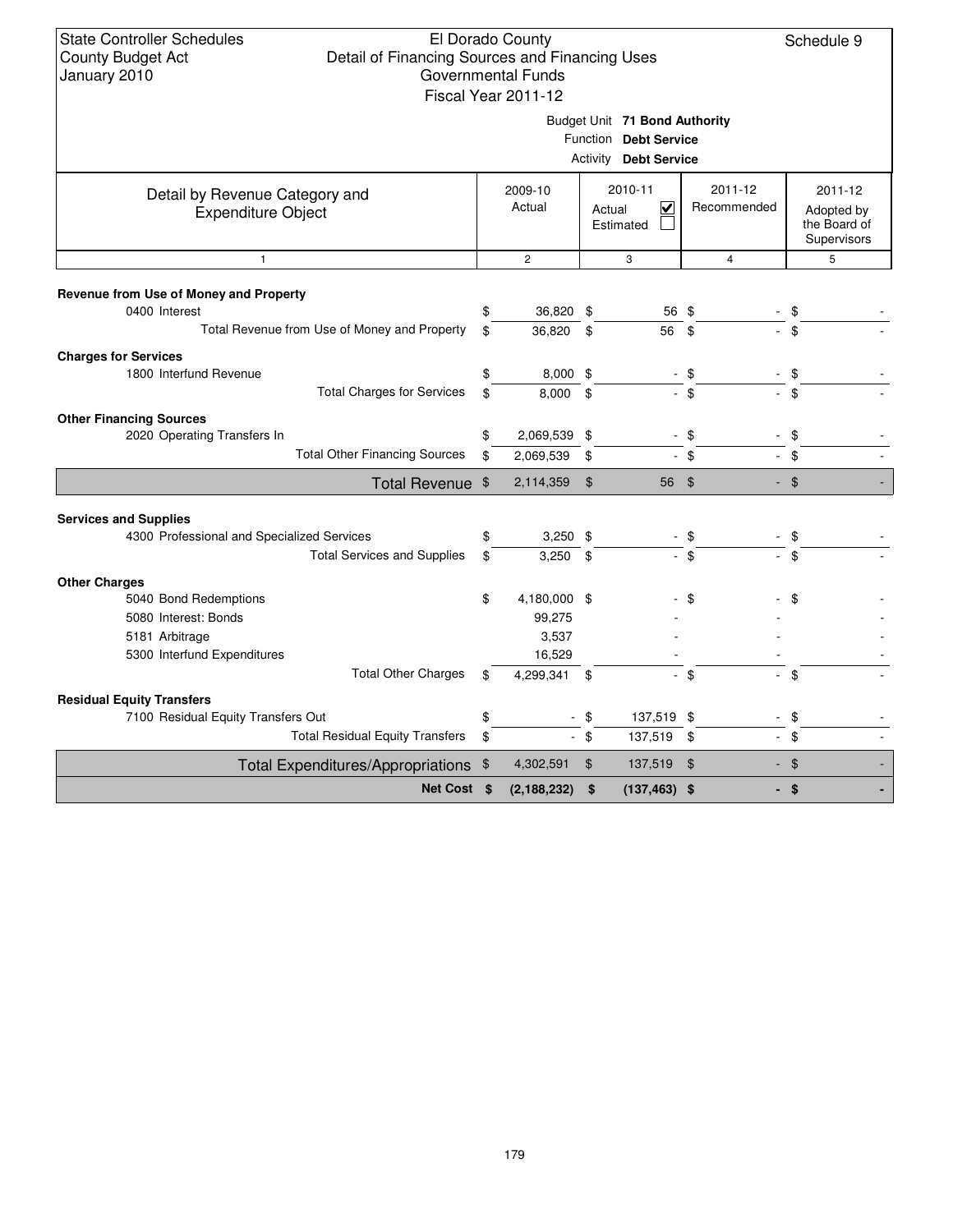| Budget Unit 77 CAO Countywide Spec Rev |  |
|----------------------------------------|--|
|                                        |  |

Function **General Government**

|  | Activity Legislative and Administrative |
|--|-----------------------------------------|
|--|-----------------------------------------|

| Detail by Revenue Category and<br><b>Expenditure Object</b>          | 2009-10<br>Actual  |                | 2010-11<br>$\overline{\mathbf{v}}$<br>Actual<br>Estimated |                | 2011-12<br>Recommended |        | 2011-12<br>Adopted by<br>the Board of |
|----------------------------------------------------------------------|--------------------|----------------|-----------------------------------------------------------|----------------|------------------------|--------|---------------------------------------|
|                                                                      |                    |                |                                                           |                |                        |        | Supervisors                           |
| $\mathbf{1}$                                                         | $\overline{c}$     |                | 3                                                         |                | 4                      |        | 5                                     |
| <b>Fines, Forfeitures and Penalties</b>                              |                    |                |                                                           |                |                        |        |                                       |
| 0322 Criminal Justice Construction                                   | \$<br>344,783 \$   |                | 326,112 \$                                                |                |                        | \$     |                                       |
| 0323 Court Construction                                              | 185.642            |                | 90,631                                                    |                |                        |        |                                       |
| Total Fines, Forfeitures and Penalties                               | \$<br>530,424 \$   |                | 416,742 \$                                                |                |                        | - \$   |                                       |
| Revenue from Use of Money and Property                               |                    |                |                                                           |                |                        |        |                                       |
| 0400 Interest                                                        | 26,665 \$          |                | 30,170 \$                                                 |                |                        | \$     |                                       |
| Total Revenue from Use of Money and Property                         | \$<br>26.665       | $\mathbf{s}$   | 30,170 \$                                                 |                |                        | \$     |                                       |
| <b>Intergovernmental Revenue - State</b>                             |                    |                |                                                           |                |                        |        |                                       |
| 0897 State - Off Highway Motor Veh License                           | \$<br>72,597 \$    |                | $31,483$ \$                                               |                |                        | \$     |                                       |
| 0908 State - Tobacco Settlement Fund                                 | 1,424,859          |                | 1,420,154                                                 |                | 1,500,000              |        | 1,500,000                             |
| Total Intergovernmental Revenue - State                              | \$<br>1,497,456 \$ |                | 1,451,637 \$                                              |                | 1,500,000              | \$     | 1,500,000                             |
| <b>Revenue Other Governmental Agencies</b>                           |                    |                |                                                           |                |                        |        |                                       |
| 1208 Indian Gaming Lcbc                                              | \$                 | - \$           |                                                           | - \$           |                        | $-$ \$ | 157,160                               |
| <b>Total Revenue Other Governmental Agencies</b>                     | \$                 | $-$ \$         |                                                           | $-$ \$         |                        | \$     | 157,160                               |
| <b>Charges for Services</b>                                          |                    |                |                                                           |                |                        |        |                                       |
| 1416 Public Safety Impact Fee                                        | \$<br>8,824 \$     |                | 14,546 \$                                                 |                |                        | \$     |                                       |
| 1501 Court Fee                                                       | 24,929             |                | 24,479                                                    |                |                        |        |                                       |
| 1506 Dispute Resolution Fee                                          | 44,867             |                | 44,571                                                    |                |                        |        |                                       |
| <b>Total Charges for Services</b>                                    | \$<br>78,620 \$    |                | 83,596 \$                                                 |                | $\sim$                 | \$     |                                       |
| Total Revenue \$                                                     | 2,133,166          | $\mathfrak{F}$ | 1,982,146                                                 | $\mathfrak{F}$ | 1,500,000              | \$     | 1,657,160                             |
|                                                                      |                    |                |                                                           |                |                        |        |                                       |
| <b>Other Charges</b><br>5240 Contribution To Non-county Governmental | 888,173 \$         |                | 1,110,732 \$                                              |                |                        | \$     |                                       |
| <b>Total Other Charges</b>                                           | \$<br>888,173      | $\sqrt{3}$     | 1,110,732 \$                                              |                |                        | \$     |                                       |
|                                                                      |                    |                |                                                           |                |                        |        |                                       |
| <b>Other Financing Uses</b>                                          |                    |                |                                                           |                |                        |        |                                       |
| 7000 Operating Transfers Out                                         | \$<br>518,763 \$   |                | 1,654,705 \$                                              |                | 6,777,400 \$           |        | 4,859,975                             |
| <b>Total Other Financing Uses</b>                                    | \$<br>518,763      | \$             | 1,654,705                                                 | \$             | 6,777,400              | \$     | 4,859,975                             |
| Total Expenditures/Appropriations \$                                 | 1,406,936          | \$             | 2,765,437                                                 | \$             | 6,777,400              | \$     | 4,859,975                             |
| <b>Net Cost \$</b>                                                   | 726,230            | \$             | (783, 291)                                                | \$             | (5, 277, 400)          | \$     | (3,202,815)                           |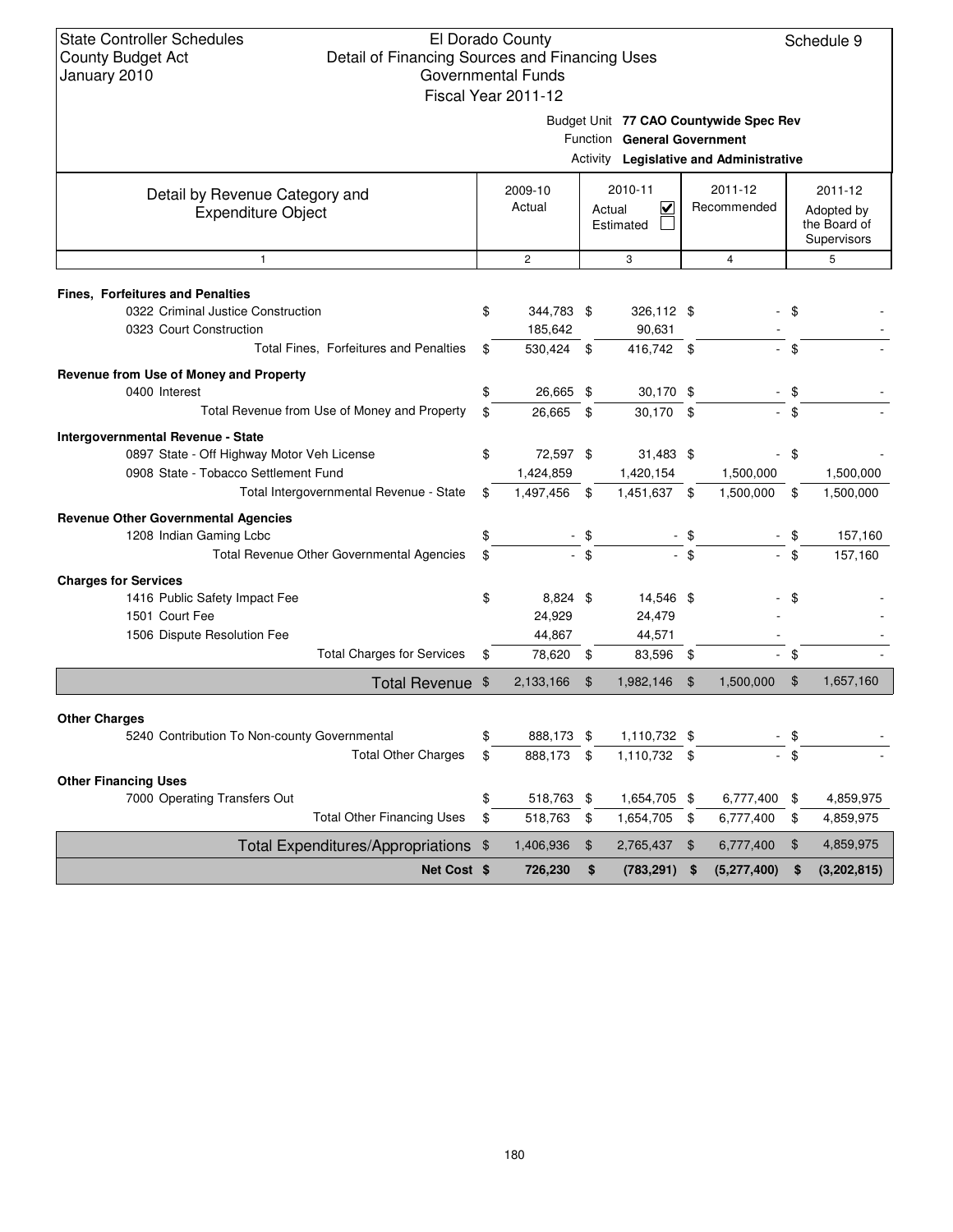## El Dorado County Detail of Financing Sources and Financing Uses Governmental Funds

|                                                                                                                                   |          | Fiscal Year 2011-12      |                    |                                                           |                |                                                    |                |                                                      |  |  |
|-----------------------------------------------------------------------------------------------------------------------------------|----------|--------------------------|--------------------|-----------------------------------------------------------|----------------|----------------------------------------------------|----------------|------------------------------------------------------|--|--|
|                                                                                                                                   |          |                          |                    | Function General Government<br>Activity Finance           |                | Budget Unit 77 Auditor-Contrl. Countywide Spec Rev |                |                                                      |  |  |
| Detail by Revenue Category and<br><b>Expenditure Object</b>                                                                       |          | 2009-10<br>Actual        |                    | 2010-11<br>$\overline{\mathbf{v}}$<br>Actual<br>Estimated |                | 2011-12<br>Recommended                             |                | 2011-12<br>Adopted by<br>the Board of<br>Supervisors |  |  |
| $\mathbf{1}$                                                                                                                      |          | $\overline{c}$           |                    | 3                                                         |                | $\overline{4}$                                     |                | 5                                                    |  |  |
| <b>Fines, Forfeitures and Penalties</b><br>0360 Penalties and Costs on Delinquent Taxes<br>Total Fines, Forfeitures and Penalties | \$<br>\$ | 86,457 \$<br>86.457      | \$                 | 85,533 \$<br>85,533                                       | \$             | 80,000<br>80,000                                   | \$<br>\$       | 80,000<br>80,000                                     |  |  |
| Revenue from Use of Money and Property<br>0400 Interest<br>Total Revenue from Use of Money and Property                           | \$<br>\$ | 87 \$<br>87              | \$                 | 86 \$<br>86                                               | \$             |                                                    | - \$<br>$-$ \$ |                                                      |  |  |
| <b>Charges for Services</b><br>1310 Special Assessments<br><b>Total Charges for Services</b>                                      | \$<br>\$ | 417,550 \$<br>417,550    | \$                 | 427,549 \$<br>427,549                                     | \$             | 443,000<br>443,000                                 | \$<br>\$       | 443,000<br>443,000                                   |  |  |
| <b>Miscellaneous Revenues</b><br>1940 Miscellaneous Revenue<br><b>Total Miscellaneous Revenues</b>                                | \$<br>\$ | $3,541$ \$<br>$3,541$ \$ |                    | 2,841<br>2,841                                            | \$<br>\$       | $2,215$ \$<br>2,215                                | \$             | 2,215<br>2,215                                       |  |  |
| Total Revenue \$                                                                                                                  |          | 507,636                  | $\mathbf{\hat{s}}$ | 516,009                                                   | \$             | 525,215                                            | $\mathfrak{F}$ | 525,215                                              |  |  |
| <b>Other Charges</b><br>5240 Contribution To Non-county Governmental                                                              | \$       | 965,861 \$               |                    |                                                           | - \$           |                                                    | - \$           |                                                      |  |  |
| <b>Total Other Charges</b>                                                                                                        | \$       | 965,861                  | \$                 |                                                           | \$             |                                                    | \$             |                                                      |  |  |
| <b>Other Financing Uses</b><br>7000 Operating Transfers Out<br><b>Total Other Financing Uses</b>                                  | \$<br>\$ | 507,631 \$<br>507,631    | \$                 | 514,549 \$<br>514,549                                     | \$             | 526,000<br>526,000                                 | \$<br>\$       | 526,000<br>526,000                                   |  |  |
| Total Expenditures/Appropriations \$                                                                                              |          | 1,473,492                | \$                 | 514,549                                                   | $\mathfrak{F}$ | 526,000                                            | \$             | 526,000                                              |  |  |
| Net Cost \$                                                                                                                       |          | $(965, 856)$ \$          |                    | 1,460                                                     | \$             | (785)                                              | \$             | (785)                                                |  |  |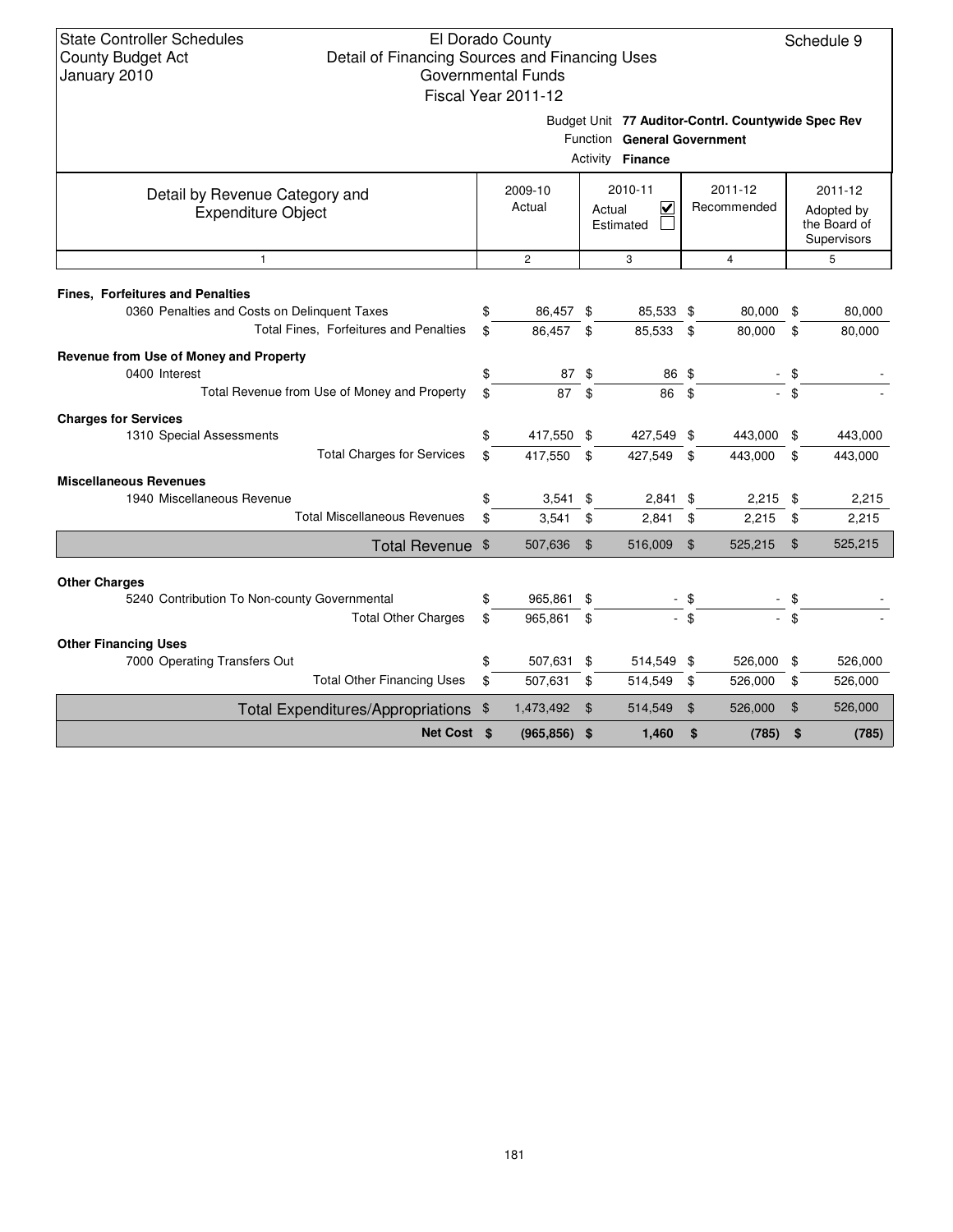Budget Unit **77 Treas./ Tax Coll. Countywide Spec Rev**

|                                                             |                   |                | Activity | Function General Government<br><b>Finance</b>   |                        |            |               |                                                      |
|-------------------------------------------------------------|-------------------|----------------|----------|-------------------------------------------------|------------------------|------------|---------------|------------------------------------------------------|
| Detail by Revenue Category and<br><b>Expenditure Object</b> | 2009-10<br>Actual |                | Actual   | 2010-11<br>$\overline{\mathbf{v}}$<br>Estimated | 2011-12<br>Recommended |            |               | 2011-12<br>Adopted by<br>the Board of<br>Supervisors |
| $\mathbf{1}$                                                |                   | $\overline{c}$ |          | 3                                               |                        | 4          |               | 5                                                    |
| Revenue from Use of Money and Property                      |                   |                |          |                                                 |                        |            |               |                                                      |
| 0400 Interest                                               | \$                | 56             | \$       | 51                                              | \$                     |            | \$            |                                                      |
| Total Revenue from Use of Money and Property                | \$                | 56             | \$       | 51                                              | \$                     |            | \$            |                                                      |
| <b>Miscellaneous Revenues</b>                               |                   |                |          |                                                 |                        |            |               |                                                      |
| 1940 Miscellaneous Revenue                                  | \$                | $3,345$ \$     |          | $2,770$ \$                                      |                        | $3,600$ \$ |               | 3,600                                                |
| <b>Total Miscellaneous Revenues</b>                         | \$                | $3,345$ \$     |          | 2,770                                           | $\mathbf{\$}$          | 3,600      | \$            | 3,600                                                |
| <b>Other Financing Sources</b>                              |                   |                |          |                                                 |                        |            |               |                                                      |
| 2020 Operating Transfers In                                 | \$                | $3,694$ \$     |          | $3,072$ \$                                      |                        | $3,600$ \$ |               | 3,600                                                |
| <b>Total Other Financing Sources</b>                        | \$                | 3,694          | \$       | $3,072$ \$                                      |                        | 3,600      | \$            | 3,600                                                |
| Total Revenue \$                                            |                   | 7,095 \$       |          | 5,893                                           | \$                     | 7,200      | $\frac{1}{2}$ | 7,200                                                |
| <b>Services and Supplies</b>                                |                   |                |          |                                                 |                        |            |               |                                                      |
| 4200 Medical, Dental and Laboratory Supplies                | \$                |                | 4 \$     |                                                 | $-$ \$                 |            | - \$          |                                                      |
| 4260 Office Expense                                         |                   | 3,690          |          | 3,072                                           |                        | 3,600      |               | 3,600                                                |
| <b>Total Services and Supplies</b>                          | \$                | 3,694          | \$       | $3,072$ \$                                      |                        | 3,600      | \$            | 3,600                                                |
| <b>Other Financing Uses</b>                                 |                   |                |          |                                                 |                        |            |               |                                                      |
| 7000 Operating Transfers Out                                | \$                | $3,345$ \$     |          | 22,039 \$                                       |                        | $3,600$ \$ |               | 3,600                                                |
| <b>Total Other Financing Uses</b>                           | \$                | 3,345          | \$       | 22,039                                          | \$                     | 3,600      | \$            | 3,600                                                |
| Total Expenditures/Appropriations \$                        |                   | 7,039          | \$       | 25,111                                          | $\mathfrak{F}$         | 7,200      | \$            | 7,200                                                |
| Net Cost \$                                                 |                   | 56             | \$       | $(19,218)$ \$                                   |                        |            | \$            |                                                      |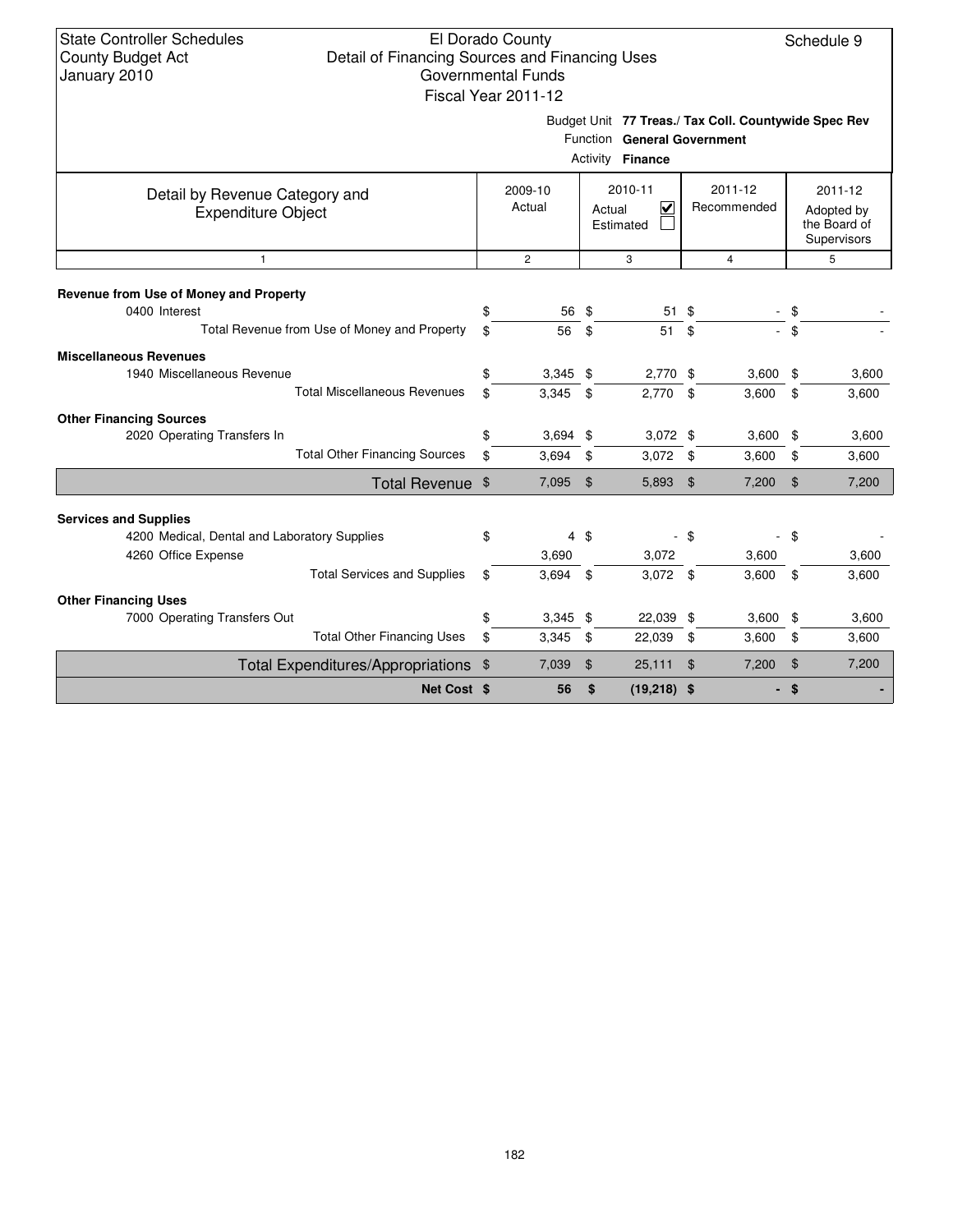| <b>State Controller Schedules</b><br>El Dorado County<br>Schedule 9<br><b>County Budget Act</b><br>Detail of Financing Sources and Financing Uses<br>January 2010<br><b>Governmental Funds</b><br>Fiscal Year 2011-12 |                                              |                   |                |                                     |           |                        |                |                                                          |          |  |  |
|-----------------------------------------------------------------------------------------------------------------------------------------------------------------------------------------------------------------------|----------------------------------------------|-------------------|----------------|-------------------------------------|-----------|------------------------|----------------|----------------------------------------------------------|----------|--|--|
| Budget Unit 77 Assessor Countywide Spec Rev<br>Function General Government<br>Activity <b>Finance</b>                                                                                                                 |                                              |                   |                |                                     |           |                        |                |                                                          |          |  |  |
| Detail by Revenue Category and<br><b>Expenditure Object</b>                                                                                                                                                           |                                              | 2009-10<br>Actual |                | 2010-11<br>V<br>Actual<br>Estimated |           | 2011-12<br>Recommended |                | $2011 - 12$<br>Adopted by<br>the Board of<br>Supervisors |          |  |  |
| $\mathbf{1}$                                                                                                                                                                                                          |                                              |                   | $\overline{2}$ |                                     | 3         |                        | $\overline{4}$ |                                                          | 5        |  |  |
| Revenue from Use of Money and Property<br>0400 Interest                                                                                                                                                               |                                              | \$                | 447            | \$                                  | 486 \$    |                        |                | \$                                                       |          |  |  |
|                                                                                                                                                                                                                       | Total Revenue from Use of Money and Property | \$                | 447            | \$                                  | 486       | -\$                    |                | \$                                                       |          |  |  |
| <b>Charges for Services</b>                                                                                                                                                                                           |                                              |                   |                |                                     |           |                        |                |                                                          |          |  |  |
| 1740 Charges for Services                                                                                                                                                                                             |                                              | \$                | 11,480 \$      |                                     | 14,254 \$ |                        |                | \$                                                       |          |  |  |
|                                                                                                                                                                                                                       | <b>Total Charges for Services</b>            | \$                | 11,480         | -\$                                 | 14,254 \$ |                        | $\sim$         | \$                                                       |          |  |  |
|                                                                                                                                                                                                                       | Total Revenue \$                             |                   | 11,927         | $\mathfrak{L}$                      | 14,740 \$ |                        |                | \$                                                       |          |  |  |
| <b>Other Financing Uses</b>                                                                                                                                                                                           |                                              |                   |                |                                     |           |                        |                |                                                          |          |  |  |
| 7000 Operating Transfers Out                                                                                                                                                                                          |                                              | \$                |                | \$                                  | 49,294 \$ |                        | 13,800         | -\$                                                      | 13,800   |  |  |
|                                                                                                                                                                                                                       | <b>Total Other Financing Uses</b>            | \$                |                | - \$                                | 49,294    | \$                     | 13,800         | \$                                                       | 13,800   |  |  |
|                                                                                                                                                                                                                       | Total Expenditures/Appropriations \$         |                   |                | \$.                                 | 49,294    | 13,800<br>\$           |                | $\mathfrak{L}$                                           | 13,800   |  |  |
|                                                                                                                                                                                                                       | Net Cost \$                                  |                   | 11,927         | \$                                  | (34, 553) | \$                     | (13,800)       | \$                                                       | (13,800) |  |  |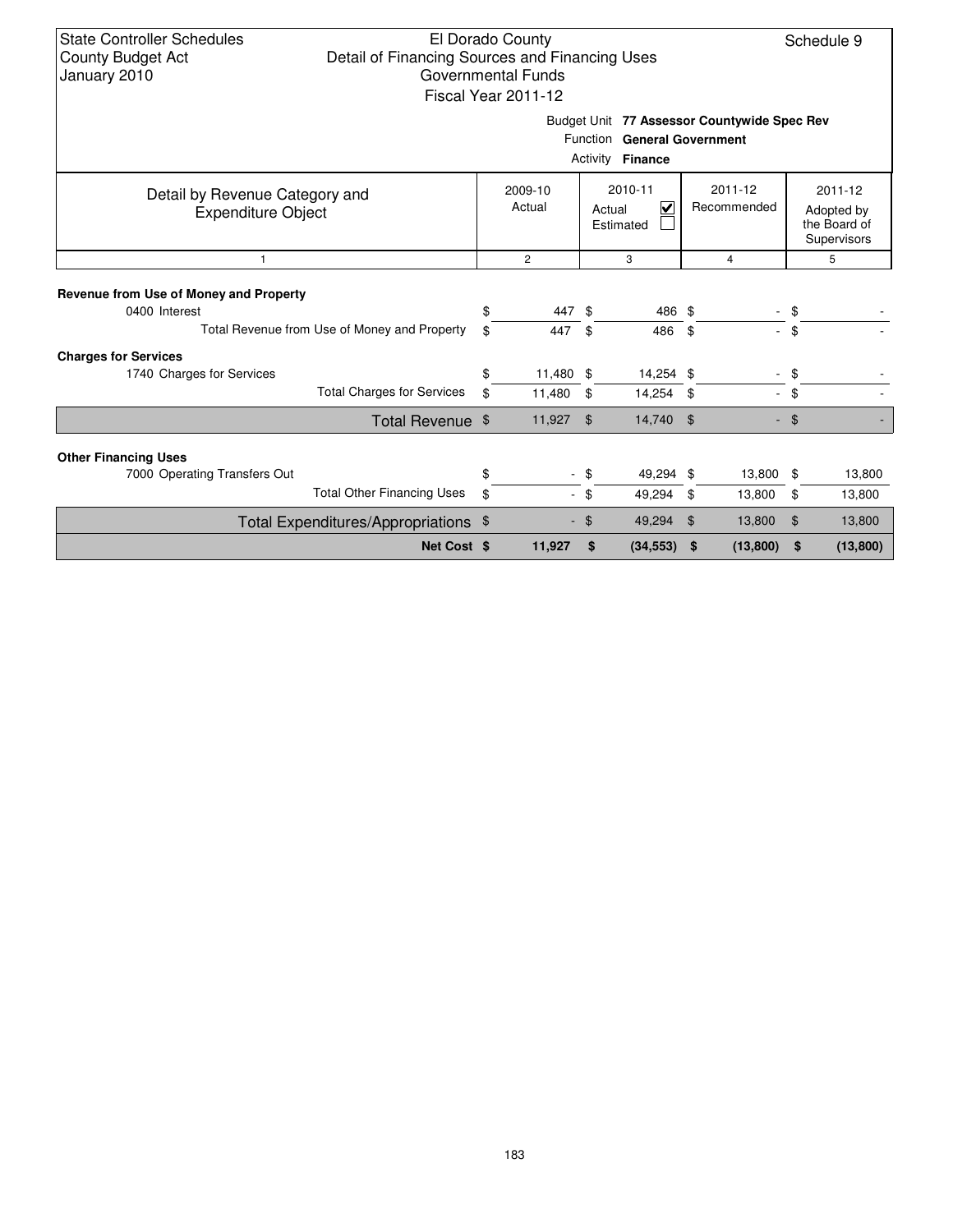| <b>State Controller Schedules</b>                           | El Dorado County          |                    |                                                |                                                                                              | Schedule 9                                           |
|-------------------------------------------------------------|---------------------------|--------------------|------------------------------------------------|----------------------------------------------------------------------------------------------|------------------------------------------------------|
| <b>County Budget Act</b>                                    |                           |                    | Detail of Financing Sources and Financing Uses |                                                                                              |                                                      |
| January 2010                                                | <b>Governmental Funds</b> |                    |                                                |                                                                                              |                                                      |
|                                                             | Fiscal Year 2011-12       |                    |                                                |                                                                                              |                                                      |
|                                                             |                           |                    | <b>Budget Unit</b><br>Function<br>Activity     | 77 Gen. Serv. Countywide Spec Rev<br><b>General Government</b><br><b>Property Management</b> |                                                      |
| Detail by Revenue Category and<br><b>Expenditure Object</b> | 2009-10<br>Actual         |                    | 2010-11<br>Actual<br>Estimated                 | 2011-12<br>Recommended                                                                       | 2011-12<br>Adopted by<br>the Board of<br>Supervisors |
|                                                             | $\overline{2}$            |                    | 3                                              | 4                                                                                            | 5                                                    |
| Revenue from Use of Money and Property                      |                           |                    |                                                |                                                                                              |                                                      |
| 0400 Interest                                               | 8                         |                    | \$<br>8                                        | \$                                                                                           |                                                      |
| Total Revenue from Use of Money and Property                | \$<br>8                   |                    | 8<br>\$                                        | \$                                                                                           | \$                                                   |
| Total Revenue \$                                            |                           | $\frac{1}{2}$<br>8 | 8                                              | $\$\$                                                                                        | $\mathfrak{L}$                                       |
| <b>Other Financing Uses</b>                                 |                           |                    |                                                |                                                                                              |                                                      |
| 7000 Operating Transfer Out                                 |                           |                    | \$                                             |                                                                                              |                                                      |
| <b>Total Other Financing Uses</b>                           | \$                        |                    | \$                                             | \$                                                                                           | \$                                                   |
| Total Expenditures/Appropriations \$                        |                           | \$                 |                                                | \$                                                                                           |                                                      |
| <b>Net Cost \$</b>                                          | 8                         | \$                 | 8                                              | \$                                                                                           | \$                                                   |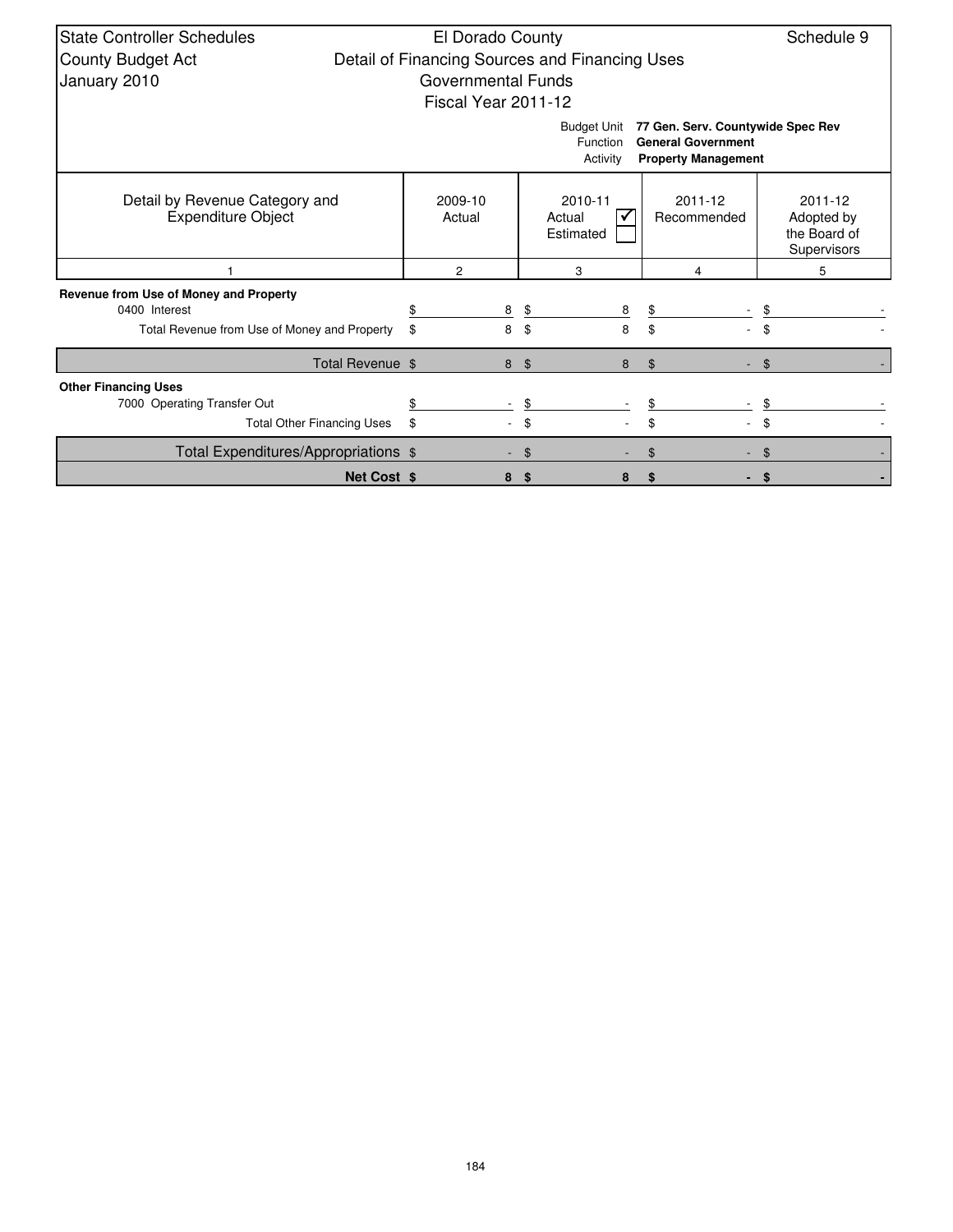| <b>State Controller Schedules</b><br>Schedule 9<br>El Dorado County                                                                  |    |                           |                |                                                |    |                        |      |                                                      |  |  |  |  |
|--------------------------------------------------------------------------------------------------------------------------------------|----|---------------------------|----------------|------------------------------------------------|----|------------------------|------|------------------------------------------------------|--|--|--|--|
| <b>County Budget Act</b>                                                                                                             |    |                           |                | Detail of Financing Sources and Financing Uses |    |                        |      |                                                      |  |  |  |  |
| January 2010                                                                                                                         |    | <b>Governmental Funds</b> |                |                                                |    |                        |      |                                                      |  |  |  |  |
|                                                                                                                                      |    | Fiscal Year 2011-12       |                |                                                |    |                        |      |                                                      |  |  |  |  |
| 77 Gen. Serv. Countywide Spec Rev<br><b>Budget Unit</b><br><b>General Government</b><br>Function<br><b>Other General</b><br>Activity |    |                           |                |                                                |    |                        |      |                                                      |  |  |  |  |
| Detail by Revenue Category and<br><b>Expenditure Object</b>                                                                          |    | 2009-10<br>Actual         |                | 2010-11<br>Actual<br>Estimated                 |    | 2011-12<br>Recommended |      | 2011-12<br>Adopted by<br>the Board of<br>Supervisors |  |  |  |  |
|                                                                                                                                      |    | $\overline{2}$            |                | 3                                              |    | 4                      |      | 5                                                    |  |  |  |  |
| Revenue from Use of Money and Property                                                                                               |    |                           |                |                                                |    |                        |      |                                                      |  |  |  |  |
| 0400 Interest                                                                                                                        | \$ | 821                       | \$             | 130                                            | \$ |                        |      |                                                      |  |  |  |  |
| Total Revenue from Use of Money and Property                                                                                         | \$ | 821                       | \$             | 130                                            | \$ |                        |      |                                                      |  |  |  |  |
| Total Revenue \$                                                                                                                     |    | 821                       | \$             | 130                                            | \$ |                        | \$   |                                                      |  |  |  |  |
| <b>Services and Supplies</b>                                                                                                         |    |                           |                |                                                |    |                        |      |                                                      |  |  |  |  |
| 4501 Special Projects                                                                                                                |    | 302,907                   |                |                                                |    |                        |      |                                                      |  |  |  |  |
| <b>Total Services and Supplies</b>                                                                                                   | \$ | 302,907 \$                |                |                                                | \$ |                        | \$   |                                                      |  |  |  |  |
| <b>Other Financing Uses</b>                                                                                                          |    |                           |                |                                                |    |                        |      |                                                      |  |  |  |  |
| 7000 Operating Transfer Out                                                                                                          | \$ |                           |                | 49,412                                         | \$ |                        |      |                                                      |  |  |  |  |
| <b>Total Other Financing Uses</b>                                                                                                    | \$ |                           | \$             | 49,412                                         | \$ |                        | \$   |                                                      |  |  |  |  |
| Total Expenditures/Appropriations \$                                                                                                 |    | 302,907                   | $\mathfrak{F}$ | 49,412                                         | \$ |                        | \$   |                                                      |  |  |  |  |
| <b>Net Cost \$</b>                                                                                                                   |    | $(302,086)$ \$            |                | (49, 282)                                      | \$ |                        | - \$ |                                                      |  |  |  |  |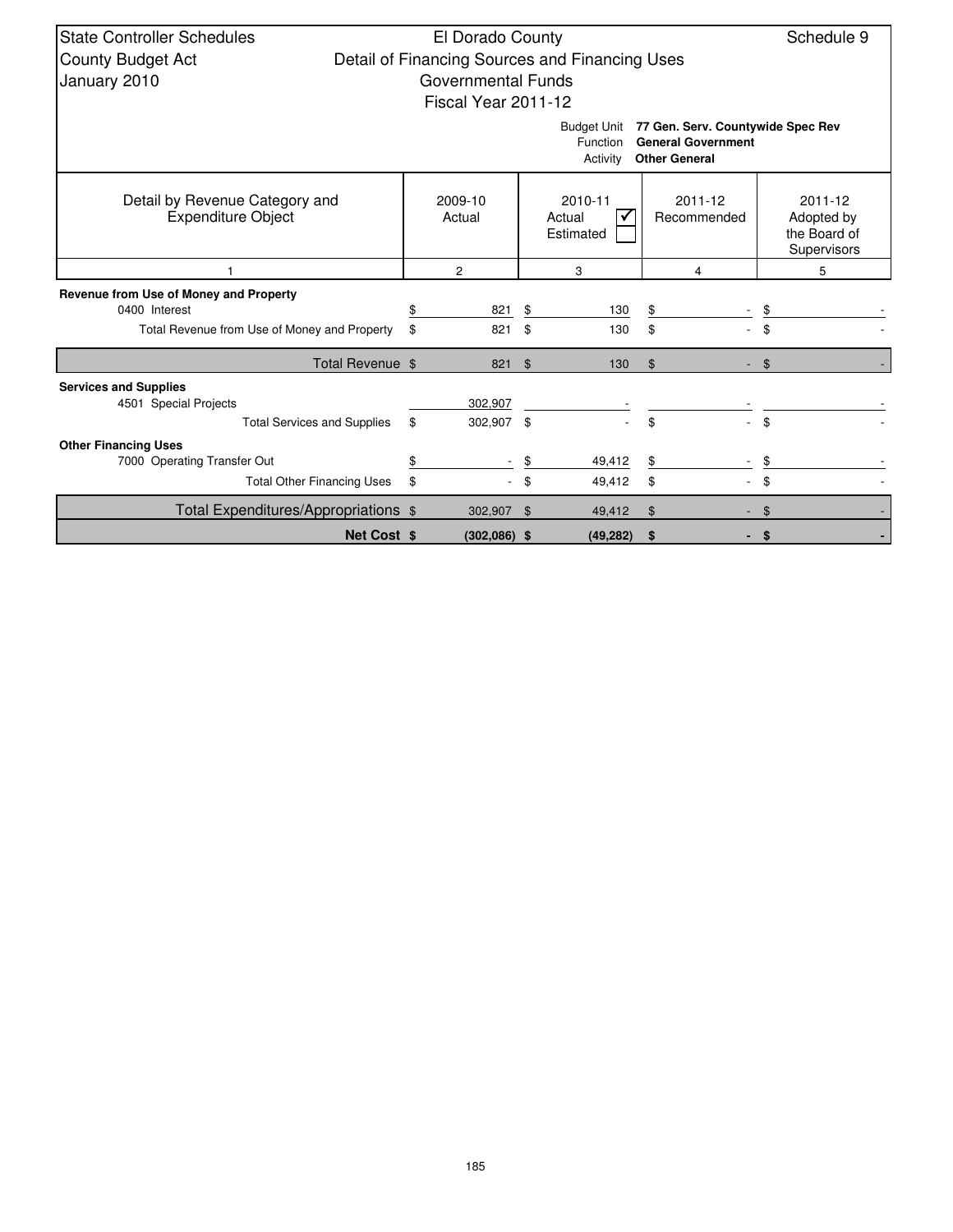| <b>State Controller Schedules</b>                                | El Dorado County          |          |                                                |          |                                               |     | Schedule 9   |  |  |
|------------------------------------------------------------------|---------------------------|----------|------------------------------------------------|----------|-----------------------------------------------|-----|--------------|--|--|
| <b>County Budget Act</b>                                         |                           |          | Detail of Financing Sources and Financing Uses |          |                                               |     |              |  |  |
|                                                                  | <b>Governmental Funds</b> |          |                                                |          |                                               |     |              |  |  |
| January 2010                                                     |                           |          |                                                |          |                                               |     |              |  |  |
|                                                                  | Fiscal Year 2011-12       |          |                                                |          |                                               |     |              |  |  |
|                                                                  |                           |          |                                                |          | Budget Unit 77 Gen. Serv. Countywide Spec Rev |     |              |  |  |
|                                                                  |                           |          | Function<br>Activity                           |          | <b>General Government</b><br>Recreation       |     |              |  |  |
|                                                                  |                           |          |                                                |          |                                               |     |              |  |  |
| Detail by Revenue Category and                                   | 2009-10                   |          | 2010-11                                        | 2011-12  |                                               |     | 2011-12      |  |  |
| Expenditure Object                                               | Actual                    |          | Actual                                         |          | Recommended                                   |     | Adopted by   |  |  |
|                                                                  | Estimated                 |          |                                                |          |                                               |     | the Board of |  |  |
|                                                                  |                           |          |                                                |          |                                               |     | Supervisors  |  |  |
| 1                                                                | $\overline{2}$            |          | 3                                              |          | $\overline{4}$                                |     | 5            |  |  |
| <b>Licenses, Permits and Franchises</b><br>0264 River Use Permit | \$                        |          |                                                |          |                                               |     | 145,800      |  |  |
| Total Licenses, Permits and Franchises                           | \$<br>146,400<br>146,400  | \$<br>\$ | 160,264<br>160,264                             | \$<br>\$ | 145,800<br>145,800 \$                         | \$  | 145,800      |  |  |
| Revenue from Use of Money and Property                           |                           |          |                                                |          |                                               |     |              |  |  |
| 0400 Interest                                                    | \$<br>1,507               | \$       | 1,431                                          | \$       | 820                                           | \$  | 820          |  |  |
| Total Revenue from Use of Money and Property                     | \$<br>1,507               | \$       | 1,431                                          | \$       | 820                                           | -\$ | 820          |  |  |
| <b>Charges for Services</b>                                      |                           |          |                                                |          |                                               |     |              |  |  |
| 1405 Quimby Fees                                                 | \$<br>5,325               | \$       | 900                                            | \$       |                                               | \$  |              |  |  |
| 1720 Park and Recreation Fees                                    | 52,800                    |          | 47,081                                         | 35,000   |                                               |     | 35,000       |  |  |
| <b>Total Charges for Services</b>                                | \$<br>58,125 \$           |          | 47,981                                         | \$       | 35,000 \$                                     |     | 35,000       |  |  |
| <b>Miscellaneous Revenues</b>                                    |                           |          |                                                |          |                                               |     |              |  |  |
| 1940 Miscellaneous Revenue                                       | \$<br>4,127               | \$       | 161                                            | \$       |                                               | \$  |              |  |  |
| <b>Total Miscellaneous Revenues</b>                              | \$<br>4,127               | \$       | 161                                            | \$       |                                               | \$  |              |  |  |
| Total Revenue \$                                                 | $210,159$ \$              |          | 209,837                                        | $\$\$    | 181,620 \$                                    |     | 181,620      |  |  |
| <b>Other Charges</b>                                             |                           |          |                                                |          |                                               |     |              |  |  |
| 5240 Contribution: Non County Agency                             | \$<br>1,478               | \$       |                                                | \$       |                                               | \$  |              |  |  |
| Total Other Charges \$                                           | 1,478                     | \$       |                                                | \$       |                                               | \$  |              |  |  |
| <b>Other Financing Uses</b>                                      |                           |          |                                                |          |                                               |     |              |  |  |
| 7000 Operating Transfer Out                                      | \$<br>252,952             | \$       | 217,891                                        | \$       | 240,559                                       | \$  | 234,223      |  |  |
| <b>Total Other Financing Uses</b>                                | \$<br>252,952 \$          |          | 217,891                                        | \$       | 240,559 \$                                    |     | 234,223      |  |  |
| Total Expenditures/Appropriations \$                             | 254,430 \$                |          | 217,891                                        | \$       | 240,559                                       | \$  | 234,223      |  |  |
| <b>Net Cost \$</b>                                               | $(44, 271)$ \$            |          | (8,054)                                        | \$       | $(58,939)$ \$                                 |     | (52,603)     |  |  |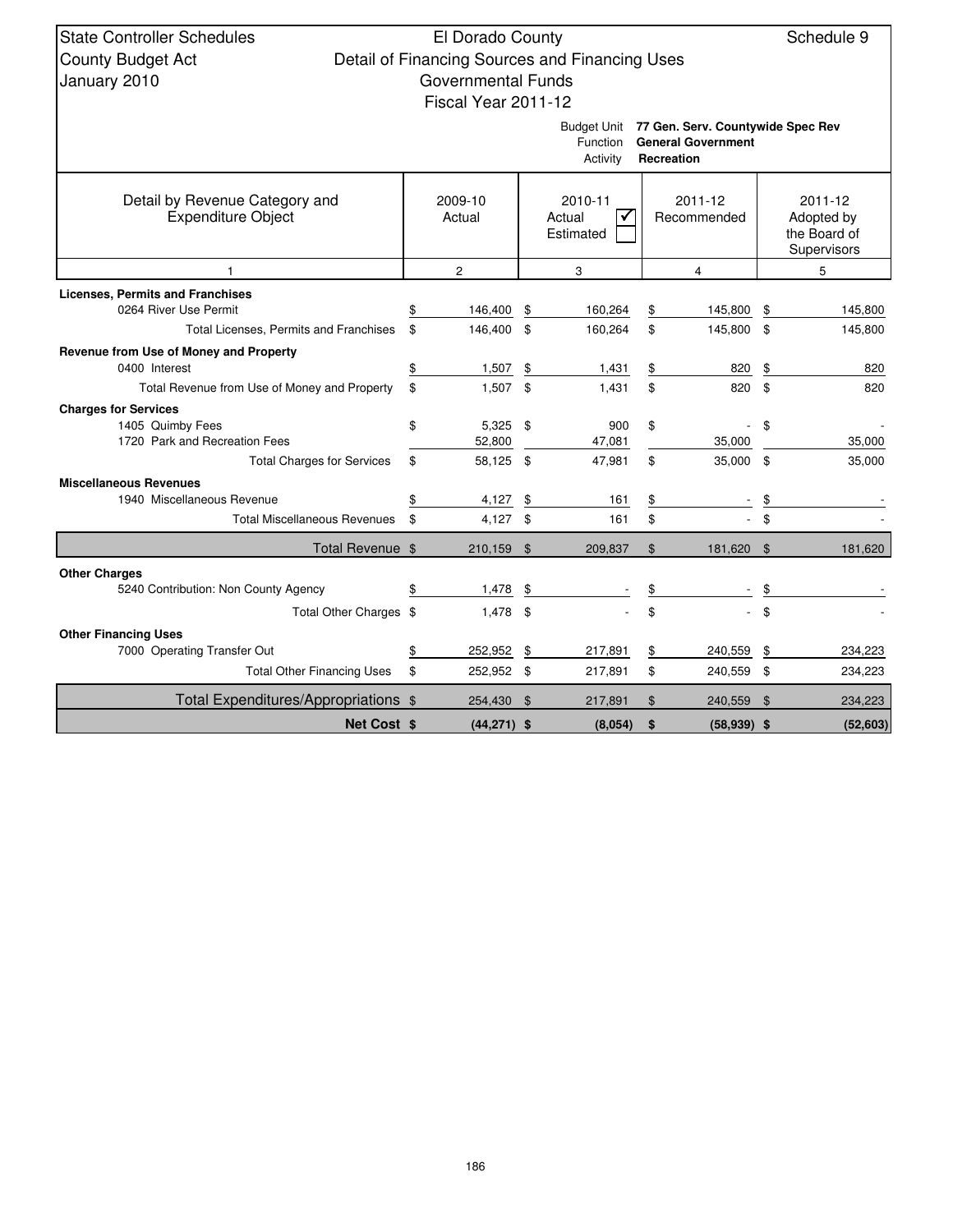| <b>State Controller Schedules</b>                           | El Dorado County    |                                                |         |                                   |             | Schedule 9                 |  |
|-------------------------------------------------------------|---------------------|------------------------------------------------|---------|-----------------------------------|-------------|----------------------------|--|
| County Budget Act                                           |                     | Detail of Financing Sources and Financing Uses |         |                                   |             |                            |  |
| January 2010                                                | Governmental Funds  |                                                |         |                                   |             |                            |  |
|                                                             | Fiscal Year 2011-12 |                                                |         |                                   |             |                            |  |
|                                                             |                     | <b>Budget Unit</b>                             |         | 77 Gen. Serv. Countywide Spec Rev |             |                            |  |
|                                                             |                     | Function                                       |         | <b>General Government</b>         |             |                            |  |
|                                                             |                     | Activity                                       |         | <b>Cutural Services</b>           |             |                            |  |
|                                                             |                     |                                                |         |                                   |             |                            |  |
| Detail by Revenue Category and<br><b>Expenditure Object</b> | 2009-10<br>Actual   | 2010-11<br>Actual                              | 2011-12 |                                   |             | 2011-12                    |  |
|                                                             |                     | Estimated                                      |         | Recommended                       |             | Adopted by<br>the Board of |  |
|                                                             |                     |                                                |         |                                   | Supervisors |                            |  |
|                                                             | $\overline{c}$      | 3                                              |         | 4                                 |             | 5                          |  |
| Revenue from Use of Money and Property                      |                     |                                                |         |                                   |             |                            |  |
| 0400 Interest                                               | \$<br>61            | \$<br>63                                       | \$      |                                   | S           |                            |  |
| Total Revenue from Use of Money and Property                | \$<br>61            | \$<br>63                                       | \$      |                                   | \$          |                            |  |
| <b>Miscellaneous Revenues</b>                               |                     |                                                |         |                                   |             |                            |  |
| 1943 Miscellaneous Donation                                 | 1,763               | 3,897                                          |         |                                   |             |                            |  |
| <b>Total Miscellaneous Revenues</b>                         | \$<br>1,763         | \$<br>3,897                                    | \$      |                                   | \$          |                            |  |
| Total Revenue \$                                            | $1,824$ \$          | 3,960                                          | \$      |                                   | \$          |                            |  |
| <b>Other Financing Uses</b>                                 |                     |                                                |         |                                   |             |                            |  |
| 7000 Operating Transfer Out                                 | \$<br>2,568         | \$                                             | \$      | 4,000                             |             | 4,000                      |  |
| <b>Total Other Financing Uses</b>                           | \$<br>2,568         | \$                                             | \$      | $4,000$ \$                        |             | 4,000                      |  |
| Total Expenditures/Appropriations \$                        | 2,568               | \$                                             | \$      | 4,000                             | - \$        | 4,000                      |  |
| <b>Net Cost \$</b>                                          | $(744)$ \$          | 3,960                                          | \$      | $(4,000)$ \$                      |             | (4,000)                    |  |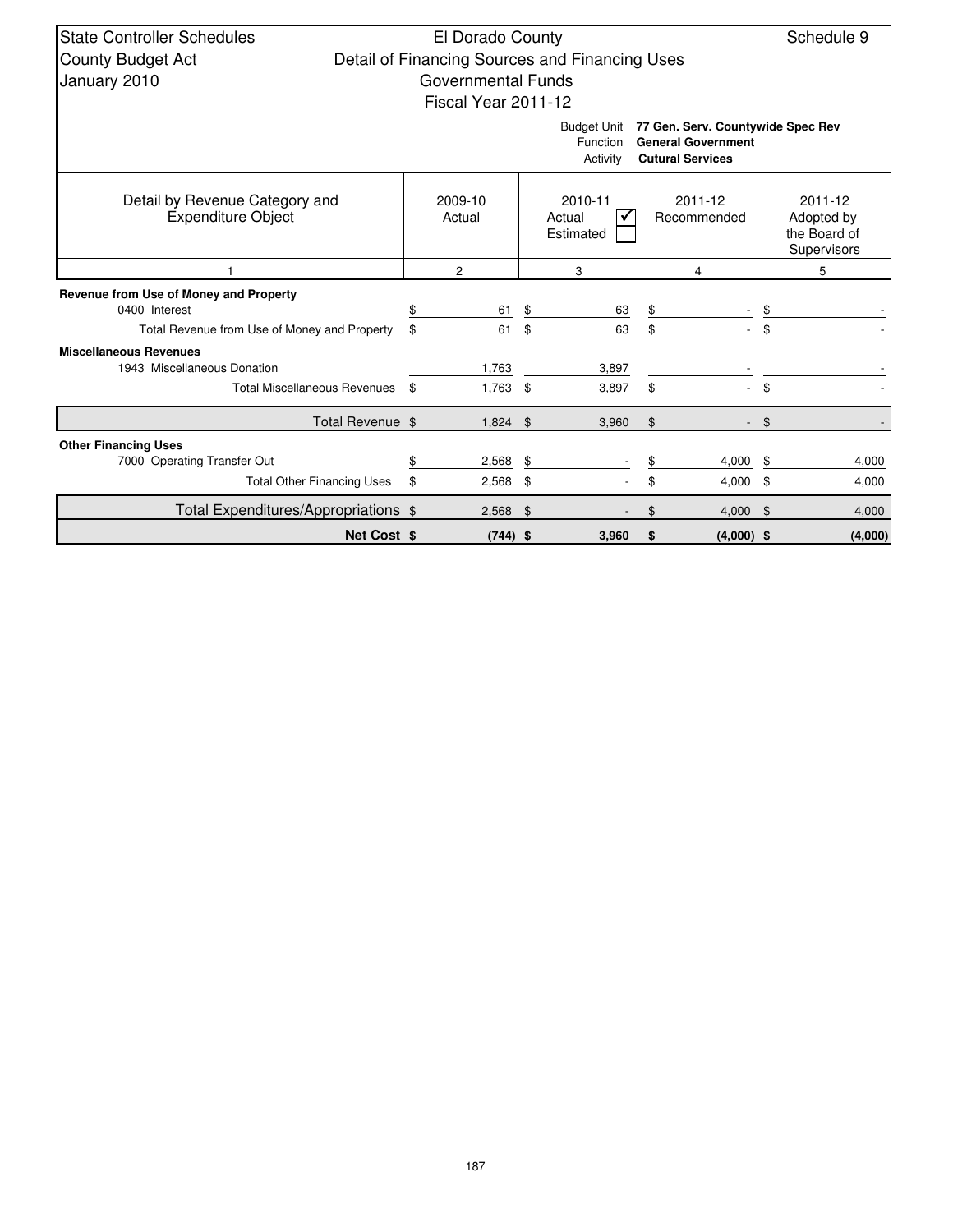|                                              |                                                      | Fiscal Year 2011-12 |                |                                                        |             |                |                             |         |  |  |  |
|----------------------------------------------|------------------------------------------------------|---------------------|----------------|--------------------------------------------------------|-------------|----------------|-----------------------------|---------|--|--|--|
|                                              | Budget Unit 77 District Attorney Countywide Spec Rev |                     |                |                                                        |             |                |                             |         |  |  |  |
|                                              |                                                      |                     |                | Function Public Protection<br>Activity <b>Judicial</b> |             |                |                             |         |  |  |  |
| Detail by Revenue Category and               | 2010-11                                              |                     | 2011-12        |                                                        | 2011-12     |                |                             |         |  |  |  |
| <b>Expenditure Object</b>                    |                                                      | 2009-10<br>Actual   | Actual         | $\overline{\mathbf{v}}$                                | Recommended |                | Adopted by                  |         |  |  |  |
|                                              |                                                      |                     | Estimated      |                                                        |             |                | the Board of<br>Supervisors |         |  |  |  |
| $\mathbf{1}$                                 |                                                      | $\overline{c}$      |                | 3                                                      |             | $\overline{4}$ |                             | 5       |  |  |  |
| <b>Fines, Forfeitures and Penalties</b>      |                                                      |                     |                |                                                        |             |                |                             |         |  |  |  |
| 0343 Consumer Fraud                          | \$                                                   | 125,000 \$          |                | 75,400 \$                                              |             | 115,000 \$     |                             | 115,000 |  |  |  |
| 0346 Asset Forfeiture - State                |                                                      | 5,046               |                | 2,078                                                  |             |                |                             |         |  |  |  |
| 0347 Asset Forfeiture - Federal              |                                                      | 9,555               |                | 6,506                                                  |             |                |                             |         |  |  |  |
| Total Fines, Forfeitures and Penalties       | \$                                                   | 139,601             | \$             | 83,984 \$                                              |             | 115,000        | \$                          | 115,000 |  |  |  |
| Revenue from Use of Money and Property       |                                                      |                     |                |                                                        |             |                |                             |         |  |  |  |
| 0400 Interest                                | \$                                                   | 2,223               | \$             | 2,378 \$                                               |             |                | \$                          |         |  |  |  |
| Total Revenue from Use of Money and Property | \$                                                   | 2,223               | \$             | 2,378                                                  | \$          |                | - \$                        |         |  |  |  |
| <b>Intergovernmental Revenue - State</b>     |                                                      |                     |                |                                                        |             |                |                             |         |  |  |  |
| 0885 State - Auto Insurance Fraud            | \$                                                   | 294,482 \$          |                | 316,675 \$                                             |             | 253,000 \$     |                             | 303,286 |  |  |  |
| 0886 State - Workers' Compensation Fraud     |                                                      | 266,936             |                | 290,263                                                |             | 280,000        |                             | 326,567 |  |  |  |
| Total Intergovernmental Revenue - State      | \$                                                   | 561,418 \$          |                | 606,938 \$                                             |             | 533,000 \$     |                             | 629,853 |  |  |  |
| <b>Charges for Services</b>                  |                                                      |                     |                |                                                        |             |                |                             |         |  |  |  |
| 1600 Recording Fees                          | \$                                                   | 102,597 \$          |                | 108,715 \$                                             |             | 75,000         | \$                          | 75,000  |  |  |  |
| <b>Total Charges for Services</b>            | \$                                                   | 102,597 \$          |                | 108,715 \$                                             |             | 75,000         | $^{\circ}$                  | 75,000  |  |  |  |
| <b>Other Financing Sources</b>               |                                                      |                     |                |                                                        |             |                |                             |         |  |  |  |
| 2020 Operating Transfers In                  | \$                                                   | 12,779              | \$             | 8,622 \$                                               |             |                | \$                          |         |  |  |  |
| <b>Total Other Financing Sources</b>         | \$                                                   | 12,779              | \$             | 8,622                                                  | \$          |                | \$                          |         |  |  |  |
| Total Revenue \$                             |                                                      | 818,618             | $\mathfrak{F}$ | 810,637 \$                                             |             | 723,000        | $\frac{1}{2}$               | 819,853 |  |  |  |
| <b>Other Charges</b>                         |                                                      |                     |                |                                                        |             |                |                             |         |  |  |  |
| 5240 Contribution To Non-county Governmental | \$                                                   | $1,000$ \$          |                | $1,000$ \$                                             |             |                | \$                          | 2,000   |  |  |  |
| <b>Total Other Charges</b>                   | \$                                                   | 1,000               | \$             | $1,000$ \$                                             |             |                | \$                          | 2,000   |  |  |  |
| <b>Other Financing Uses</b>                  |                                                      |                     |                |                                                        |             |                |                             |         |  |  |  |
| 7000 Operating Transfers Out                 | \$                                                   | 823,012 \$          |                | 858,183 \$                                             |             | 723,000        | \$                          | 819,853 |  |  |  |
| <b>Total Other Financing Uses</b>            | \$                                                   | 823,012             | - \$           | 858,183                                                | \$          | 723,000        | \$                          | 819,853 |  |  |  |
| <b>Total Expenditures/Appropriations</b>     | \$                                                   | 824,012             | $\mathfrak{F}$ | 859,183                                                | \$          | 723,000        | \$                          | 821,853 |  |  |  |
| Net Cost \$                                  |                                                      | (5, 394)            | \$             | $(48, 547)$ \$                                         |             |                | \$                          | (2,000) |  |  |  |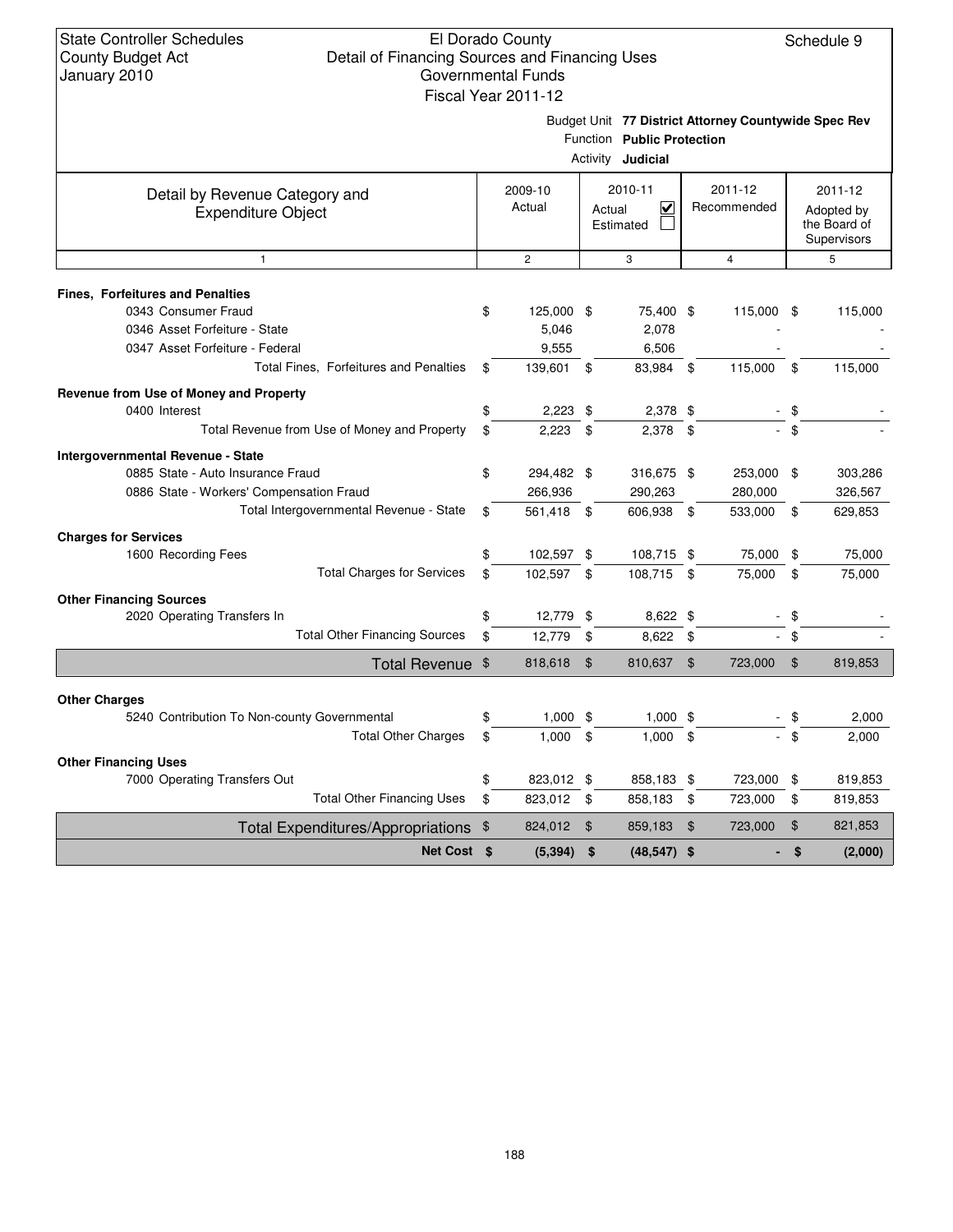Budget Unit **77 Sheriff Countywide Spec Rev**

|  | <b>Activity Police Protection/Detention</b> |  |
|--|---------------------------------------------|--|
|--|---------------------------------------------|--|

| Detail by Revenue Category and                              | 2009-10 |                | 2010-11        |                                   | 2011-12        |             | 2011-12    |              |  |
|-------------------------------------------------------------|---------|----------------|----------------|-----------------------------------|----------------|-------------|------------|--------------|--|
| <b>Expenditure Object</b>                                   |         | Actual         |                | $\overline{\mathsf{v}}$<br>Actual |                | Recommended | Adopted by |              |  |
|                                                             |         |                |                | Estimated                         |                |             |            | the Board of |  |
|                                                             |         |                |                |                                   |                |             |            | Supervisors  |  |
| $\mathbf{1}$                                                |         | $\overline{2}$ |                | 3                                 |                | 4           |            | 5            |  |
| <b>Fines, Forfeitures and Penalties</b>                     |         |                |                |                                   |                |             |            |              |  |
| 0320 Other Court Fines                                      | \$      | 25,730 \$      |                | 165,943 \$                        |                | 14,000 \$   |            | 14,000       |  |
| 0347 Asset Forfeiture - Federal                             |         | 165,060        |                | 349,115                           |                | 125,000     |            | 175,000      |  |
| Total Fines, Forfeitures and Penalties                      | \$      | 190,790        | - \$           | 515,058                           | \$             | 139,000     | \$         | 189,000      |  |
| Revenue from Use of Money and Property                      |         |                |                |                                   |                |             |            |              |  |
| 0400 Interest                                               | \$      | 2,738          | \$             | $3,878$ \$                        |                |             | \$         |              |  |
| Total Revenue from Use of Money and Property                | \$      | 2,738          | \$             | 3,878                             | \$             |             | \$         |              |  |
| Intergovernmental Revenue - State                           |         |                |                |                                   |                |             |            |              |  |
| 0760 State - Corrections                                    | \$      | 53,225 \$      |                | 55,115 \$                         |                | 61,800 \$   |            | 61,800       |  |
| 0880 State - Other                                          |         | 189,651        |                | 179,862                           |                | 80,000      |            | 60,000       |  |
| Total Intergovernmental Revenue - State                     | \$      | 242,876 \$     |                | 234,977 \$                        |                | 141,800     | \$         | 121,800      |  |
| <b>Charges for Services</b>                                 |         |                |                |                                   |                |             |            |              |  |
| 1490 Civil Process Services                                 | \$      | 18,870 \$      |                | 26,160 \$                         |                |             | - \$       |              |  |
| <b>Total Charges for Services</b>                           | \$      | 18,870         | \$             | 26,160 \$                         |                |             | \$         |              |  |
| <b>Other Financing Sources</b>                              |         |                |                |                                   |                |             |            |              |  |
| 2020 Operating Transfers In                                 | \$      | 327,213 \$     |                |                                   | \$             |             | \$         |              |  |
| <b>Total Other Financing Sources</b>                        | \$      | 327,213        | - \$           |                                   | - \$           |             | \$         |              |  |
| Total Revenue \$                                            |         | 782,487        | \$             | 780,073                           | \$             | 280.800     | \$         | 310,800      |  |
|                                                             |         |                |                |                                   |                |             |            |              |  |
| <b>Other Financing Uses</b><br>7000 Operating Transfers Out | \$      | 473,490 \$     |                | 225,967 \$                        |                | 812,315 \$  |            | 722,315      |  |
| <b>Total Other Financing Uses</b>                           | \$      | 473,490        | \$             | 225,967                           | \$             | 812,315     | \$         | 722,315      |  |
|                                                             |         |                |                |                                   |                |             |            |              |  |
| Total Expenditures/Appropriations \$                        |         | 473,490        | $\mathfrak{F}$ | 225,967                           | $\mathfrak{F}$ | 812,315     | \$         | 722,315      |  |
| Net Cost \$                                                 |         | 308,997        | \$             | 554,107                           | \$             | (531, 515)  | \$         | (411, 515)   |  |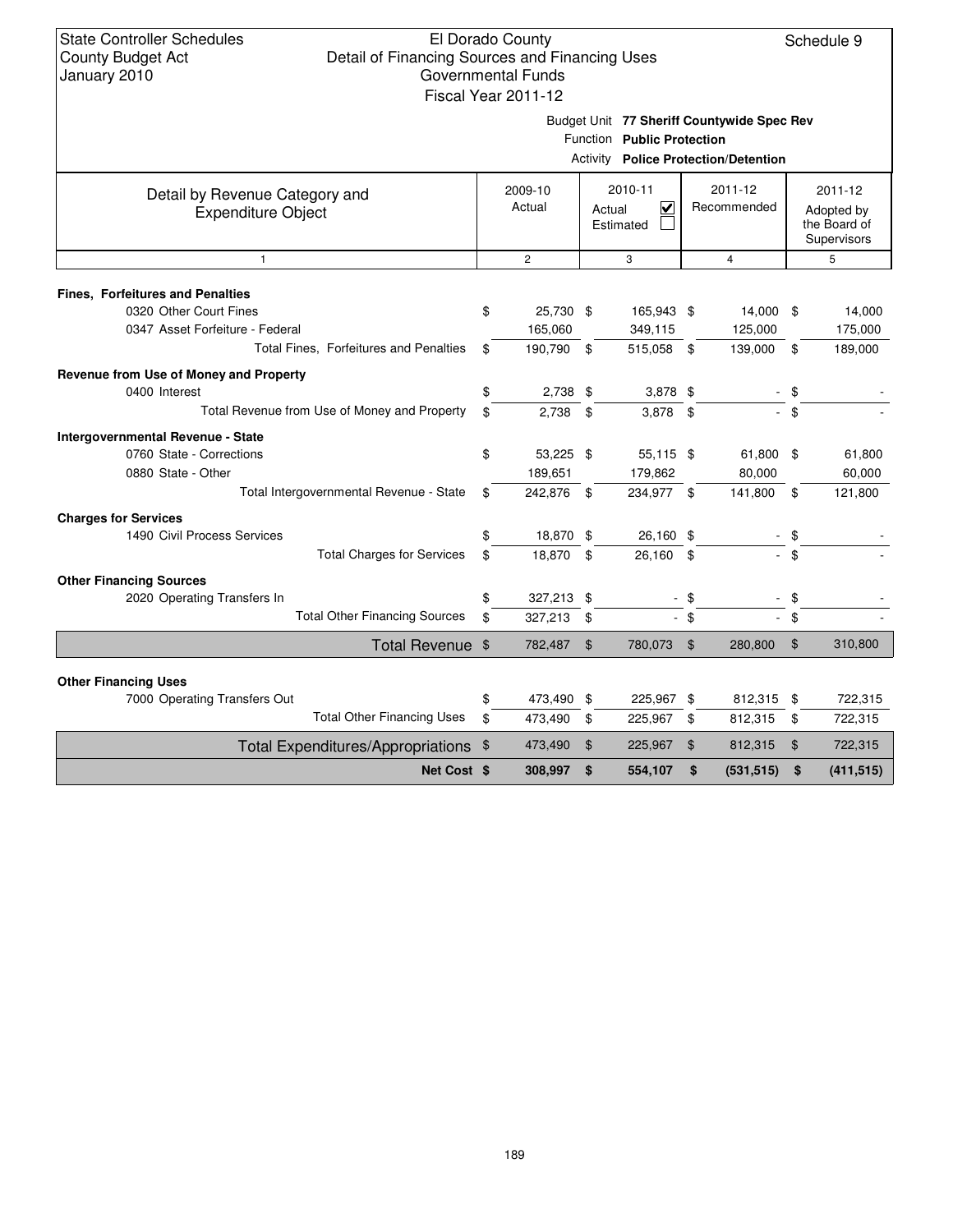### El Dorado County Detail of Financing Sources and Financing Uses Governmental Funds Fiscal Year 2011-12

Schedule 9

| $-14$ |                                              |
|-------|----------------------------------------------|
|       | Budget Unit 77 Probation Countywide Spec Rev |

|  | Function Public Protection |
|--|----------------------------|
|  |                            |

|                                                             | Activity Detention and Correction |                   |    |                                     |                        |                |     |                                                      |  |  |  |
|-------------------------------------------------------------|-----------------------------------|-------------------|----|-------------------------------------|------------------------|----------------|-----|------------------------------------------------------|--|--|--|
| Detail by Revenue Category and<br><b>Expenditure Object</b> |                                   | 2009-10<br>Actual |    | 2010-11<br>V<br>Actual<br>Estimated | 2011-12<br>Recommended |                |     | 2011-12<br>Adopted by<br>the Board of<br>Supervisors |  |  |  |
| $\mathbf{1}$                                                |                                   | $\overline{2}$    |    | 3                                   |                        | $\overline{4}$ |     | 5                                                    |  |  |  |
| <b>Fines, Forfeitures and Penalties</b>                     |                                   |                   |    |                                     |                        |                |     |                                                      |  |  |  |
| 0320 Other Court Fines                                      | \$                                | 90,766 \$         |    |                                     |                        |                |     |                                                      |  |  |  |
| Total Fines, Forfeitures and Penalties                      | \$                                | 90,766            | \$ |                                     | \$                     |                |     |                                                      |  |  |  |
| Revenue from Use of Money and Property                      |                                   |                   |    |                                     |                        |                |     |                                                      |  |  |  |
| 0400 Interest                                               | \$                                | $2,270$ \$        |    | $1,391$ \$                          |                        | $1,000$ \$     |     | 1,000                                                |  |  |  |
| Total Revenue from Use of Money and Property                | \$                                | 2,270             | \$ | $1,391$ \$                          |                        | 1,000          | \$  | 1,000                                                |  |  |  |
| Intergovernmental Revenue - State                           |                                   |                   |    |                                     |                        |                |     |                                                      |  |  |  |
| 0600 State - Public Assistance Programs                     | \$                                | 46,052 \$         |    |                                     | - \$                   |                | \$  |                                                      |  |  |  |
| 0760 State - Corrections                                    |                                   | 53,785            |    | 47,620                              |                        | 50,000         |     |                                                      |  |  |  |
| 0880 State - Other                                          |                                   | 512,298           |    | 655,876                             |                        | 535,814        |     | 316,814                                              |  |  |  |
| Total Intergovernmental Revenue - State                     | \$                                | 612,135 \$        |    | 703,496 \$                          |                        | 585,814 \$     |     | 316,814                                              |  |  |  |
| Intergovernmental Revenue - Federal                         |                                   |                   |    |                                     |                        |                |     |                                                      |  |  |  |
| 1000 Federal - Public Assistance Admin.                     | \$                                | 70,830 \$         |    |                                     | - \$                   | 70,000 \$      |     |                                                      |  |  |  |
| Total Intergovernmental Revenue - Federal                   | \$                                | 70,830            | \$ |                                     | $-$ \$                 | 70,000         | \$  |                                                      |  |  |  |
| <b>Miscellaneous Revenues</b>                               |                                   |                   |    |                                     |                        |                |     |                                                      |  |  |  |
| 1940 Miscellaneous Revenue                                  | \$                                | $1,154$ \$        |    | 893 \$                              |                        |                | \$  |                                                      |  |  |  |
| <b>Total Miscellaneous Revenues</b>                         | \$                                | 1,154             | \$ | 893                                 | \$                     |                | \$  |                                                      |  |  |  |
| Total Revenue \$                                            |                                   | 777,155           | \$ | 705,780                             | \$                     | 656,814        | \$  | 317,814                                              |  |  |  |
|                                                             |                                   |                   |    |                                     |                        |                |     |                                                      |  |  |  |
| <b>Other Financing Uses</b><br>7000 Operating Transfers Out | \$                                | 1,013,156 \$      |    | 444,381 \$                          |                        | 1,009,756      | -\$ | 665,889                                              |  |  |  |
| <b>Total Other Financing Uses</b>                           | \$                                | 1,013,156         | \$ | 444,381                             | \$                     | 1,009,756      | \$  | 665,889                                              |  |  |  |
| Total Expenditures/Appropriations \$                        |                                   | 1,013,156         | \$ | 444,381                             | $\mathbf{\$}$          | 1,009,756      | \$  | 665,889                                              |  |  |  |
| Net Cost \$                                                 |                                   | (236,001)         | \$ | 261,399                             | \$                     | (352, 942)     | \$  | (348, 075)                                           |  |  |  |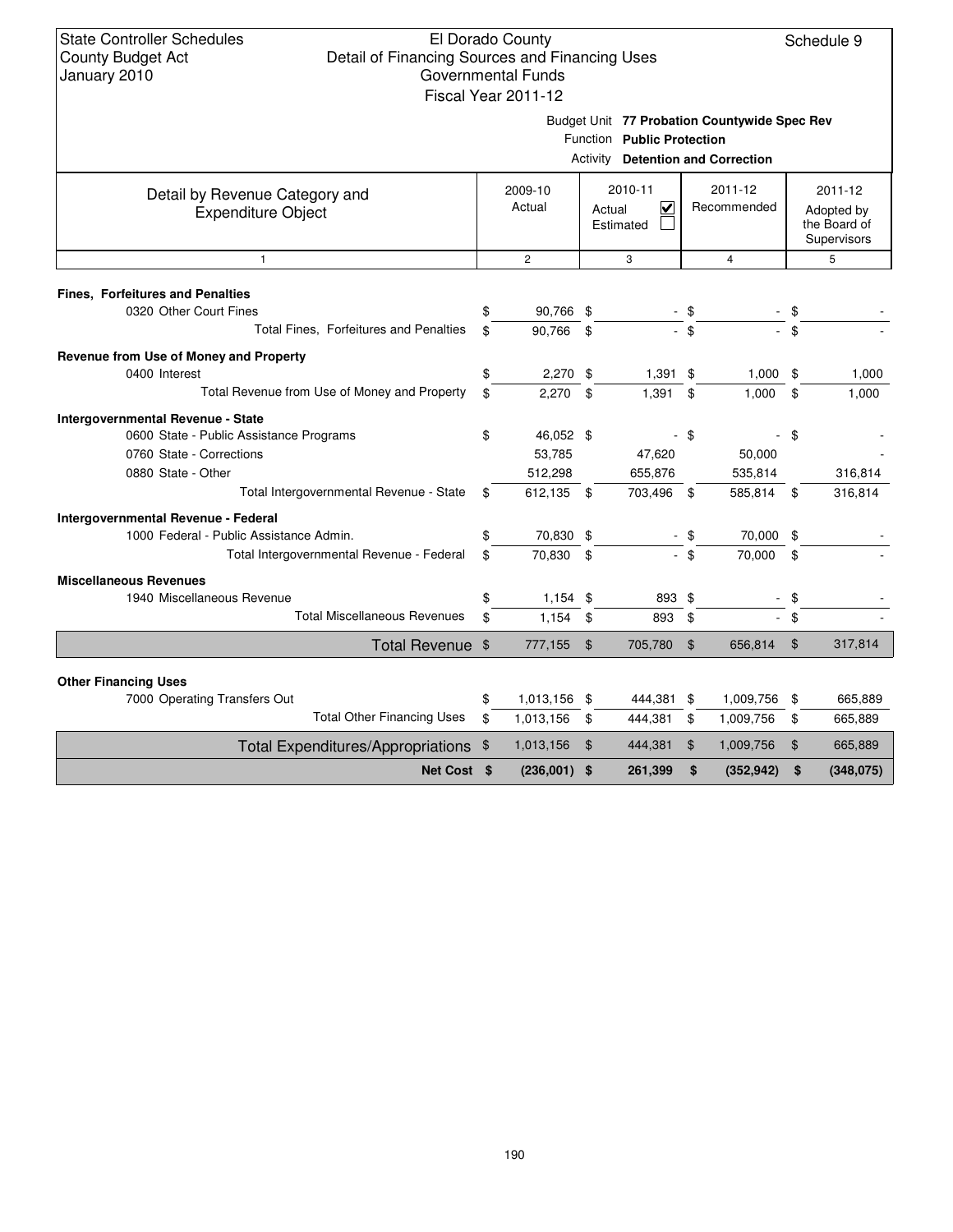| <b>State Controller Schedules</b><br>El Dorado County<br>Schedule 9<br>Detail of Financing Sources and Financing Uses<br><b>County Budget Act</b><br>January 2010<br>Governmental Funds<br>Fiscal Year 2011-12 |          |                   |                                     |                |                                                                                |            |  |  |  |  |
|----------------------------------------------------------------------------------------------------------------------------------------------------------------------------------------------------------------|----------|-------------------|-------------------------------------|----------------|--------------------------------------------------------------------------------|------------|--|--|--|--|
| Budget Unit 77 Agriculture Countywide Spec Rev<br>Function Public Protection<br><b>Protection Inspection</b><br>Activity                                                                                       |          |                   |                                     |                |                                                                                |            |  |  |  |  |
| Detail by Revenue Category and<br><b>Expenditure Object</b>                                                                                                                                                    |          | 2009-10<br>Actual | 2010-11<br>V<br>Actual<br>Estimated |                | 2011-12<br>2011-12<br>Recommended<br>Adopted by<br>the Board of<br>Supervisors |            |  |  |  |  |
|                                                                                                                                                                                                                |          | $\overline{c}$    | 3                                   |                | 4                                                                              | 5          |  |  |  |  |
| Revenue from Use of Money and Property<br>0400 Interest<br>Total Revenue from Use of Money and Property                                                                                                        | \$<br>\$ | $127$ \$<br>127   | - \$<br>125                         | $125$ \$<br>\$ | $\blacksquare$                                                                 | - \$<br>\$ |  |  |  |  |
| Total Revenue \$                                                                                                                                                                                               |          | 127               | $\mathfrak{L}$                      | $125$ \$       |                                                                                | $-$ \$     |  |  |  |  |
| Net Cost \$                                                                                                                                                                                                    |          | 127               | 125<br>\$.                          | - 56           |                                                                                | - \$       |  |  |  |  |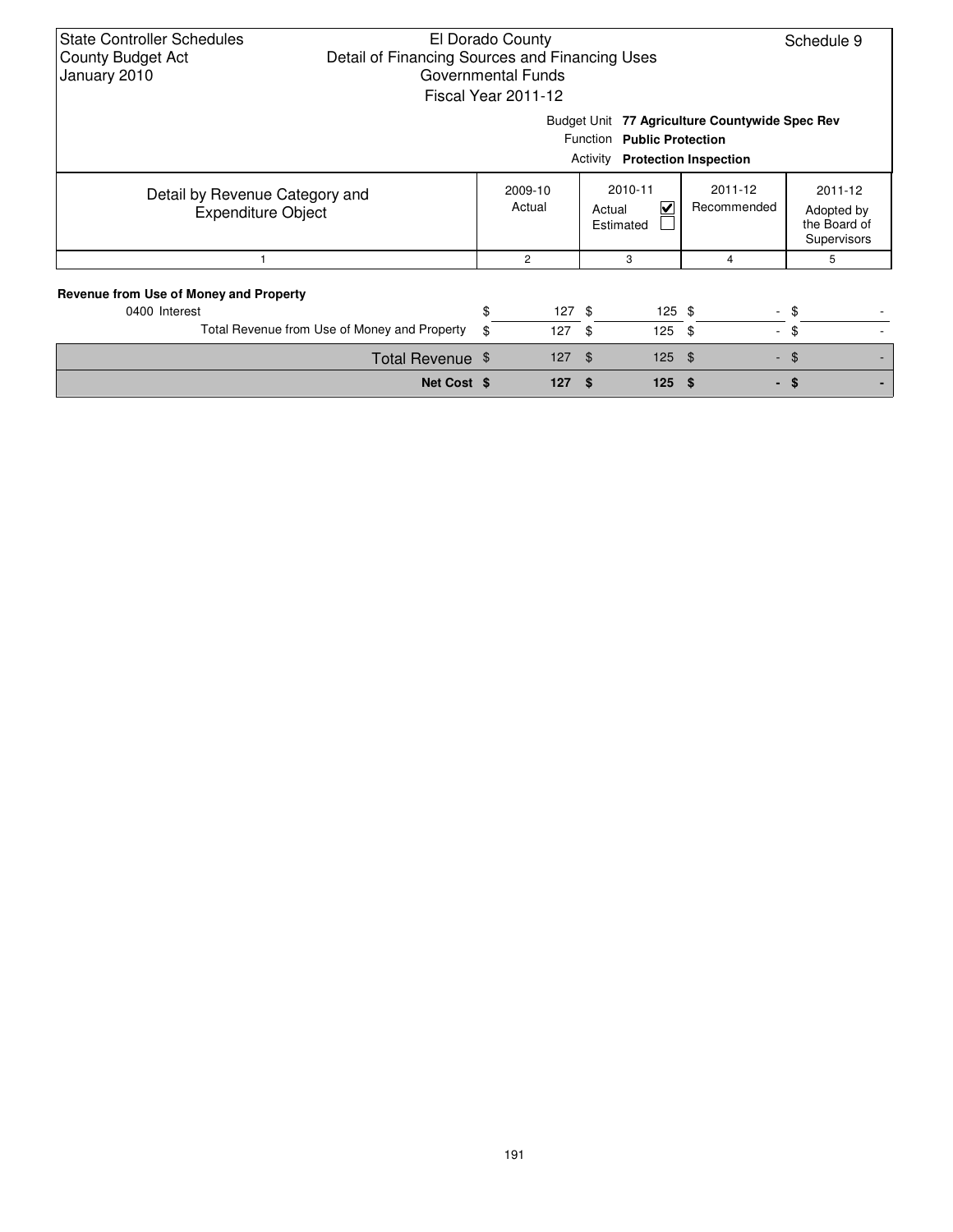Schedule 9

Budget Unit **77 Building Countywide Spec Rev Public Protection**

|  | Function Public Protecti |
|--|--------------------------|
|--|--------------------------|

|                                                             |                     |               | Activity Protection Inspection      |                |                        |                |                                                      |
|-------------------------------------------------------------|---------------------|---------------|-------------------------------------|----------------|------------------------|----------------|------------------------------------------------------|
| Detail by Revenue Category and<br><b>Expenditure Object</b> | 2009-10<br>Actual   |               | 2010-11<br>V<br>Actual<br>Estimated |                | 2011-12<br>Recommended |                | 2011-12<br>Adopted by<br>the Board of<br>Supervisors |
| 1                                                           | $\mathbf{2}$        |               | 3                                   |                | 4                      |                | 5                                                    |
| <b>Licenses, Permits and Franchises</b>                     |                     |               |                                     |                |                        |                |                                                      |
| 0220 Construction Permits                                   | \$<br>$(47,918)$ \$ |               | 19,288 \$                           |                | 85,372                 | \$             | 85,372                                               |
| Total Licenses, Permits and Franchises                      | \$<br>$(47,918)$ \$ |               | 19,288                              | \$             | 85,372                 | \$             | 85,372                                               |
| Revenue from Use of Money and Property                      |                     |               |                                     |                |                        |                |                                                      |
| 0400 Interest                                               | \$<br>459           | \$            | 625                                 | - \$           |                        | \$             |                                                      |
| Total Revenue from Use of Money and Property                | \$<br>459           | \$            | 625                                 | \$             | $\overline{a}$         | \$             |                                                      |
| <b>Charges for Services</b>                                 |                     |               |                                     |                |                        |                |                                                      |
| 1412 Development Projects (T&M)                             | \$<br>99,682 \$     |               | 128,929 \$                          |                | 120,000 \$             |                | 125,000                                              |
| 1744 Miscellaneous Inspections or Services                  |                     |               | 38,600                              |                | 50,000                 |                | 50,000                                               |
| <b>Total Charges for Services</b>                           | \$<br>99,682        | \$            | 167,529 \$                          |                | 170,000                | \$             | 175,000                                              |
| Total Revenue \$                                            | 52,223              | \$            | 187,442                             | \$             | 255,372                | $\mathfrak{L}$ | 260,372                                              |
| <b>Services and Supplies</b>                                |                     |               |                                     |                |                        |                |                                                      |
| 4500 Special Departmental Expense                           | \$                  | - \$          |                                     | $-$ \$         |                        | \$             | 85,372                                               |
| <b>Total Services and Supplies</b>                          | \$                  | $-$ \$        |                                     | - \$           |                        | $-$ \$         | 85,372                                               |
| <b>Other Financing Uses</b>                                 |                     |               |                                     |                |                        |                |                                                      |
| 7000 Operating Transfers Out                                | \$<br>100,569       | \$            | 131,725                             | \$             | 255,372                | \$             | 175,000                                              |
| <b>Total Other Financing Uses</b>                           | \$<br>100,569       | \$            | 131,725                             | \$             | 255,372                | \$             | 175,000                                              |
| Total Expenditures/Appropriations \$                        | 100,569             | $\frac{1}{2}$ | 131,725                             | $\mathfrak{F}$ | 255,372                | \$             | 260,372                                              |
| Net Cost \$                                                 | $(48,346)$ \$       |               | 55,717                              | \$             | ۰.                     | \$             |                                                      |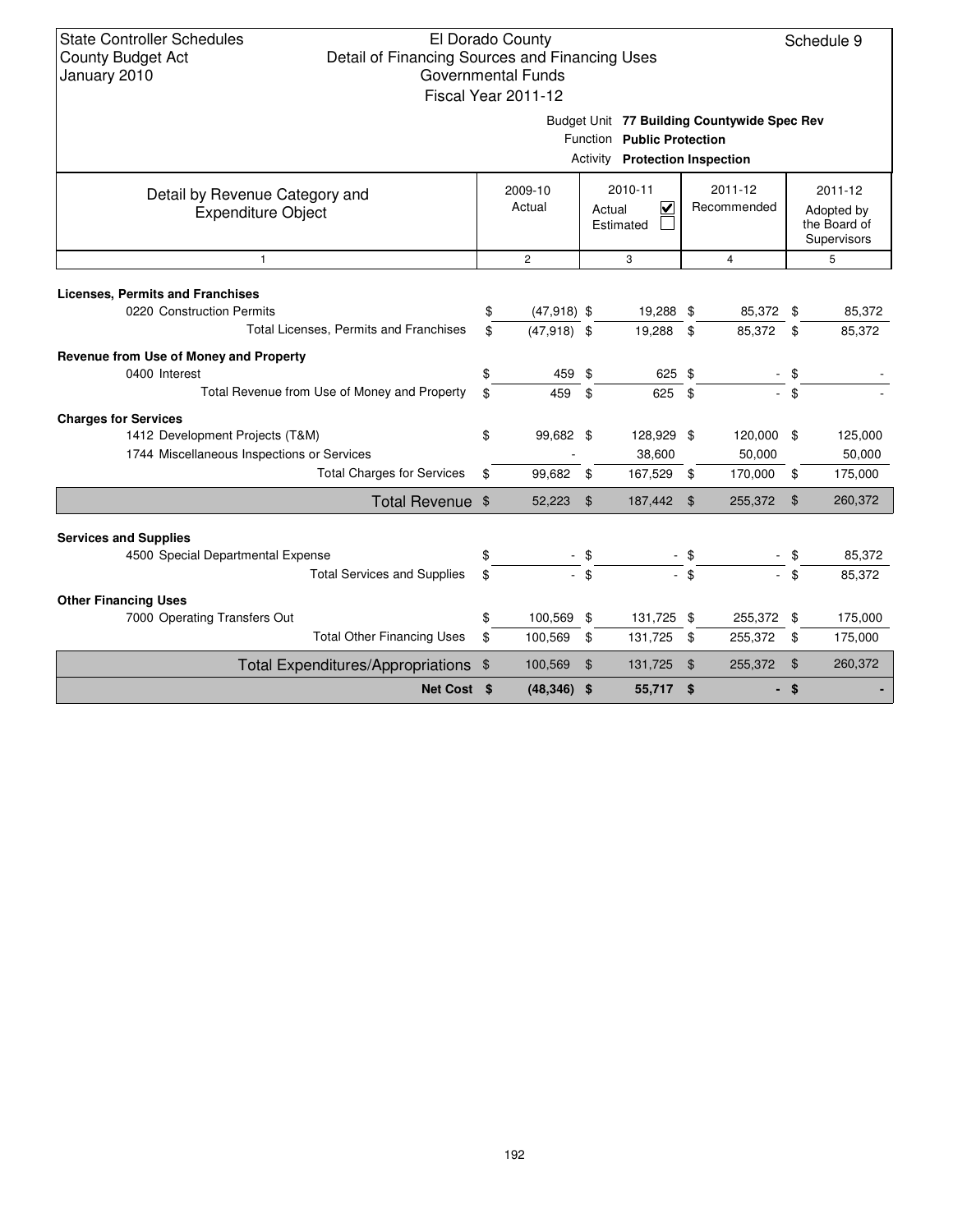### El Dorado County Detail of Financing Sources and Financing Uses Governmental Funds Fiscal Year 2011-12

Schedule 9

Budget Unit **77 Recorder Countywide Spec Rev**

| <b>Activity Other Protection</b>                            |    |                   |      |                                     |                |                        |                |                                                      |  |  |
|-------------------------------------------------------------|----|-------------------|------|-------------------------------------|----------------|------------------------|----------------|------------------------------------------------------|--|--|
| Detail by Revenue Category and<br><b>Expenditure Object</b> |    | 2009-10<br>Actual |      | 2010-11<br>V<br>Actual<br>Estimated |                | 2011-12<br>Recommended |                | 2011-12<br>Adopted by<br>the Board of<br>Supervisors |  |  |
| $\mathbf{1}$                                                |    | $\mathbf{2}$      |      | 3                                   |                | 4                      |                | 5                                                    |  |  |
| <b>Licenses, Permits and Franchises</b>                     |    |                   |      |                                     |                |                        |                |                                                      |  |  |
| 0262 Notary Confidential Marriage License                   |    | 4,200             | \$   | $3,300$ \$                          |                | $5,000$ \$             |                | 5,000                                                |  |  |
| Total Licenses, Permits and Franchises                      | \$ | 4,200             | \$   | 3,300                               | \$             | 5,000                  | \$             | 5,000                                                |  |  |
| Revenue from Use of Money and Property                      |    |                   |      |                                     |                |                        |                |                                                      |  |  |
| 0400 Interest                                               | \$ | $3,603$ \$        |      | $3,835$ \$                          |                |                        | $-$ \$         |                                                      |  |  |
| Total Revenue from Use of Money and Property                | \$ | 3,603             | \$   | $3,835$ \$                          |                | $\sim$                 | \$             |                                                      |  |  |
| <b>Charges for Services</b>                                 |    |                   |      |                                     |                |                        |                |                                                      |  |  |
| 1600 Recording Fees                                         | \$ | 125,276 \$        |      | 134,448 \$                          |                | 60,000 \$              |                | 60,000                                               |  |  |
| 1601 Computer Recording Fee                                 |    | 246,985           |      | 271,721                             |                | 225,000                |                | 225,000                                              |  |  |
| 1602 Micrographics                                          |    | 184,926           |      | 191,648                             |                | 140,800                |                | 140,800                                              |  |  |
| 1603 Vital Health Statistic Fee                             |    | 20,243            |      | 20,668                              |                | 20,050                 |                | 20,050                                               |  |  |
| <b>Total Charges for Services</b>                           | \$ | 577,430           | - \$ | 618,485                             | \$             | 445,850                | \$             | 445,850                                              |  |  |
| <b>Miscellaneous Revenues</b>                               |    |                   |      |                                     |                |                        |                |                                                      |  |  |
| 1940 Miscellaneous Revenue                                  | \$ | 51                | \$   | 4                                   | \$             |                        | \$             |                                                      |  |  |
| <b>Total Miscellaneous Revenues</b>                         | \$ | 51                | \$   | $\overline{4}$                      | \$             |                        | \$             |                                                      |  |  |
| Total Revenue \$                                            |    | 585,284           | \$   | 625,624                             | $\mathfrak{L}$ | 450,850                | $\mathfrak{F}$ | 450,850                                              |  |  |
| <b>Other Financing Uses</b>                                 |    |                   |      |                                     |                |                        |                |                                                      |  |  |
| 7000 Operating Transfers Out                                | \$ | 707,195 \$        |      | 716,364 \$                          |                | 570,453 \$             |                | 570,453                                              |  |  |
| <b>Total Other Financing Uses</b>                           | \$ | 707,195           | \$   | 716,364                             | \$             | 570,453                | \$             | 570,453                                              |  |  |
| Total Expenditures/Appropriations \$                        |    | 707,195           | \$   | 716,364                             | $\mathfrak{F}$ | 570,453                | \$             | 570,453                                              |  |  |
| Net Cost \$                                                 |    | (121, 911)        | \$   | (90, 740)                           | \$             | (119, 603)             | \$             | (119, 603)                                           |  |  |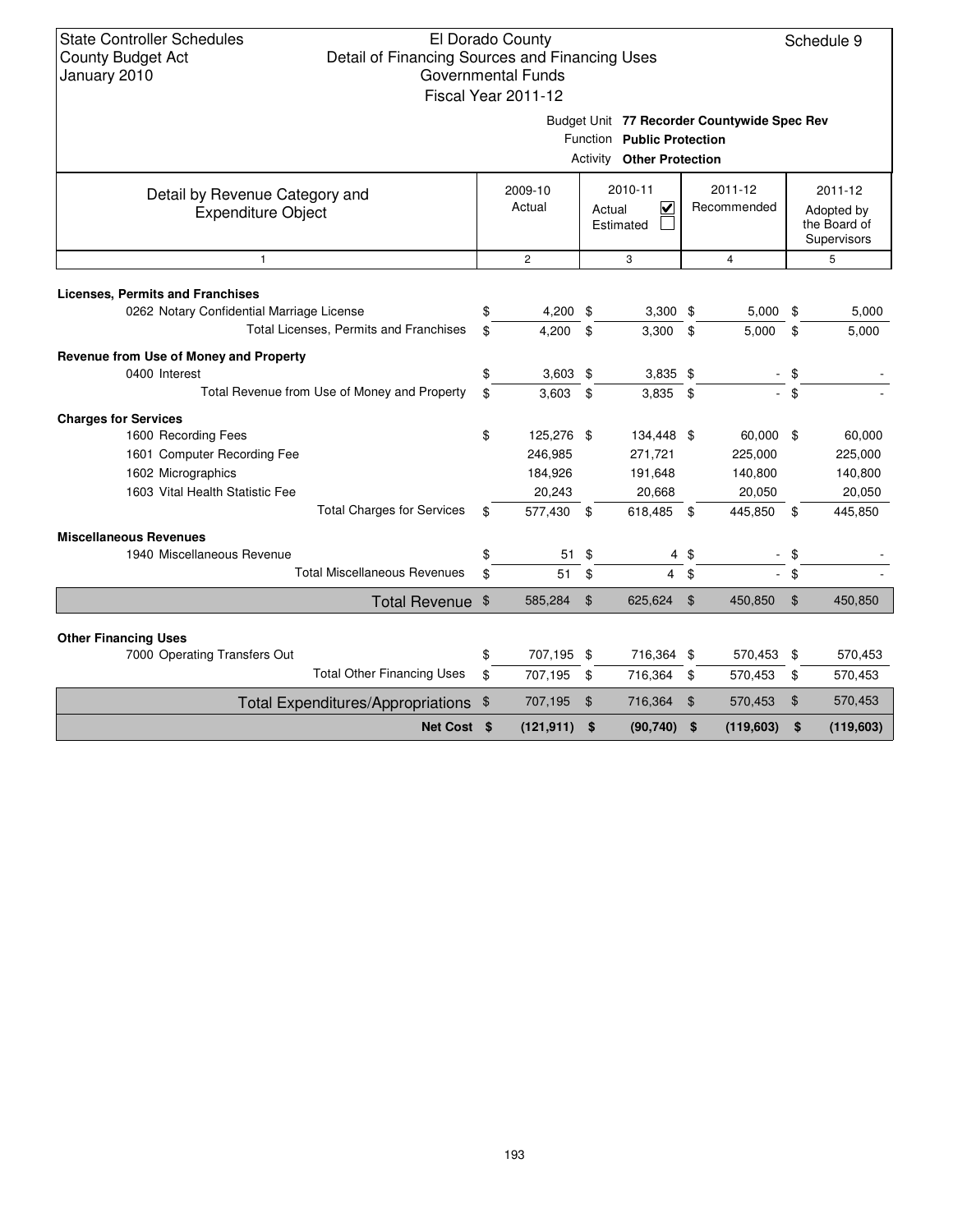Schedule 9

| January 2010                                                                  | Governmental Funds  |                |                                                                |               |                                             |      |                            |
|-------------------------------------------------------------------------------|---------------------|----------------|----------------------------------------------------------------|---------------|---------------------------------------------|------|----------------------------|
|                                                                               | Fiscal Year 2011-12 |                |                                                                |               |                                             |      |                            |
|                                                                               |                     |                |                                                                |               | Budget Unit 77 Planning Countywide Spec Rev |      |                            |
|                                                                               |                     |                | Function Public Protection<br><b>Activity Other Protection</b> |               |                                             |      |                            |
|                                                                               |                     |                |                                                                |               |                                             |      |                            |
| Detail by Revenue Category and                                                | 2009-10             |                | 2010-11                                                        |               | 2011-12                                     |      | 2011-12                    |
| <b>Expenditure Object</b>                                                     | Actual              | Actual         | $\overline{\mathsf{v}}$<br>Estimated                           |               | Recommended                                 |      | Adopted by<br>the Board of |
|                                                                               |                     |                |                                                                |               |                                             |      | Supervisors                |
| $\mathbf{1}$                                                                  | $\mathbf{2}$        |                | 3                                                              |               | 4                                           |      | 5                          |
|                                                                               |                     |                |                                                                |               |                                             |      |                            |
| <b>Licenses, Permits and Franchises</b><br>0240 Zoning Permits Administration | \$<br>220,024 \$    |                | 206,059 \$                                                     |               | 200,000 \$                                  |      | 200,000                    |
| 0266 Septic Permit                                                            | 4,750               |                |                                                                |               |                                             |      |                            |
| Total Licenses, Permits and Franchises                                        | \$<br>224,774       | -\$            | 206,059                                                        | \$            | 200,000                                     | \$   | 200,000                    |
| Revenue from Use of Money and Property                                        |                     |                |                                                                |               |                                             |      |                            |
| 0400 Interest                                                                 | \$<br>$3,812$ \$    |                | $3,615$ \$                                                     |               |                                             | \$   |                            |
| Total Revenue from Use of Money and Property                                  | \$<br>$3,812$ \$    |                | $3,615$ \$                                                     |               |                                             | \$   |                            |
| <b>Charges for Services</b>                                                   |                     |                |                                                                |               |                                             |      |                            |
| 1401 Planning and Engineering Fees                                            | \$<br>$5,000$ \$    |                |                                                                | - \$          |                                             | \$   |                            |
| 1409 Subdiv Tentative / Final Map Plan Check                                  | 290,312             |                | 143,846                                                        |               | 200,000                                     |      | 125,000                    |
| 1415 Ecological Preserve Fee                                                  | 25,250              |                | 64,656                                                         |               | 150,000                                     |      | 150,000                    |
| 1417 Oak Woodland Conservation Fee                                            | 19,219              |                | 20,185                                                         |               |                                             |      |                            |
| 1741 Special Project Staff Hours                                              | 20,791              |                | 12,334                                                         |               |                                             |      |                            |
| <b>Total Charges for Services</b>                                             | \$<br>360,571 \$    |                | 241,021 \$                                                     |               | 350,000                                     | \$   | 275,000                    |
| <b>Miscellaneous Revenues</b>                                                 |                     |                |                                                                |               |                                             |      |                            |
| 1940 Miscellaneous Revenue                                                    | \$                  |                | 90 \$                                                          |               |                                             | \$   |                            |
| <b>Total Miscellaneous Revenues</b>                                           | \$                  | \$             | 90                                                             | \$            |                                             | \$   |                            |
| <b>Other Financing Sources</b>                                                |                     |                |                                                                |               |                                             |      |                            |
| 2020 Operating Transfers In                                                   | \$<br>272,037       | \$             | $\blacksquare$                                                 | \$            |                                             | \$   |                            |
| <b>Total Other Financing Sources</b>                                          | \$<br>272,037       | \$             |                                                                | $-$ \$        |                                             | \$   |                            |
| Total Revenue \$                                                              | 861,194             | $\mathfrak{F}$ | 450,785                                                        | $\frac{1}{2}$ | 550,000                                     | \$   | 475,000                    |
|                                                                               |                     |                |                                                                |               |                                             |      |                            |
| <b>Services and Supplies</b><br>4300 Professional and Specialized Services    | \$                  | \$             | 27,666 \$                                                      |               |                                             | - \$ |                            |
| 4500 Special Departmental Expense                                             | 26,179              |                | 90,426                                                         |               | 150,000                                     |      | 150,000                    |
| <b>Total Services and Supplies</b>                                            | \$<br>26,179 \$     |                | 118,092 \$                                                     |               | 150,000                                     | \$   | 150,000                    |
| <b>Other Charges</b>                                                          |                     |                |                                                                |               |                                             |      |                            |
| 5300 Interfund Expenditures                                                   | \$                  | \$             | $25$ \$                                                        |               |                                             | \$   |                            |
| <b>Total Other Charges</b>                                                    | \$                  | $-$ \$         | 25                                                             | \$            |                                             | \$   |                            |
| <b>Other Financing Uses</b>                                                   |                     |                |                                                                |               |                                             |      |                            |
| 7000 Operating Transfers Out                                                  | \$<br>656,210 \$    |                | 326,059 \$                                                     |               | 400,000                                     | \$   | 325,000                    |
| <b>Total Other Financing Uses</b>                                             | \$<br>656,210       | \$             | 326,059                                                        | - \$          | 400,000                                     | \$   | 325,000                    |
| Total Expenditures/Appropriations \$                                          | 682,389             | \$             | 444,176                                                        | $\sqrt[6]{3}$ | 550,000                                     | \$   | 475,000                    |

**Net Cost**  $\ \ $$  **178,805**  $\ \ $$  6,609  $\ \ $$  -  $\ \ $$  -  $\ \ $$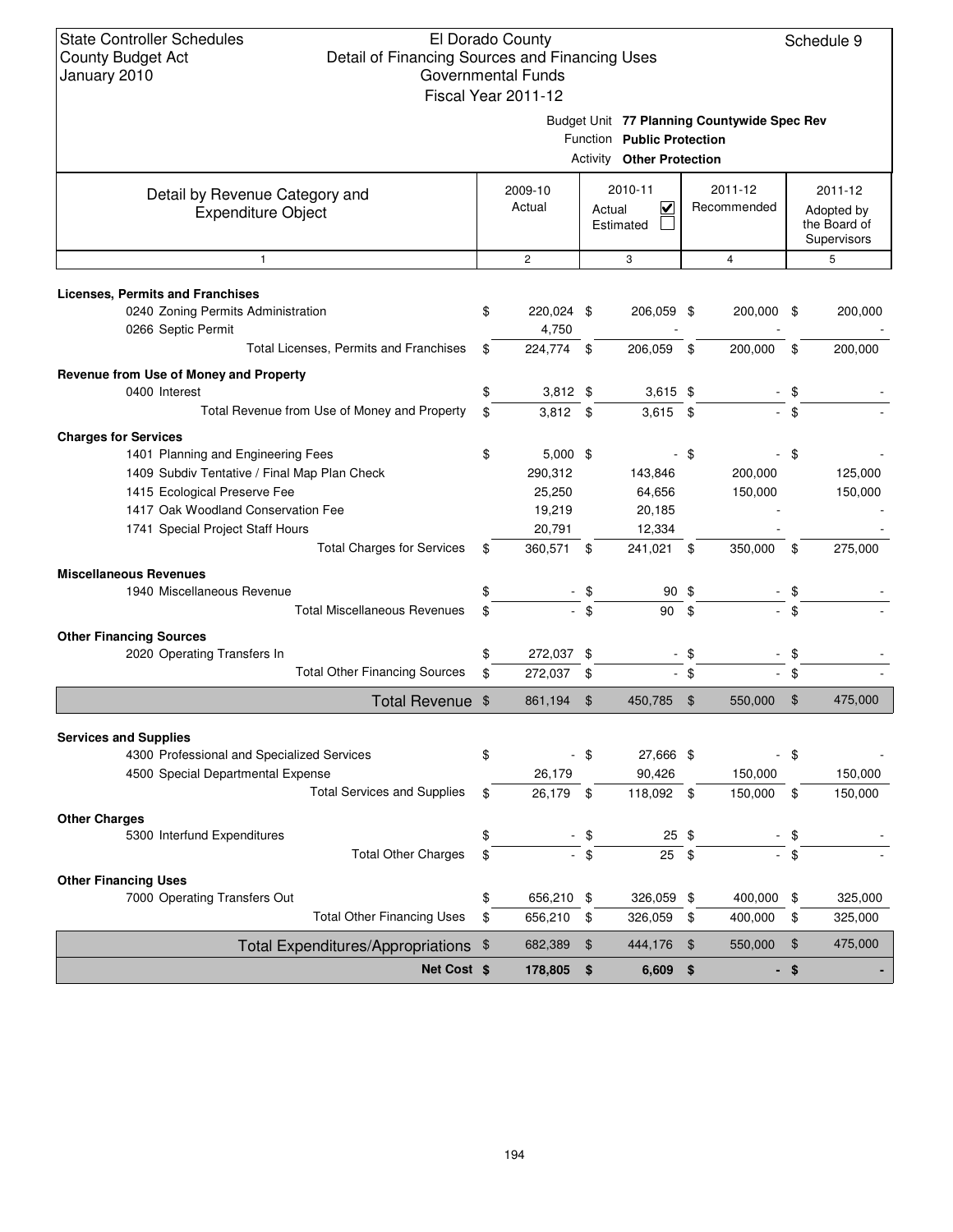Budget Unit **77 Transportation Countywide Spec Rev**

|                                                                      |                             |        | Function Public Ways and Facilities<br><b>Activity Public Ways</b> |      |                        |     |                                                      |
|----------------------------------------------------------------------|-----------------------------|--------|--------------------------------------------------------------------|------|------------------------|-----|------------------------------------------------------|
| Detail by Revenue Category and<br><b>Expenditure Object</b>          | 2009-10<br>Actual           |        | 2010-11<br>$\checkmark$<br>Actual<br>Estimated                     |      | 2011-12<br>Recommended |     | 2011-12<br>Adopted by<br>the Board of<br>Supervisors |
| $\mathbf{1}$                                                         | $\overline{2}$              |        | 3                                                                  |      | $\overline{4}$         |     | 5                                                    |
| <b>Taxes</b><br>0161 Trans Tax - Transportation Dev Act (TDA)        | 220,526 \$                  |        |                                                                    | - \$ |                        | \$  | 112,348                                              |
| <b>Total Taxes</b>                                                   | \$<br>220.526               | -\$    |                                                                    | - \$ |                        | \$  | 112,348                                              |
| <b>Licenses, Permits and Franchises</b>                              |                             |        |                                                                    |      |                        |     |                                                      |
| 0230 Road Privileges and Permits<br>0250 Franchise - Public Utility  | \$<br>$3,920$ \$<br>989,430 |        | $2,454$ \$<br>1,014,857                                            |      | $8,000$ \$             |     | 8,000                                                |
| Total Licenses, Permits and Franchises                               | 993,350 \$                  |        | 1,017,311                                                          | \$   | 8,000                  | \$  | 8,000                                                |
| Revenue from Use of Money and Property<br>0400 Interest              | \$<br>182,223 \$            |        | 167,612 \$                                                         |      | 10,100                 | \$  | 10,220                                               |
| Total Revenue from Use of Money and Property                         | \$<br>182,223               | \$     | 167,612                                                            | \$   | 10.100                 | \$  | 10,220                                               |
| Intergovernmental Revenue - Federal                                  |                             |        |                                                                    |      |                        |     |                                                      |
| 1060 Federal - Emerg Mngt Agency (FEMA)                              | \$                          | - \$   |                                                                    | - \$ |                        | \$  | 59,000                                               |
| Total Intergovernmental Revenue - Federal                            | \$                          | $-$ \$ |                                                                    | - \$ |                        | \$  | 59,000                                               |
| <b>Revenue Other Governmental Agencies</b>                           |                             |        |                                                                    |      |                        |     |                                                      |
| 1207 Shingle Springs Rancheria                                       | \$<br>5,200,000 \$          |        | 5,200,000 \$                                                       |      | 5,200,000              | -\$ | 5,200,000                                            |
| Total Revenue Other Governmental Agencies                            | \$<br>5,200,000             | \$     | 5,200,000                                                          | \$   | 5,200,000              | \$  | 5,200,000                                            |
| <b>Charges for Services</b>                                          |                             |        |                                                                    |      |                        |     |                                                      |
| 1412 Development Projects (T&M)                                      | \$<br>121,043 \$            |        | 199,861                                                            | -\$  | 242,000                | \$  | 242,000                                              |
| 1440 Road Impact Fee                                                 | (44, 755)                   |        |                                                                    |      |                        |     |                                                      |
| 1470 TIM: Traffic Impact Mitigation                                  | 1,851,159                   |        | 1,890,040                                                          |      | 2,614,872              |     | 2,077,767                                            |
| 1744 Miscellaneous Inspections or Services                           | 11,924<br>1,370             |        | 1,189                                                              |      | 10,000<br>2,600        |     | 10,000                                               |
| 1745 Public Utility Inspections<br><b>Total Charges for Services</b> | \$<br>1,940,741             | \$     | 819<br>2,091,909                                                   | \$   | 2,869,472              | \$  | 2,600<br>2,332,367                                   |
|                                                                      |                             |        |                                                                    |      |                        |     |                                                      |
| Total Revenue \$                                                     | 8,536,840                   | \$     | 8,476,833                                                          | \$   | 8,087,572              | \$  | 7,721,935                                            |
| <b>Services and Supplies</b>                                         |                             |        |                                                                    |      |                        |     |                                                      |
| 4500 Special Departmental Expense                                    | \$                          | - \$   | 1,688 \$                                                           |      |                        | \$  |                                                      |
| <b>Total Services and Supplies</b>                                   | \$                          | \$     | 1,688 \$                                                           |      | $\sim$                 | \$  |                                                      |
| <b>Other Financing Uses</b>                                          |                             |        |                                                                    |      |                        |     |                                                      |
| 7000 Operating Transfers Out                                         | \$<br>14,476,613 \$         |        | $9,053,092$ \$                                                     |      | 11,775,830             | \$  | 12,932,030                                           |
| <b>Total Other Financing Uses</b>                                    | \$<br>14,476,613            | \$     | 9,053,092 \$                                                       |      | 11,775,830             | \$  | 12,932,030                                           |
| <b>Intrafund Transfers</b>                                           |                             |        |                                                                    |      |                        |     |                                                      |
| 7250 Intrafnd Transfers: Non General Fund                            |                             | \$     |                                                                    |      | 2,668,535              | \$  | 1,585,063                                            |
| <b>Total Intrafund Transfers</b>                                     | \$                          | $-$ \$ |                                                                    | - \$ | 2,668,535              | \$  | 1,585,063                                            |
| <b>Intrafund Abatement</b>                                           |                             |        |                                                                    |      |                        |     |                                                      |
| 7380 Intrfnd Abatemnt: Not General Fund                              | \$                          | - \$   |                                                                    |      | (2,668,535)            | \$  | (1,585,063)                                          |
| <b>Total Intrafund Abatement</b>                                     | \$                          | $-$ \$ | $\sim$                                                             | \$   | (2,668,535)            | \$  | (1,585,063)                                          |
| Total Expenditures/Appropriations \$                                 | 14,476,613                  | - \$   | 9,054,780                                                          | \$   | 11,775,830             | \$  | 12,932,030                                           |
| Net Cost \$                                                          | (5,939,773)                 | \$     | (577, 947)                                                         | \$   | (3,688,258)            | \$  | (5,210,095)                                          |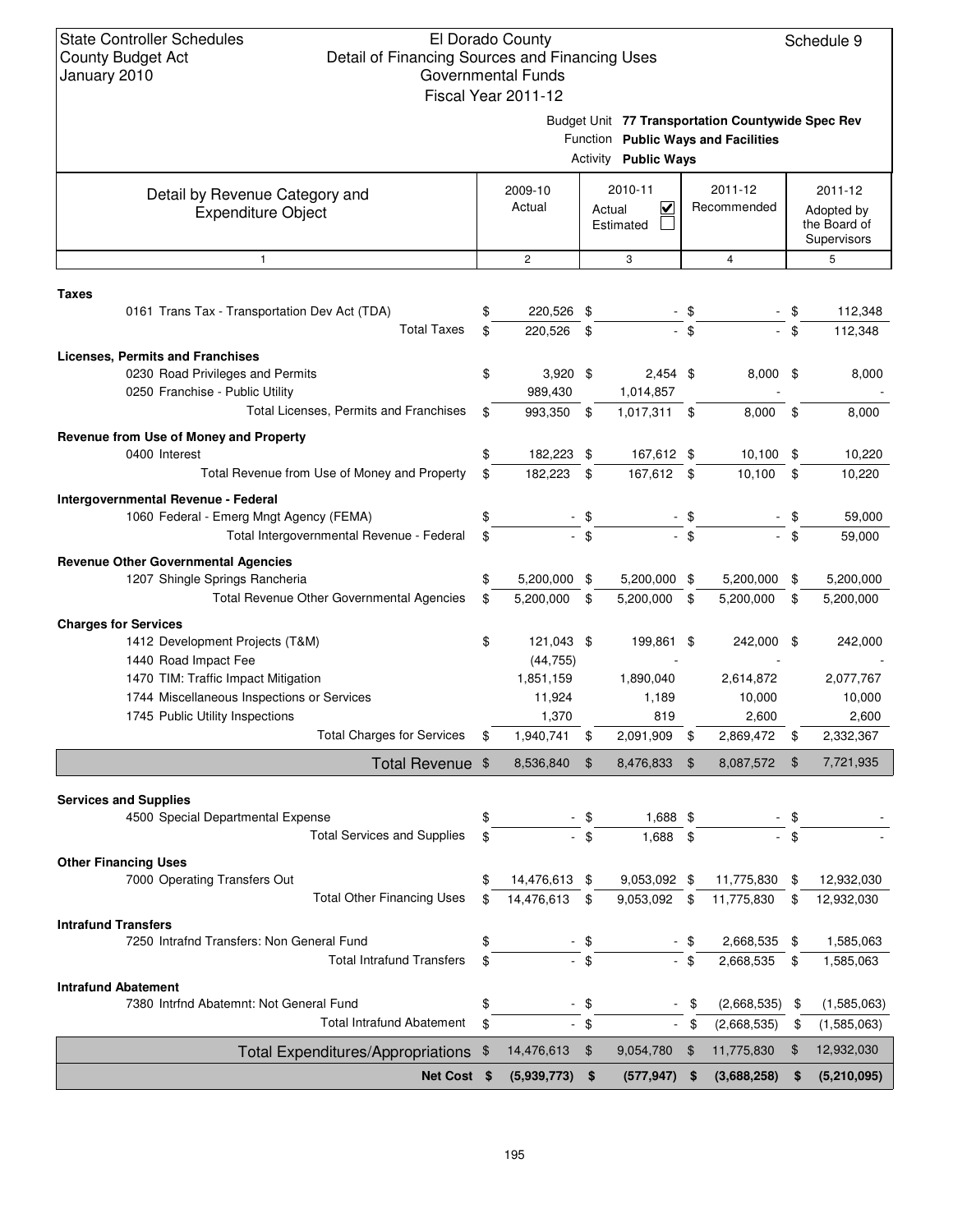Budget Unit **77 Publich Hlth. Countywide Spec Rev**

|                                                             |    |                   |                | Function Health and Sanitation<br>Activity Health         |                        |     |                                                      |
|-------------------------------------------------------------|----|-------------------|----------------|-----------------------------------------------------------|------------------------|-----|------------------------------------------------------|
| Detail by Revenue Category and<br><b>Expenditure Object</b> |    | 2009-10<br>Actual |                | 2010-11<br>$\overline{\mathbf{v}}$<br>Actual<br>Estimated | 2011-12<br>Recommended |     | 2011-12<br>Adopted by<br>the Board of<br>Supervisors |
| $\mathbf{1}$                                                |    | $\overline{2}$    |                | 3                                                         | $\overline{4}$         |     | 5                                                    |
|                                                             |    |                   |                |                                                           |                        |     |                                                      |
| Revenue from Use of Money and Property<br>0400 Interest     | \$ | 250               | \$             | 602 \$                                                    |                        | -\$ |                                                      |
| Total Revenue from Use of Money and Property                | \$ | 250               | \$             | 602 \$                                                    |                        | \$  |                                                      |
|                                                             |    |                   |                |                                                           |                        |     |                                                      |
| <b>Charges for Services</b><br>1740 Charges for Services    | \$ | 10,396 \$         |                | $9,741$ \$                                                | $10,000$ \$            |     | 10,000                                               |
| <b>Total Charges for Services</b>                           | \$ | 10,396            | \$             | 9,741                                                     | \$<br>10,000           | \$  | 10,000                                               |
|                                                             |    |                   |                |                                                           |                        |     |                                                      |
| <b>Miscellaneous Revenues</b><br>1940 Miscellaneous Revenue | \$ | 136,557           | -\$            | 20,912 \$                                                 | 15,100                 | -\$ | 15,100                                               |
| <b>Total Miscellaneous Revenues</b>                         | \$ | 136,557           | \$             | 20,912 \$                                                 | 15,100                 | \$  | 15,100                                               |
|                                                             |    |                   |                |                                                           |                        |     |                                                      |
| Total Revenue \$                                            |    | 147,203           | $\mathfrak{F}$ | 31,255                                                    | \$<br>25,100           | \$  | 25,100                                               |
| <b>Services and Supplies</b>                                |    |                   |                |                                                           |                        |     |                                                      |
| 4300 Professional and Specialized Services                  | \$ | 4,899 \$          |                | 8,817 \$                                                  | 242,800 \$             |     | 41,858                                               |
| 4500 Special Departmental Expense                           |    |                   |                | 397                                                       |                        |     | 1,000                                                |
| 4501 Special Projects                                       |    |                   |                |                                                           |                        |     | 204,351                                              |
| <b>Total Services and Supplies</b>                          | \$ | 4,899             | \$             | $9,215$ \$                                                | 242,800                | \$  | 247,209                                              |
| <b>Other Charges</b>                                        |    |                   |                |                                                           |                        |     |                                                      |
| 5300 Interfund Expenditures                                 | \$ | $\blacksquare$    | \$             | 299                                                       | \$<br>$1,000$ \$       |     | 1,000                                                |
| <b>Total Other Charges</b>                                  | \$ |                   | $-$ \$         | 299                                                       | \$<br>1,000            | \$  | 1,000                                                |
| <b>Other Financing Uses</b>                                 |    |                   |                |                                                           |                        |     |                                                      |
| 7000 Operating Transfers Out                                | \$ |                   | \$             | 8,136 \$                                                  |                        | \$  |                                                      |
| <b>Total Other Financing Uses</b>                           | \$ |                   | $-$ \$         | 8,136                                                     | \$                     | \$  |                                                      |
|                                                             |    |                   |                |                                                           |                        |     | 248,209                                              |
| Total Expenditures/Appropriations \$                        |    | 4,899             | \$             | 17,649                                                    | \$<br>243,800          | \$  |                                                      |
| Net Cost \$                                                 |    | 142,304           | \$             | 13,606                                                    | \$<br>(218, 700)       | \$  | (223, 109)                                           |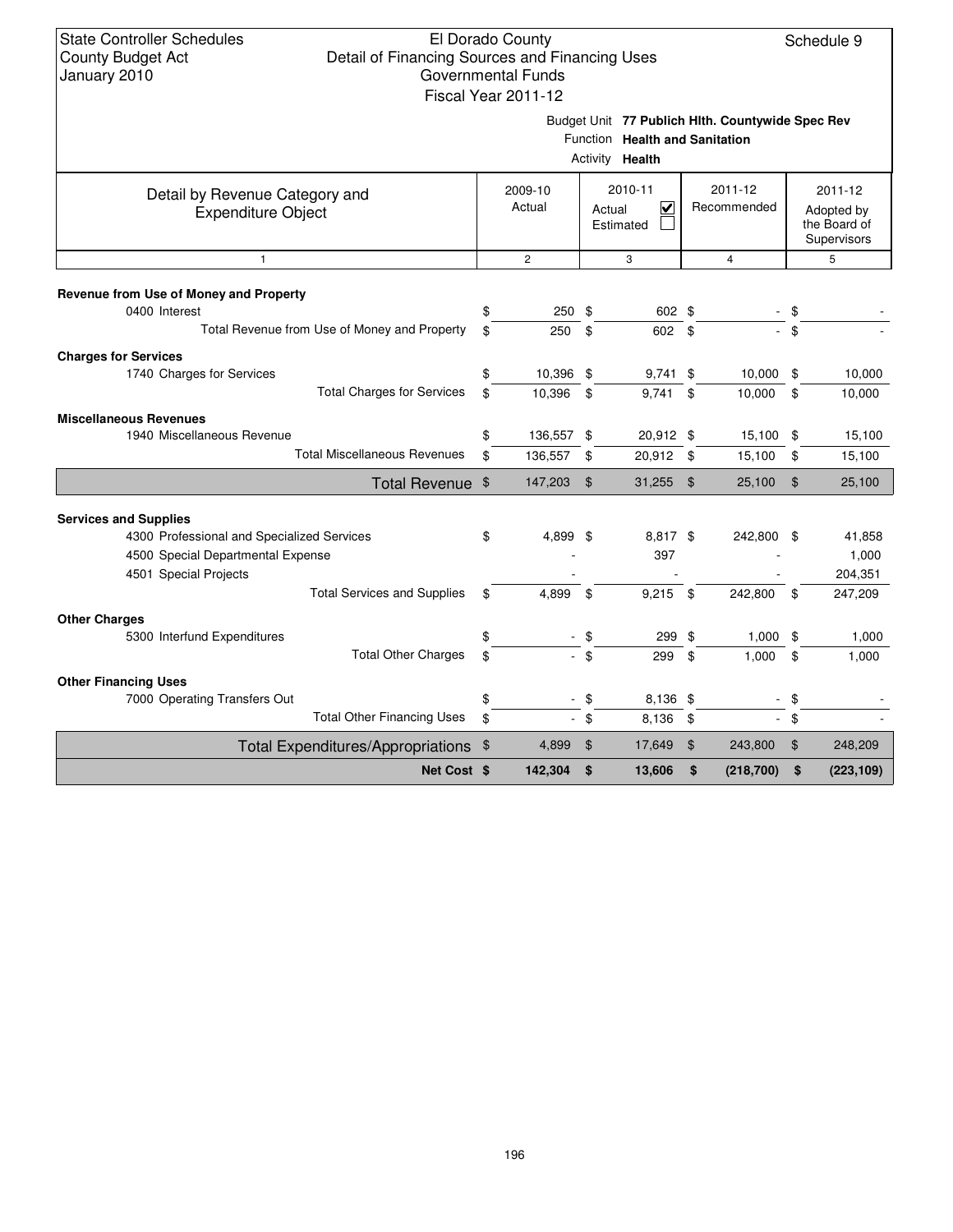## El Dorado County Detail of Financing Sources and Financing Uses Governmental Funds

Schedule 9

|                                                                                                                  |               | Fiscal Year 2011-12 |                                     |                                                   |                        |                                                     |                                                      |                        |
|------------------------------------------------------------------------------------------------------------------|---------------|---------------------|-------------------------------------|---------------------------------------------------|------------------------|-----------------------------------------------------|------------------------------------------------------|------------------------|
|                                                                                                                  |               |                     |                                     | Function Health and Sanitation<br>Activity Health |                        | Budget Unit 77 Envrnmtl. Mgmnt. Countywide Spec Rev |                                                      |                        |
| Detail by Revenue Category and<br><b>Expenditure Object</b>                                                      |               | 2009-10<br>Actual   | 2010-11<br>⊽<br>Actual<br>Estimated |                                                   | 2011-12<br>Recommended |                                                     | 2011-12<br>Adopted by<br>the Board of<br>Supervisors |                        |
| $\mathbf{1}$                                                                                                     |               | $\overline{2}$      |                                     | 3                                                 |                        | $\overline{4}$                                      |                                                      | 5                      |
| Revenue from Use of Money and Property<br>0400 Interest<br>Total Revenue from Use of Money and Property          | \$<br>\$      | $27$ \$<br>27       | \$                                  | $1,574$ \$<br>$1,574$ \$                          |                        |                                                     | \$                                                   |                        |
| Intergovernmental Revenue - State<br>0880 State - Other<br>Total Intergovernmental Revenue - State               | \$<br>\$      | $-$ \$              | - \$                                | 675,000 \$<br>675,000 \$                          |                        |                                                     | \$<br>\$                                             |                        |
| <b>Miscellaneous Revenues</b><br>1940 Miscellaneous Revenue<br><b>Total Miscellaneous Revenues</b>               | \$<br>\$      | 53,698 \$<br>53,698 | \$                                  | 5,827,529 \$<br>5,827,529                         | \$                     | 4,600,000<br>4,600,000                              | \$<br>\$                                             | 4,600,000<br>4,600,000 |
| Total Revenue \$                                                                                                 |               | 53,725              | \$                                  | 6,504,102                                         | \$                     | 4,600,000                                           | $\mathfrak{F}$                                       | 4,600,000              |
| <b>Services and Supplies</b><br>4300 Professional and Specialized Services<br><b>Total Services and Supplies</b> | \$<br>\$      | 53,698 \$<br>53,698 | \$                                  | 3,987,802 \$<br>3,987,802 \$                      |                        | 4,600,000<br>4,600,000                              | \$<br>\$                                             | 4,600,000<br>4,600,000 |
| <b>Other Charges</b><br>5240 Contribution To Non-county Governmental<br><b>Total Other Charges</b>               | \$<br>\$      |                     | - \$<br>- \$                        | 3,265,534 \$<br>3,265,534 \$                      |                        |                                                     | \$<br>\$                                             |                        |
| <b>Residual Equity Transfers</b><br>7100 Residual Equity Transfers Out<br><b>Total Residual Equity Transfers</b> | \$<br>\$      |                     | - \$<br>$-$ \$                      | $\mathbf{1}$<br>$\mathbf{1}$                      | \$<br>\$               | $\sim$                                              | \$<br>\$                                             |                        |
| <b>Total Expenditures/Appropriations</b>                                                                         | $\frac{1}{2}$ | 53,698              | \$                                  | 7,253,336                                         | \$                     | 4,600,000                                           | \$                                                   | 4,600,000              |
| Net Cost \$                                                                                                      |               | 27                  | \$                                  | $(749, 234)$ \$                                   |                        |                                                     | \$                                                   |                        |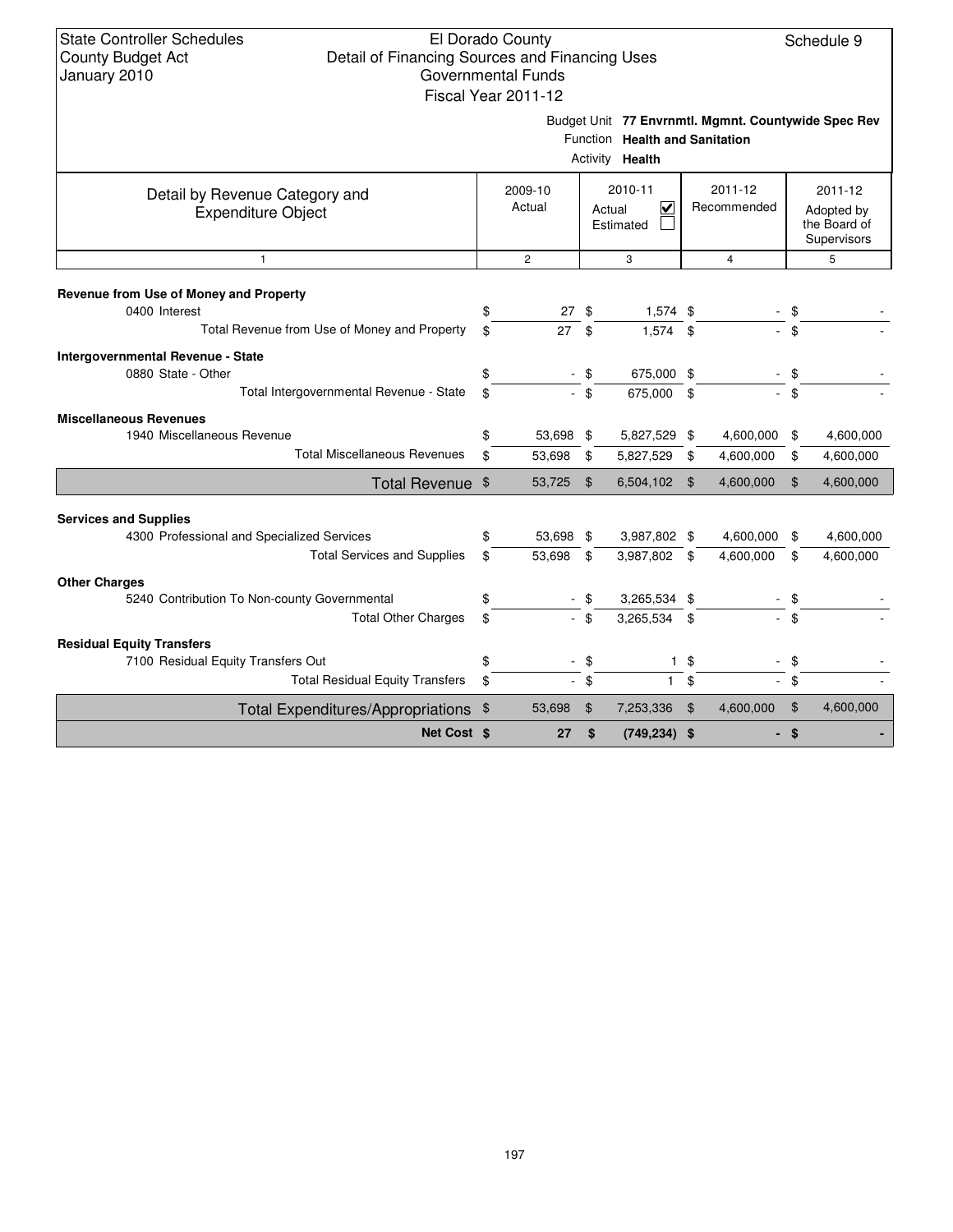| <b>State Controller Schedules</b> |
|-----------------------------------|
| <b>County Budget Act</b>          |
| January 2010                      |

Budget Unit **77 Veterans Services Countywide Spe Rev**

| Function Public Assistance<br><b>Activity Veterans Affairs</b> |    |                   |      |                                                           |                        |             |        |                                                      |  |  |  |  |  |
|----------------------------------------------------------------|----|-------------------|------|-----------------------------------------------------------|------------------------|-------------|--------|------------------------------------------------------|--|--|--|--|--|
| Detail by Revenue Category and<br><b>Expenditure Object</b>    |    | 2009-10<br>Actual |      | 2010-11<br>$\overline{\mathsf{v}}$<br>Actual<br>Estimated | 2011-12<br>Recommended |             |        | 2011-12<br>Adopted by<br>the Board of<br>Supervisors |  |  |  |  |  |
|                                                                |    | $\overline{c}$    |      | 3                                                         |                        | 4           |        | 5                                                    |  |  |  |  |  |
| Revenue from Use of Money and Property                         |    |                   |      |                                                           |                        |             |        |                                                      |  |  |  |  |  |
| 0400 Interest                                                  | \$ | 283 \$            |      | $291$ \$                                                  |                        |             | - \$   |                                                      |  |  |  |  |  |
| Total Revenue from Use of Money and Property                   | \$ | 283               | \$   | 291                                                       | \$                     |             | $-$ \$ |                                                      |  |  |  |  |  |
| <b>Miscellaneous Revenues</b>                                  |    |                   |      |                                                           |                        |             |        |                                                      |  |  |  |  |  |
| 1940 Miscellaneous Revenue                                     | \$ | 13,308 \$         |      | $5,513$ \$                                                |                        | $6,000$ \$  |        | 6,000                                                |  |  |  |  |  |
| <b>Total Miscellaneous Revenues</b>                            | \$ | 13,308            | \$   | 5,513                                                     | \$                     | 6,000       | \$     | 6,000                                                |  |  |  |  |  |
| Total Revenue \$                                               |    | 13,591            | \$   | 5,804                                                     | \$                     | 6,000       | \$     | 6,000                                                |  |  |  |  |  |
| <b>Other Financing Uses</b>                                    |    |                   |      |                                                           |                        |             |        |                                                      |  |  |  |  |  |
| 7000 Operating Transfers Out                                   | \$ | $8,356$ \$        |      |                                                           | - \$                   | $30,000$ \$ |        | 47,500                                               |  |  |  |  |  |
| <b>Total Other Financing Uses</b>                              | \$ | 8,356             | - \$ | $\blacksquare$                                            | $\frac{1}{2}$          | 30,000      | \$     | 47,500                                               |  |  |  |  |  |
| Total Expenditures/Appropriations \$                           |    | 8,356             | \$   |                                                           | - \$                   | 30,000      | \$     | 47,500                                               |  |  |  |  |  |
| Net Cost \$                                                    |    | 5,234             | \$   | 5,804                                                     | \$                     | (24,000)    | \$     | (41, 500)                                            |  |  |  |  |  |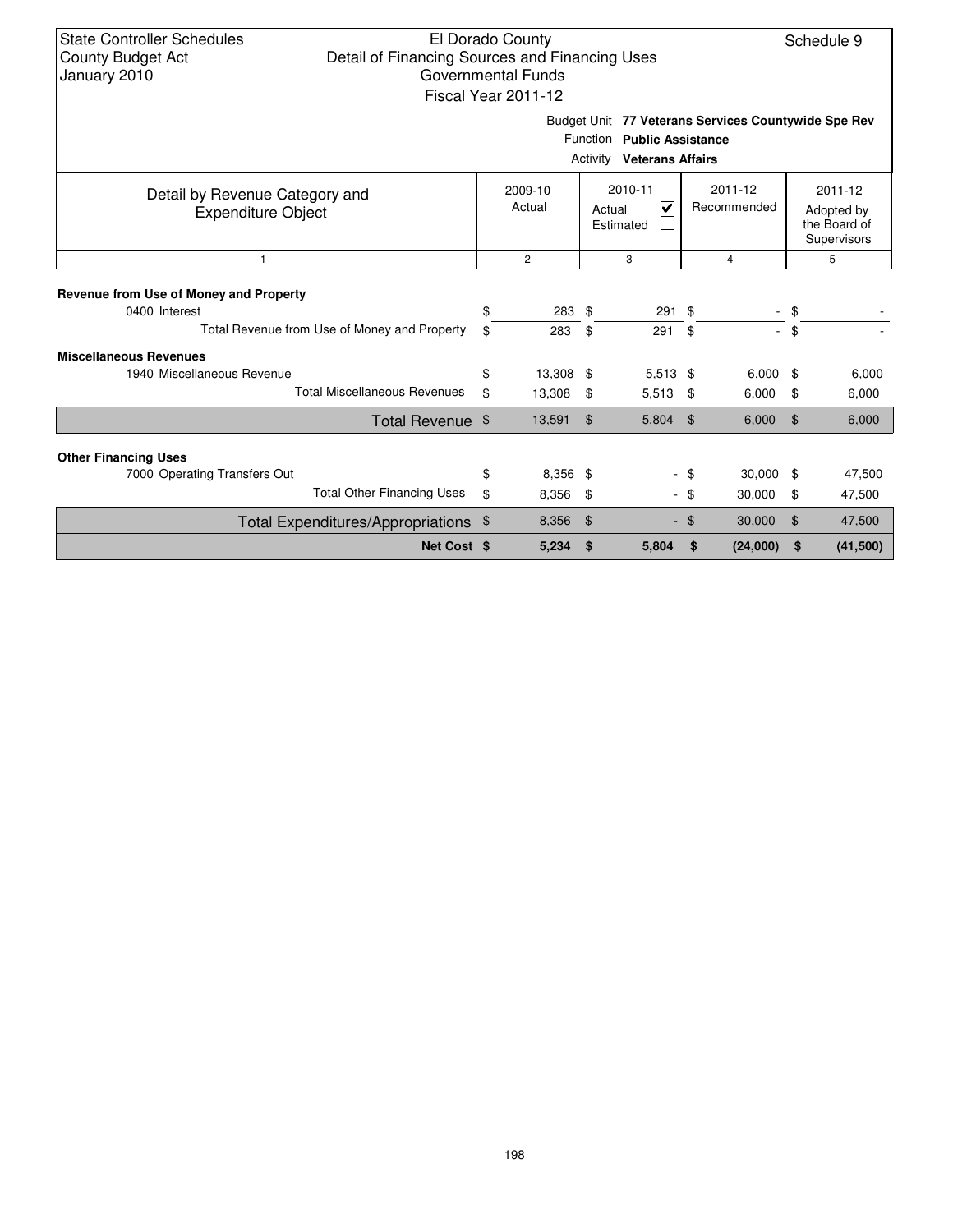Budget Unit **77 Human Services Countywide Spe Rev**

|                                                                                                                                           |            |                               |                  | Function Public Assistance<br>Activity <b>Administration</b> |                |                           |                                                      |                           |  |
|-------------------------------------------------------------------------------------------------------------------------------------------|------------|-------------------------------|------------------|--------------------------------------------------------------|----------------|---------------------------|------------------------------------------------------|---------------------------|--|
| Detail by Revenue Category and<br><b>Expenditure Object</b>                                                                               |            | 2009-10<br>Actual             |                  | 2010-11<br>$\overline{\mathsf{v}}$<br>Actual<br>Estimated    |                | 2011-12<br>Recommended    | 2011-12<br>Adopted by<br>the Board of<br>Supervisors |                           |  |
| $\mathbf{1}$                                                                                                                              |            | $\overline{2}$                |                  | 3                                                            |                | $\overline{4}$            |                                                      | 5                         |  |
| Revenue from Use of Money and Property<br>0400 Interest<br>Total Revenue from Use of Money and Property                                   | \$<br>\$   | 372 \$<br>372 \$              |                  | 320 \$<br>320                                                | \$             | 400<br>400                | \$<br>\$                                             | 410<br>410                |  |
| Intergovernmental Revenue - State<br>0880 State - Other<br>Total Intergovernmental Revenue - State                                        | \$<br>\$   | 14,149<br>14.149              | \$<br>\$         | 5,088 \$<br>5.088                                            | \$             | 18,000<br>18,000          | \$<br>\$                                             | 18,000<br>18,000          |  |
| <b>Charges for Services</b><br>1600 Recording Fees<br>1603 Vital Health Statistic Fee<br><b>Total Charges for Services</b>                | \$<br>\$   | 17,564 \$<br>2,331<br>19,896  | \$               | 15,989 \$<br>2,000<br>17,989 \$                              |                | 16,800<br>2,500<br>19,300 | \$<br>\$                                             | 16,800<br>2,500<br>19,300 |  |
| <b>Other Financing Sources</b><br>2020 Operating Transfers In<br><b>Total Other Financing Sources</b>                                     | \$<br>\$   | 25,000 \$<br>25,000           | \$               | 25,000 \$<br>25,000                                          | \$             | 25,000<br>25,000          | \$<br>\$                                             | 25,000<br>25,000          |  |
| <b>Residual Equity Transfers</b><br>2100 Residual Equity Transfers In<br><b>Total Residual Equity Transfers</b>                           | \$<br>\$   |                               | $-$ \$<br>$-$ \$ |                                                              | \$<br>\$       | 600<br>600                | \$<br>\$                                             | 562<br>562                |  |
| Total Revenue \$                                                                                                                          |            | 59,417                        | - \$             | 48,398                                                       | $\mathfrak{F}$ | 63,300                    | $\frac{1}{2}$                                        | 63,272                    |  |
| <b>Services and Supplies</b><br>4300 Professional and Specialized Services<br>4501 Special Projects<br><b>Total Services and Supplies</b> | \$<br>\$   | 50,684 \$<br>15,000<br>65,684 | \$               | 80,143 \$<br>80,143                                          | \$             | 173,101<br>173,101        | \$<br>\$                                             | 141,317<br>141,317        |  |
| <b>Residual Equity Transfers</b><br>7100 Residual Equity Transfers Out<br><b>Total Residual Equity Transfers</b>                          | \$<br>\$   |                               | $-$ \$<br>$-$ \$ | $\sim$<br>$\sim$                                             | \$<br>\$       | 600<br>600                | \$<br>\$                                             | 562<br>562                |  |
| <b>Total Expenditures/Appropriations</b><br>Net Cost \$                                                                                   | $\sqrt{3}$ | 65,684<br>(6, 267)            | \$<br>\$         | 80,143<br>(31, 745)                                          | \$<br>\$       | 173,701<br>(110, 401)     | \$<br>\$                                             | 141,879<br>(78, 607)      |  |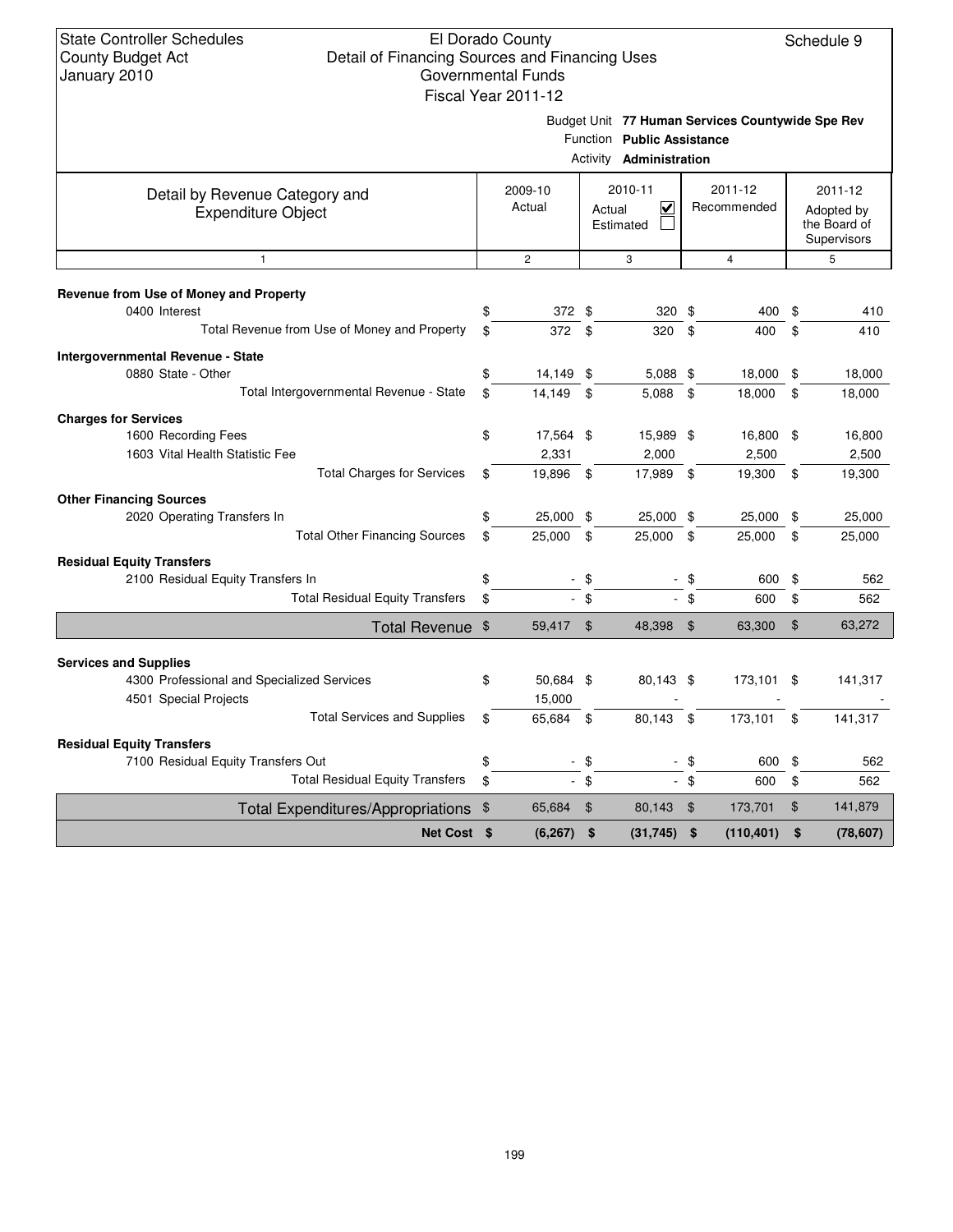| <b>State Controller Schedules</b><br>El Dorado County<br>Schedule 9<br>Detail of Financing Sources and Financing Uses<br><b>County Budget Act</b><br>January 2010<br>Governmental Funds<br>Fiscal Year 2011-12 |          |                     |                |                                                           |                        |            |                |                                                      |  |  |  |  |
|----------------------------------------------------------------------------------------------------------------------------------------------------------------------------------------------------------------|----------|---------------------|----------------|-----------------------------------------------------------|------------------------|------------|----------------|------------------------------------------------------|--|--|--|--|
| Budget Unit 77 Library Countywide Spec Rev<br>Function Education<br><b>Activity Library Services</b>                                                                                                           |          |                     |                |                                                           |                        |            |                |                                                      |  |  |  |  |
| Detail by Revenue Category and<br><b>Expenditure Object</b>                                                                                                                                                    |          | 2009-10<br>Actual   |                | 2010-11<br>$\overline{\mathbf{v}}$<br>Actual<br>Estimated | 2011-12<br>Recommended |            |                | 2011-12<br>Adopted by<br>the Board of<br>Supervisors |  |  |  |  |
| $\mathbf{1}$                                                                                                                                                                                                   |          | $\overline{c}$      |                | 3                                                         |                        | 4          |                | 5                                                    |  |  |  |  |
| Revenue from Use of Money and Property<br>0400 Interest<br>Total Revenue from Use of Money and Property                                                                                                        | \$<br>\$ | 94<br>94            | - \$<br>\$     | 90 <sup>5</sup><br>90                                     | \$                     | a.         | \$<br>\$       |                                                      |  |  |  |  |
| <b>Miscellaneous Revenues</b><br>1940 Miscellaneous Revenue<br>1943 Miscellaneous Donation                                                                                                                     | \$       | $6,712$ \$<br>3,500 |                | 15,536 \$                                                 |                        | $5,000$ \$ |                | 5,000                                                |  |  |  |  |
| <b>Total Miscellaneous Revenues</b>                                                                                                                                                                            | \$       | 10,212              | \$             | 15,536                                                    | \$                     | 5,000      | \$             | 5,000                                                |  |  |  |  |
| Total Revenue \$                                                                                                                                                                                               |          | 10,306              | $\mathfrak{F}$ | 15,626                                                    | \$                     | 5,000      | $\mathfrak{L}$ | 5,000                                                |  |  |  |  |
| <b>Other Financing Uses</b>                                                                                                                                                                                    |          |                     |                |                                                           |                        |            |                |                                                      |  |  |  |  |
| 7000 Operating Transfers Out                                                                                                                                                                                   | \$       | 12,022 \$           |                | 10,502 \$                                                 |                        | 12,000     | \$             | 12,000                                               |  |  |  |  |
| <b>Total Other Financing Uses</b>                                                                                                                                                                              | \$       | 12,022              | \$             | 10,502                                                    | \$                     | 12,000     | \$             | 12,000                                               |  |  |  |  |
| Total Expenditures/Appropriations \$                                                                                                                                                                           | 12,022   |                     | \$             | 10,502                                                    | \$                     | 12,000     | \$             | 12,000                                               |  |  |  |  |
| Net Cost \$                                                                                                                                                                                                    |          | $(1,716)$ \$        |                | 5,123                                                     | \$                     | (7,000)    | \$             | (7,000)                                              |  |  |  |  |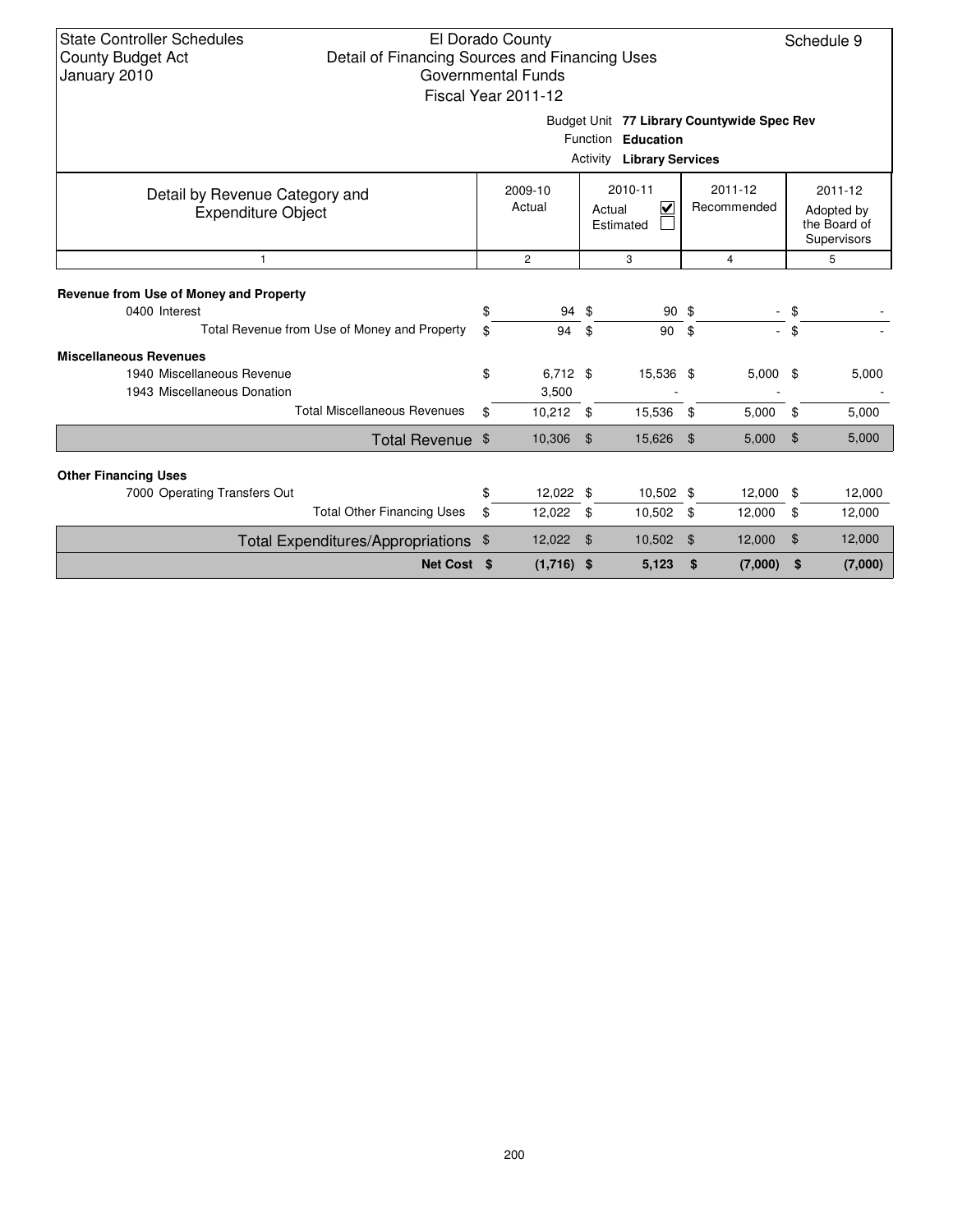| <b>State Controller Schedules</b><br>El Dorado County<br>Schedule 9<br>Detail of Financing Sources and Financing Uses<br><b>County Budget Act</b><br>January 2010<br>Governmental Funds<br>Fiscal Year 2011-12 |             |                   |                |                                |              |                                        |                                                      |  |  |  |  |  |
|----------------------------------------------------------------------------------------------------------------------------------------------------------------------------------------------------------------|-------------|-------------------|----------------|--------------------------------|--------------|----------------------------------------|------------------------------------------------------|--|--|--|--|--|
| Budget Unit 77 U.C.C.E. Countywide Spec Rev                                                                                                                                                                    |             |                   |                |                                |              |                                        |                                                      |  |  |  |  |  |
|                                                                                                                                                                                                                |             |                   |                | Function Education             |              |                                        |                                                      |  |  |  |  |  |
|                                                                                                                                                                                                                |             |                   |                |                                |              | <b>Activity Agricultural Education</b> |                                                      |  |  |  |  |  |
| Detail by Revenue Category and<br><b>Expenditure Object</b>                                                                                                                                                    |             | 2009-10<br>Actual |                | 2010-11<br>Actual<br>Estimated | $\checkmark$ | 2011-12<br>Recommended                 | 2011-12<br>Adopted by<br>the Board of<br>Supervisors |  |  |  |  |  |
|                                                                                                                                                                                                                |             | $\overline{c}$    |                | 3                              |              | 4                                      | 5                                                    |  |  |  |  |  |
| Revenue from Use of Money and Property<br>0400 Interest<br>Total Revenue from Use of Money and Property                                                                                                        |             | \$<br>\$          | $\overline{4}$ | $4 \text{ } $$<br>\$           |              | 4 \$<br>4 \$                           | - \$<br>$-$ \$                                       |  |  |  |  |  |
| Total Revenue \$                                                                                                                                                                                               |             |                   | $\overline{4}$ | $\mathbf{\$}$                  | 4            | \$                                     | $-$ \$                                               |  |  |  |  |  |
|                                                                                                                                                                                                                | Net Cost \$ |                   |                | \$.                            | 4            | \$                                     | - \$                                                 |  |  |  |  |  |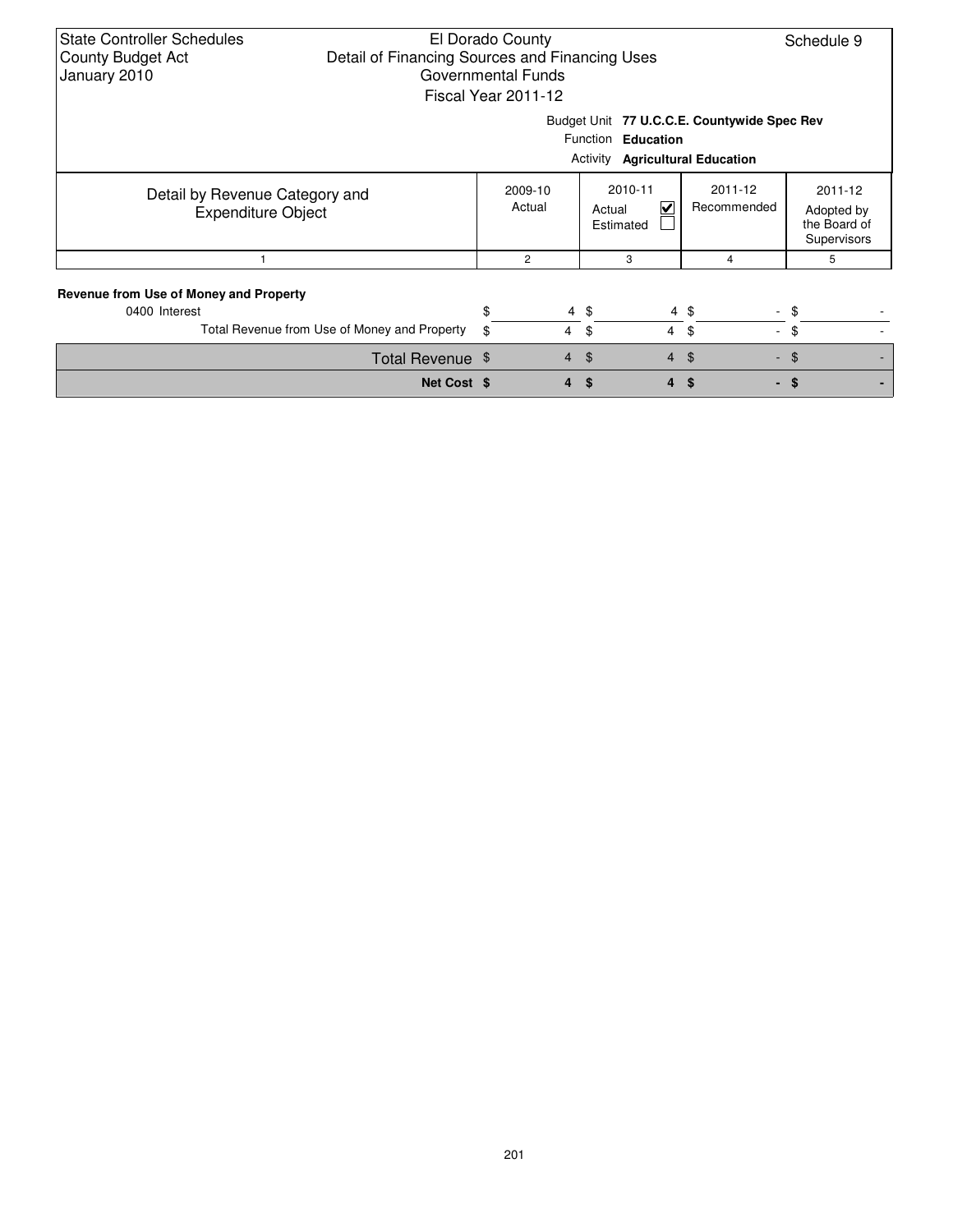| <b>State Controller Schedules</b><br>El Dorado County<br>Schedule 9<br>Detail of Financing Sources and Financing Uses<br><b>County Budget Act</b><br>January 2010<br>Governmental Funds<br>Fiscal Year 2011-12 |                   |                     |                             |                                     |                            |          |                                                      |  |  |  |  |  |  |
|----------------------------------------------------------------------------------------------------------------------------------------------------------------------------------------------------------------|-------------------|---------------------|-----------------------------|-------------------------------------|----------------------------|----------|------------------------------------------------------|--|--|--|--|--|--|
| Budget Unit 77 Fish & Game Countywide Spec Rev<br>Function Public Protection<br><b>Activity Other Protection</b>                                                                                               |                   |                     |                             |                                     |                            |          |                                                      |  |  |  |  |  |  |
| Detail by Revenue Category and<br><b>Expenditure Object</b>                                                                                                                                                    | 2009-10<br>Actual |                     |                             | 2010-11<br>V<br>Actual<br>Estimated | $2011 - 12$<br>Recommended |          | 2011-12<br>Adopted by<br>the Board of<br>Supervisors |  |  |  |  |  |  |
| $\mathbf{1}$                                                                                                                                                                                                   |                   | $\overline{2}$      |                             | 3                                   | $\overline{4}$             |          | 5                                                    |  |  |  |  |  |  |
| Revenue from Use of Money and Property<br>0400 Interest                                                                                                                                                        | \$                | $15 \text{ }$ \$    |                             | $27 \text{ }$ \$                    |                            | \$       |                                                      |  |  |  |  |  |  |
| Total Revenue from Use of Money and Property                                                                                                                                                                   | \$                | 15                  | \$                          | 27                                  | - \$                       | \$       |                                                      |  |  |  |  |  |  |
| <b>Miscellaneous Revenues</b><br>1940 Miscellaneous Revenue<br><b>Total Miscellaneous Revenues</b>                                                                                                             | \$<br>\$          | $2,500$ \$<br>2,500 | \$                          | $6,000$ \$<br>6,000                 | \$<br>$\sim$               | \$<br>\$ | 10.000<br>10,000                                     |  |  |  |  |  |  |
| Total Revenue \$                                                                                                                                                                                               |                   | 2,515               | \$                          | 6,027                               | \$                         | ්        | 10,000                                               |  |  |  |  |  |  |
| <b>Services and Supplies</b>                                                                                                                                                                                   |                   |                     |                             |                                     |                            |          |                                                      |  |  |  |  |  |  |
| 4501 Special Projects                                                                                                                                                                                          | \$                | $(2,170)$ \$        |                             | $(350)$ \$                          |                            | \$       | 24,000                                               |  |  |  |  |  |  |
| <b>Total Services and Supplies</b>                                                                                                                                                                             | \$<br>(2, 170)    |                     | \$<br>$(350)$ \$            |                                     | $\sim$                     | \$       | 24,000                                               |  |  |  |  |  |  |
| <b>Total Expenditures/Appropriations</b>                                                                                                                                                                       | (2, 170)<br>\$    |                     | $\frac{1}{2}$<br>$(350)$ \$ |                                     |                            | \$       | 24,000                                               |  |  |  |  |  |  |
| Net Cost \$                                                                                                                                                                                                    |                   | 4,685               | \$                          | $6,377$ \$                          |                            | \$       | (14,000)                                             |  |  |  |  |  |  |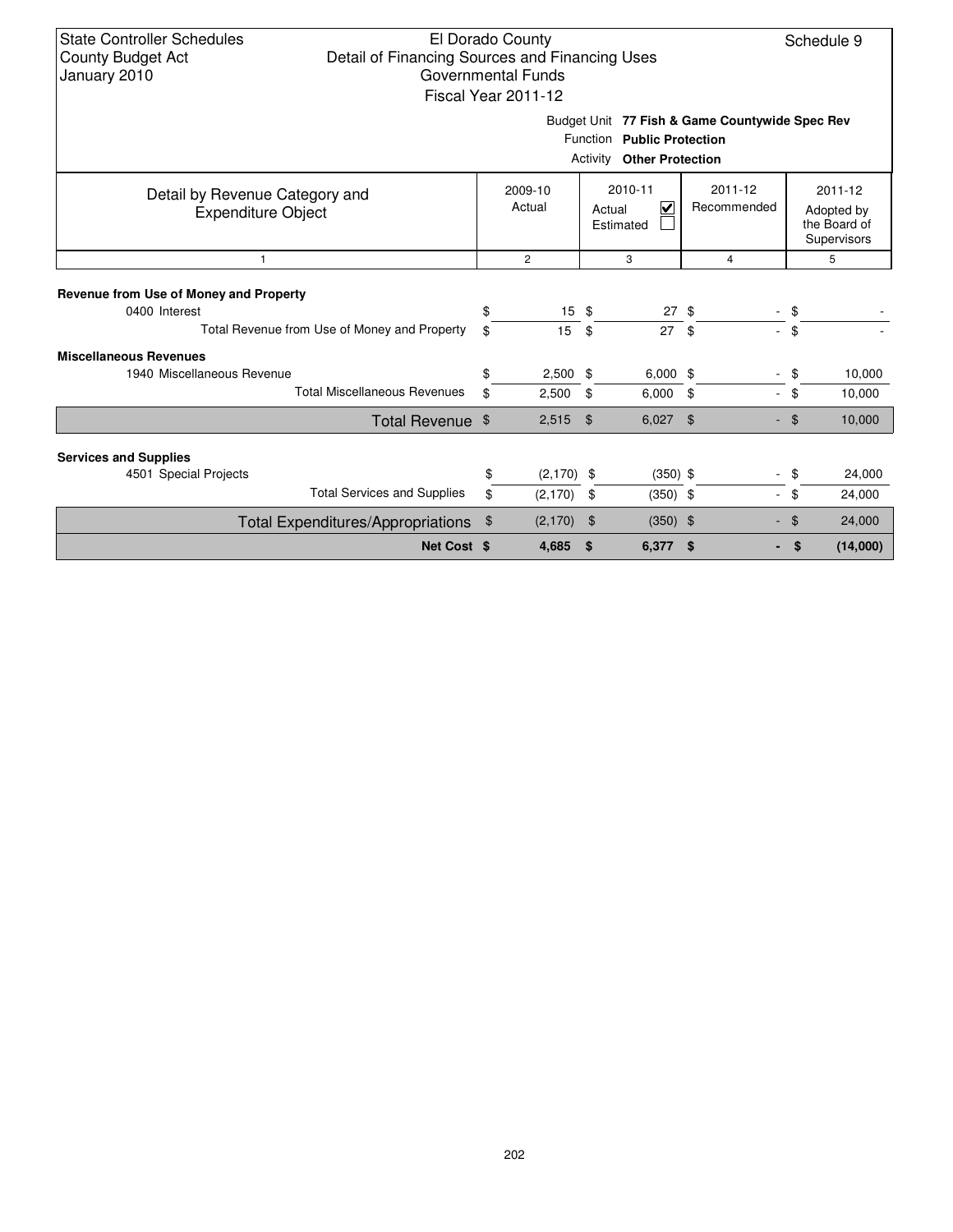| <b>State Controller Schedules</b>                                                          | El Dorado County                |                |                                                |                |                                                                    |                | Schedule 9             |
|--------------------------------------------------------------------------------------------|---------------------------------|----------------|------------------------------------------------|----------------|--------------------------------------------------------------------|----------------|------------------------|
| <b>County Budget Act</b>                                                                   |                                 |                | Detail of Financing Sources and Financing Uses |                |                                                                    |                |                        |
| January 2010                                                                               | <b>Governmental Funds</b>       |                |                                                |                |                                                                    |                |                        |
|                                                                                            | Fiscal Year 2011-12             |                |                                                |                |                                                                    |                |                        |
|                                                                                            |                                 |                |                                                |                |                                                                    |                |                        |
|                                                                                            |                                 |                | Budget Unit<br>Function                        |                | 77 Realignment Countywide Spec Rev<br><b>Health and Sanitation</b> |                |                        |
|                                                                                            |                                 |                | Activity                                       |                | <b>Public Health</b>                                               |                |                        |
| Detail by Revenue Category and                                                             | 2009-10                         |                | 2010-11                                        |                | 2011-12                                                            |                | 2011-12                |
| <b>Expenditure Object</b>                                                                  | Actual                          |                | $\checkmark$<br>Actual                         |                | Recommended                                                        |                | Adopted by             |
|                                                                                            |                                 |                | Estimated                                      |                |                                                                    |                | the Board of           |
|                                                                                            |                                 |                |                                                |                |                                                                    |                | Supervisors            |
| $\mathbf{1}$                                                                               | $\mathbf{2}$                    |                | 3                                              |                | 4                                                                  |                | 5                      |
| Revenue from Use of Money and Property                                                     |                                 |                |                                                |                |                                                                    |                |                        |
| 0400 Interest                                                                              | \$<br>5,107                     | \$             | 4,891                                          | \$             | 1,400                                                              | \$             | 1,400                  |
| Total Revenue from Use of Money and Property                                               | \$<br>5,107 \$                  |                | 4,891                                          | \$             | 1,400                                                              | \$             | 1,400                  |
| <b>Intergovernmental Revenue - State</b>                                                   |                                 |                |                                                |                |                                                                    |                |                        |
| 0661 State - Sales Tax Realignment Mentl Hith<br>0686 State - Sales Tax Realignment Health | \$<br>1,981,808 \$<br>1,272,082 |                | 2,262,320<br>1,641,287                         | \$             | 2,177,909<br>1,599,367                                             | - \$           | 2,303,060<br>1,599,368 |
| Total Intergovernmental Revenue - State \$                                                 | 3,253,890 \$                    |                | 3,903,607                                      | \$             | 3,777,276 \$                                                       |                | 3,902,428              |
| <b>Other Financing Sources</b>                                                             |                                 |                |                                                |                |                                                                    |                |                        |
| 2020 Operating Transfers In                                                                | \$<br>720,702 \$                |                | 720,702                                        | \$             | 720,702 \$                                                         |                | 720,702                |
| 2021 Operating Transfers In: Veh Lic Fee                                                   | 2,912,268                       |                | 2,286,390                                      |                | 2,542,208                                                          |                | 2,542,208              |
| <b>Total Other Financing Sources</b>                                                       | \$<br>3,632,970 \$              |                | 3,007,092                                      | \$             | 3,262,910                                                          | -\$            | 3,262,910              |
| Total Revenue \$                                                                           | 6,891,967 \$                    |                | 6,915,590                                      | $\mathfrak{L}$ | 7,041,586 \$                                                       |                | 7,166,738              |
| <b>Other Financing Uses</b>                                                                |                                 |                |                                                |                |                                                                    |                |                        |
| 7000 Operating Transfer Out                                                                | 6,891,967                       | \$             | 6,915,590                                      | \$             | 7,041,586                                                          | \$             | 7,166,738              |
| Total Other Financing Uses \$                                                              | 6.891.967                       | $\mathfrak{S}$ | 6,915,590                                      | \$             | 7,041,586                                                          | \$             | 7,166,738              |
| <b>Residual Equity Transfers</b>                                                           |                                 |                |                                                |                |                                                                    |                |                        |
| 7100 Residual Equity Transfers Out<br>Total Residual Equity Transfers \$                   | 28,207<br>28,207 \$             |                |                                                | $\mathfrak{L}$ |                                                                    | $\mathfrak{L}$ |                        |
| <b>Intrafund Transfers</b>                                                                 |                                 |                |                                                |                |                                                                    |                |                        |
| 7258 Intrafnd: Realignment Funds                                                           | \$<br>266,972                   | \$             |                                                | \$             |                                                                    | \$             |                        |
| <b>Total Intrafund Transfers</b>                                                           | \$<br>266,972 \$                |                |                                                | \$             |                                                                    | $\mathfrak{L}$ |                        |
| <b>Intrafund Abatements</b>                                                                |                                 |                |                                                |                |                                                                    |                |                        |
| 7388 Intrind Abatemnt: Realignment Funds                                                   | \$<br>(266, 972)                | \$             |                                                |                |                                                                    | \$             |                        |
| <b>Total Intrafund Abatements</b>                                                          | \$<br>$(266, 972)$ \$           |                |                                                | \$             |                                                                    | $\mathfrak{L}$ |                        |
| Total Expenditures/Appropriations \$                                                       | 6,920,174 \$                    |                | 6,915,590                                      | $\mathfrak{S}$ | 7,041,586 \$                                                       |                | 7,166,738              |
| <b>Net Cost \$</b>                                                                         | $(28, 207)$ \$                  |                |                                                | \$             | ٠                                                                  | \$             |                        |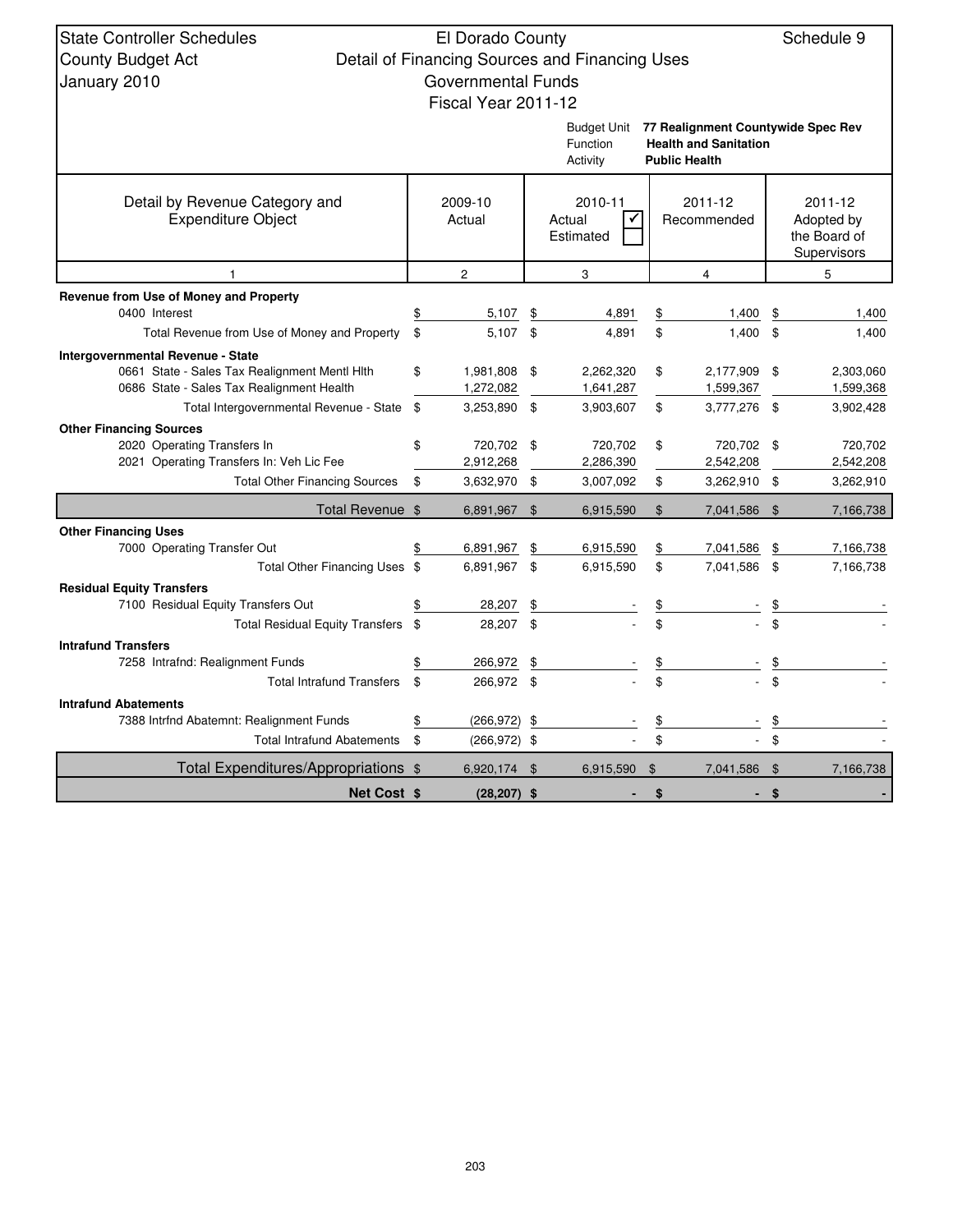| <b>State Controller Schedules</b>                           | El Dorado County    |                |                                                |                        |                                                                                  |    | Schedule 9 |  |  |                                                             |
|-------------------------------------------------------------|---------------------|----------------|------------------------------------------------|------------------------|----------------------------------------------------------------------------------|----|------------|--|--|-------------------------------------------------------------|
| <b>County Budget Act</b>                                    |                     |                | Detail of Financing Sources and Financing Uses |                        |                                                                                  |    |            |  |  |                                                             |
|                                                             | Governmental Funds  |                |                                                |                        |                                                                                  |    |            |  |  |                                                             |
| January 2010                                                |                     |                |                                                |                        |                                                                                  |    |            |  |  |                                                             |
|                                                             | Fiscal Year 2011-12 |                |                                                |                        |                                                                                  |    |            |  |  |                                                             |
|                                                             |                     |                | <b>Budget Unit</b><br>Function<br>Activity     |                        | 77 Realignment Countywide Spec Rev<br><b>Public Assistance</b><br>Administration |    |            |  |  |                                                             |
|                                                             |                     |                |                                                |                        |                                                                                  |    |            |  |  |                                                             |
| Detail by Revenue Category and<br><b>Expenditure Object</b> | 2009-10<br>Actual   |                | 2010-11<br>Actual<br>Estimated                 | 2011-12<br>Recommended |                                                                                  |    |            |  |  | 2011-12<br>Adopted by<br>the Board of<br><b>Supervisors</b> |
|                                                             | 2                   |                | 3                                              |                        | 4                                                                                |    | 5          |  |  |                                                             |
| Revenue from Use of Money and Property                      |                     |                |                                                |                        |                                                                                  |    |            |  |  |                                                             |
| 0400 Interest                                               | \$<br>5,879         | \$             | 3,902                                          | \$                     | 5,000                                                                            | \$ | 5,000      |  |  |                                                             |
| Total Revenue from Use of Money and Property                | \$<br>5,879         | \$             | 3,902                                          | \$                     | 5,000                                                                            | \$ | 5,000      |  |  |                                                             |
| Intergovernmental Revenue - State                           |                     |                |                                                |                        |                                                                                  |    |            |  |  |                                                             |
| 0606 State - Sales Tax Realignment                          | \$<br>3,752,916     | \$             | 4,284,074                                      | \$                     | 4,040,273                                                                        | \$ | 4,040,273  |  |  |                                                             |
| Total Intergovernmental Revenue - State                     | \$<br>3,752,916     | \$             | 4,284,074                                      | \$                     | 4,040,273                                                                        | \$ | 4,040,273  |  |  |                                                             |
| <b>Other Financing Sources</b>                              |                     |                |                                                |                        |                                                                                  |    |            |  |  |                                                             |
| 2021 Operating Transfers In: Veh Lic Fee                    | \$<br>237,083       | \$             | 219,433                                        | \$                     | 237,083                                                                          | \$ | 237,083    |  |  |                                                             |
| <b>Total Other Financing Sources</b>                        | \$<br>237,083 \$    |                | 219,433                                        | \$                     | 237,083                                                                          | \$ | 237,083    |  |  |                                                             |
| Total Revenue \$                                            | 3,995,878 \$        |                | 4,507,409                                      | $\$\$                  | 4,282,356                                                                        | \$ | 4,282,356  |  |  |                                                             |
| <b>Other Financing Uses</b>                                 |                     |                |                                                |                        |                                                                                  |    |            |  |  |                                                             |
| 7000 Operating Transfer Out                                 | \$<br>5,093,093     | \$             | 4,507,409                                      | \$                     | 4,282,356                                                                        | \$ | 4,282,356  |  |  |                                                             |
| Total Other Financing Uses \$                               | 5,093,093 \$        |                | 4,507,409                                      | \$                     | 4,282,356                                                                        | \$ | 4,282,356  |  |  |                                                             |
| Total Expenditures/Appropriations \$                        | 5,093,093           | $\mathfrak{L}$ | 4,507,409                                      | \$                     | 4,282,356                                                                        | \$ | 4,282,356  |  |  |                                                             |
| <b>Net Cost \$</b>                                          | $(1,097,215)$ \$    |                |                                                |                        |                                                                                  |    |            |  |  |                                                             |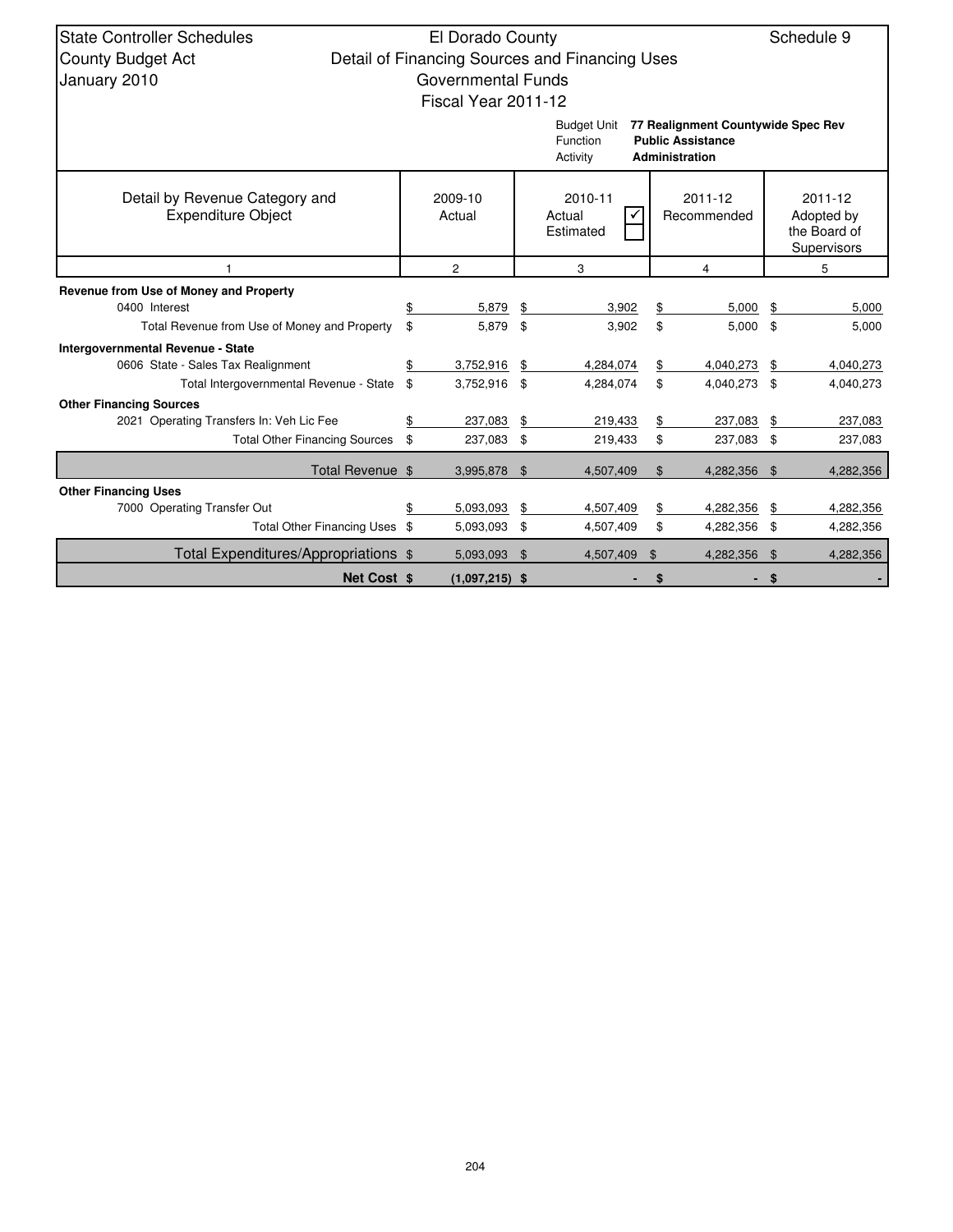| <b>State Controller Schedules</b>                           | El Dorado County    |                                                |                                                                           | Schedule 9                                           |
|-------------------------------------------------------------|---------------------|------------------------------------------------|---------------------------------------------------------------------------|------------------------------------------------------|
| <b>County Budget Act</b>                                    |                     | Detail of Financing Sources and Financing Uses |                                                                           |                                                      |
| January 2010                                                | Governmental Funds  |                                                |                                                                           |                                                      |
|                                                             | Fiscal Year 2011-12 |                                                |                                                                           |                                                      |
|                                                             |                     | <b>Budget Unit</b><br>Function<br>Activity     | 77 County Local Revenue Fund 2011<br><b>Public Protection</b><br>Judicial |                                                      |
| Detail by Revenue Category and<br><b>Expenditure Object</b> | 2009-10<br>Actual   | 2010-11<br>Actual<br>Estimated                 | 2011-12<br>Recommended                                                    | 2011-12<br>Adopted by<br>the Board of<br>Supervisors |
|                                                             | $\overline{2}$      | 3                                              | 4                                                                         | 5                                                    |
| Intergovernmental Revenue - State                           |                     |                                                |                                                                           |                                                      |
| 0880 State - Other                                          |                     |                                                |                                                                           | 2,425,669                                            |
| Total Intergovernmental Revenue - State                     | -\$                 | \$                                             | \$                                                                        | \$<br>2,425,669                                      |
| Total Revenue \$                                            |                     | $-$ \$                                         | $\mathfrak{L}$                                                            | 2,425,669<br>\$                                      |
| <b>Other Financing Uses</b>                                 |                     |                                                |                                                                           |                                                      |
| 7000 Operating Transfer Out                                 |                     | \$                                             |                                                                           | 2,425,669                                            |
| <b>Total Other Financing Uses</b>                           | \$                  | \$                                             | \$                                                                        | \$<br>2,425,669                                      |
| Total Expenditures/Appropriations \$                        |                     | \$                                             | \$                                                                        | 2,425,669                                            |
| <b>Net Cost \$</b>                                          |                     | \$                                             | \$                                                                        | \$                                                   |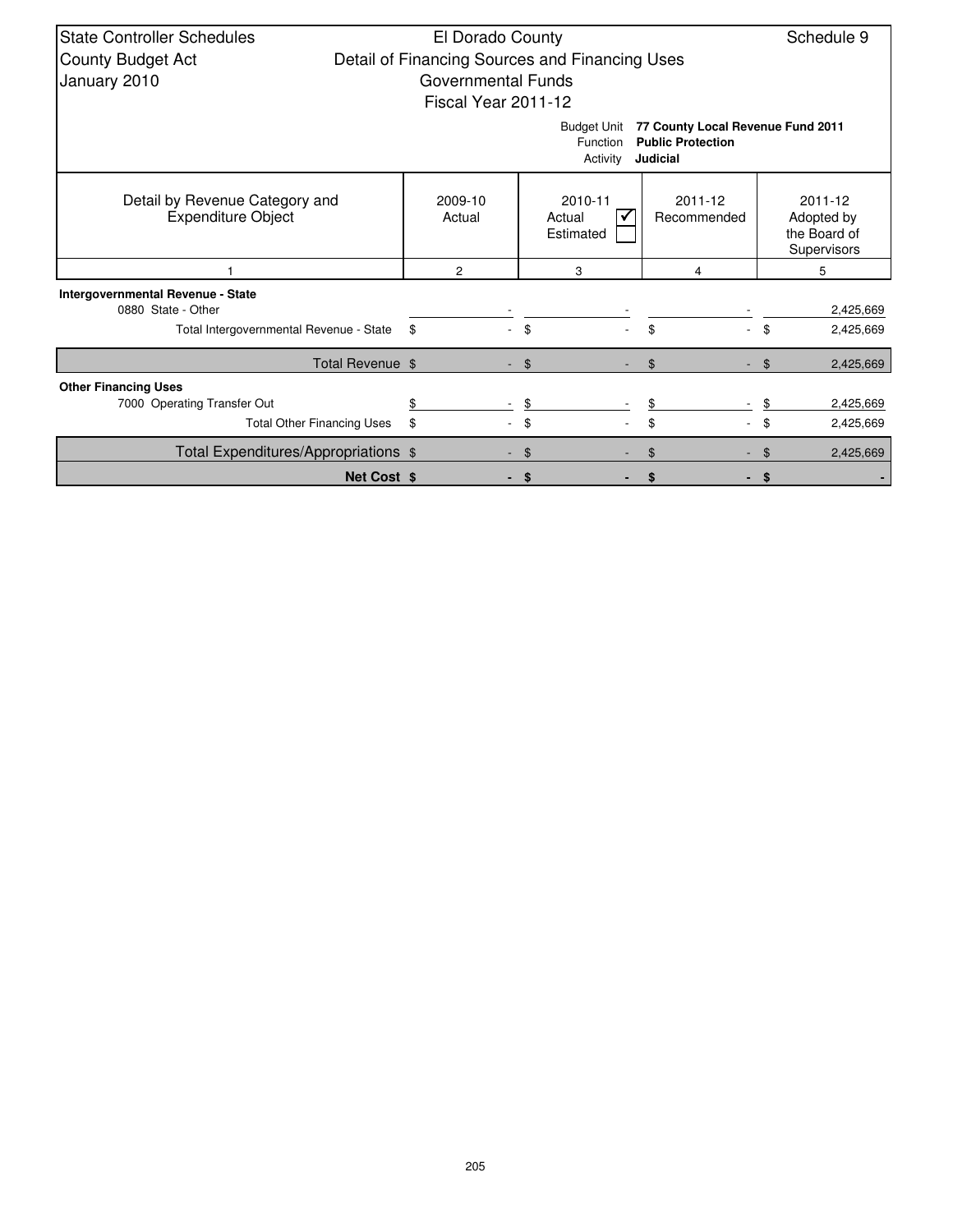| <b>State Controller Schedules</b>            | El Dorado County                               |                                |                                                               | Schedule 9      |  |  |  |  |  |  |  |  |  |
|----------------------------------------------|------------------------------------------------|--------------------------------|---------------------------------------------------------------|-----------------|--|--|--|--|--|--|--|--|--|
| <b>County Budget Act</b>                     | Detail of Financing Sources and Financing Uses |                                |                                                               |                 |  |  |  |  |  |  |  |  |  |
| January 2010                                 | <b>Governmental Funds</b>                      |                                |                                                               |                 |  |  |  |  |  |  |  |  |  |
|                                              | Fiscal Year 2011-12                            |                                |                                                               |                 |  |  |  |  |  |  |  |  |  |
|                                              |                                                |                                |                                                               |                 |  |  |  |  |  |  |  |  |  |
|                                              |                                                | <b>Budget Unit</b><br>Function | 77 County Local Revenue Fund 2011<br><b>Public Protection</b> |                 |  |  |  |  |  |  |  |  |  |
|                                              |                                                | Activity                       | <b>Detention and Correction</b>                               |                 |  |  |  |  |  |  |  |  |  |
|                                              |                                                |                                |                                                               |                 |  |  |  |  |  |  |  |  |  |
| Detail by Revenue Category and               | 2009-10                                        | 2010-11                        | 2011-12                                                       | 2011-12         |  |  |  |  |  |  |  |  |  |
| <b>Expenditure Object</b>                    | Actual                                         | Actual                         | Recommended                                                   | Adopted by      |  |  |  |  |  |  |  |  |  |
|                                              |                                                | Estimated                      |                                                               | the Board of    |  |  |  |  |  |  |  |  |  |
|                                              |                                                |                                |                                                               | Supervisors     |  |  |  |  |  |  |  |  |  |
|                                              | $\overline{2}$                                 | 3                              | 4                                                             | 5               |  |  |  |  |  |  |  |  |  |
| Revenue from Use of Money and Property       |                                                |                                |                                                               |                 |  |  |  |  |  |  |  |  |  |
| 0400 Interest                                | \$                                             | \$                             |                                                               | 1,000           |  |  |  |  |  |  |  |  |  |
| Total Revenue from Use of Money and Property | \$                                             | \$                             | \$                                                            | \$<br>1,000     |  |  |  |  |  |  |  |  |  |
| Intergovernmental Revenue - State            |                                                |                                |                                                               |                 |  |  |  |  |  |  |  |  |  |
| 0880 State - Other                           |                                                |                                |                                                               | 1,433,510       |  |  |  |  |  |  |  |  |  |
| Total Intergovernmental Revenue - State      | \$                                             | \$                             | \$                                                            | \$<br>1,433,510 |  |  |  |  |  |  |  |  |  |
| Total Revenue \$                             |                                                | \$                             | \$                                                            | 1,434,510<br>\$ |  |  |  |  |  |  |  |  |  |
| <b>Other Financing Uses</b>                  |                                                |                                |                                                               |                 |  |  |  |  |  |  |  |  |  |
| 7000 Operating Transfer Out                  | \$                                             | \$                             |                                                               | 1,477,906       |  |  |  |  |  |  |  |  |  |
| <b>Total Other Financing Uses</b>            | \$                                             | \$                             | \$                                                            | \$<br>1,477,906 |  |  |  |  |  |  |  |  |  |
| Total Expenditures/Appropriations \$         |                                                | \$                             |                                                               | 1,477,906       |  |  |  |  |  |  |  |  |  |
| <b>Net Cost \$</b>                           |                                                | \$                             |                                                               | (43, 396)<br>\$ |  |  |  |  |  |  |  |  |  |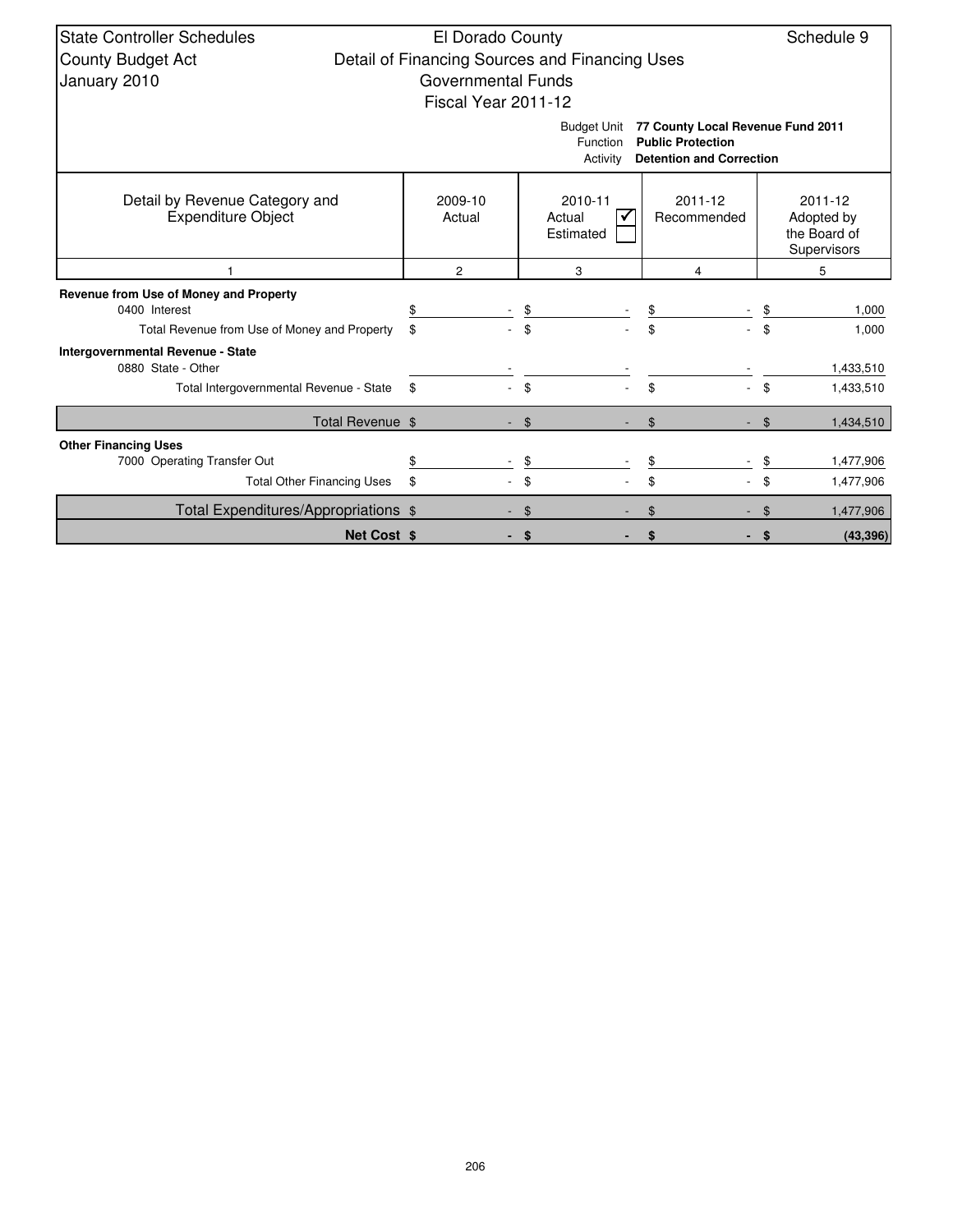| <b>State Controller Schedules</b>                           | El Dorado County<br>Schedule 9 |                                                |                                                               |                                                      |  |  |  |  |  |
|-------------------------------------------------------------|--------------------------------|------------------------------------------------|---------------------------------------------------------------|------------------------------------------------------|--|--|--|--|--|
| <b>County Budget Act</b>                                    |                                | Detail of Financing Sources and Financing Uses |                                                               |                                                      |  |  |  |  |  |
| January 2010                                                | <b>Governmental Funds</b>      |                                                |                                                               |                                                      |  |  |  |  |  |
|                                                             | Fiscal Year 2011-12            |                                                |                                                               |                                                      |  |  |  |  |  |
|                                                             |                                | <b>Budget Unit</b><br>Function                 | 77 County Local Revenue Fund 2011<br><b>Public Protection</b> |                                                      |  |  |  |  |  |
|                                                             |                                | Activity                                       | <b>Other Protection</b>                                       |                                                      |  |  |  |  |  |
| Detail by Revenue Category and<br><b>Expenditure Object</b> | 2009-10<br>Actual              | 2010-11<br>Actual<br>Estimated                 | 2011-12<br>Recommended                                        | 2011-12<br>Adopted by<br>the Board of<br>Supervisors |  |  |  |  |  |
|                                                             | $\overline{c}$                 | 3                                              | 4                                                             | 5                                                    |  |  |  |  |  |
| Revenue from Use of Money and Property                      |                                |                                                |                                                               |                                                      |  |  |  |  |  |
| 0400 Interest                                               | \$                             | \$                                             | \$                                                            | 2,000                                                |  |  |  |  |  |
| Total Revenue from Use of Money and Property                | \$                             | \$                                             | \$                                                            | \$<br>2,000                                          |  |  |  |  |  |
| Intergovernmental Revenue - State                           |                                |                                                |                                                               |                                                      |  |  |  |  |  |
| 0880 State - Other                                          | \$                             | \$                                             | \$                                                            | 431,000                                              |  |  |  |  |  |
| 0884 State - Suppl Law Enforce Serv (SLESF)                 |                                |                                                |                                                               | 347,283                                              |  |  |  |  |  |
| Total Intergovernmental Revenue - State                     | \$                             | \$                                             | \$                                                            | \$<br>778,283                                        |  |  |  |  |  |
| Total Revenue \$                                            |                                | $\mathfrak{L}$                                 | \$                                                            | \$<br>780,283                                        |  |  |  |  |  |
| <b>Other Financing Uses</b>                                 |                                |                                                |                                                               |                                                      |  |  |  |  |  |
| 7000 Operating Transfer Out                                 | \$                             | \$                                             | \$                                                            | 780,283                                              |  |  |  |  |  |
| <b>Total Other Financing Uses</b>                           | \$                             | \$                                             | \$                                                            | \$<br>780,283                                        |  |  |  |  |  |
| Total Expenditures/Appropriations \$                        |                                | \$                                             | \$                                                            | 780,283<br>\$                                        |  |  |  |  |  |
| <b>Net Cost \$</b>                                          |                                |                                                | \$                                                            | \$                                                   |  |  |  |  |  |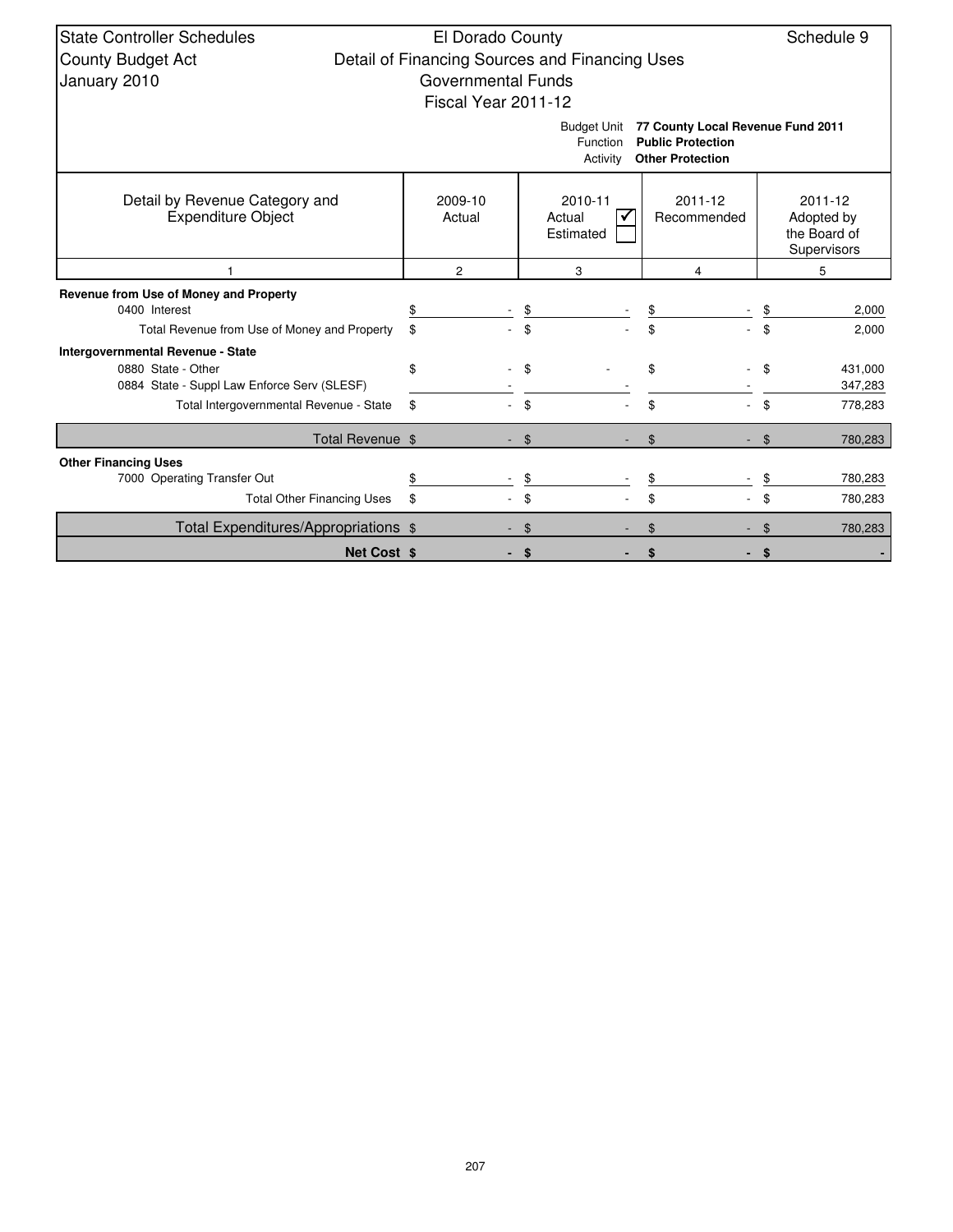| <b>State Controller Schedules</b>                           | El Dorado County                               |                                            |                                                                                           |                                                      |  |  |  |  |  |  |  |
|-------------------------------------------------------------|------------------------------------------------|--------------------------------------------|-------------------------------------------------------------------------------------------|------------------------------------------------------|--|--|--|--|--|--|--|
| <b>County Budget Act</b>                                    | Detail of Financing Sources and Financing Uses |                                            |                                                                                           |                                                      |  |  |  |  |  |  |  |
| January 2010                                                | <b>Governmental Funds</b>                      |                                            |                                                                                           |                                                      |  |  |  |  |  |  |  |
|                                                             | Fiscal Year 2011-12                            |                                            |                                                                                           |                                                      |  |  |  |  |  |  |  |
|                                                             |                                                | <b>Budget Unit</b><br>Function<br>Activity | 77 County Local Revenue Fund 2011<br><b>Health and Sanitation</b><br><b>Public Health</b> |                                                      |  |  |  |  |  |  |  |
| Detail by Revenue Category and<br><b>Expenditure Object</b> | 2009-10<br>Actual                              | 2010-11<br>Actual<br>Estimated             | 2011-12<br>Recommended                                                                    | 2011-12<br>Adopted by<br>the Board of<br>Supervisors |  |  |  |  |  |  |  |
|                                                             | $\overline{2}$                                 | 3                                          | 4                                                                                         | 5                                                    |  |  |  |  |  |  |  |
| Intergovernmental Revenue - State                           |                                                |                                            |                                                                                           |                                                      |  |  |  |  |  |  |  |
| 0680 State - Health                                         |                                                |                                            |                                                                                           | 274,248                                              |  |  |  |  |  |  |  |
| Total Intergovernmental Revenue - State                     | \$                                             | \$                                         | \$                                                                                        | 274,248<br>\$                                        |  |  |  |  |  |  |  |
| Total Revenue \$                                            |                                                | $-$ \$                                     | \$                                                                                        | 274,248<br>\$                                        |  |  |  |  |  |  |  |
| <b>Other Financing Uses</b>                                 |                                                |                                            |                                                                                           |                                                      |  |  |  |  |  |  |  |
| 7000 Operating Transfer Out                                 | \$                                             | \$                                         |                                                                                           | 274,248                                              |  |  |  |  |  |  |  |
| <b>Total Other Financing Uses</b>                           | \$                                             | \$                                         | \$                                                                                        | \$<br>274,248                                        |  |  |  |  |  |  |  |
| Total Expenditures/Appropriations \$                        |                                                | \$                                         | \$                                                                                        | 274,248                                              |  |  |  |  |  |  |  |
| <b>Net Cost \$</b>                                          |                                                | \$                                         | \$                                                                                        | \$                                                   |  |  |  |  |  |  |  |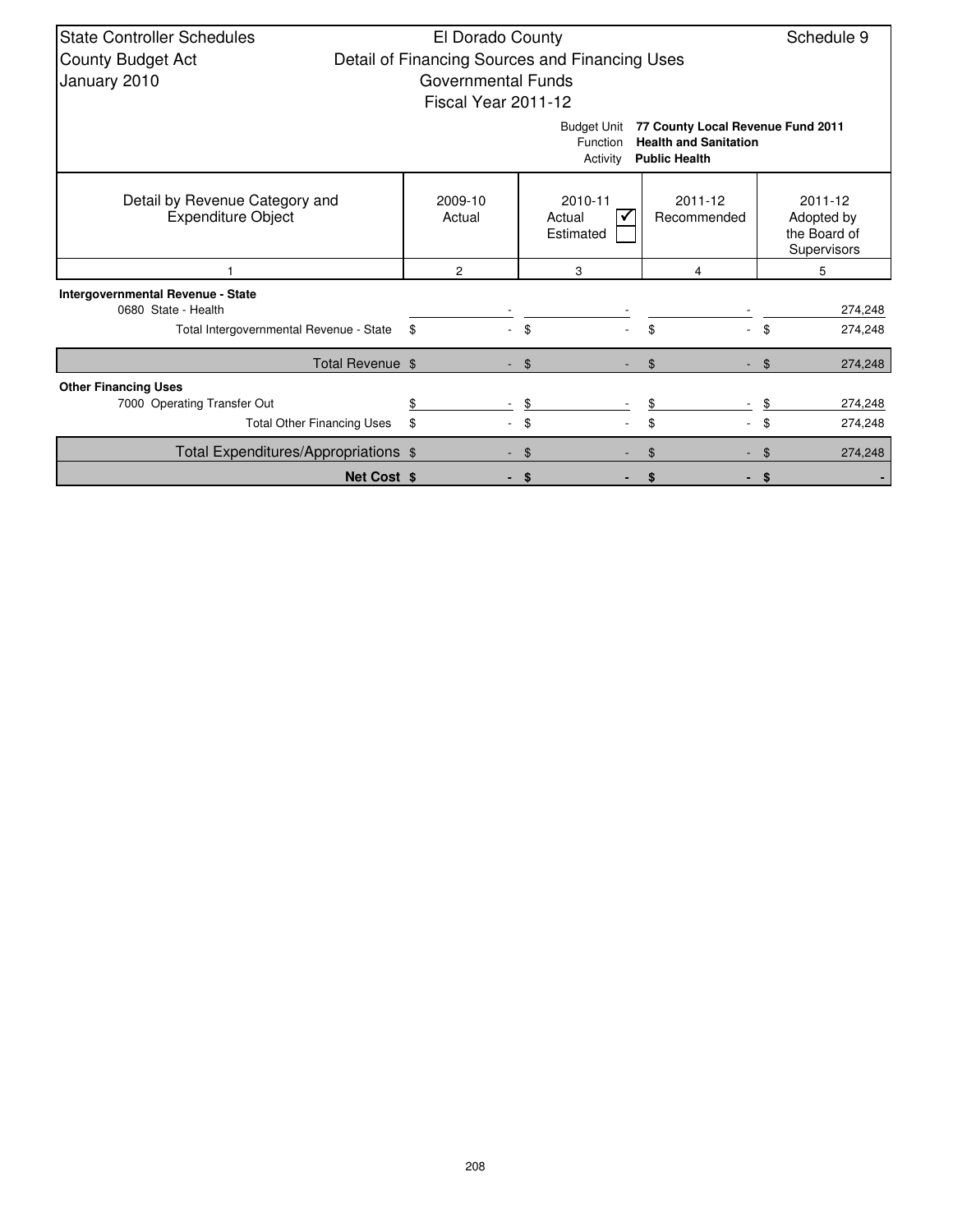| <b>State Controller Schedules</b><br>El Dorado County<br>Detail of Financing Sources and Financing Uses<br><b>County Budget Act</b><br>January 2010<br>Governmental Funds<br>Fiscal Year 2011-12 |          |                       | Schedule 9            |                            |                |                                                                                         |                        |                                                      |  |
|--------------------------------------------------------------------------------------------------------------------------------------------------------------------------------------------------|----------|-----------------------|-----------------------|----------------------------|----------------|-----------------------------------------------------------------------------------------|------------------------|------------------------------------------------------|--|
|                                                                                                                                                                                                  |          |                       |                       | Function Public Protection |                | Budget Unit 77 SLESF Countywide Spec Rev<br><b>Activity Police Protection/Detention</b> |                        |                                                      |  |
| 2010-11<br>2011-12<br>2009-10<br>Detail by Revenue Category and<br>$\overline{\mathbf{v}}$<br>Actual<br>Recommended<br>Actual<br><b>Expenditure Object</b><br>Estimated                          |          |                       |                       |                            |                |                                                                                         |                        | 2011-12<br>Adopted by<br>the Board of<br>Supervisors |  |
| $\mathbf{1}$                                                                                                                                                                                     |          | $\overline{2}$        |                       | 3                          |                | $\overline{4}$                                                                          |                        | 5                                                    |  |
| Revenue from Use of Money and Property<br>0400 Interest<br>Total Revenue from Use of Money and Property                                                                                          | \$<br>\$ | 859<br>859            | \$<br>\$              | 786 \$<br>786              | \$             | 1,000<br>1,000                                                                          | -\$<br>\$              | 1,000<br>1,000                                       |  |
| <b>Intergovernmental Revenue - State</b><br>0884 State - Suppl Law Enforce Serv (SLESF)<br>Total Intergovernmental Revenue - State                                                               | \$<br>\$ | 527,967<br>527,967    | \$<br>\$              | 634,706 \$<br>634,706      | \$             | 99,000<br>99,000                                                                        | \$<br>\$               | 130,717<br>130,717                                   |  |
| Total Revenue \$                                                                                                                                                                                 |          | 528,826               | $\mathfrak{L}$        | 635,493                    | $\mathfrak{L}$ | 100,000                                                                                 | $\mathfrak{L}$         | 131,717                                              |  |
| <b>Other Financing Uses</b><br>7000 Operating Transfers Out                                                                                                                                      | \$       | 775,078 \$            |                       | 448,902 \$                 |                | 100,000                                                                                 | \$                     | 131,717                                              |  |
| <b>Total Other Financing Uses</b>                                                                                                                                                                | \$       | 775,078               | \$                    | 448,902                    | \$             | 100,000                                                                                 | \$                     | 131,717                                              |  |
| Total Expenditures/Appropriations<br>Net Cost \$                                                                                                                                                 | \$       | 775,078<br>(246, 252) | $\mathfrak{L}$<br>-\$ | 448,902<br>186,591         | \$<br>\$       | 100,000                                                                                 | $\mathfrak{L}$<br>- \$ | 131,717                                              |  |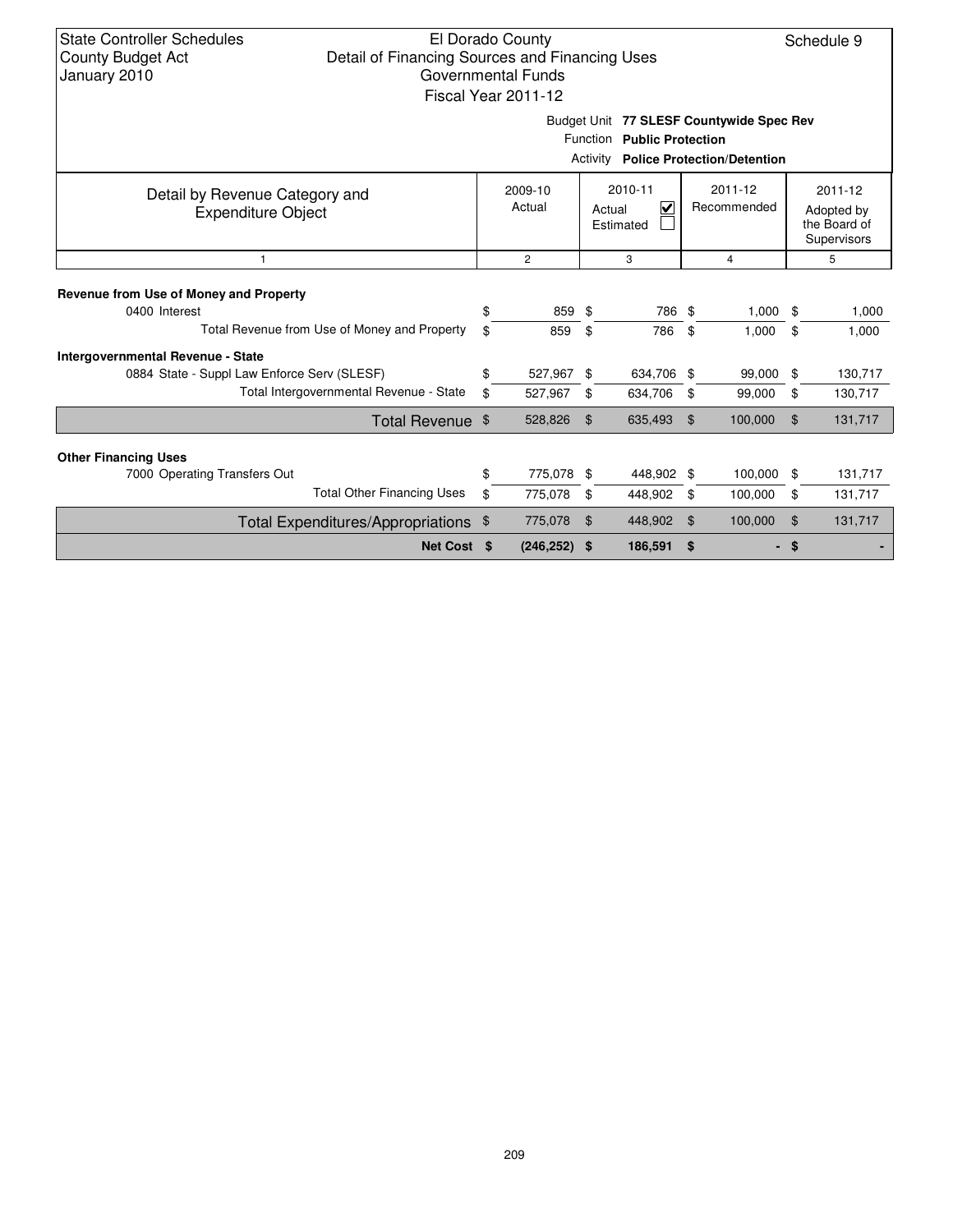## El Dorado County Detail of Financing Sources and Financing Uses Governmental Funds

Schedule 9

|                                                         |             | Fiscal Year 2011-12 |                          |                                                                                                            |             |                |                |                                           |  |
|---------------------------------------------------------|-------------|---------------------|--------------------------|------------------------------------------------------------------------------------------------------------|-------------|----------------|----------------|-------------------------------------------|--|
|                                                         |             |                     |                          | Budget Unit 77 Child Support Countywide Spec Rev<br>Function Public Protection<br>Activity <b>Judicial</b> |             |                |                |                                           |  |
| Detail by Revenue Category and                          |             | 2009-10             |                          | 2010-11                                                                                                    |             | 2011-12        | 2011-12        |                                           |  |
| <b>Expenditure Object</b>                               |             | Actual              | V<br>Actual<br>Estimated |                                                                                                            | Recommended |                |                | Adopted by<br>the Board of<br>Supervisors |  |
| $\mathbf{1}$                                            |             | $\overline{2}$      |                          | 3                                                                                                          |             | $\overline{4}$ | 5              |                                           |  |
| Revenue from Use of Money and Property<br>0400 Interest | \$          | 158 \$              |                          | 155 \$                                                                                                     |             |                | \$             |                                           |  |
| Total Revenue from Use of Money and Property            | \$          | 158                 | \$                       | 155                                                                                                        | \$          |                | $\mathfrak{L}$ |                                           |  |
| Intergovernmental Revenue - State                       |             |                     |                          |                                                                                                            |             |                |                |                                           |  |
| 0887 State - Child Support Incentives                   | \$          | 1,404,895 \$        |                          |                                                                                                            | \$          |                | \$             |                                           |  |
| Total Intergovernmental Revenue - State                 | \$          | 1,404,895           | \$                       | $\mathbf{r}$                                                                                               | \$          |                | \$             |                                           |  |
| Intergovernmental Revenue - Federal                     |             |                     |                          |                                                                                                            |             |                |                |                                           |  |
| 1102 Federal - Child Support Incentives                 | \$          | 206,743 \$          |                          |                                                                                                            | $-$ \$      |                | \$             |                                           |  |
| 1103 Federal - Child Support 356 66%                    |             | 3,137,321           |                          |                                                                                                            |             |                |                |                                           |  |
| Total Intergovernmental Revenue - Federal               | \$          | 3,344,064 \$        |                          | $\overline{\phantom{0}}$                                                                                   | \$          |                | \$             |                                           |  |
| Total Revenue \$                                        |             | 4,749,117           | $\mathbf{\hat{s}}$       | 155 \$                                                                                                     |             |                | $-$ \$         |                                           |  |
| <b>Services and Supplies</b>                            |             |                     |                          |                                                                                                            |             |                |                |                                           |  |
| 4260 Office Expense                                     | \$          |                     | \$                       | 761 \$                                                                                                     |             |                | \$             |                                           |  |
| 4462 Minor Computer Equipment                           |             |                     |                          | 1,809                                                                                                      |             |                |                |                                           |  |
| 4500 Special Departmental Expense                       |             |                     |                          | 1,745                                                                                                      |             |                |                |                                           |  |
| <b>Total Services and Supplies</b>                      | \$          |                     | - \$                     | 4,315 \$                                                                                                   |             |                | - \$           |                                           |  |
| <b>Other Charges</b>                                    |             |                     |                          |                                                                                                            |             |                |                |                                           |  |
| 5300 Interfund Expenditures                             | \$          |                     | $-$ \$                   | 19,308 \$                                                                                                  |             |                | \$             |                                           |  |
| <b>Total Other Charges</b>                              | \$          |                     | $-$ \$                   | 19,308 \$                                                                                                  |             |                | $-$ \$         |                                           |  |
| <b>Other Financing Uses</b>                             |             |                     |                          |                                                                                                            |             |                |                |                                           |  |
| 7000 Operating Transfers Out                            | \$          | 4,748,959           | \$                       |                                                                                                            | \$          |                | \$             |                                           |  |
| <b>Total Other Financing Uses</b>                       | \$          | 4,748,959           | \$                       |                                                                                                            | - \$        |                | - \$           |                                           |  |
| Total Expenditures/Appropriations \$                    |             | 4,748,959           | $\mathfrak{F}$           | 23,622 \$                                                                                                  |             |                | - \$           |                                           |  |
|                                                         | Net Cost \$ | 158                 | \$                       | $(23, 467)$ \$                                                                                             |             |                | - \$           |                                           |  |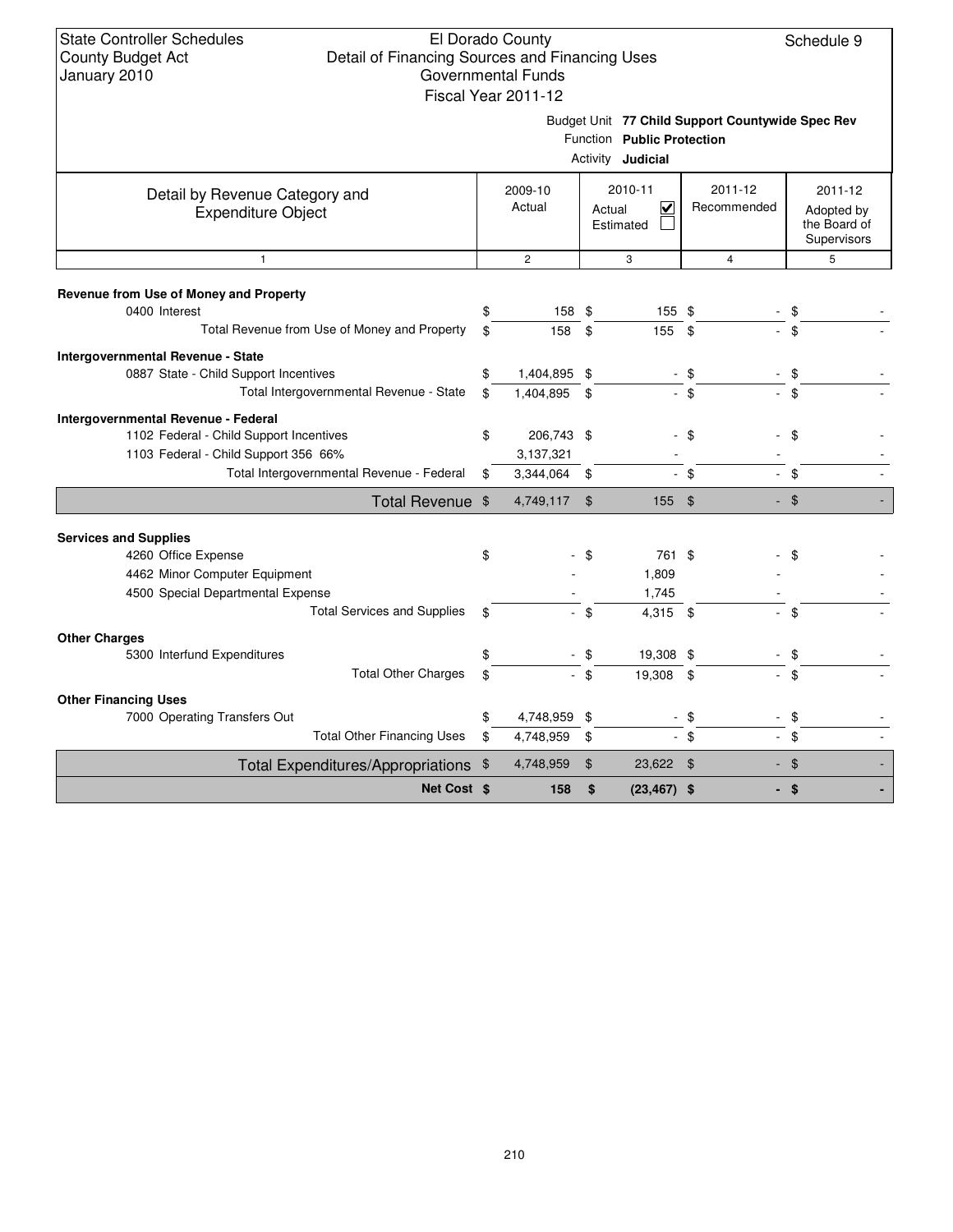| Budget Unit 79 Child Support Services |
|---------------------------------------|

|                                                                       |          |                        |                | I UNGONI <b>FUDIIG FIULCOLIUII</b><br>Activity <b>Judicial</b> |                |                        |          |                                                      |
|-----------------------------------------------------------------------|----------|------------------------|----------------|----------------------------------------------------------------|----------------|------------------------|----------|------------------------------------------------------|
| Detail by Revenue Category and<br><b>Expenditure Object</b>           |          | 2009-10<br>Actual      |                | 2010-11<br>$\overline{\mathbf{v}}$<br>Actual<br>Estimated      |                | 2011-12<br>Recommended |          | 2011-12<br>Adopted by<br>the Board of<br>Supervisors |
| $\mathbf{1}$                                                          |          | $\overline{2}$         |                | 3                                                              |                | $\overline{4}$         |          | 5                                                    |
| Revenue from Use of Money and Property                                |          |                        |                |                                                                |                |                        |          |                                                      |
| 0400 Interest                                                         | \$       | 4,141 \$               |                | 4,838 \$                                                       |                |                        | \$       |                                                      |
| Total Revenue from Use of Money and Property                          | \$       | 4,141                  | \$             | 4,838                                                          | \$             |                        | $-$ \$   |                                                      |
| Intergovernmental Revenue - State                                     |          |                        |                |                                                                |                |                        |          |                                                      |
| 0880 State - Other                                                    | \$       | $9,992$ \$             |                |                                                                | \$             |                        | \$       |                                                      |
| 0887 State - Child Support Incentives                                 |          |                        |                | 1,369,337                                                      |                | 1,329,193              |          | 1,420,125                                            |
| Total Intergovernmental Revenue - State                               | \$       | 9,992                  | - \$           | 1,369,337                                                      | \$             | 1,329,193              | \$       | 1,420,125                                            |
| Intergovernmental Revenue - Federal                                   |          |                        |                |                                                                |                |                        |          |                                                      |
| 1102 Federal - Child Support Incentives                               | \$       |                        | - \$           | 3,150,281 \$                                                   |                | 3,258,616 \$           |          | 3,258,616                                            |
| 1103 Federal - Child Support 356 66%                                  |          |                        |                | 253,534                                                        |                | 349,488                |          | 349,488                                              |
| Total Intergovernmental Revenue - Federal                             | \$       |                        | $-$ \$         | 3,403,815 \$                                                   |                | 3,608,104              | \$       | 3,608,104                                            |
| <b>Charges for Services</b>                                           |          |                        |                |                                                                |                |                        |          |                                                      |
| 1740 Charges for Services                                             | \$       | 407,657 \$             |                | 419,094 \$                                                     |                | 471,124 \$             |          | 471,124                                              |
| 1821 Intrfnd Rev: Collections                                         |          | 13,569                 |                | 15,182                                                         |                | 12,667                 |          | 12,667                                               |
| <b>Total Charges for Services</b>                                     | \$       | 421,225                | - \$           | 434,276 \$                                                     |                | 483,791                | \$       | 483,791                                              |
| <b>Miscellaneous Revenues</b>                                         |          |                        |                |                                                                |                |                        |          |                                                      |
| 1940 Miscellaneous Revenue                                            | \$       | $12,221$ \$            |                | 12,255 \$                                                      |                | 13,491 \$              |          | 13,491                                               |
| 1942 Miscellaneous Reimbursement                                      |          | 69                     |                |                                                                |                |                        |          |                                                      |
| <b>Total Miscellaneous Revenues</b>                                   | \$       | 12,289                 | \$             | 12,255                                                         | \$             | 13,491                 | \$       | 13,491                                               |
|                                                                       |          |                        |                |                                                                |                |                        |          |                                                      |
| <b>Other Financing Sources</b>                                        |          |                        |                |                                                                |                |                        |          |                                                      |
| 2020 Operating Transfers In<br><b>Total Other Financing Sources</b>   | \$<br>\$ | 4,748,959<br>4,748,959 | \$<br>\$       |                                                                | \$<br>$-$ \$   |                        | \$<br>\$ |                                                      |
|                                                                       |          |                        |                |                                                                |                |                        |          |                                                      |
| Total Revenue \$                                                      |          | 5,196,606              | $\mathfrak{F}$ | 5,224,521                                                      | $\mathfrak{F}$ | 5,434,579              | \$       | 5,525,511                                            |
| <b>Salaries and Employee Benefits</b>                                 |          |                        |                |                                                                |                |                        |          |                                                      |
| 3000 Permanent Employees / Elected Officials                          | \$       | 2,828,469 \$           |                | 2,814,371 \$                                                   |                | 2,901,196 \$           |          | 2,901,196                                            |
| 3001 Temporary Employees                                              |          | 38,929                 |                | 23,946                                                         |                |                        |          | 90,932                                               |
| 3002 Overtime                                                         |          | 46,833                 |                | 6,334                                                          |                |                        |          |                                                      |
| 3004 Other Compensation                                               |          | 37,982                 |                | 38,238                                                         |                |                        |          |                                                      |
| 3005 Tahoe Differential                                               |          | 13,531                 |                | 12,710                                                         |                | 16,800                 |          | 16,800                                               |
| 3006 Bilingual Pay                                                    |          | 12,446                 |                | 10,459                                                         |                | 10,400                 |          | 10,400                                               |
| 3020 Employer Share - Employee Retirement                             |          | 521,827                |                | 517,141                                                        |                | 543,940                |          | 543,940                                              |
| 3022 Employer Share - Medi Care                                       |          | 40,865                 |                | 39,028                                                         |                | 43,868                 |          | 43,868                                               |
| 3040 Employer Share - Health Insurance                                |          | 552,949                |                | 635,474                                                        |                | 727,352                |          | 727,352                                              |
| 3041 Employer Share - Unemployment Insurance                          |          | 33,995                 |                | 40,702                                                         |                | 50,648                 |          | 50,648                                               |
| 3042 Employer Share - Long Term Disab Insurance                       |          | 11,771                 |                | 9,366                                                          |                | 10,854                 |          | 10,854                                               |
| 3043 Employer Share - Deferred Compensation                           |          | 11,527                 |                | 15,244                                                         |                | 14,611                 |          | 14,611                                               |
| 3046 Retiree Health - Defined Contributions                           |          | 45,771                 |                | 66,099                                                         |                | 66,099                 |          | 66,099                                               |
| 3060 Employer Share - Workers' Compensation                           |          | 29,332                 |                | 51,728                                                         |                | 33,129                 |          | 33,129                                               |
| 3080 Flexible Benefits<br><b>Total Salaries and Employee Benefits</b> | \$       | 18,900<br>4,245,128 \$ |                | 13,404<br>4,294,244 \$                                         |                | 48,000                 |          | 48,000                                               |
|                                                                       |          |                        |                |                                                                |                | 4,466,897 \$           |          | 4,557,829                                            |
| <b>Services and Supplies</b>                                          |          |                        |                |                                                                |                |                        |          |                                                      |
| 4040 Telephone Company Vendor Payments                                | \$       | 882 \$                 |                | $316$ \$                                                       |                | 600 \$                 |          | 600                                                  |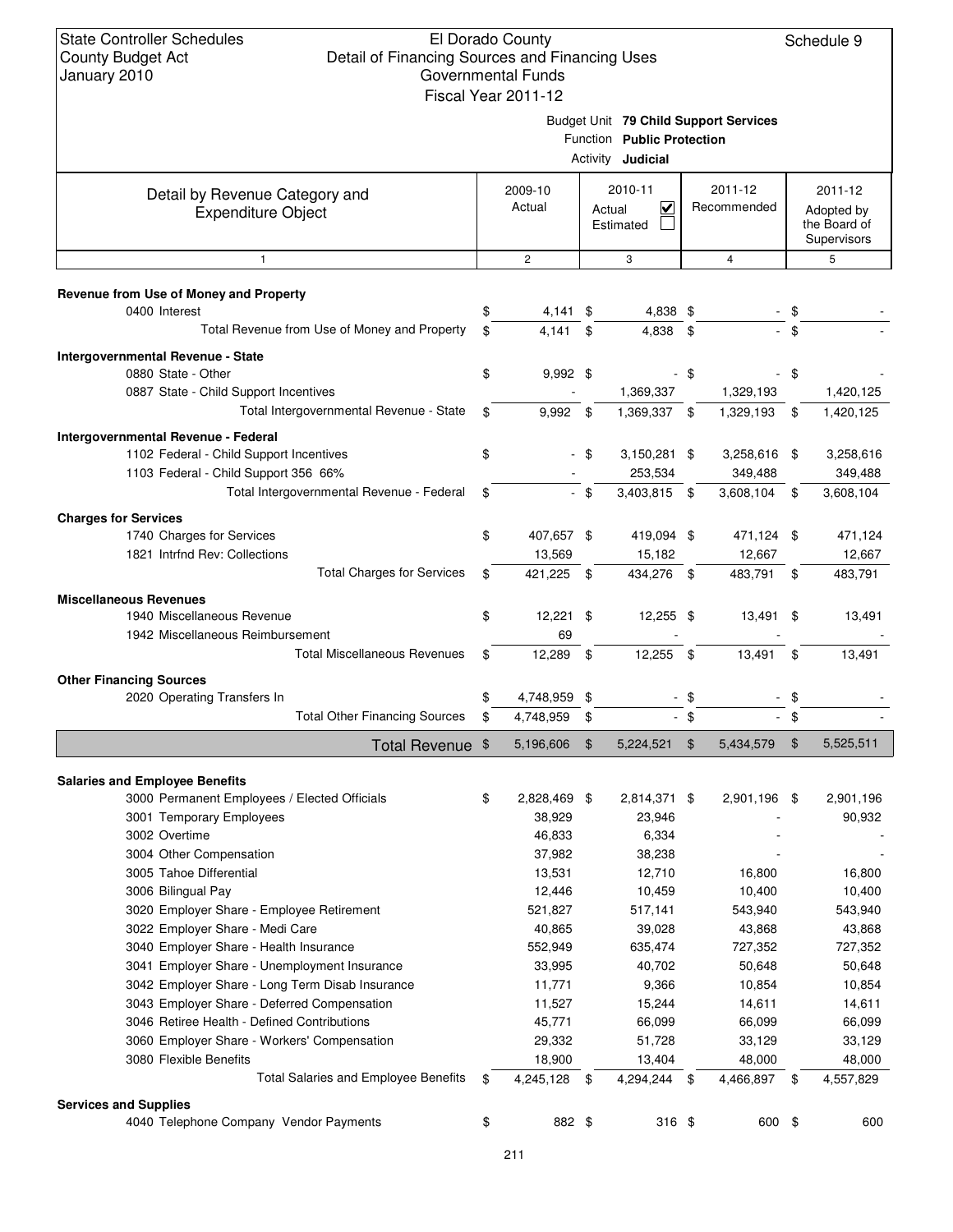Budget Unit **79 Child Support Services**

Function **Public Protection**

|                                               |                | Activity <b>Judicial</b>                       |                |                                           |
|-----------------------------------------------|----------------|------------------------------------------------|----------------|-------------------------------------------|
| Detail by Revenue Category and                | 2009-10        | 2010-11                                        | 2011-12        | 2011-12                                   |
| <b>Expenditure Object</b>                     | Actual         | $\overline{\mathbf{v}}$<br>Actual<br>Estimated | Recommended    | Adopted by<br>the Board of<br>Supervisors |
| 1                                             | $\overline{c}$ | 3                                              | $\overline{4}$ | 5                                         |
| 4041 Cnty Pass thru Telephone Chrges to Depts | 4,820          | 4,860                                          | 5,300          | 5,300                                     |
| 4080 Household Expense                        | 69             |                                                |                |                                           |
| 4086 Household Expense - Janitorial/Custodial | 10,029         | 11,711                                         | 13,584         | 13,584                                    |
| 4100 Insurance - Premium                      | 53,699         | 39,914                                         | 47,364         | 47,364                                    |
| 4140 Maintenance - Equipment                  |                |                                                | 100            | 100                                       |
| 4143 Maintenance - Service Contracts          |                | 275                                            |                |                                           |
| 4144 Maintenance - Computer System Supplies   | 11,436         | 15,003                                         | 17,337         | 17,337                                    |
| 4180 Maintenance - Building and Improvements  | 2,639          | 1,707                                          | 3,528          | 3,528                                     |
| 4183 Maintenance - Grounds                    | 151            |                                                |                |                                           |
| 4220 Memberships                              | 11,732         | 12,355                                         | 12,425         | 12,425                                    |
| 4260 Office Expense                           | 36,005         | 30,379                                         | 37,000         | 37,000                                    |
| 4261 Postage                                  | 71,523         | 60,697                                         | 67,941         | 67,941                                    |
| 4262 Software                                 | 2,615          | 1,890                                          | 1,000          | 1,000                                     |
| 4263 Subscription / Newspaper / Journals      | 3,188          | 7,937                                          | 10,200         | 10,200                                    |
| 4264 Books / Manuals                          | 3,218          | 243                                            | 1,000          | 1,000                                     |
| 4265 Law Books                                | 5,026          | 5,198                                          | 4,900          | 4,900                                     |
| 4266 Printing / Duplicating                   | 2,321          | 725                                            | 1,250          | 1,250                                     |
| 4267 On-Line Subscriptions                    | 120            | 120                                            | 150            | 150                                       |
| 4300 Professional and Specialized Services    | 61,365         | 61,445                                         | 59,690         | 59,690                                    |
| 4302 Construction and Engineering Contracts   | 1,000          | 1,776                                          |                |                                           |
| 4303 Road Maintenance and Construction        | 2,680          |                                                |                |                                           |
| 4308 External Data Processing Services        | 50,786         | 7,042                                          | 5,100          | 5,100                                     |
| 4324 Medical, Dental and Lab Services         | 8,515          | 7,143                                          | 8,000          | 8,000                                     |
| 4400 Publication and Legal Notices            | 320            | 1,478                                          | 1,500          | 1,500                                     |
| 4420 Rents and Leases - Equipment             | 24,538         | 22,926                                         | 33,000         | 33,000                                    |
| 4440 Rent & Lease - Building/Improvements     | 158,349        | 177,072                                        | 178,065        | 178,065                                   |
| 4460 Small Tools and Instruments              | 2,382          |                                                |                |                                           |
| 4461 Minor Equipment                          | 12,473         | 973                                            |                |                                           |
| 4462 Minor Computer Equipment                 | 16,003         | 5,229                                          | 5,900          | 5,900                                     |
| 4500 Special Departmental Expense             | 54,772         | 41,417                                         | 32,679         | 27,679                                    |
| 4501 Special Projects                         | 333            |                                                | 1,000          | 1,000                                     |
| 4503 Staff Development                        | 7,360          | 20,392                                         | 25,600         | 25,600                                    |
| 4529 Software License                         | 6,759          | 2,234                                          | 3,500          | 3,500                                     |
| 4540 Staff Development                        | 30             |                                                |                |                                           |
| 4600 Transportation and Travel                | 8,936          | 5,679                                          | 12,700         | 12,700                                    |
| 4602 Employee - Private Auto Mileage          | 2,486          | 1,305                                          | 1,250          | 1,250                                     |
| 4605 Vehicle - Rent or Lease                  | 32,882         | 24,684                                         | 29,098         | 29,098                                    |
| 4606 Fuel Purchases                           | 11,931         | 10,640                                         | 13,000         | 13,000                                    |
| 4608 Hotel Accommodations                     | 1,079          | 3,806                                          |                |                                           |
| 4620 Utilities                                | 28,794         | 32,317                                         | 33,000         | 33,000                                    |
| 4621 Utilities - Nutritional Sites            |                | 26                                             |                |                                           |
| <b>Total Services and Supplies</b>            | \$<br>713,245  | 620,913<br>- \$                                | 666,761        | \$<br>661,761                             |
|                                               |                |                                                | \$             |                                           |
| <b>Fixed Assets</b>                           |                |                                                |                |                                           |
| 6042 Fixed Assets - Computer Sys Equipment    | \$             | \$                                             | - \$           | \$<br>5,000                               |
| <b>Total Fixed Assets</b>                     | \$             | \$                                             | \$             | \$<br>5,000                               |

**Intrafund Transfers**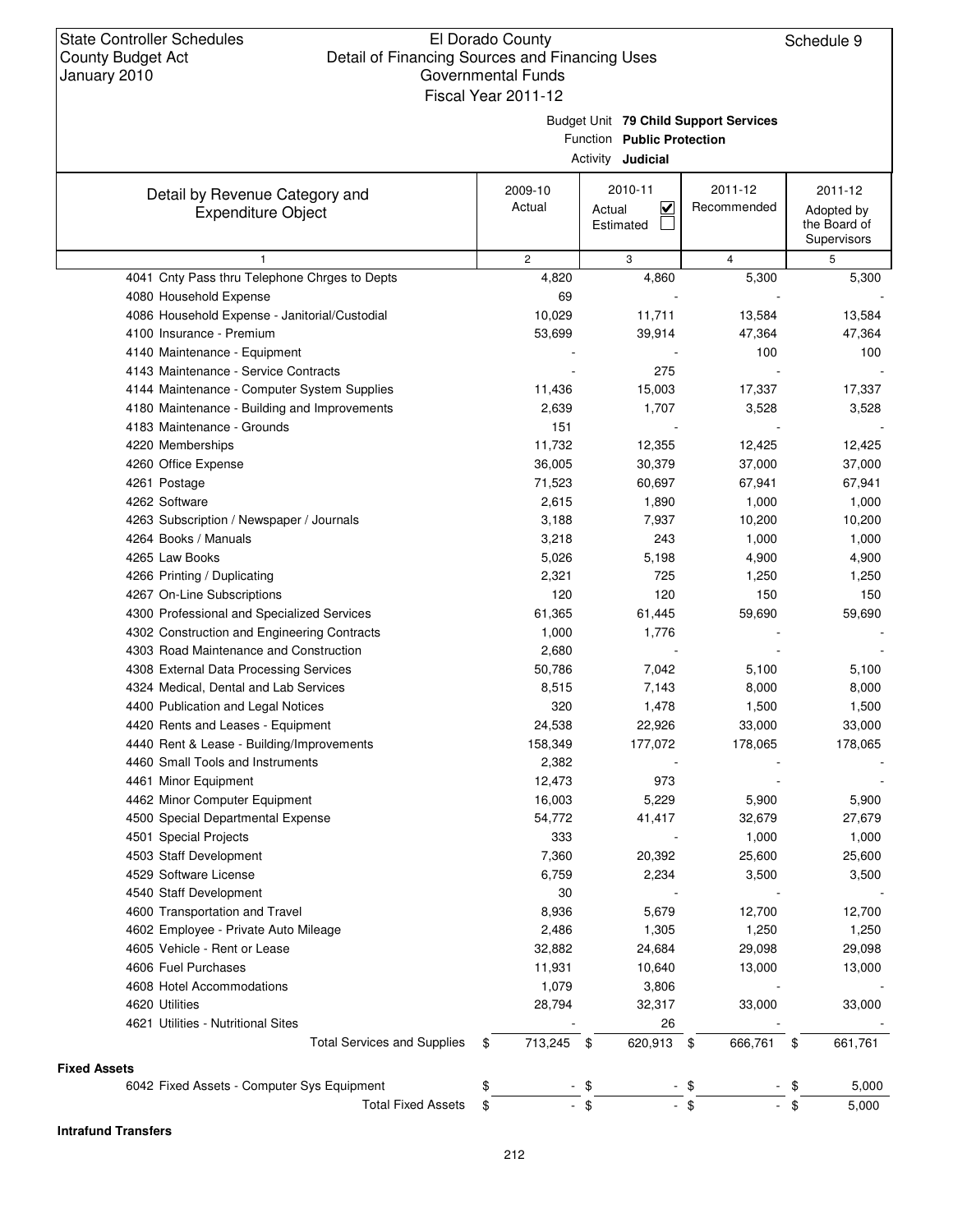| <b>State Controller Schedules</b><br><b>County Budget Act</b><br>January 2010                   | El Dorado County<br>Detail of Financing Sources and Financing Uses<br><b>Governmental Funds</b><br>Fiscal Year 2011-12 |                                                                                |    |               |                        |                |                                                      | Schedule 9 |
|-------------------------------------------------------------------------------------------------|------------------------------------------------------------------------------------------------------------------------|--------------------------------------------------------------------------------|----|---------------|------------------------|----------------|------------------------------------------------------|------------|
| Budget Unit 79 Child Support Services<br>Function Public Protection<br>Activity <b>Judicial</b> |                                                                                                                        |                                                                                |    |               |                        |                |                                                      |            |
| Detail by Revenue Category and<br><b>Expenditure Object</b>                                     |                                                                                                                        | 2010-11<br>2009-10<br>Actual<br>$\overline{\mathbf{v}}$<br>Actual<br>Estimated |    |               | 2011-12<br>Recommended |                | 2011-12<br>Adopted by<br>the Board of<br>Supervisors |            |
| 1                                                                                               |                                                                                                                        | $\overline{c}$                                                                 |    | 3             |                        | $\overline{4}$ |                                                      | 5          |
| 7200 Intrafund Transfers                                                                        | \$                                                                                                                     | 7,528 \$                                                                       |    | 8,493 \$      |                        | 17,100 \$      |                                                      | 17,100     |
| 7220 Intrafnd: Telephone Equipment and Support                                                  |                                                                                                                        | 47,725                                                                         |    | 44,115        |                        | 43,600         |                                                      | 43,600     |
| 7223 Intrafnd: Mail Service                                                                     |                                                                                                                        | 2,424                                                                          |    | 5,506         |                        | 6,419          |                                                      | 6,419      |
| 7224 Intrafnd: Stores Support                                                                   |                                                                                                                        | 2,446                                                                          |    | 3,358         |                        | 4,611          |                                                      | 4,611      |
| 7225 Intrafnd: Central Duplicating                                                              |                                                                                                                        | 3,875                                                                          |    | 3,895         |                        | 7,598          |                                                      | 7,598      |
| 7227 Intrafnd: Internal Data Processing                                                         |                                                                                                                        | 14,228                                                                         |    | 20,087        |                        | 21,899         |                                                      | 21,899     |
| 7229 Intrafnd: PC Support                                                                       |                                                                                                                        | 24,477                                                                         |    | 720           |                        | 1,900          |                                                      | 1,900      |
| 7231 Intrafnd: IS Programming Support                                                           |                                                                                                                        | 1,875                                                                          |    | 4,275         |                        | 3,600          |                                                      | 3,600      |
| 7232 Intrafnd: Maint Bldg & Improvmnts                                                          |                                                                                                                        | 3,759                                                                          |    | 2,822         |                        |                |                                                      |            |
| 7233 Intrafnd: Child Support Services                                                           |                                                                                                                        | 45,724                                                                         |    | 135,204       |                        | 120,848        |                                                      | 120,848    |
| 7234 Intrafnd: Network Support                                                                  |                                                                                                                        | 93,097                                                                         |    | 99,931        |                        | 83,846         |                                                      | 83,846     |
| <b>Total Intrafund Transfers</b>                                                                | \$                                                                                                                     | 247,158 \$                                                                     |    | 328,406       | \$                     | 311,421        | \$                                                   | 311,421    |
| <b>Intrafund Abatement</b>                                                                      |                                                                                                                        |                                                                                |    |               |                        |                |                                                      |            |
| 7353 Intrfnd Abatemnt: Collections                                                              | \$                                                                                                                     | $(15,510)$ \$                                                                  |    | $(12,906)$ \$ |                        | (10, 500)      | \$                                                   | (10,500)   |
| <b>Total Intrafund Abatement</b>                                                                | \$                                                                                                                     | (15, 510)                                                                      | \$ | (12,906)      | \$                     | (10, 500)      | \$                                                   | (10, 500)  |
| Total Expenditures/Appropriations \$                                                            |                                                                                                                        | 5,190,021                                                                      | \$ | 5,230,657     | \$                     | 5,434,579      | $\mathfrak{F}$                                       | 5,525,511  |
| Net Cost \$                                                                                     |                                                                                                                        | 6,585                                                                          | \$ | $(6, 136)$ \$ |                        |                | - \$                                                 |            |